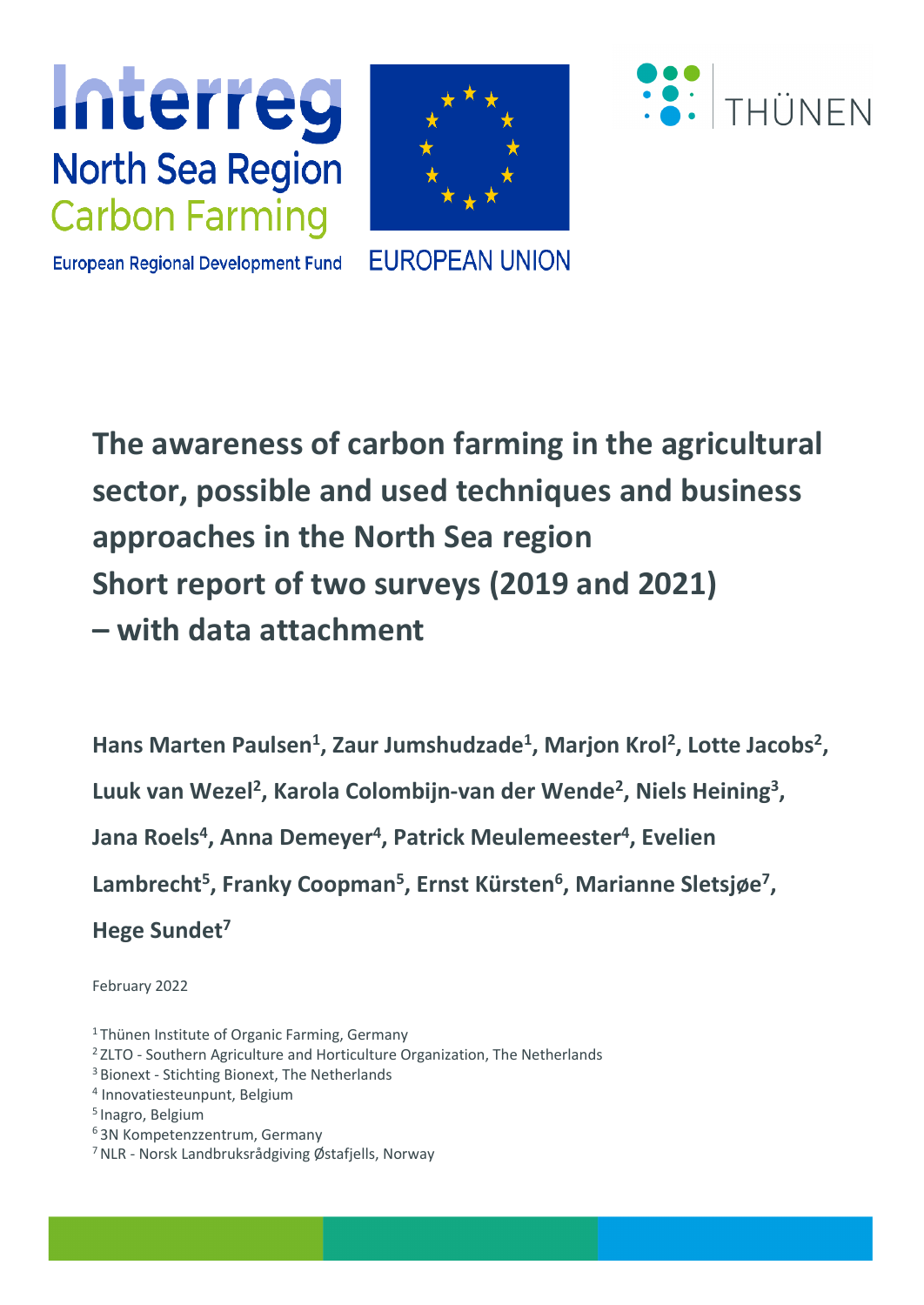## **1 Introduction**

Climate change is happening, and farmers are already affected by weather extremes. Action is needed to limit the temperature increase in the atmosphere to below 2°C. Carbon sequestration in soils and protection of soil organic carbon (SOC) is seen as a promising approach to counteract this and to maintain soil fertility (Minasny et al. 2017). It is therefore important to increase the knowledge and activity amongst farmers. This is the context of the Interreg project *Carbon Farming* in the North Sea Region [\(https://northsearegion.eu/carbon-farming/\)](https://northsearegion.eu/carbon-farming/).

The project partners carried out two surveys at the beginning and end of the project. In 2019 we were interested to evaluate previous thoughts and experiences with measures to preserve and increase carbon storage in soils among farmers. We were also interested to know whether farmers in the North Sea region had heard of this topic and if they were aware of the role of soils in climate change, as well as in their knowledge about the marketing of the associated environmental services. Also, we planned to identify possible chain partners who were interested in supporting the development in soil management to increase SOC. We aimed at drawing attention to further emerging activities on Carbon Farming (political development is summarized under e.g. [https://ec.europa.eu/clima/eu-action/forests-and-agriculture/sustainable-carbon-cycles/carbon-farming\\_de\)](https://ec.europa.eu/clima/eu-action/forests-and-agriculture/sustainable-carbon-cycles/carbon-farming_de), and also at recruiting people for the exchange of new ideas and cooperation. Ideas and practical approaches to develop business models for Carbon Farming that might be suitable to contribute to the introduction of SOC friendly farm management should be developed in the project. In the second questionnaire campaign in 2021, we tried to get a rough impression how the awareness and engagement of farmers and other actors developed in the running time of the project over two and a half years and if awareness, knowledge and engagement on the issue Carbon Farming changed.

## **2 Materials and Methods**

In 2018/2019 a joint questionnaire was developed in English language (see Supplement 1). It was translated into local languages and spread on agricultural fairs and conferences in the regional context of the project partners, i.e. South-East Norway – NLR, Belgium – Innovatiesteunpunt and Inagro, The Netherlands – ZLTO and Bionext and North Germany – Thuenen and 3N Kompetenzzentrum, and in the period from February to April 2019. Additionally, the questionnaire was provided online at the homepages of some project partners. The links were publicly available or spread as electronic survey in existing local advisory networks (Figure 1). In 2021 the new questionnaires (see Supplement 5) were only provided via link at the homepages in the local languages and/or the link was spread in the local advisory networks. The incoming results were collected in a standard Excel format and answers to open questions were translated to English by the project partners.

In 2019 the general questions on current job and education and the final questions on expectations and further interest were directed to all respondents, questions on farm type, on awareness of the topic Carbon Farming and on techniques and agricultural management were directed to farmers. People who defined themselves as chain partners were led directly to the questions on awareness and knowledge on Carbon Farming and on their expectations for the use of Carbon Farming in marketing. All questions were available to all participants. Due to the self-assessment of the respondents on their role and function or due to double functions a cross over in answers between the two groups of respondents' – farmers and chain partners – couldn't be avoided.

The results of the closed questions of both campaigns are described in the following text, the results by regions and project partners are provided in Supplement 2 and 6. The full results on the open questions are provided in semicolon separated format for further analyses in Supplements 3 and 7. Some interesting points that came to light during the data preparation are mentioned also in the text.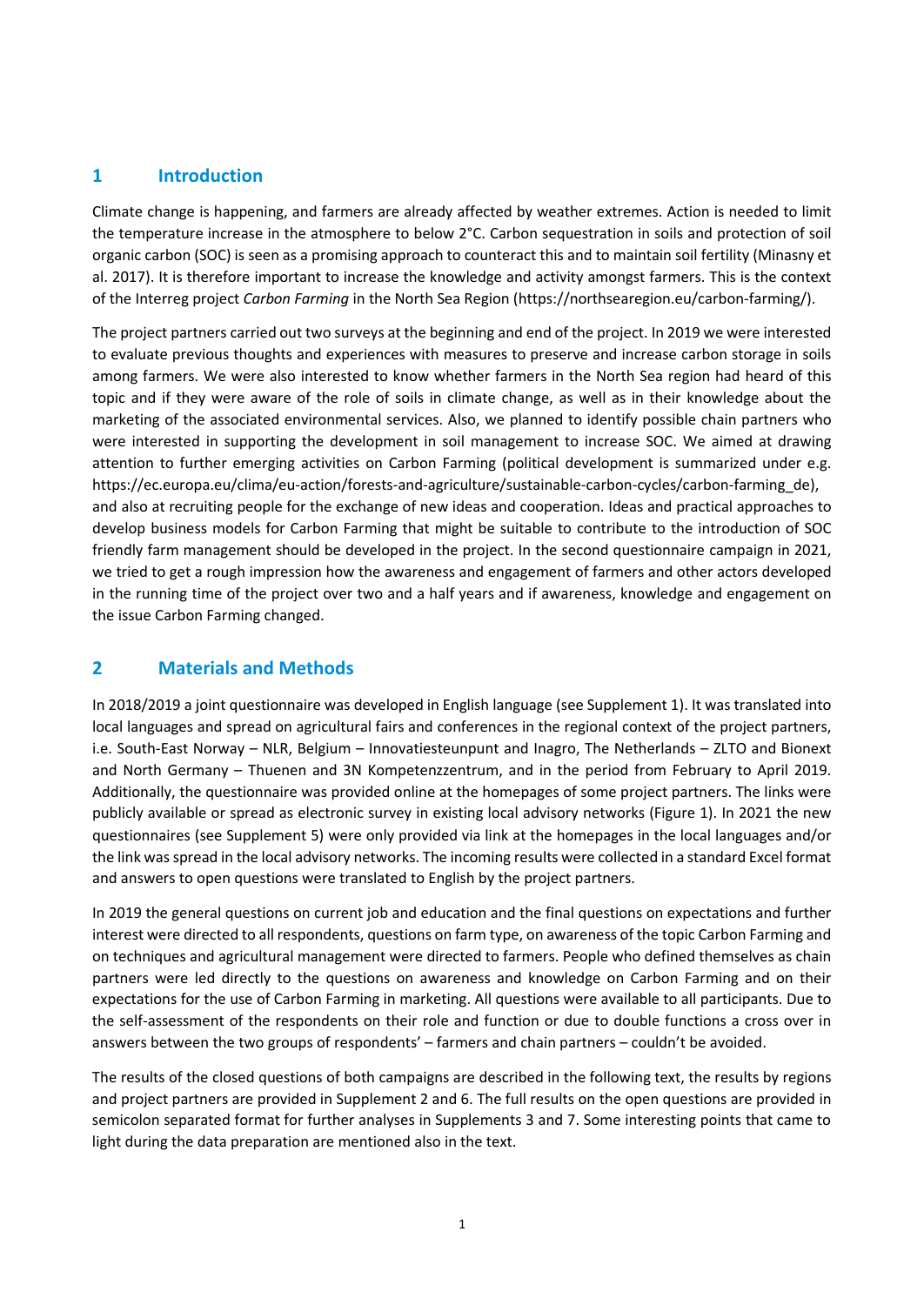## **3 Results**

#### **Carbon Farming survey 2019 and 2021**

In 2019 the total number of respondents was 539 (Figure 1). In the following text the total number of responses we got to the respective questions are reported as *n* in brackets. 83% of respondents (445 people, incl. double entries in other sectors) worked in the primary production in the agricultural sector (and were expected to answer in the group: farmer). 12% were related to the agricultural sector (experts in advisory, policy, research, associations), 3% of the respondents worked in trade, distribution and processing of food and feed or in production and trade of agricultural equipment (1%) or had a job that is not related to agriculture (2%). This part of respondents (18%, 96 people, incl. double entries as farmers) were expected to answer as chain partners (n=536) (Figure 2). 74% of the respondents had an agricultural education (n=531) and 84% managed a farm (n=536) (Figure 3). Only 19% of them represented organic farming (n=448) (Figure 4). In 2021 156 people answered the questionnaire in the regions (36% Belgium and The Netherlands, 30% Germany, 35% Norway) (Figure 1). 75 % of them were farmers (Figure 2).



#### **Figure 1: Carbon Farming Survey 2019 and 2021: Filled questionnaires by institiution (total numbers and percentage of answers)**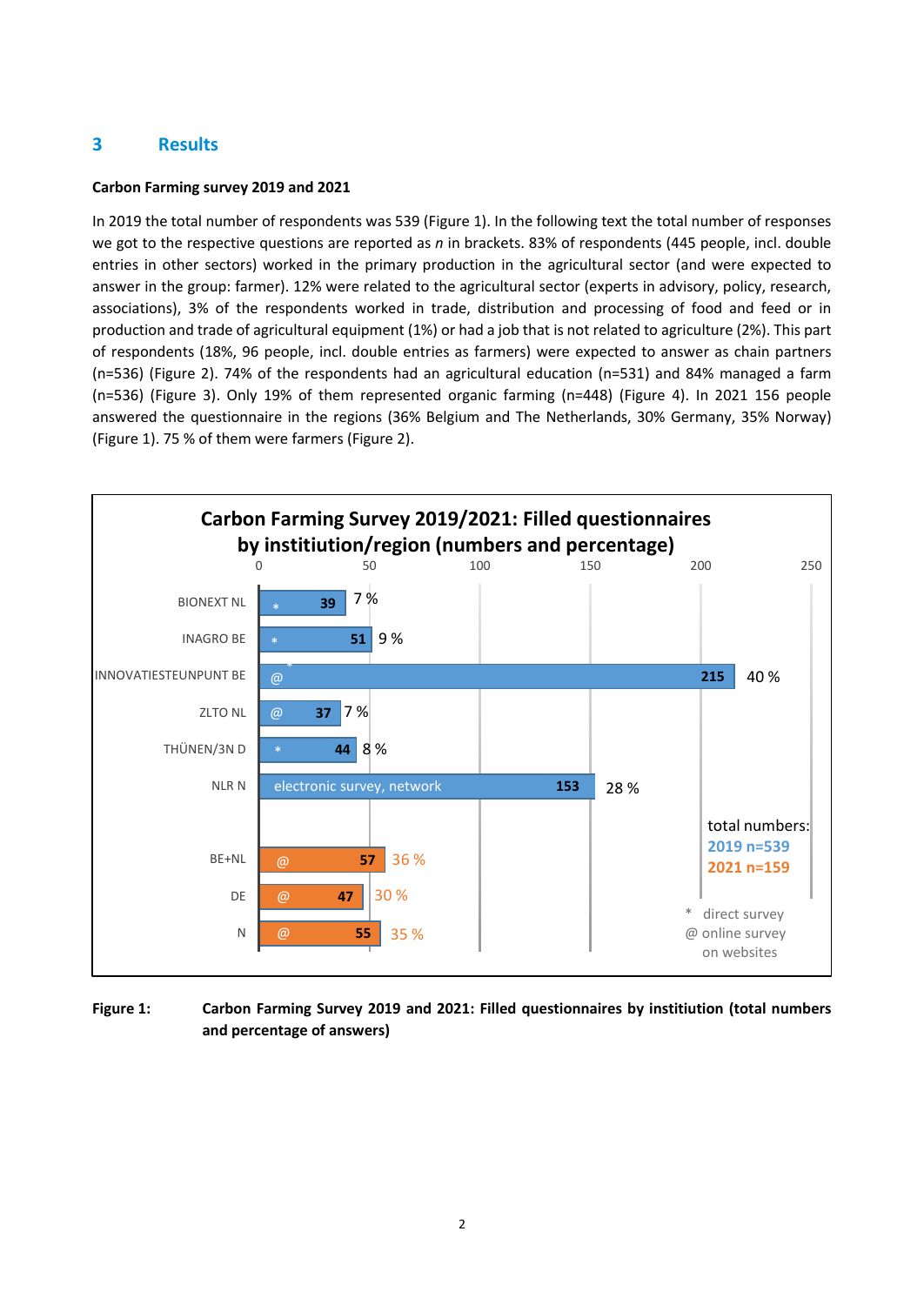

#### **Figure 2: Carbon Farming Survey 2019 and 2021: Answers to question: In which of the following sectors do you work? (percentage of answers)**



#### **Figure 3: Carbon Farming Survey 2019: Answers to questions: Do you have an agricultural education? Do you manage a farm? (percentage of answers)**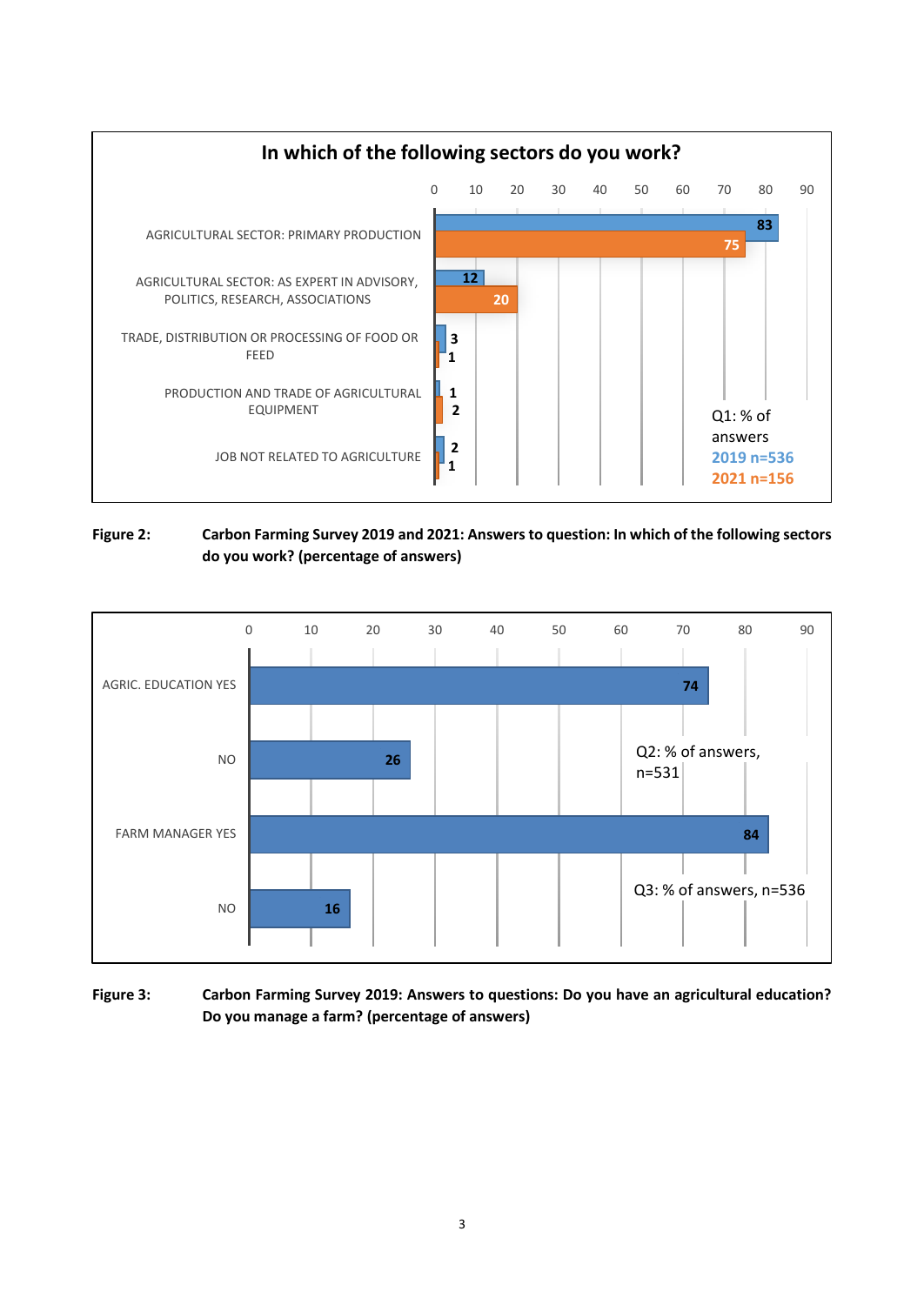

**Figure 4: Carbon Farming Survey 2019: Answer to question: Please indicate which type of farm you have (percentage of answers)**

The survey in 2019 showed that 81% of the farmers (n=454) knew about the possibility of farmers to mitigate climate change with C sequestration and 85% would consider using more new Carbon Farming techniques if they would get financial support from other chain partners (n=383) (Figure 5). The main reasons of farmers to use techniques for increasing or protecting SOC levels were to improve soil structure (85% of answers), to increase soil fertility (81%), to increase soil health (69%) and water holding capacity (68%). Only 34% of the respondents answered that they were motivated to use techniques for SOC protection and enrichment due to the possibility to mitigate climate change by moving C from the atmospheric  $CO<sub>2</sub>$  in soils to (n=321) (Figure 6). In 2021, 80% of the respondents agreed they are more aware of the opportunity to help the climate with carbon accumulation in soils than three years earlier. 75% said that they changed their soil management in the last years accordingly, this was done on 7143 ha in the North Sea Region (Figure 5a). 85 people gave examples for techniques they use (full answers to question 3.1 see Supplement 7). 59 respondents gave reasons why they haven't changed management. The answers ranged from "*no belief in this*" or "*Humus … that is really nothing new. Therefore, in my opinion, the term "carbon farming" should not be used to raise false expectations in civil society about the potential of such measures in terms of climate protection.*" Also, aspects of missing knowledge and low economic expectations were mentioned (full answers to question 4.2, see Supplement 7).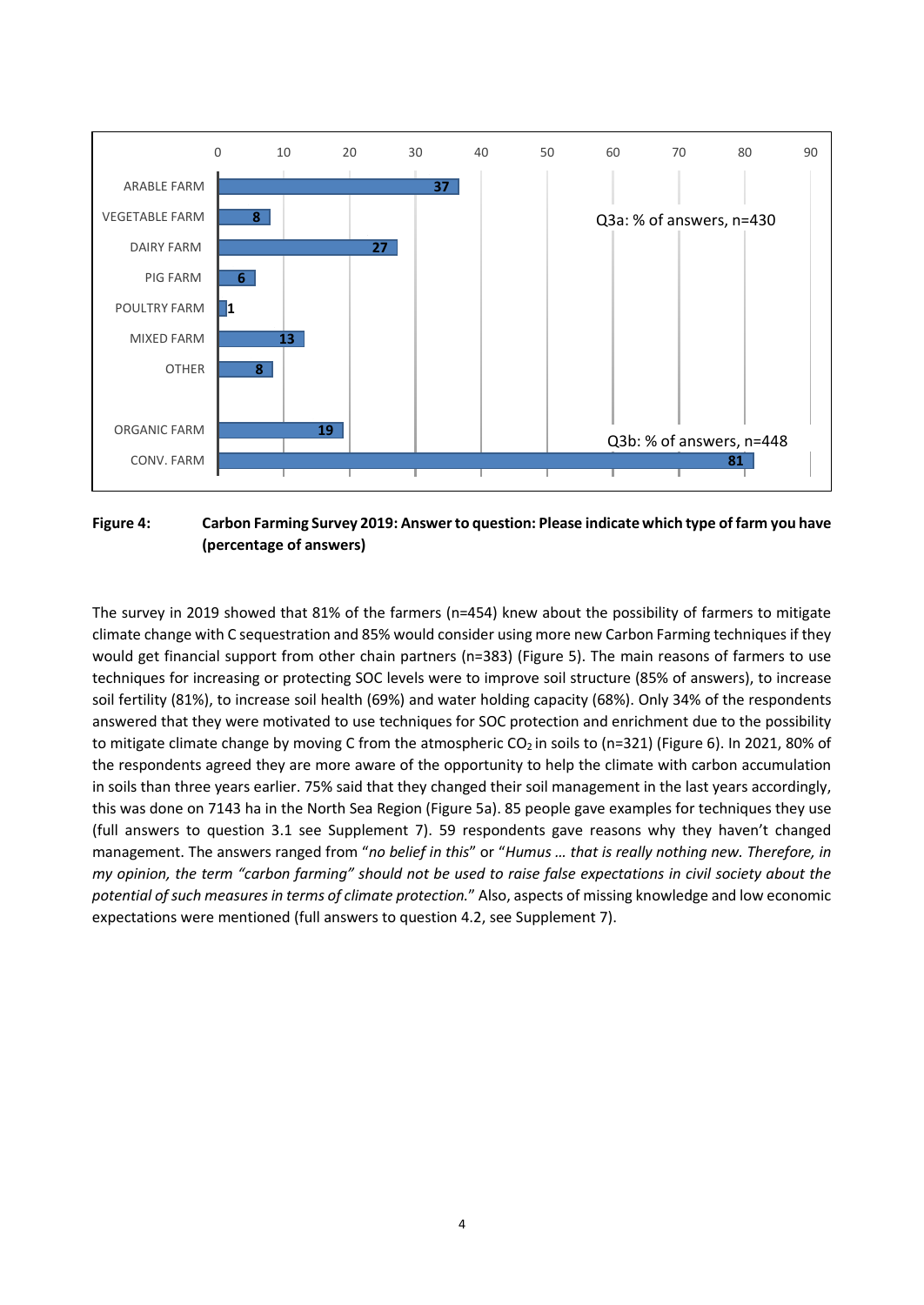

**Figure 5: Carbon Farming Survey 2019: Answers to questions on awareness, on consideration to use techniques and on the role of potential financial support for introducing carbon farming techniques (percentage of answers)**



**Figure 5a: Carbon Farming Survey 2021: Answers to questions on raised awareness on soil carbon as tool for climate change mitigation, related changes in management (percentage of answers) and converted area**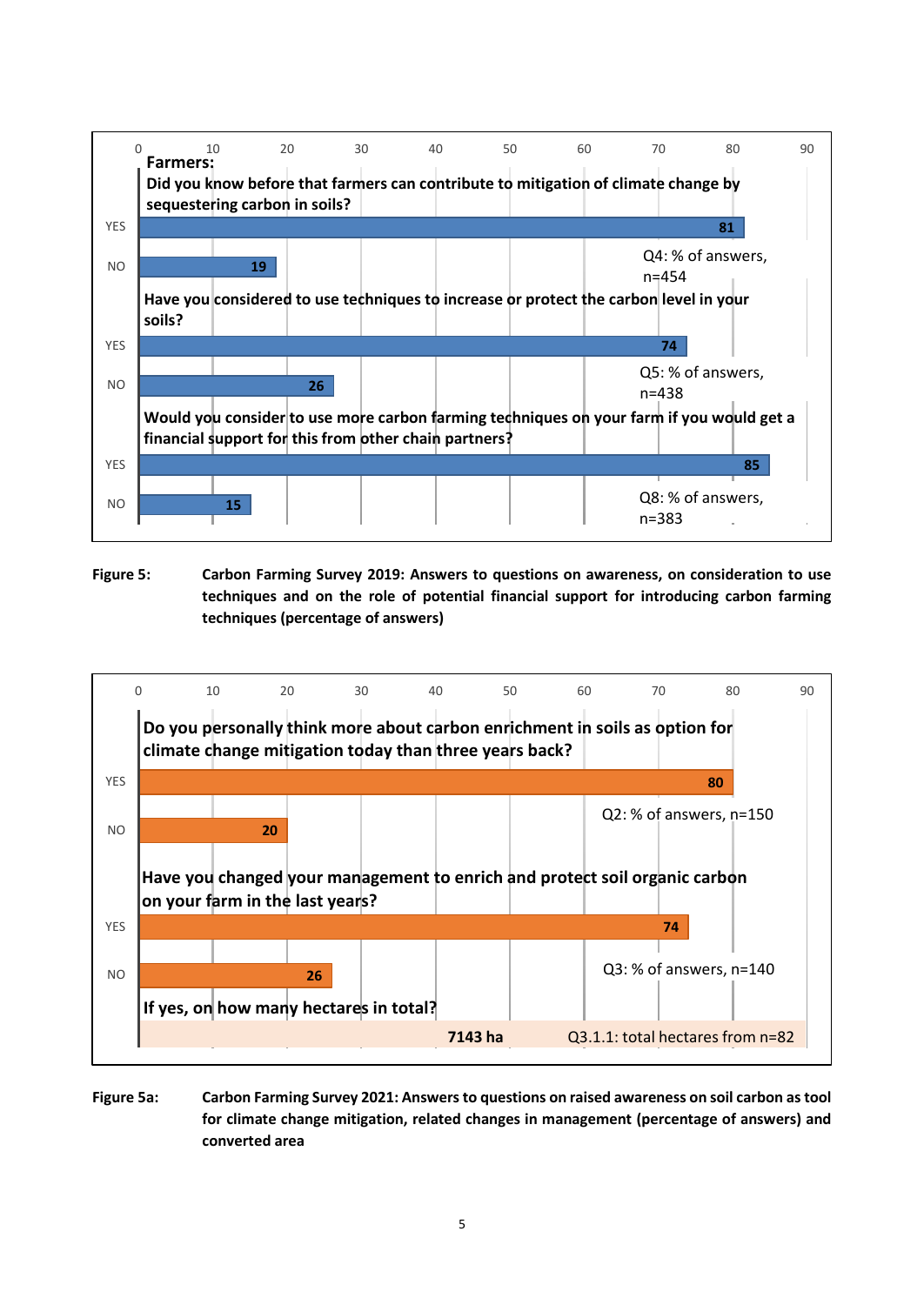

**Figure 6: Carbon Farming Survey 2019: Answers to questions on motivation for introduction of Carbon Farming measures: Have you considered to use techniques to increase or protect the carbon level in your soils? If yes, please indicate the reason below. (percentage of answers, multiple answers were possible)**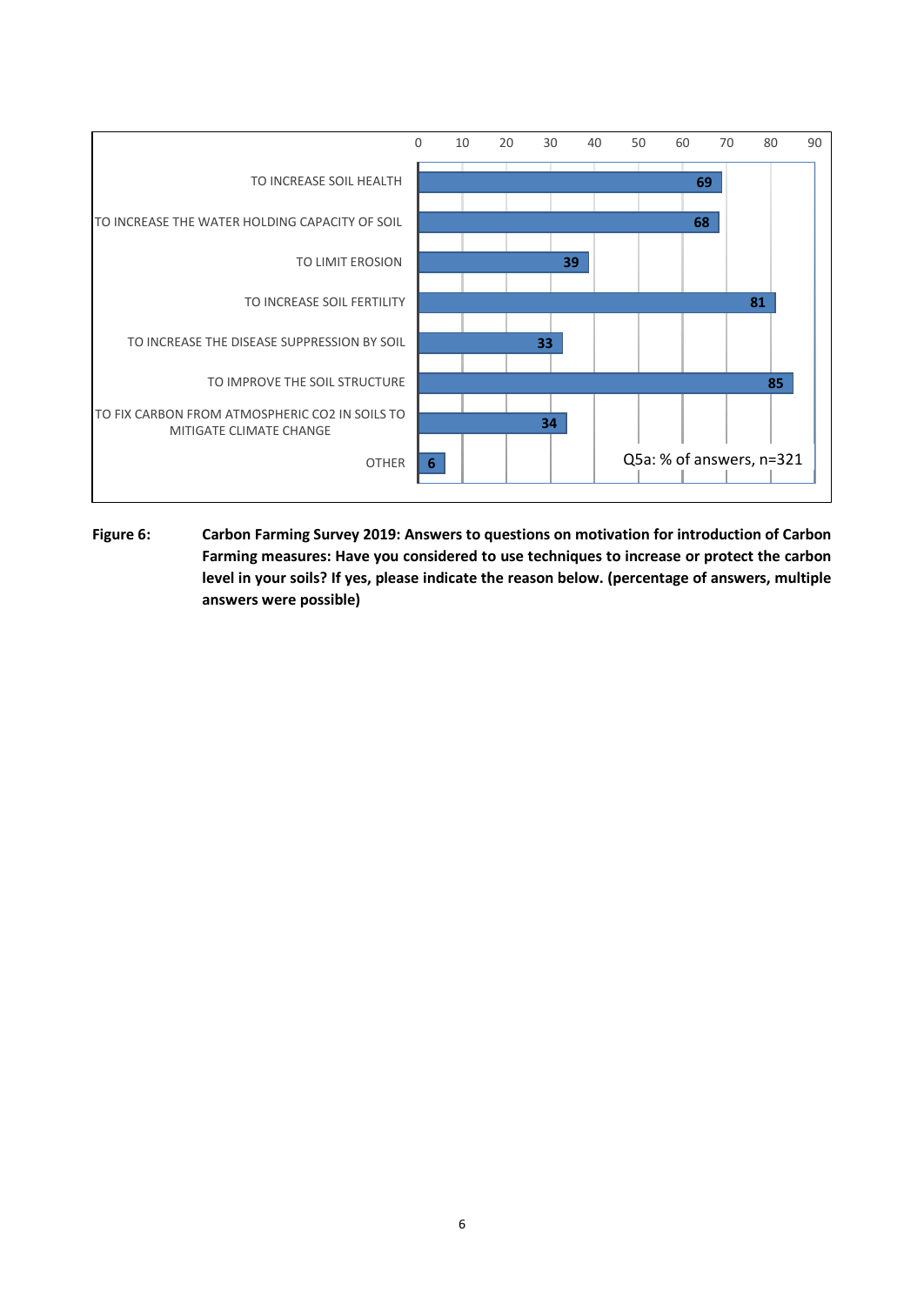When asking for the techniques the farmers currently use to increase SOC, application of organic manure (79% of answers) and use of cover crops (65%) were most prominent in 2019. Import of organic matter from external souces (livestock manure, compost and e.g. sewage sludge (especially in Norway, see Supplement 2) was important for 29% (i.e. 79\*36%), 16% and 21% of the farms, respectively. Adapting crop rotation and reduction in tillage was mentioned in 50% of the entries. Woody crops were mentioned by 8% of respondents (n=373) (Figure 7).



**Figure 7: Carbon Farming Survey 2019: Answers to question: Which techniques to increase the carbon level in your soils do you use? (percentage of answers, mutiple answers were possible)**

When asking which techniques to increase the SOC level would be of interest for farmers, 13% answered that they would not consider using these techniques. The choice of the other options generally had comparable trends (n=407) (Figure 8) as found in the question on the current use of techniques before (Figure 7).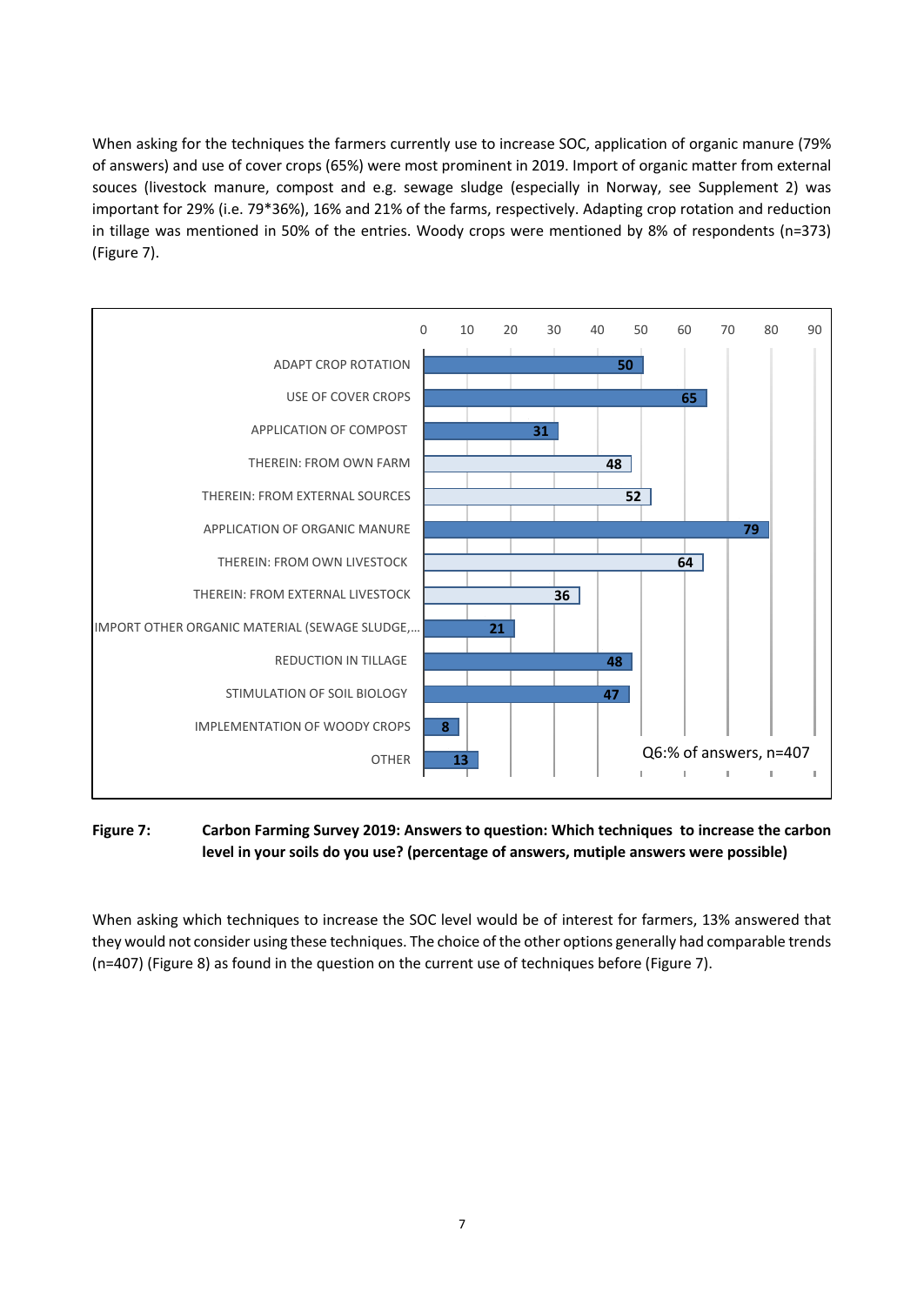

#### **Figure 8: Carbon Farming Survey 2019 (Q7): Answers to question: Which techniques to increase the carbon level would be of interest to you? (numbers and percentage of answers, mutiple answers were possible)**

When the farmers were asked what reasons prevent them from taking measures to increase SOC, insufficient knowledge (28% of answers), restrictive policy (24%) and economic reasons (28%) were named as the most important in2019 (n=363) (Figure 9).

Asking the chain partners on their knowledge on carbon farming techniques and chances of SOC binding as merchandising aspect in 2019 we got between 107 to 118 answers (Figure 10). Compared to the expected number of answers from the persons who were defined as chain partners (96, see above figure 2) this means that a significant amount of responses of farmers are included. 57% of these respondents answered that they knew techniques farmers can use to increase SOC (n=118). Concerning the chances of getting added value by the increased efforts of farmers in merchandizing products, the expectations were indifferent with 53% voting with "no" and 47 % with "yes" (n=118) (Figure 10).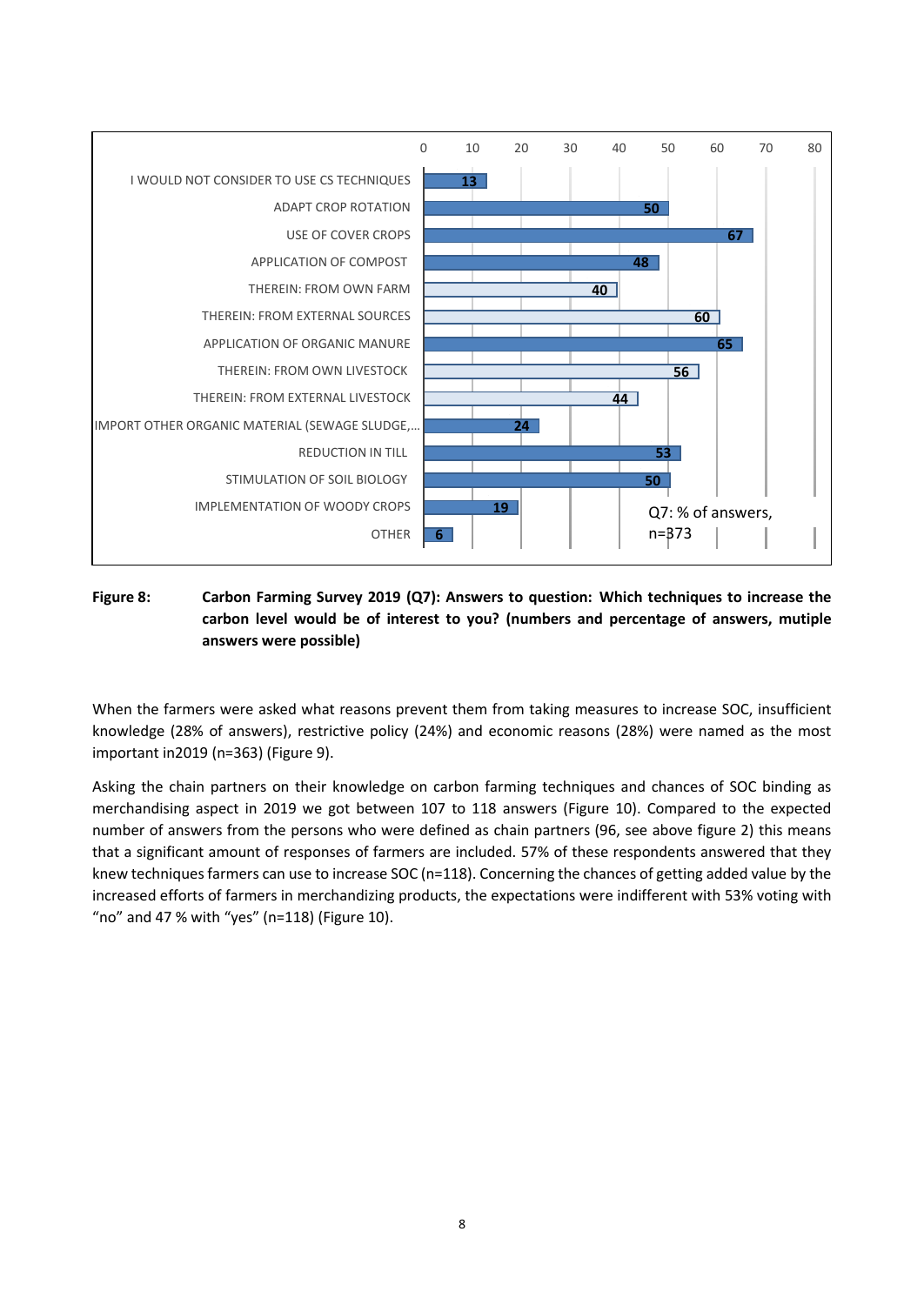

**Figure 9: Carbon Farming Survey 2019 (Q7a): What is actually preventing you from taking measures to improve carbon levels in soil? (numbers and percentage of answers, mutiple answers were possible)**



**Figure 10: Carbon Farming Survey 2019 (Q9, Q10): Answers to questions to chain partners on the current knowledge of techniques to increase carbon in farm soils and on the possible role of these efforts in marketing of agricultural and other products (Q10) (numbers and percentage of answers)**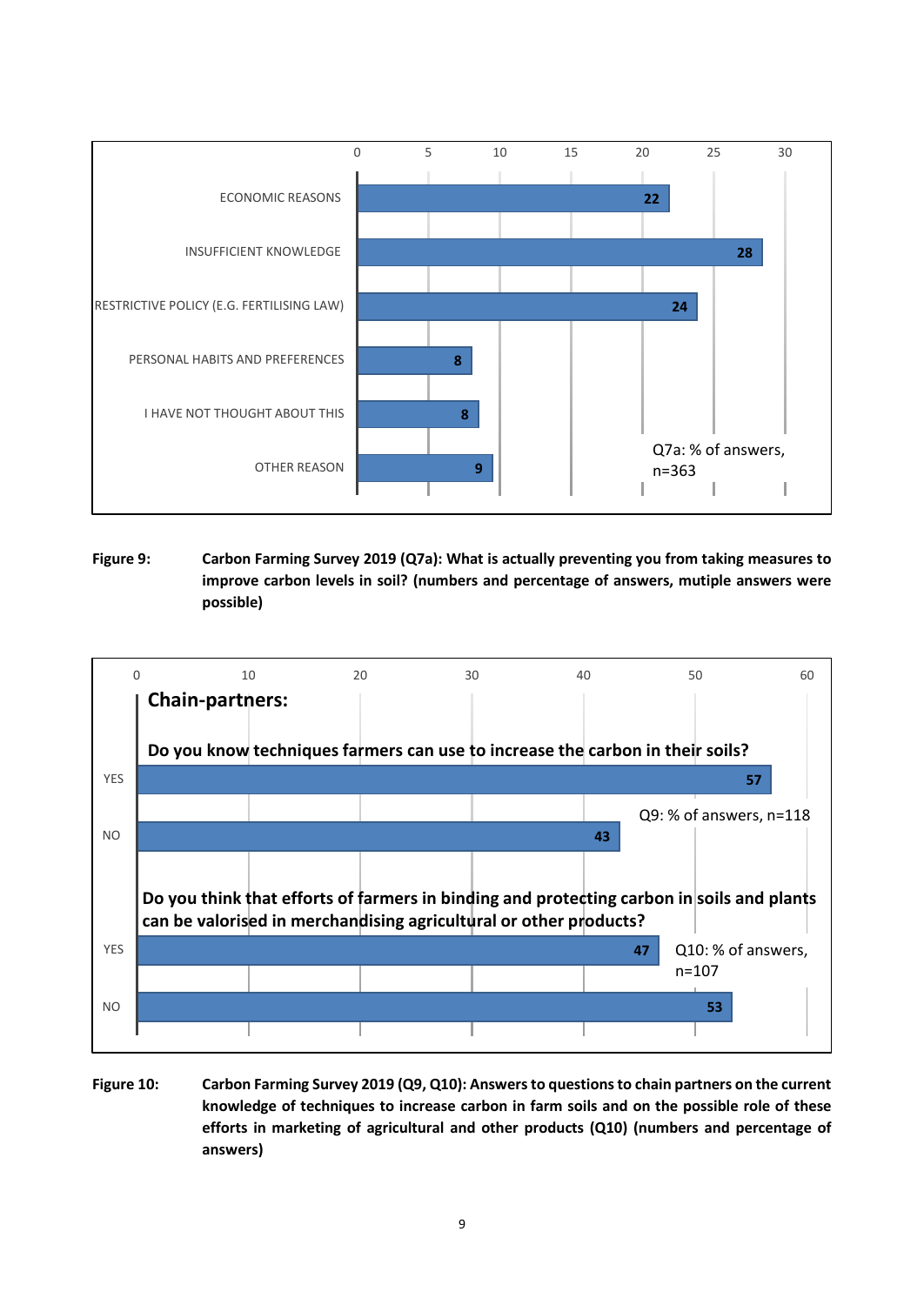In 2019 64% of all respondents were interested to publish the efforts they take to reduce climate impacts(n=459) and further 64% answered that they were interested to participate in the project network (n=460) (Figure 11). Three years later in 2021, 66% of the respondents were aware of local carbon farming initiatives and 18% were directly engaged (28 from 153 respondents) (Figure 12). They mentioned different initiatives that are promoting Carbon Farming, some networks for improved soil management or that they would use direct or written advisory services to introduce appropriate measures (around 20 different entries, see Supplement 7, answers to question 4.2).



**Figure 11: Carbon Farming Survey 2019 (Q11, Q12): Answers to questions on the interest of farms and institutions to report the actions that are taken to reduce climate impacts and 12 on the interest of collaboration in the Interreg Project Carbon Farming (numbers and percentage of answers)**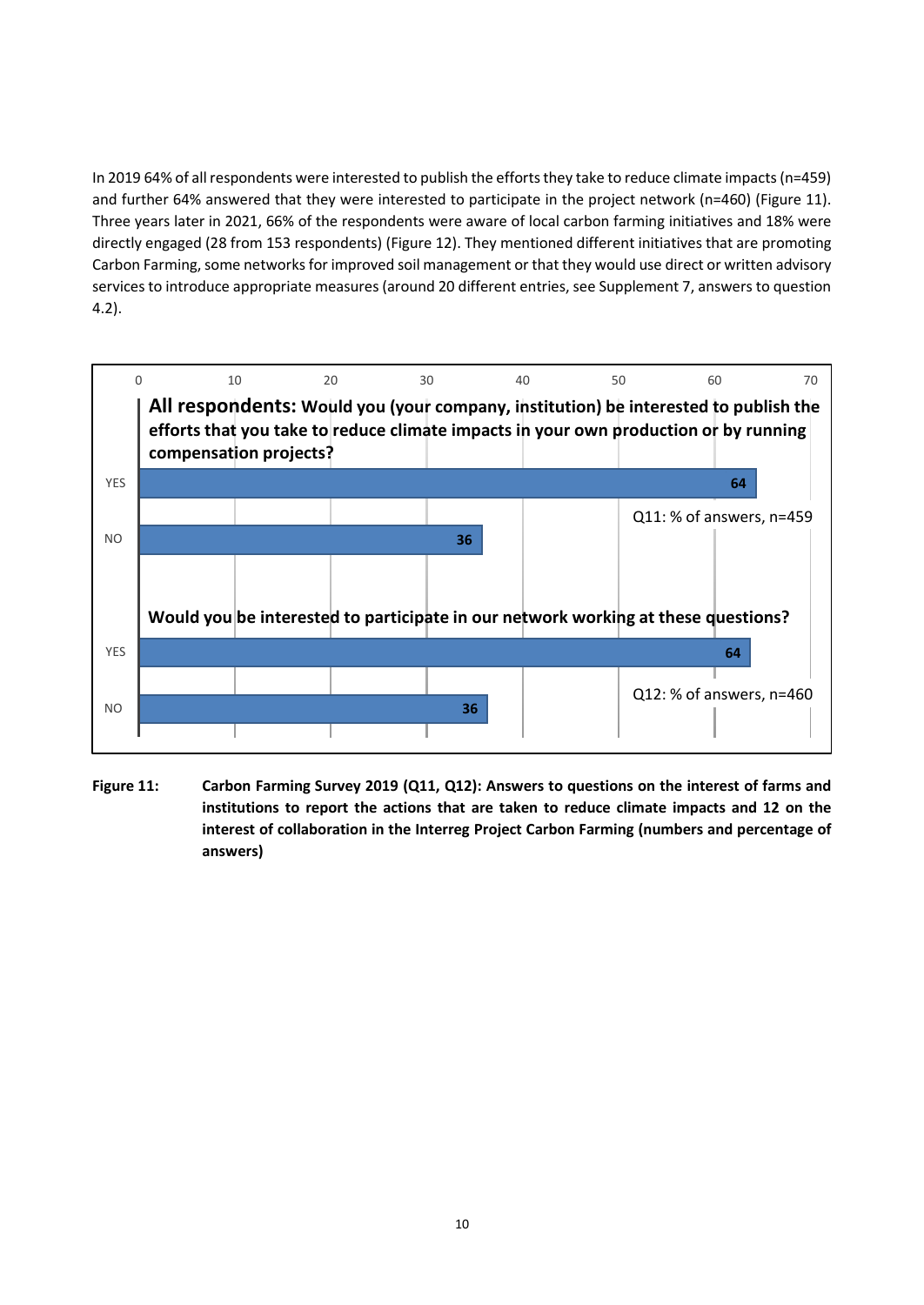

**Figure 12: Carbon Farming Survey 2021 (Q4.1, Q4.2): Answers to questions on knowlegde of carbon farming initiatives and on current participation (numbers and percentage of answers)**

## **4 Discussion and Conclusion**

First, it must be mentioned that the data we collected in 2019 and 2021 is not representative for the complete North Sea Region as the selection of the sample analysed followed no statistical procedure. So, the results offer a view on current thoughts and knowledge of farmers and stakeholders in the regional and institutional context of the project partners. Due to the efficient online and electronic survey of two project partners in 2019, the results are dominated by answers from farmers in Belgium and Norway in this year (Figure 1). Regional differences and ideas might be evaluated further by the full data given in Supplements 2, 3, 6 and 7.

In 2019 we were interested in evaluating thoughts and experiences of farmers on measures to preserve and increase carbon storage in soils. With 19 % of farmers from organic farms, organic farming might be overrepresented compared to the current numbers of organic farmers in the named counties (Figure 4). (The Netherlands 3.7% organic area, 1867 organic producers, Norway 4.6% organic area, 1976 organic producers, Belgium 6.9% organic area, 2394 producers, Germany 9,7% organic area, 34136 producers (Willer et al. 2021)).

In 2019 the farmers were aware of standard techniques to improve SOC contents in soils (Figure 7 and 8) and mentioned further techniques that are currently under discussion, e.g. the use biochar from pyrolysis (Busch and Glaser 2015;Smith 2016). Also, the role of careful soil tillage, soil cover, recycling of straw and organic matter in farms and landscapes (e.g. including material from forests) as well as integration of meadows and grazing in arable crop rotations, but also the need for a combination of these measures were highlighted in the answers to the open questions. The need for more information and clear advice became obvious when assessing the answers (Supplement 3).

The farmers in the North Sea region were generally aware of the possibility to contribute to mitigation of climate change by enhancing SOC (84%, Figure 4). They were also aware of the costs of introducing an improved soil management. and felt they had insufficient knowledge and were restricted by policy and related management regulations (Figure 9). They were interested in new income possibilities that might be given by other chain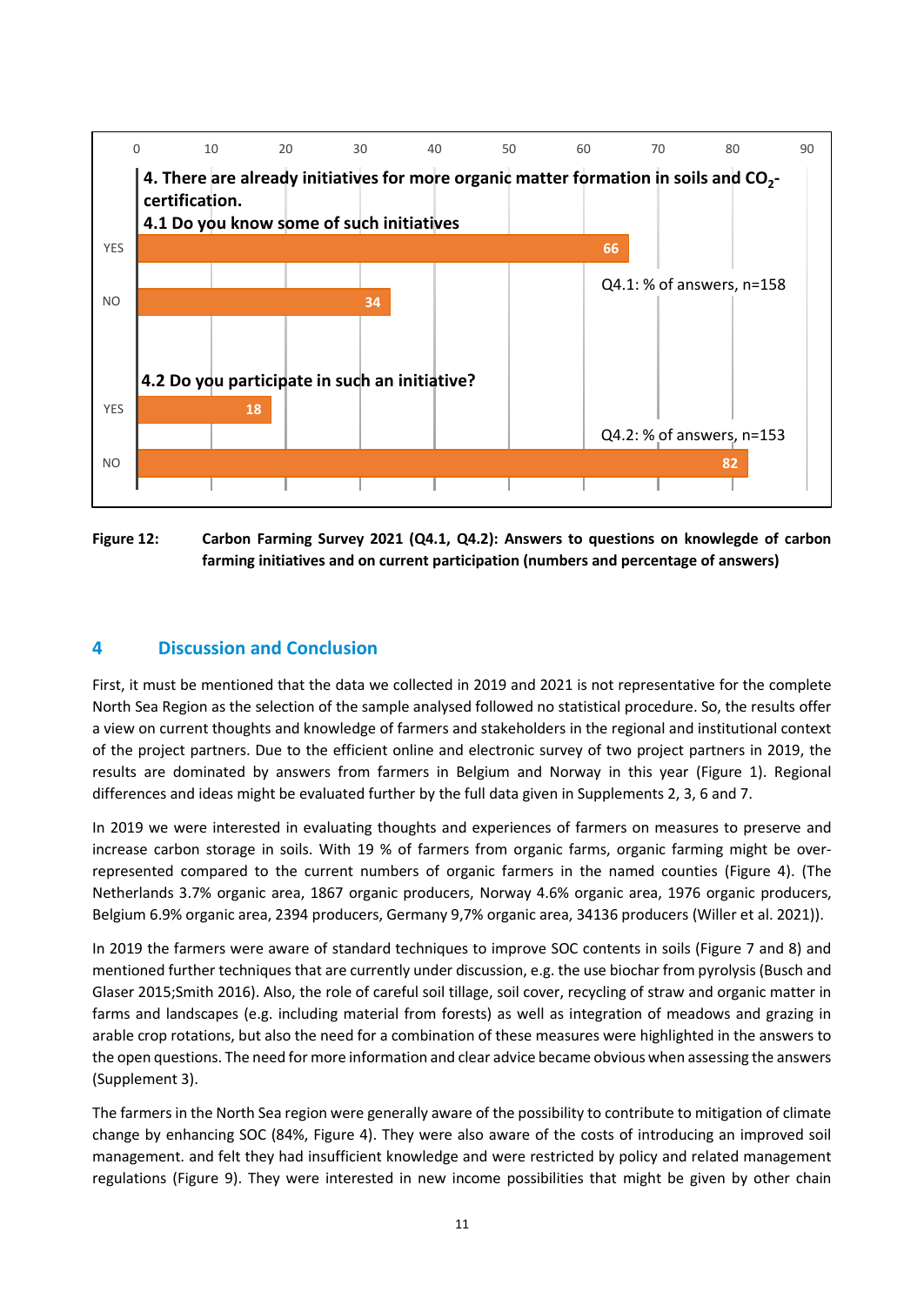partners (Figure 5). The chain partners were reluctant when asked for the possibilities they see for new business models for improving, SOC protection and binding in the farms, as well as for marketing of products (Figure 10).

From the survey in 2021, we got a rough impression on how the awareness and engagement of farmers and other actors had developed during the project of two and a half years. According to the respondents, the awareness of the use of carbon farming and increase of SOC to relieve the climate, has been raised. This results need to be assessed in the light of (1) the activities of the EU to provide a clear and reliable framework for carbon farming (EU COM 2021) emerging in parallel from the beginning of the Interreg project, (2) the raising activities of private initiativesin that time, (3) our own public activities in the Interreg NSR project while exploring business models and techniques (4) and of the probable bias created by addressing a group of already engaged and interested participants in the agricultural sector. However, based on the results of the two surveys in 2019 and 2021, we can provide an insight to the actual knowledge and interest in Carbon Farming for climate protection in agriculture in the North Sea Region.

#### **Literature**

- Busch D, Glaser B (2015) Stability of co-composted hydrochar and biochar under field conditions in a temperate soil. Soil Use and Management 31(2):251-258, doi:10.1111/sum.12180
- Minasny B, Malone BP, McBratney AB, Angers DA, Arrouays D, Chambers A, Chaplot V, Chen Z-S, Cheng K, Das BS et al. (2017) Soil carbon 4 per mille. Geoderma 292:59-86, doi:https://doi.org/10.1016/j.geoderma.2017.01.002
- Smith P (2016) Soil carbon sequestration and biochar as negative emission technologies. Global Change Biol 22(3):1315-1324, doi:10.1111/gcb.13178
- Willer H, Trávníček J, Meier C, Schlatter B (2021) The World of Organic Agriculture Statistics and Emerging Trends 2021. Research Institute of Organic Agriculture FiBL and IFOAM Organics International, 340p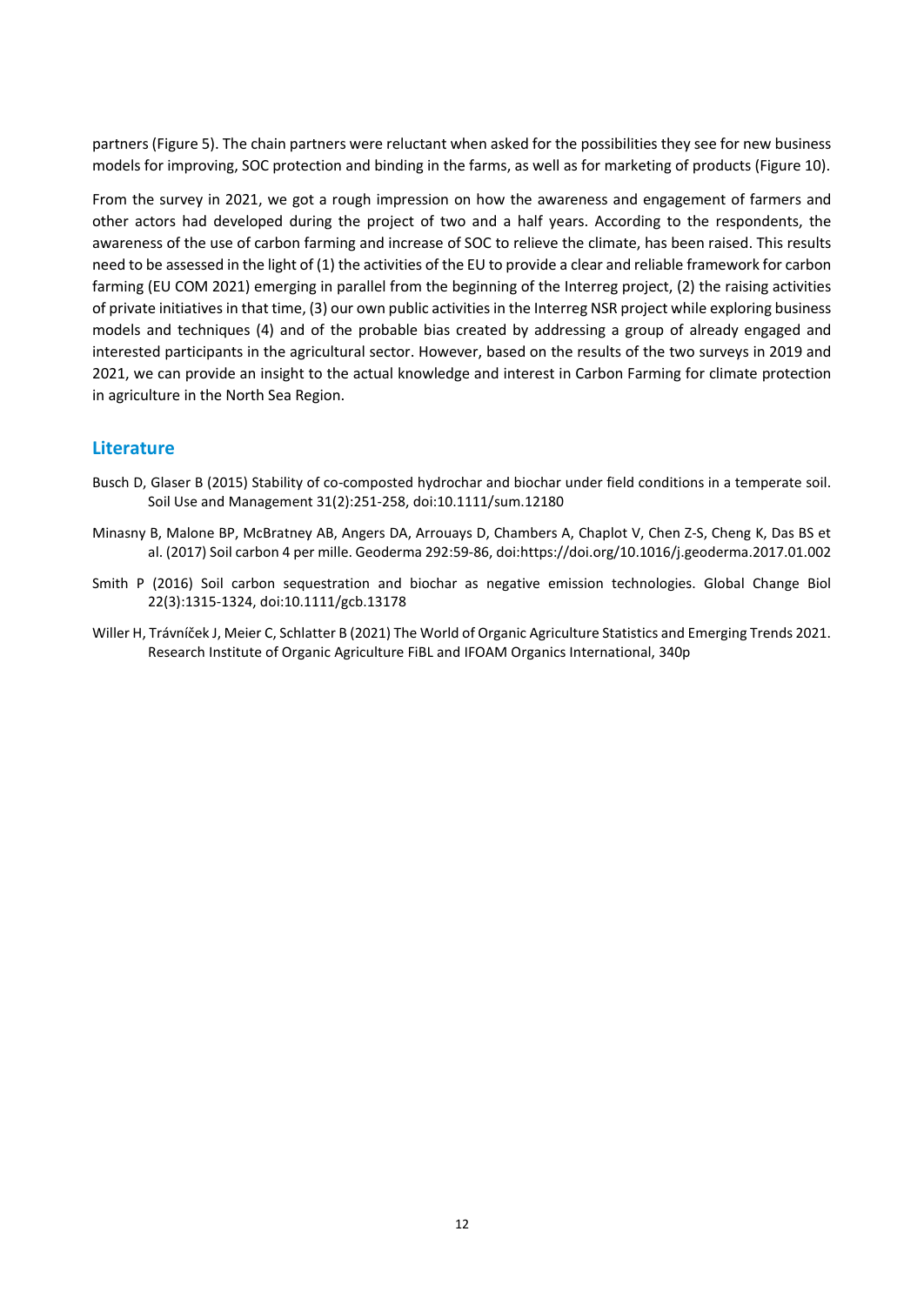**Supplement 1** - The awareness of carbon farming in the agricultural sector, possible and used techniques and business approaches in the North Sea region. Short report of two surveys (2019 and 2021): **Carbon Farming Survey 2019 – Questionnaire from 19.01.2019.** NSR Interreg Project Carbon Farming.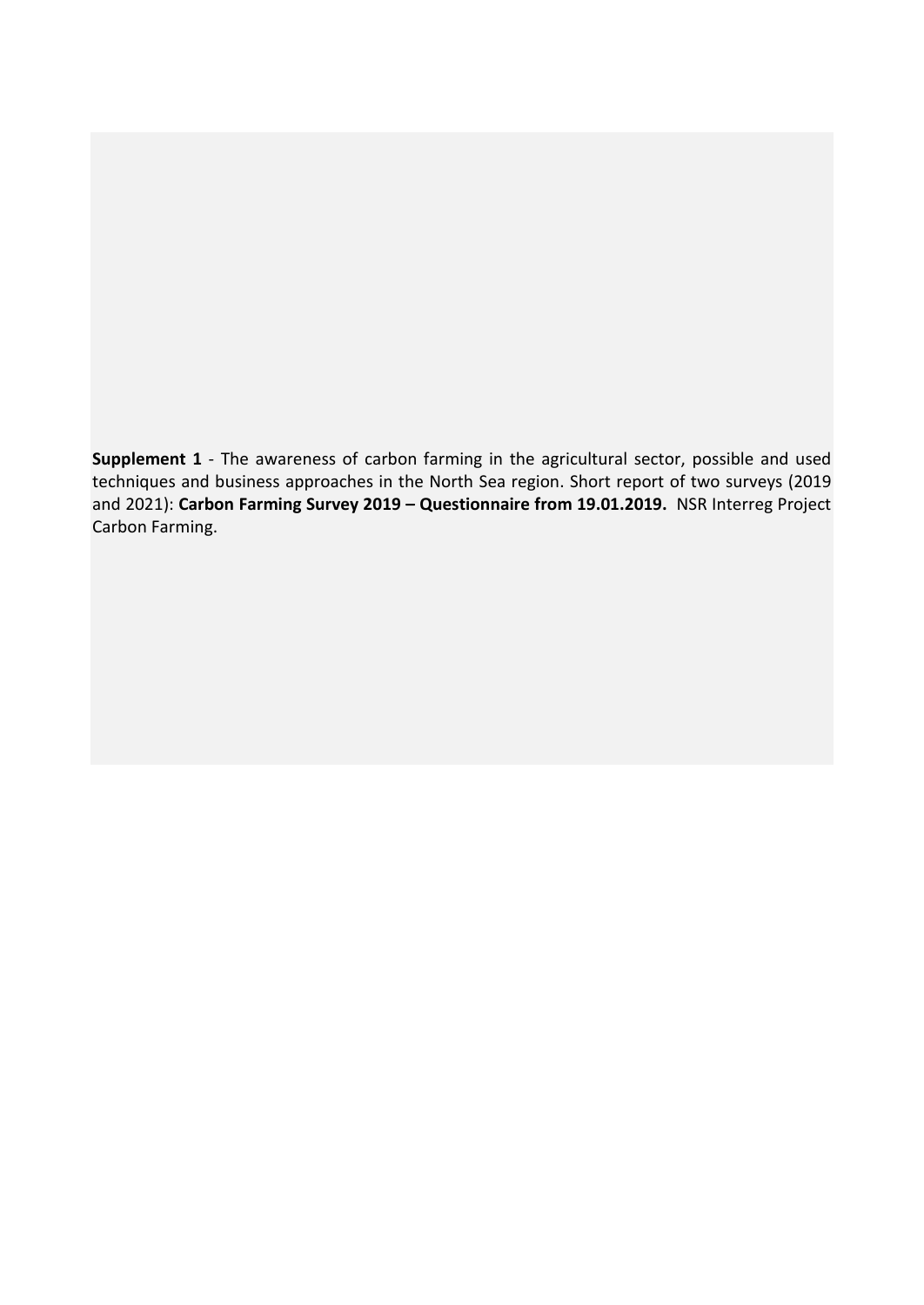Dear farmer, entrepreneur, expert.

Climate change is high on the agenda and farmers already face weather extremes. Action needs to be undertaken to keep the temperature increase in the atmosphere below 2°C. Carbon binding in soils is a promising approach to reduce pressure on the atmosphere. As carbon protection and carbon enrichment in soils also can help to keep soil fertility and soil functionality farmers should take action. They could be supported by new business models with other societal partners paying for their efforts.

We are agricultural experts from agricultural science and advisory who collaborate in the Carbon Farming project and would like to explore your awareness, experience and interest on the options mentioned above.

In the following you find a basic survey which shall

- check the existent awareness and skills to take action for carbon sequestration in soil
- enable us to identify people who are interested to go in this direction and further develop and exchange ideas on practical ways for carbon enrichment in soils in a network.

Filling this questions is without any further obligation for you. You can stay anonymous. But if you are interested to develop ideas or to share knowledge, you are invited to leave contact data or contact us.

Thank you very much for answering the following questions.

On behalf of the project team,

.. ..

# **General Questions (1-3b)**

## **1 In which of the following sectors do you work? (only one choice)**

- Agricultural sector: primary production
- $\Box$  Agricultural sector: as expert in advisory, politics, research, associations
- $\Box$  Trade, distribution or processing of food or feed
- $\Box$  Production and trade of agricultural equipment
- $\Box$  Job not related to agriculture

## **2 Do you have an agricultural education?**

 $\Box$  Yes $\Box$  No

#### **3 Do you manage a farm?**

 $\Box$  Yes $\Box$  No

#### **3a. If yes, please indicate which type of farm:**

- Arable farm
- Vegetable farm
- Dairy farm
- Pig farm
- Poultry farm
- $\Box$  Mixed farm: please specify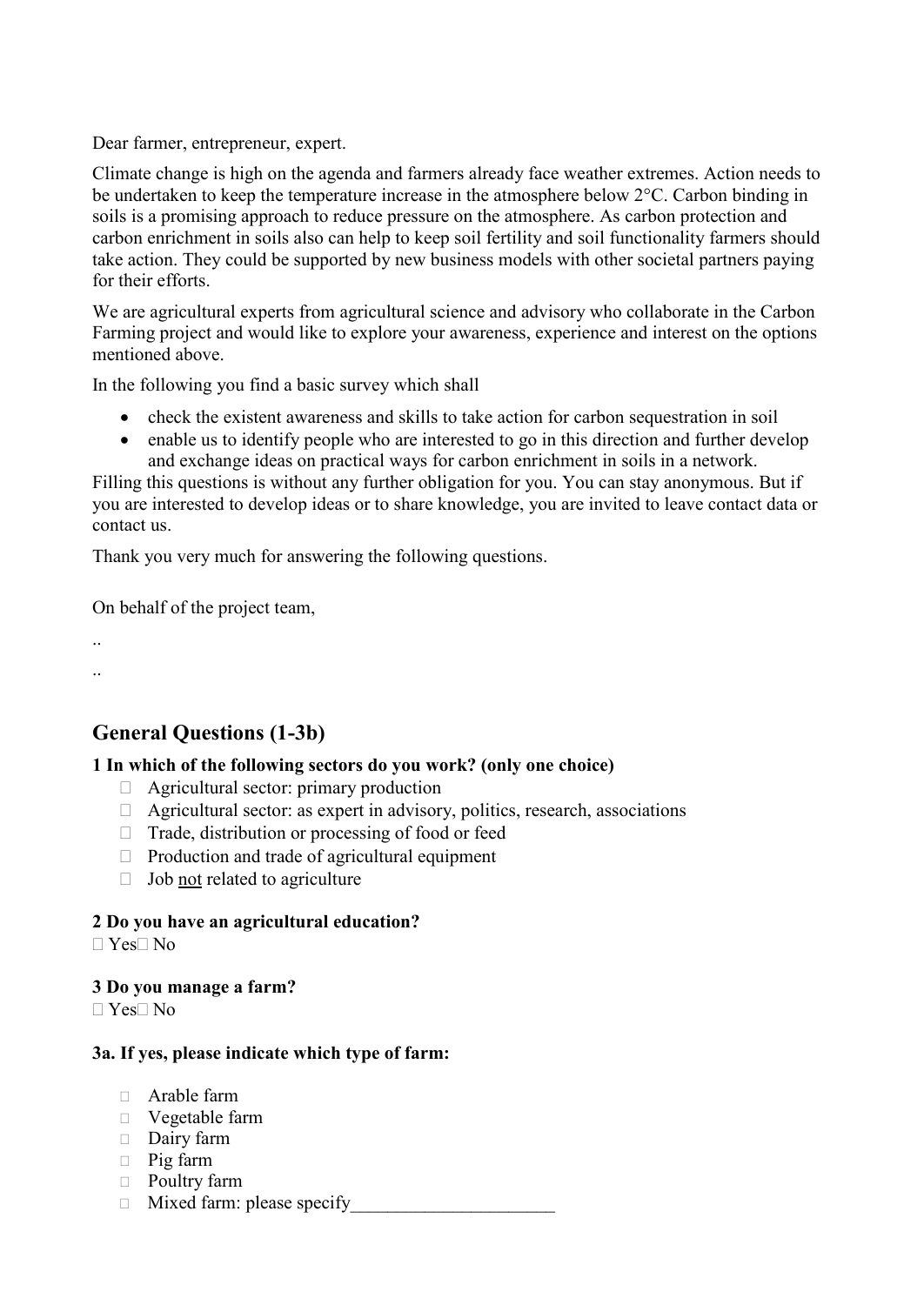$\Box$  Other:

**3b. If yes, do you have an organic farm?**

 $\Box$  Yes $\Box$  No

**4 Did you know before that farmers can contribute to mitigation of climate change by sequestering carbon in soils?**  $\Box$  Yes $\Box$  No

**If you manage a farm, go for the questions for farmers (Questions 5 – 8c)**

**If you do not manage a farm, go for questions for chain partners (Questions 9 – 10a)**

## **Questions for farmers (5 – 8c)**

**5 Have you considered to use techniques to increase or protect the carbon level in your soil?** 

 $\Box$  Yes $\Box$  No

### **5a If yes, please indicate the reason below. (you can choose multiple options)**

- $\Box$  A) to increase soil health
- $\Box$  B) to increase the water holding capacity of soil
- $\Box$  C) to limit erosion
- $\square$  D) to increase soil fertility
- $\Box$  E) to increase the disease suppression by soil
- $\Box$  F) to improve the soil structure
- $\Box$  G) to fix carbon from atmospheric  $CO_2$  in soils to mitigate climate change
- $\Box$  H) other:

## **5b Please give a ranking of the importance of the reasons for you (e.g. C, D, F ):**

## **6 If you use techniques to increase the carbon level in your soils, which techniques do you use? (you can choose multiple options)**

 $\Box$  adapt crop rotation (extra space to fill in how..)

- If yes, please specify how:

 $\square$  use of cover crops:

- If yes: please give which cover crops are used and the preceding crop:

 $\mathcal{L}_\mathcal{L}$  , which is a set of the set of the set of the set of the set of the set of the set of the set of the set of the set of the set of the set of the set of the set of the set of the set of the set of the set of

 $\mathcal{L}_\mathcal{L}$  , which is a set of the set of the set of the set of the set of the set of the set of the set of the set of the set of the set of the set of the set of the set of the set of the set of the set of the set of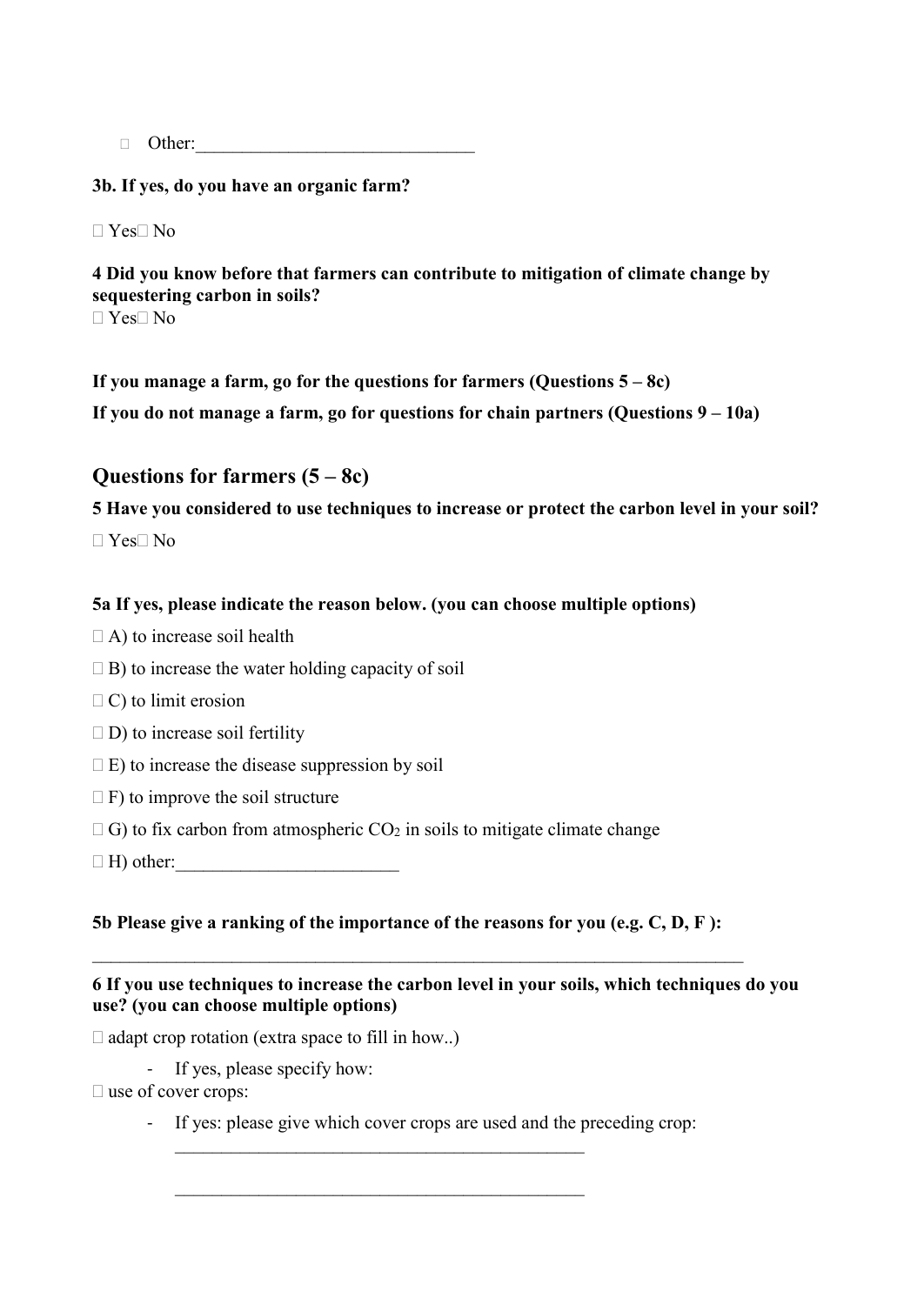| $\Box$ application of compost                                                                                                   |
|---------------------------------------------------------------------------------------------------------------------------------|
| $\Box$ from your own farm                                                                                                       |
| $\Box$ apply external                                                                                                           |
| application of organic manure                                                                                                   |
| $\Box$ from own livestock                                                                                                       |
| $\Box$ apply external livestock manure                                                                                          |
| $\square$ import other organic material (sewage sludge, industrial organic wastes)                                              |
|                                                                                                                                 |
|                                                                                                                                 |
| $\Box$ reduction in tillage                                                                                                     |
| $-$ if yes how:                                                                                                                 |
|                                                                                                                                 |
| $\Box$ stimulation of soil biology                                                                                              |
|                                                                                                                                 |
|                                                                                                                                 |
| $\Box$ implementation of woody crops                                                                                            |
|                                                                                                                                 |
|                                                                                                                                 |
|                                                                                                                                 |
| 7 Which techniques would be of interest to you to increase the carbon level in your soils?<br>(you can choose multiple options) |
| $\Box$ I would not consider to use CS techniques                                                                                |
| $\Box$ adapt crop rotation                                                                                                      |
| if yes, how: $\qquad$                                                                                                           |
| $\Box$ use of cover crops                                                                                                       |

- if yes, which: application of compost

 $\Box$  from your own farm

 $\Box$  apply external

application of organic manure

 $\Box$  from own livestock

apply external livestock manure

 $\Box$  import other organic material (sewage sludge, industrial organic wastes)

If yes, which materials\_\_\_\_\_\_\_\_\_\_\_\_\_\_\_\_\_\_\_\_\_\_\_\_\_\_\_\_\_\_\_\_\_\_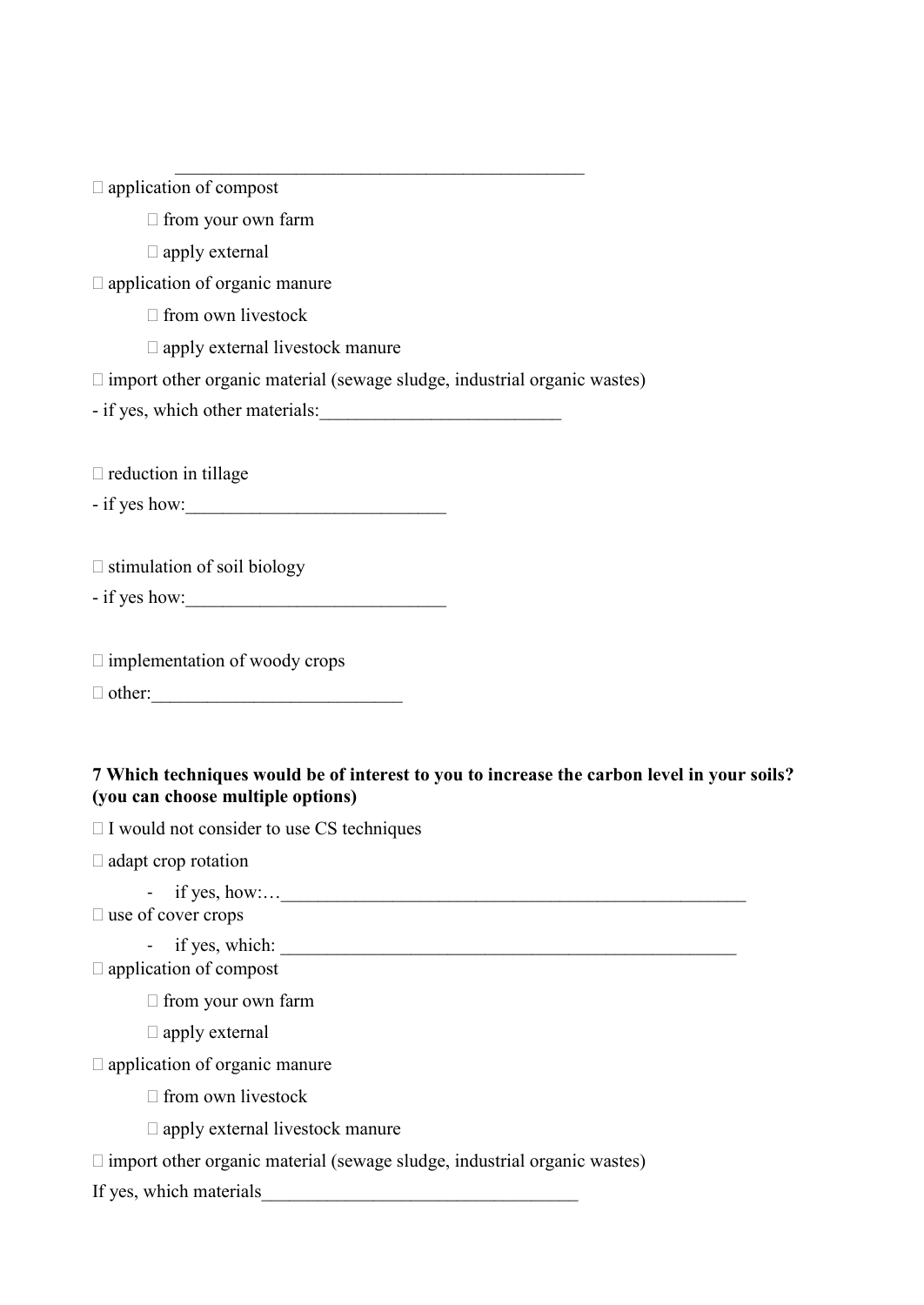$\Box$  reduction in till

- if yes how:

 $\Box$  stimulation of soil biology

 $-$  if yes how:

 $\Box$  implementation of woody crops

 $\Box$  other:

## **7a What is actually preventing you from taking measures to improve carbon levels in soil? (you can choose multiple options)**

 $\Box$  A) economic reasons

- $\Box$  B) insufficient knowledge
- $\Box$  C) restrictive policy (e.g. fertilising law)
- $\Box$  D) personal habits and preferences
- $\Box$  E) I have not thought about this
- $\Box$  F) other reasons

**8 There are several examples for carbon offset programs and projects worldwide where people transfer money to fight climate change or to compensate for emissions, e.g. promotion of energy efficient cooking stoves, renewable energy programs, afforestation projects.**

**Would you consider to use more techniques to increase the carbon sequestration in soils and plants on your farm if you would get a financial support for this from other chain partners (not from subsidies)?**

 $\Box$  Yes $\Box$  No

**8a Which measures to bind carbon in soil could be paid for in your opinion?**

**8b To get paid for, it is necessary that it can be verified what you have done to increase carbon binding in soils. Which measures to bind carbon in soil do you think are possible to verify? And how? Give examples** 

\_\_\_\_\_\_\_\_\_\_\_\_\_\_\_\_\_\_\_\_\_\_\_\_\_\_\_\_\_\_\_\_\_\_\_\_\_\_\_\_\_\_\_\_\_\_\_\_\_\_\_\_\_\_\_\_\_\_\_\_\_\_\_\_\_\_\_\_\_\_\_\_\_\_\_\_\_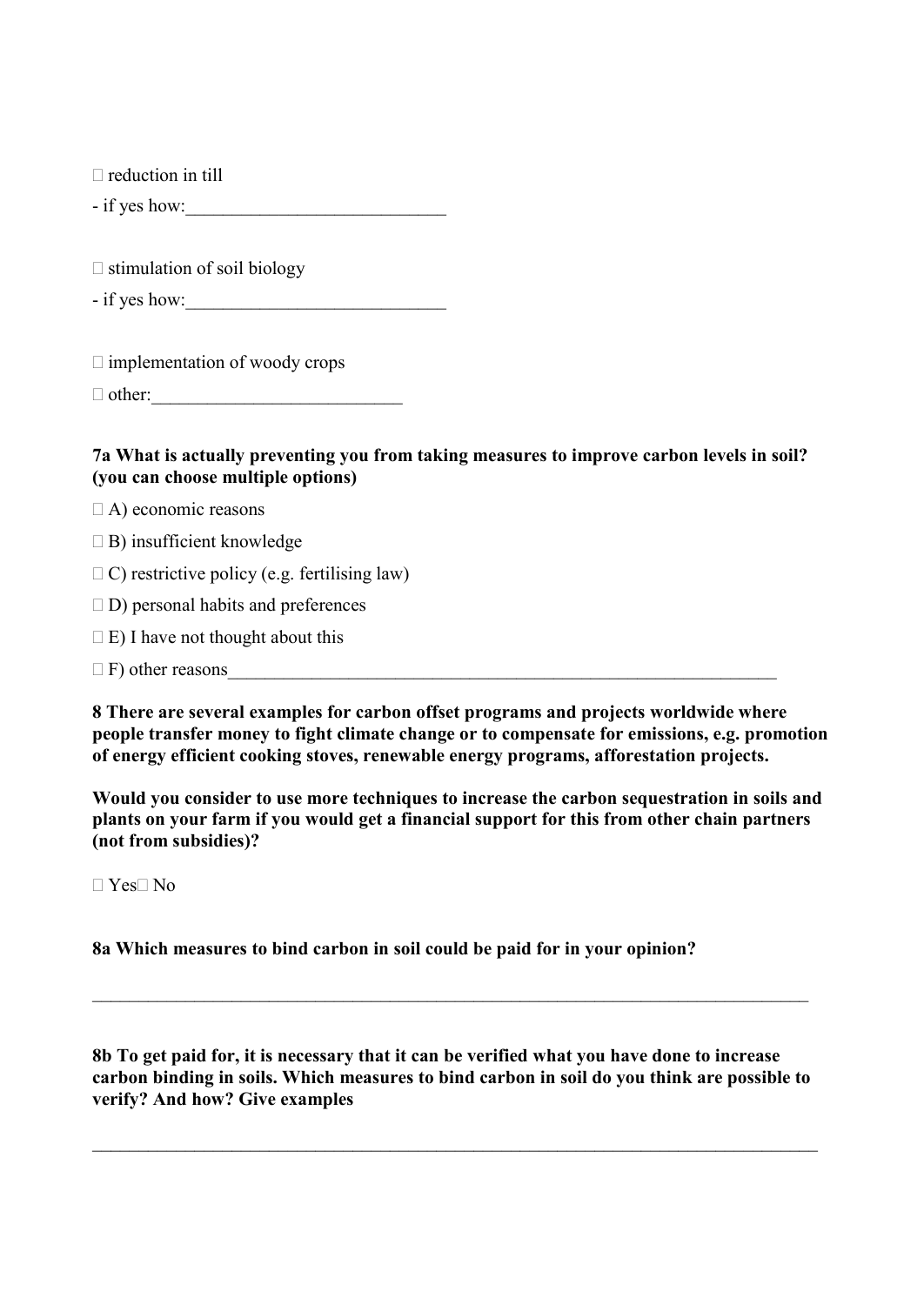**8c If you have an idea for a business model to get paid for measures to increase carbon storage in soils, please write here below:**

\_\_\_\_\_\_\_\_\_\_\_\_\_\_\_\_\_\_\_\_\_\_\_\_\_\_\_\_\_\_\_\_\_\_\_\_\_\_\_\_\_\_\_\_\_\_\_\_\_\_\_\_\_\_\_\_\_\_\_\_\_\_\_\_\_\_\_\_\_\_\_\_\_\_\_\_\_\_

**Farmers: Finish with question 11 to 12a.**

## **Questions for Chain-Partners (9-10a)**

**9 Do you know techniques farmers can use to increase the carbon in their soils?**  $\Box$  Yes $\Box$  No

**9a If yes, please give some**  examples

**10 There are several examples for carbon offset programs and projects worldwide where people transfer money to fight climate change or to compensate emissions, e.g. promotion of energy efficient cooking stoves, renewable energy programs, afforestation projects.** 

**Do you think that the effort of farmers in binding and protecting carbon in soils and plants can be valorised in merchandising agricultural or other products?**

 $\Box$  Yes $\Box$  No

**10a If yes, how do you think the effort of farmers in sequestering carbon can be used in merchandising agricultural or other products?** 

**Chain partners: finish with question 11 to 12a.**

#### **Final Questions for all**

**11 Would you (your firm, company, institution) be interested to publish the efforts that you (your firm, company, institution) take to reduce climate impacts in your own production or by running compensation projects.**

#### $\Box$  Yes $\Box$  No

**12 To exchange and learn about suitable measures aiming to increase carbon binding in farm soils (carbon farming) and to develop business cases for these measures to valorise carbon farming in merchandising:**

**Would you be interested to participate in our network working at these questions?**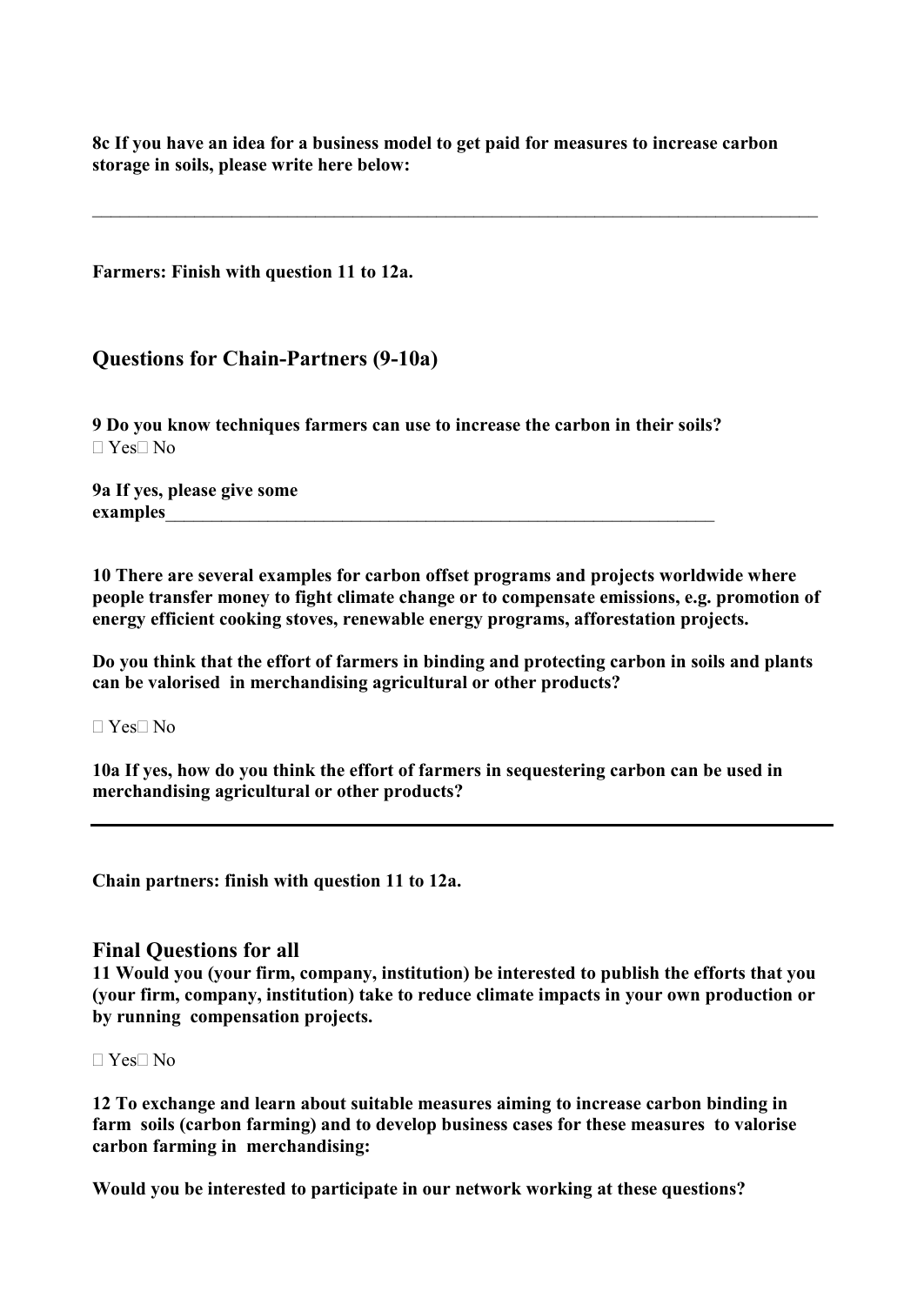$\Box$  Yes $\Box$  No

## **12a If yes, please offer your: E-Mail, Phone number, Name, Address**

| E-Mail:  |                                                      |  |  |
|----------|------------------------------------------------------|--|--|
| Phone:   | <u> 1989 - Jan James Barnett, fransk politiker (</u> |  |  |
| Name:    |                                                      |  |  |
|          |                                                      |  |  |
| Address: |                                                      |  |  |

Your personal data will be treated confidentially. Your answers will be used for a report and cannot be connected to your identity.

If you have left your contact data we'll inform you about the results of this survey and maybe we contact you for further discussions on Carbon Faming.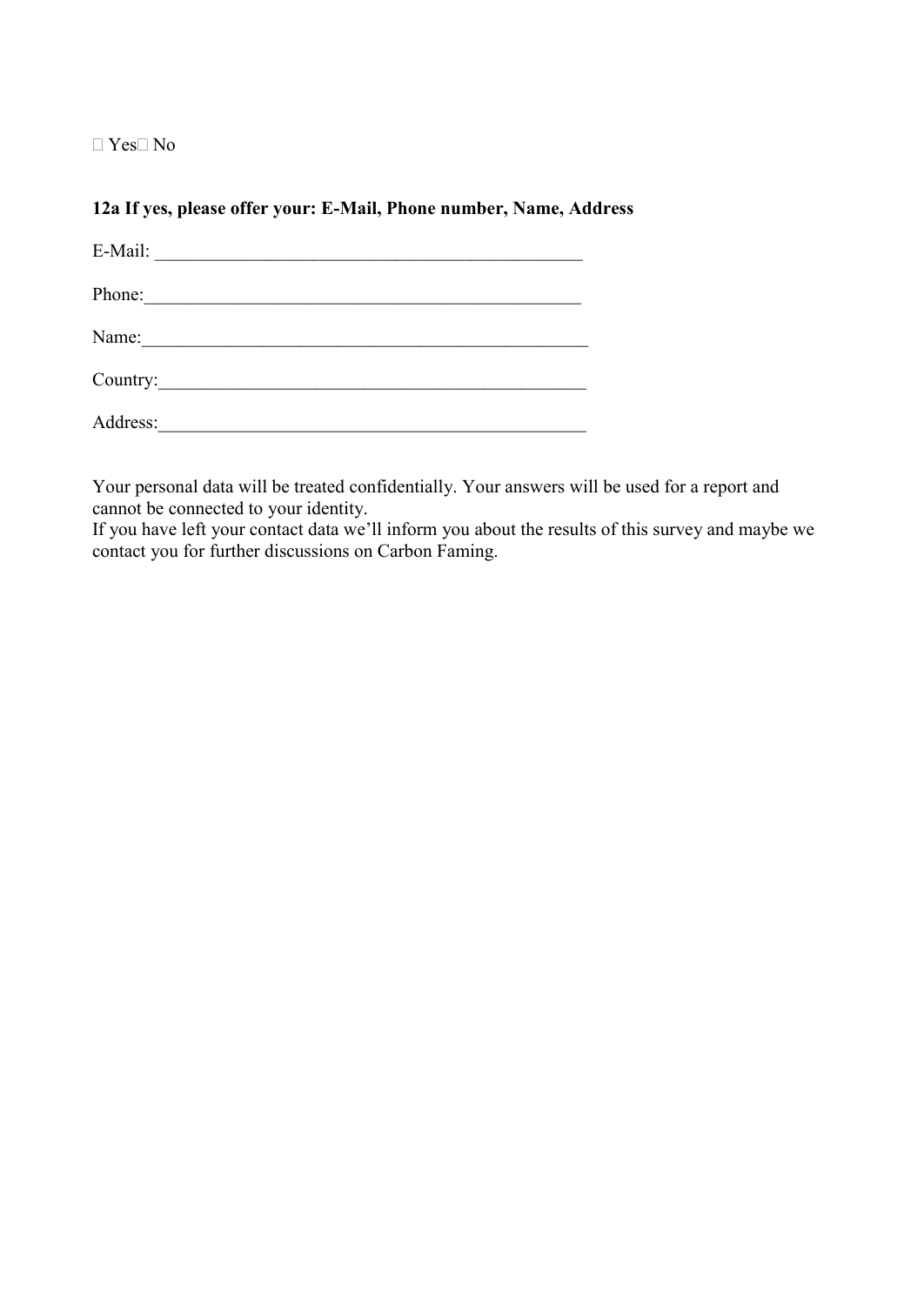**Supplement 2** - The awareness of carbon farming in the agricultural sector, possible and used techniques and business approaches in the North Sea region Short report of two surveys (2019 and 2021): **Carbon Farming Survey 2019 - All answers to closed questions by institutions.** NSR Interreg Project Carbon Farming.

*Abbreviations for institutions: NLR – Norsk Landbruksrådgiving, Norway; Thuenen/3N – Thünen-Institute of Organic Farming and 3N Kompetenzzentrum, Germany; Inagro – Inagro, Belgium; Bionext – Stichting Bionext, The Netherlands; ZLTO – Southern Agriculture and Horticulture Organization, The Netherlands; Innov – Innovatiesteunpunt, Belgium*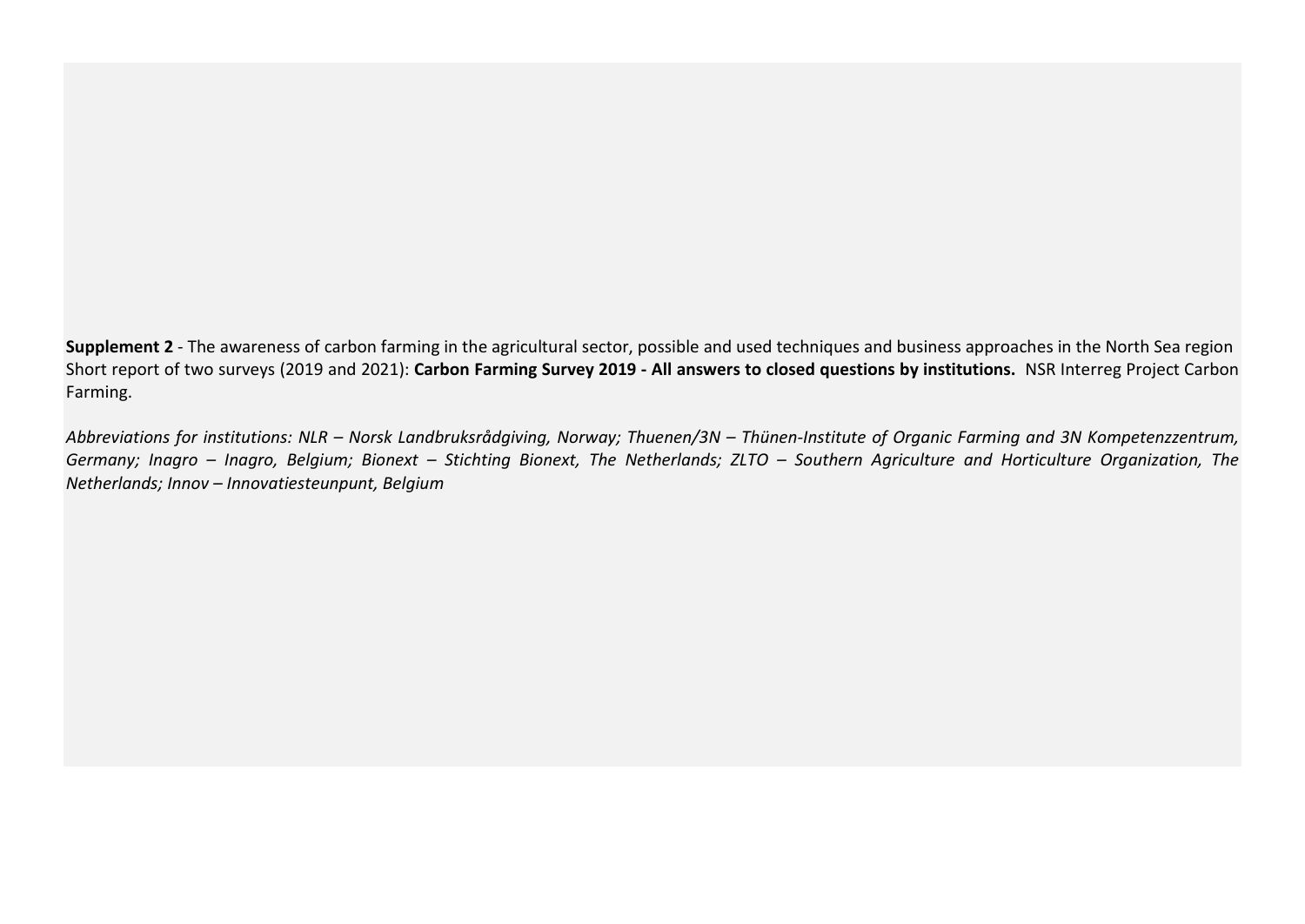| <b>Survey Carbon Farming 2019</b>                 |         | All            |              | <b>NLR</b>     |              | Thünen/3N      |                | <b>Inagro</b>  |                | <b>Bionext</b> |                  | <b>ZLTO</b>    |                | Innovatie      |           |
|---------------------------------------------------|---------|----------------|--------------|----------------|--------------|----------------|----------------|----------------|----------------|----------------|------------------|----------------|----------------|----------------|-----------|
|                                                   |         | %              | $\mathsf{n}$ | %              | $\mathsf{n}$ | %              | n              | $\%$           | n              | %              | n                | %              | $\mathsf{n}$   | %              | n         |
| <b>Filled Questionnaires</b>                      |         | 100            | 539          | 28             | 153          | 8              | 44             | 9              | 51             | $\overline{7}$ | 39               | $\overline{7}$ | 37             | 40             | 215       |
| <b>General Questions (1-3)</b>                    |         |                |              |                |              |                |                |                |                |                |                  |                |                |                |           |
| 1 In which of the following sectors do you work?  | Answers |                | 536          |                | 153          |                | 43             |                | 49             |                | 39               |                | 37             |                | 215       |
| Agricultural sector: primary production           |         | 83             | 445          | 95             | 146          | 74             | 32             | 92             | 45             | 62             | 24               | 86             | 32             | 77             | 166       |
| Agricultural sector: as expert                    |         | 12             | 64           | 2              | 3            | 16             | 7              | 12             | 6              | 8              | 3                | 14             | 5              | 19             | 40        |
| Trade, distribution or processing of food or feed |         | 3              | 14           | 0              | 0            | $\overline{2}$ | $\mathbf{1}$   | $\overline{2}$ | $\mathbf{1}$   | 28             | 11               | 3              | 1              | 0              | $\pmb{0}$ |
| Production and trade of agricultural equipment    |         | $\mathbf{1}$   | 6            | 3              | 4            | 5              | $\overline{2}$ | 0              | 0              | $\Omega$       | $\pmb{0}$        | 0              | $\Omega$       | $\Omega$       | 0         |
| Job not related to agriculture                    |         | $\overline{2}$ | 12           | $\mathbf{0}$   | $\Omega$     | 5              | $\overline{2}$ | $\mathbf{0}$   | $\Omega$       | 3              | $\mathbf{1}$     | 0              | 0              | 4              | 9         |
|                                                   | All     |                | 541          |                | 153          |                | 44             |                | 52             |                | 39               |                | 38             |                | 215       |
| 2 Do you have an agricultural education?          | Answers |                | 531          |                | 152          |                | 41             |                | 49             |                | 37               |                | 37             |                | 215       |
| Yes                                               |         | 74             | 393          | 63             | 95           | 93             | 38             | 92             | 45             | 76             | 28               | 84             | 31             | 73             | 156       |
| <b>No</b>                                         |         | 26             | 138          | 38             | 57           | $\overline{7}$ | 3              | 8              | 4              | 24             | 9                | 16             | 6              | 27             | 59        |
|                                                   | All     |                | 531          |                | 152          |                | 41             |                | 49             |                | 37               |                | 37             |                | 215       |
| 3 Do you manage a farm?                           | Answers |                | 536          |                | 153          |                | 43             |                | 49             |                | 39               |                | 37             |                | 215       |
| <b>Farm Manager Yes</b>                           |         | 84             | 449          | 100            | 153          | 74             | 32             | 86             | 42             | 62             | 24               | 81             | 30             | 78             | 168       |
| <b>No</b>                                         |         | 16             | 87           | $\mathbf{0}$   | $\Omega$     | 26             | 11             | 14             | $\overline{7}$ | 38             | 15               | 19             | $\overline{7}$ | 22             | 47        |
|                                                   | All     |                | 536          |                | 153          |                | 43             |                | 49             |                | 39               |                | 37             |                | 215       |
| 3a If yes, please indicate which type of farm:    | Answers |                | 430          |                | 153          |                | 32             |                | 43             |                | 23               |                | 27             |                | 152       |
| <b>Arable farm</b>                                |         | 37             | 176          | 40             | 61           | 31             | 12             | 39             | 34             | 17             | 4                | 78             | 21             | 29             | 44        |
| Vegetable farm                                    |         | 8              | 38           | 8              | 13           | 5              | $\overline{2}$ | 16             | 14             | 13             | 3                | $\mathbf{0}$   | 0              | $\overline{4}$ | 6         |
| <b>Dairy Farm</b>                                 |         | 27             | 131          | 31             | 48           | 18             | 7              | 30             | 26             | 13             | 3                | 0              | $\Omega$       | 31             | 47        |
| <b>Pig Farm</b>                                   |         | 6              | 27           | 7              | 10           | 8              | 3              | 9              | 8              | 4              | $\mathbf{1}$     | 4              | 1              | 3              | 4         |
| <b>Poultry Farm</b>                               |         | 1              | 6            | $\overline{2}$ | 3            | $\Omega$       | 0              | $\overline{2}$ | $\overline{2}$ | 4              | $\mathbf{1}$     | 0              | $\Omega$       | $\mathbf{0}$   | 0         |
| <b>Mixed Farm</b>                                 |         | 13             | 63           | 9              | 14           | 31             | 12             | 5              | 4              | 35             | 8                | 15             | 4              | 14             | 21        |
| Other                                             |         | 8              | 40           | 3              | 4            | 8              | 3              | $\mathbf 0$    | 0              | 13             | 3                | 4              | 1              | 19             | 29        |
|                                                   | All     |                | 481          |                | 153          |                | 39             |                | 88             |                | 23               |                | 27             |                | 151       |
| 3b If yes, do you have an organic farm?           | Answers |                | 448          |                | 153          |                | 33             |                | 45             |                | 24               |                | 30             |                | 163       |
| <b>Organic Farm</b>                               |         | 19             | 85           | 24             | 36           | 27             | 9              | 2              | 1              | 100            | 24               | 13             | 4              | 7              | 11        |
| Conv. Farm                                        |         | 81             | 364          | 76             | 117          | 73             | 24             | 100            | 45             | $\Omega$       | $\boldsymbol{0}$ | 87             | 26             | 93             | 152       |
|                                                   | All     |                | 449          |                | 153          |                | 33             |                | 46             |                | 24               |                | 30             |                | 163       |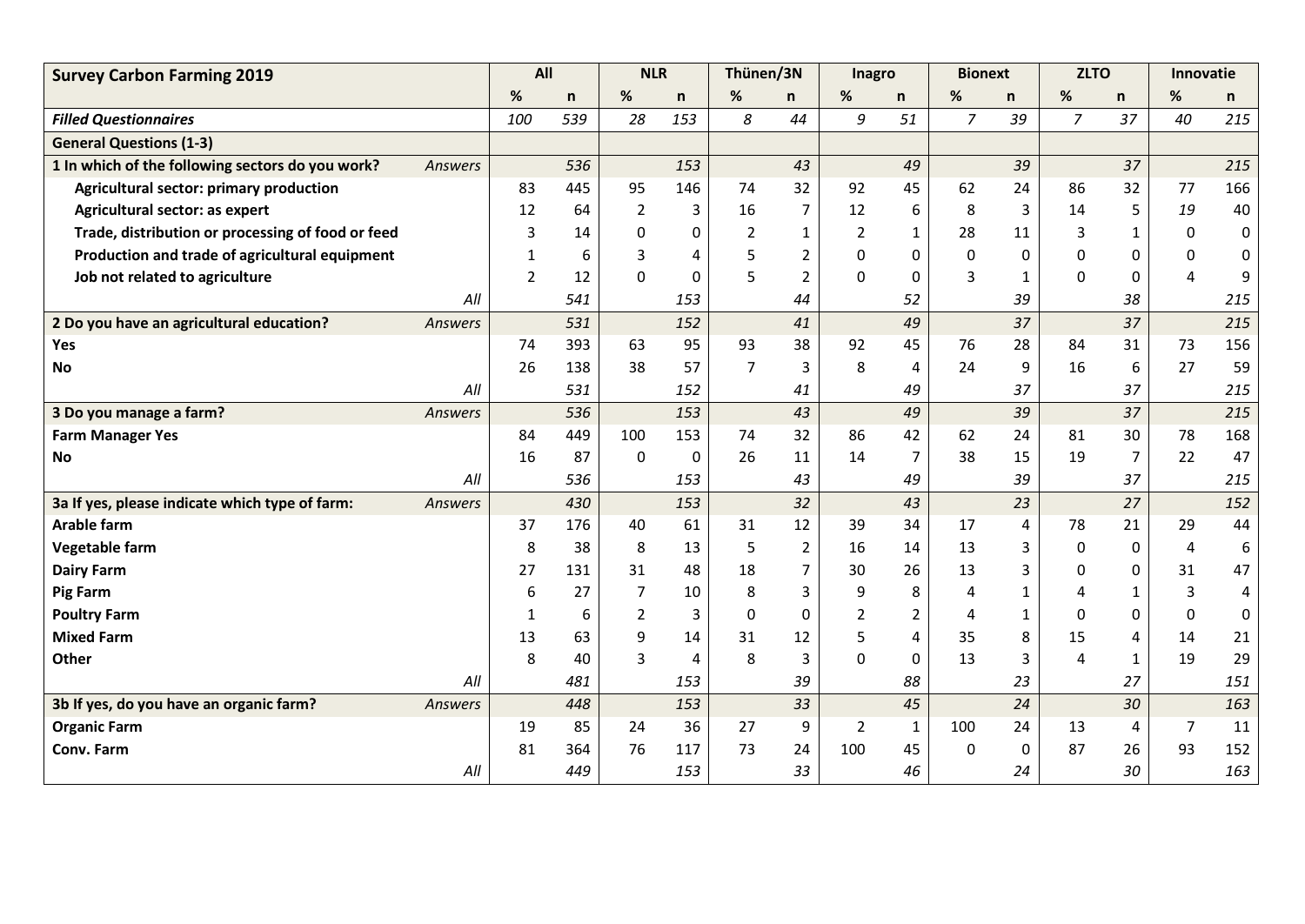|                                                                                                                    | All |              | <b>NLR</b> |     | Thünen/3N      |                | Inagro |              | <b>Bionext</b> |              | <b>ZLTO</b> |              | <b>Innovatie</b> |          |
|--------------------------------------------------------------------------------------------------------------------|-----|--------------|------------|-----|----------------|----------------|--------|--------------|----------------|--------------|-------------|--------------|------------------|----------|
|                                                                                                                    | %   | $\mathsf{n}$ | %          | n   | %              | n              | %      | $\mathsf{n}$ | %              | $\mathsf{n}$ | %           | $\mathsf{n}$ | %                | n.       |
| 4 Did you know before that farmers can contribute to mitigation of climate change by sequestering carbon in soils? |     |              |            |     |                |                |        |              |                |              |             |              |                  |          |
| Answers                                                                                                            |     | 454          |            | 152 |                | 39             |        | 47           |                | 24           |             | 29           |                  | 163      |
| Yes                                                                                                                | 81  | 370          | 82         | 125 | 79             | 31             | 77     | 36           | 83             | 20           | 97          | 28           | 80               | 130      |
| <b>No</b>                                                                                                          | 19  | 84           | 18         | 27  | 21             | 8              | 23     | 11           | 17             | 4            | 3           | 1            | 20               | 33       |
| All                                                                                                                |     | 454          |            | 152 |                | 39             |        | 47           |                | 24           |             | 29           |                  | 163      |
| Questions for farmers $(5 - 8c)$                                                                                   |     |              |            |     |                |                |        |              |                |              |             |              |                  |          |
| 5 Have you considered to use techniques to increase or protect the carbon level in your soils?                     |     |              |            |     |                |                |        |              |                |              |             |              |                  |          |
| Answers                                                                                                            |     | 438          |            | 150 |                | 28             |        | 45           |                | 23           |             | 29           |                  | 163      |
| Yes                                                                                                                | 74  | 323          | 61         | 92  | 93             | 26             | 80     | 36           | 78             | 18           | 86          | 25           | 77               | 126      |
| <b>No</b>                                                                                                          | 26  | 115          | 39         | 58  | $\overline{7}$ | $\overline{2}$ | 20     | 9            | 22             | 5            | 14          | 4            | 23               | 37       |
| All                                                                                                                |     | 438          |            | 150 |                | 28             |        | 45           |                | 23           |             | 29           |                  | 163      |
| 5a If yes, please indicate the reason below (you can choose multiple options).                                     |     |              |            |     |                |                |        |              |                |              |             |              |                  |          |
| Answers                                                                                                            |     | 321          |            | 91  |                | 28             |        | 36           |                | 19           |             | 26           |                  | 121      |
| to increase soil health                                                                                            | 69  | 221          | 69         | 63  | 71             | 20             | 56     | 20           | 68             | 13           | 77          | 20           | 70               | 85       |
| to increase the water holding capacity of soil                                                                     | 68  | 219          | 54         | 49  | 57             | 16             | 67     | 24           | 89             | 17           | 77          | 20           | 77               | 93       |
| to limit erosion                                                                                                   | 39  | 124          | 51         | 46  | 50             | 14             | 44     | 16           | 16             | 3            | 12          | 3            | 35               | 42       |
| to increase soil fertility                                                                                         | 81  | 260          | 70         | 64  | 93             | 26             | 72     | 26           | 89             | 17           | 77          | 20           | 88               | 107      |
| to increase the disease suppression by soil                                                                        | 33  | 105          | 35         | 32  | 29             | 8              | 31     | 11           | 42             | 8            | 58          | 15           | 26               | 31       |
| to improve the soil structure                                                                                      | 85  | 273          | 79         | 72  | 82             | 23             | 78     | 28           | 84             | 16           | 96          | 25           | 90               | 109      |
| to fix carbon from atmospheric CO2 in soils to                                                                     | 34  | 108          | 53         | 48  | 29             | 8              | 17     | 6            | 63             | 12           | 46          | 12           | 18               | 22       |
| mitigate climate change                                                                                            |     |              |            |     |                |                |        |              |                |              |             |              |                  |          |
| other                                                                                                              | 6   | 19           | 5          | 5   | $\overline{7}$ | $\overline{2}$ | 11     | 4            | 16             | 3            | 19          | 5            | $\mathbf{0}$     | $\Omega$ |
| All                                                                                                                |     | 1329         |            | 379 |                | 117            |        | 135          |                | 89           |             | 120          |                  | 489      |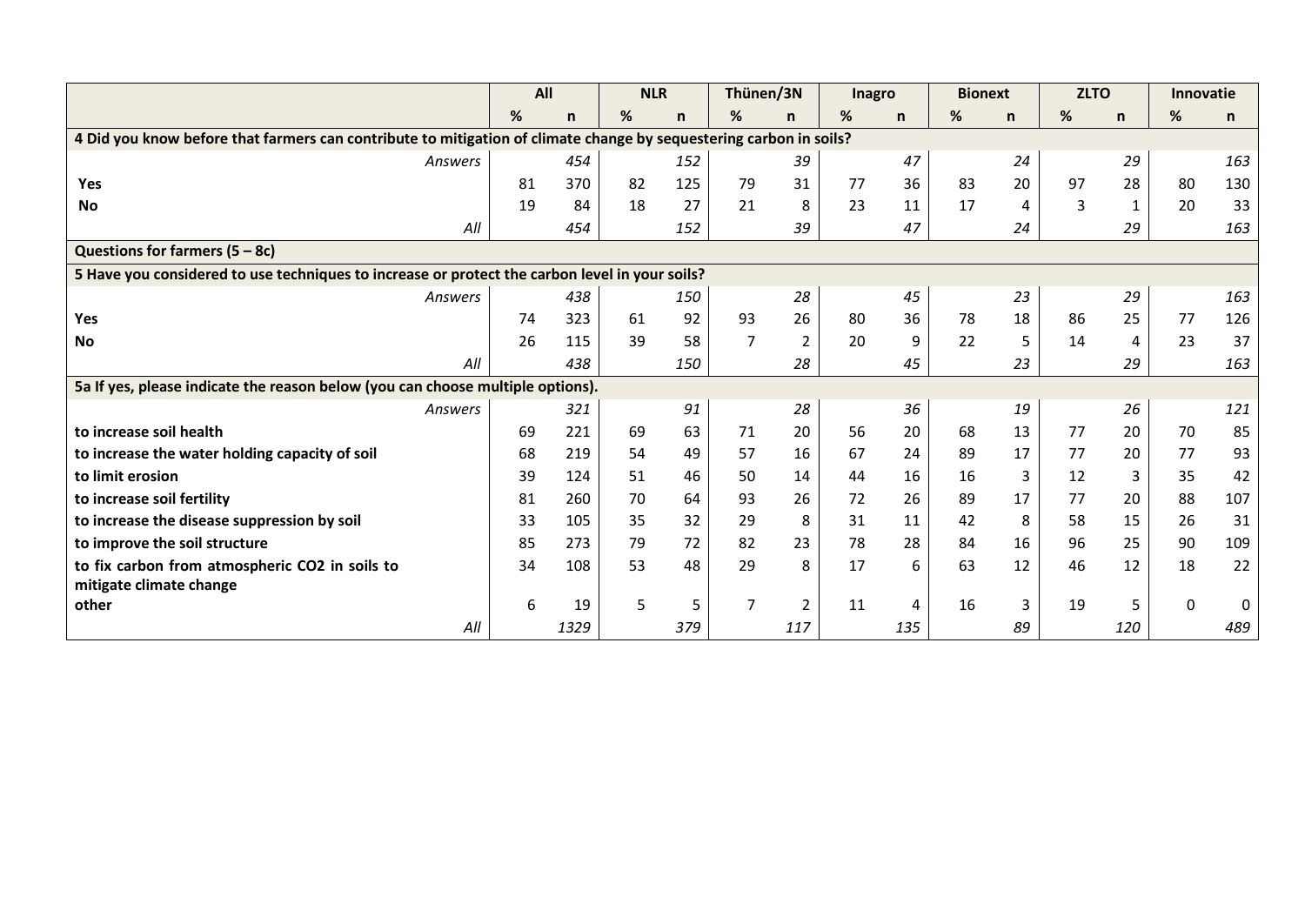|                                                                                                                                    | All |      | <b>NLR</b> |     | Thünen/3N |                | <b>Inagro</b> |                | <b>Bionext</b> |              | <b>ZLTO</b> |                | <b>Innovatie</b> |     |
|------------------------------------------------------------------------------------------------------------------------------------|-----|------|------------|-----|-----------|----------------|---------------|----------------|----------------|--------------|-------------|----------------|------------------|-----|
|                                                                                                                                    | %   | n    | %          | n   | %         | $\mathsf{n}$   | ℅             | n              | %              | $\mathsf{n}$ | %           | n              | %                | n   |
| 6 If you use techniques to increase the carbon level in your soils, which techniques do you use? (you can choose multiple options) |     |      |            |     |           |                |               |                |                |              |             |                |                  |     |
| Answers                                                                                                                            |     | 407  |            | 142 |           | 30             |               | 41             |                | 23           |             | 29             |                  | 142 |
| adapt crop rotation                                                                                                                | 50  | 205  | 52         | 74  | 63        | 19             | 46            | 19             | 26             | 6            | 34          | 10             | 54               | 77  |
| use of cover crops                                                                                                                 | 65  | 265  | 31         | 44  | 63        | 19             | 85            | 35             | 48             | 11           | 97          | 28             | 90               | 128 |
| application of compost                                                                                                             | 31  | 126  | 27         | 39  | 30        | 9              |               | $\overline{2}$ | 39             | 9            | 45          | 13             | 38               | 54  |
| therein: from own farm                                                                                                             | 48  | 64   | 84         | 31  | 11        | $\mathbf{1}$   | 38            |                |                | 0            | 14          | $\overline{2}$ | 41               | 25  |
| therein: from external sources                                                                                                     | 52  | 70   | 16         | 6   | 89        | 8              | 62            | 8              |                | 0            | 86          | 12             | 59               | 36  |
| application of organic manure                                                                                                      | 79  | 323  | 72         | 102 | 87        | 26             | 37            | 15             | 78             | 18           | 83          | 24             | 97               | 138 |
| therein: from own livestock                                                                                                        | 64  | 242  | 73         | 74  | 78        | 21             | 67            | 32             |                | $\mathbf 0$  | 38          | 10             | 60               | 105 |
| Therein: from external livestock                                                                                                   | 36  | 135  | 27         | 27  | 22        | 6              | 33            | 16             |                | 0            | 62          | 16             | 40               | 70  |
| import other organic material (sewage sludge,                                                                                      | 21  | 85   | 36         | 51  | 17        | 5              | 7             | 3              | 17             | 4            | 17          | 5              | 12               | 17  |
| industrial organic wastes)                                                                                                         |     |      |            |     |           |                |               |                |                |              |             |                |                  |     |
| reduction in tillage                                                                                                               | 48  | 195  | 49         | 69  | 40        | 12             | 24            | 10             | 65             | 15           | 62          | 18             | 50               | 71  |
| stimulation of soil biology                                                                                                        | 47  | 192  | 47         | 67  | 33        | 10             | 32            | 13             | 22             | 5            | 38          | 11             | 61               | 86  |
| implementation of woody crops                                                                                                      | 8   | 33   | 0          | 0   |           | $\overline{2}$ | 10            | 4              | 26             | 6            |             | $\overline{2}$ | 13               | 19  |
| other                                                                                                                              | 13  | 51   | 11         | 16  | 10        | 3              | 20            | 8              | 17             | 4            | 10          | 3              | 12               | 17  |
| All                                                                                                                                |     | 1475 |            | 462 |           | 105            |               | 109            |                | 78           |             | 114            |                  | 607 |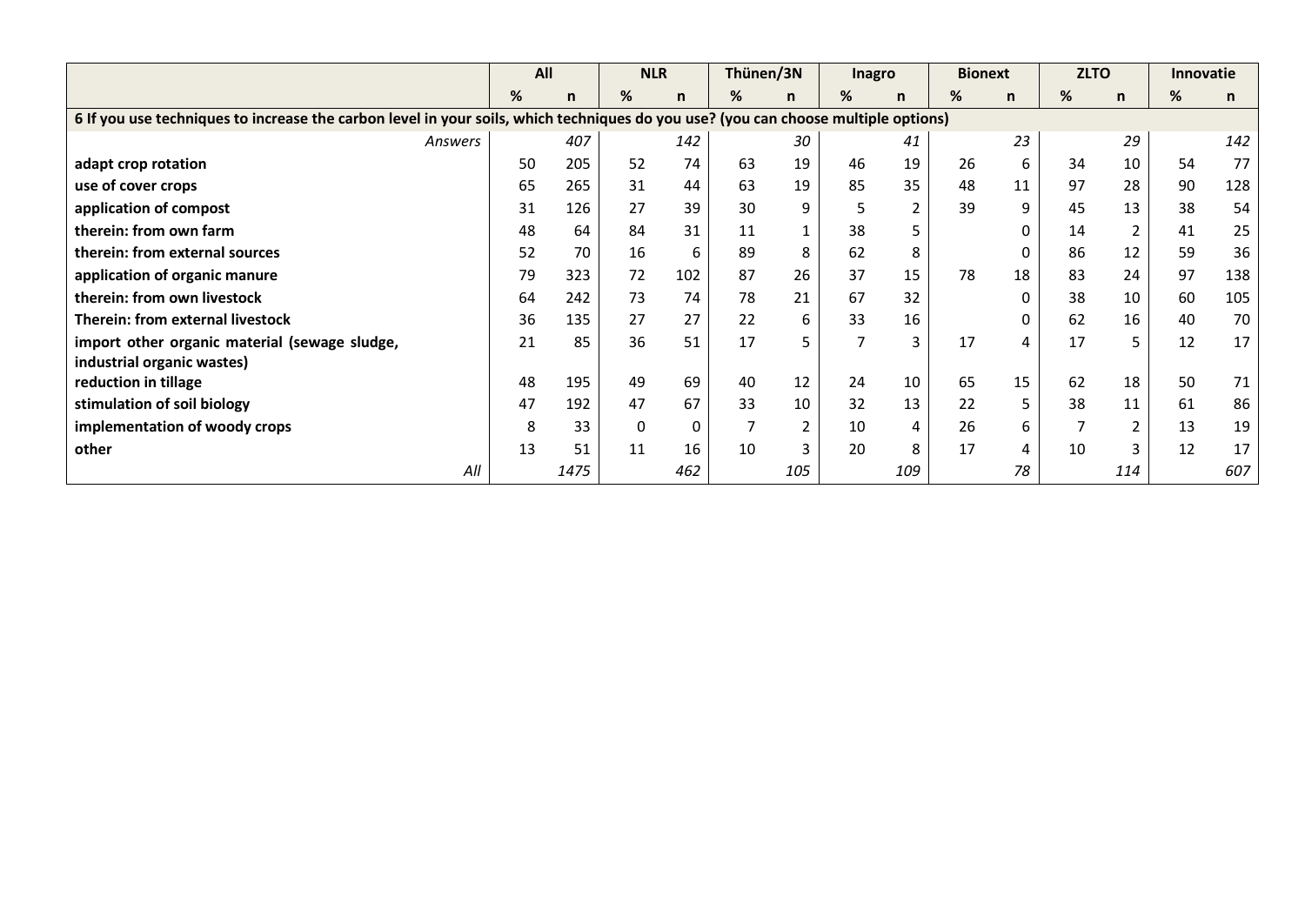|                                                                                                                              |         | All |      | <b>NLR</b>   |              | Thünen/3N |                | <b>Inagro</b> |                | <b>Bionext</b> |                | <b>ZLTO</b> |                | <b>Innovatie</b> |     |
|------------------------------------------------------------------------------------------------------------------------------|---------|-----|------|--------------|--------------|-----------|----------------|---------------|----------------|----------------|----------------|-------------|----------------|------------------|-----|
|                                                                                                                              |         | %   | n    | %            | $\mathsf{n}$ | %         | n              | %             | $\mathsf{n}$   | %              | n              | %           | n              | $\%$             | n   |
| 7 Which techniques would be of interest to you to increase the carbon level in your soils? (you can choose multiple options) |         |     |      |              |              |           |                |               |                |                |                |             |                |                  |     |
|                                                                                                                              | Answers |     | 373  |              | 148          |           | 23             |               | 36             |                | 12             |             | 28             |                  | 126 |
| I would not consider to use CS techniques                                                                                    |         | 13  | 48   | 0            | 0            | 4         | 1              | 3             | 1              | 0              | 0              | 25          | 7              | 31               | 39  |
| adapt crop rotation                                                                                                          |         | 50  | 187  | 47           | 70           | 61        | 14             | 39            | 14             | 17             | $\overline{2}$ | 36          | 10             | 61               | 77  |
| use of cover crops                                                                                                           |         | 67  | 251  | 57           | 84           | 57        | 13             | 50            | 18             | 0              | 0              | 71          | 20             | 92               | 116 |
| application of compost                                                                                                       |         | 48  | 179  | 66           | 98           | 39        | 9              | 25            | 9              | 8              | $\mathbf{1}$   | 29          | 8              | 43               | 54  |
| therein: from own farm                                                                                                       |         | 40  | 49   |              | 0            | 13        | $\mathbf{1}$   | 33            | 3              |                | 0              | 27          | 3              | 44               | 42  |
| therein: from external sources                                                                                               |         | 60  | 75   |              | 0            | 88        | $\overline{7}$ | 67            | 6              |                | 0              | 73          | 8              | 56               | 54  |
| application of organic manure                                                                                                |         | 65  | 243  | 86           | 127          | 61        | 14             | 28            | 10             | 8              | 1              | 64          | 18             | 58               | 73  |
| therein: from own livestock                                                                                                  |         | 56  | 194  | 61           | 77           | 71        | 10             | 63            | 12             |                | $\Omega$       | 19          | 4              | 55               | 91  |
| therein: from external livestock                                                                                             |         | 44  | 151  | 39           | 50           | 29        | $\overline{4}$ | 37            | $\overline{7}$ |                | 0              | 81          | 17             | 45               | 73  |
| import other organic material (sewage sludge,                                                                                |         | 24  | 88   | 39           | 58           | 4         | $\mathbf{1}$   | 6             | $\overline{2}$ | 17             | $\overline{2}$ | 18          | 5              | 16               | 20  |
| industrial organic wastes)                                                                                                   |         |     |      |              |              |           |                |               |                |                |                |             |                |                  |     |
| reduction in till                                                                                                            |         | 53  | 196  | 57           | 85           | 48        | 11             | 17            | 6              | 67             | 8              | 64          | 18             | 54               | 68  |
| stimulation of soil biology                                                                                                  |         | 50  | 188  | 49           | 72           | 39        | 9              | 22            | 8              | 25             | 3              | 39          | 11             | 67               | 85  |
| implementation of woody crops                                                                                                |         | 19  | 72   | 21           | 31           | 22        | 5              | 0             | $\mathbf{0}$   | 42             | 5              | 11          | 3              | 22               | 28  |
| other                                                                                                                        |         | 6   | 22   | $\mathbf{0}$ | 0            | 13        | 3              | $\Omega$      | $\mathbf{0}$   | $\Omega$       | 0              | 14          | 4              | 12               | 15  |
|                                                                                                                              | All     |     | 1943 |              | 752          |           | 102            |               | 96             |                | 22             |             | 136            |                  | 835 |
| 7a What is actually preventing you from taking                                                                               | Answers |     | 363  |              | 135          |           | 24             |               | 39             |                | 17             |             | 28             |                  | 120 |
| measures to improve carbon levels in soil? (you                                                                              |         |     |      |              |              |           |                |               |                |                |                |             |                |                  |     |
| can choose multiple options)<br>A) economic reasons                                                                          |         | 22  | 134  | 23           | 46           | 23        | 11             | 13            | $\overline{7}$ | 14             | 4              | 24          | 13             | 23               | 53  |
| <b>B) insufficient knowledge</b>                                                                                             |         | 28  | 174  | 42           | 83           | 27        | 13             | 11            | 6              | 25             | 7              | 11          | 6              | 26               | 59  |
| C) restrictive policy (e.g. fertilising law)                                                                                 |         | 24  | 146  | 6            | 12           | 25        | 12             | 38            | 21             | 18             | 5              | 35          | 19             | 34               | 77  |
| D) personal habits and preferences                                                                                           |         | 8   | 49   | 6            | 11           | 6         | 3              | 14            | 8              | 14             | $\overline{4}$ | 17          | 9              | 6                | 14  |
| E) I have not thought about this                                                                                             |         | 8   | 52   | 14           | 27           | 8         | 4              | 9             | 5              | $\mathbf{0}$   | 0              | 4           | $\overline{2}$ | 6                | 14  |
| F) other reason                                                                                                              |         | 9   | 58   | 10           | 19           | 10        | 5              | 16            | 9              | 29             | 8              | 9           | 5              | 5                | 12  |
|                                                                                                                              | All     |     | 613  |              | 198          |           | 48             |               | 56             |                | 28             |             | 54             |                  | 229 |
|                                                                                                                              |         |     |      |              |              |           |                |               |                |                |                |             |                |                  |     |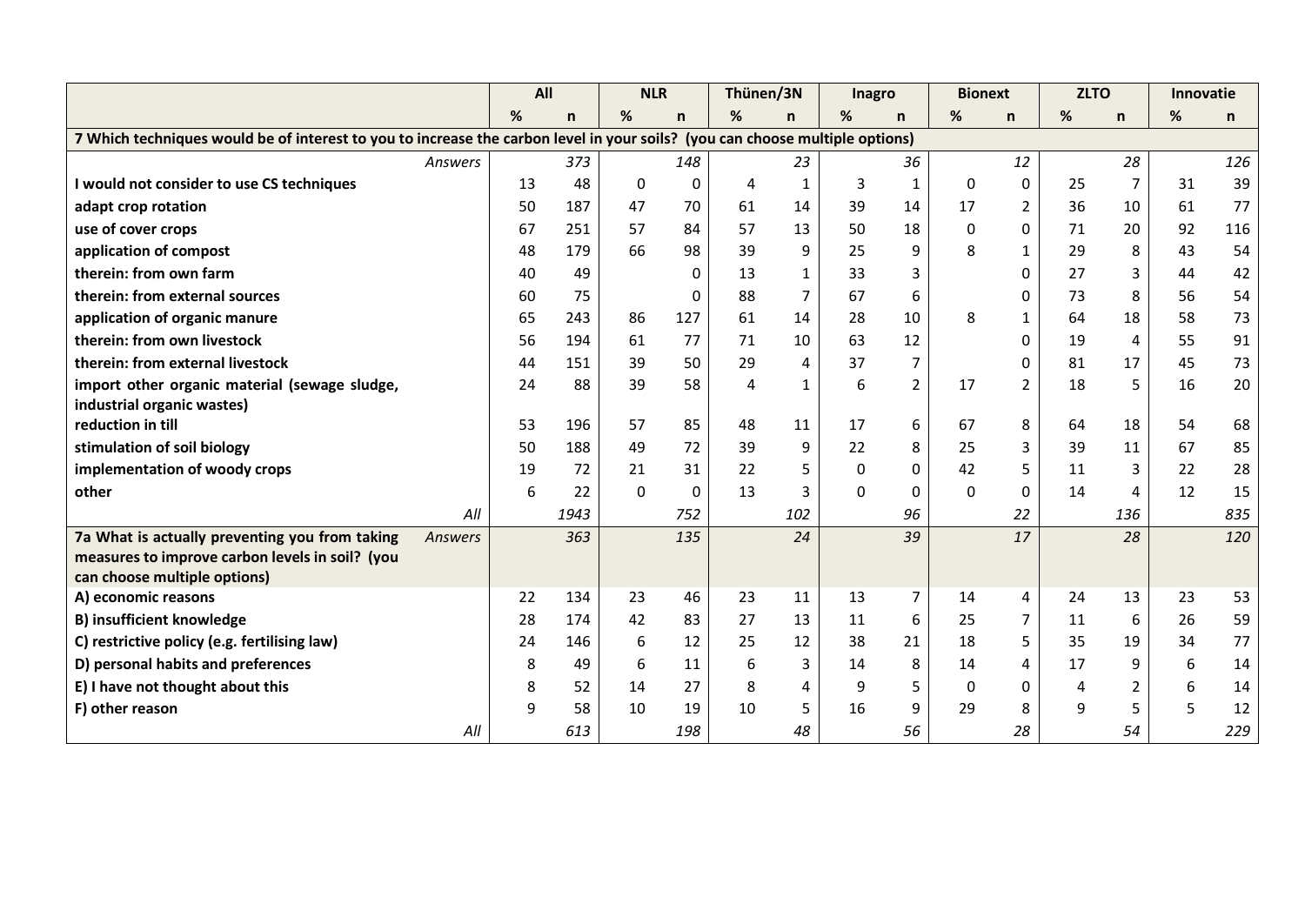|                                                                                                                                                                           | All |     | <b>NLR</b> |                | Thünen/3N |                  | Inagro |                | <b>Bionext</b> |                | <b>ZLTO</b> |    | <b>Innovatie</b> |     |
|---------------------------------------------------------------------------------------------------------------------------------------------------------------------------|-----|-----|------------|----------------|-----------|------------------|--------|----------------|----------------|----------------|-------------|----|------------------|-----|
|                                                                                                                                                                           | %   | n   | %          | $\mathsf{n}$   | %         | n.               | %      | n              | %              | n              | %           | n. | %                | n.  |
| 8 There are several examples for carbon offset programs and projects worldwide where people transfer money to fight climate change or to compensate for emissions, e.g.   |     |     |            |                |           |                  |        |                |                |                |             |    |                  |     |
| promotion of energy efficient cooking stoves, renewable energy programs, afforestation projects. Would you consider to use more techniques to increase the carbon         |     |     |            |                |           |                  |        |                |                |                |             |    |                  |     |
| sequestration in soils and plants on your farm if you would get a financial support for this from other chain partners (not from subsidies)?                              |     |     |            |                |           |                  |        |                |                |                |             |    |                  |     |
| Answers                                                                                                                                                                   |     | 383 |            | 148            |           | 24               |        | 38             |                | 24             |             | 27 |                  | 122 |
| Yes                                                                                                                                                                       | 85  | 326 | 80         | 119            | 92        | 22               | 79     | 30             | 79             | 19             | 89          | 25 | 91               | 111 |
| <b>No</b>                                                                                                                                                                 | 15  | 58  | 20         | 29             | 8         | $\mathbf 2$      | 21     | 8              | 21             | 5              | 11          | 3  | 9                | 11  |
| All                                                                                                                                                                       |     | 384 |            | 148            |           | 24               |        | 38             |                | 24             |             | 28 |                  | 122 |
| <b>Questions for Chain-Partners (9-10a)</b>                                                                                                                               |     |     |            |                |           |                  |        |                |                |                |             |    |                  |     |
| 9 Do you know techniques farmers can use to increase the carbon in their soils?                                                                                           |     |     |            |                |           |                  |        |                |                |                |             |    |                  |     |
| Answers                                                                                                                                                                   |     | 118 |            | 29             |           | 13               |        | $\overline{7}$ |                | 15             |             | 8  |                  | 46  |
| Yes                                                                                                                                                                       | 57  | 67  | 7          | $\overline{2}$ | 77        | 10               | 71     | 5              | 53             | 8              | 63          | 5  | 80               | 37  |
| No                                                                                                                                                                        | 43  | 51  | 93         | 27             | 23        | 3                | 29     | $\overline{2}$ | 47             | $\overline{7}$ | 38          | 3  | 20               | 9   |
| All                                                                                                                                                                       |     | 118 |            | 29             |           | 13               |        | $\overline{7}$ |                | 15             |             | 8  |                  | 46  |
| 10 There are several examples for carbon offset programs and projects worldwide where people transfer money to fight climate change or to compensate emissions,. Do you   |     |     |            |                |           |                  |        |                |                |                |             |    |                  |     |
| think that the effort of farmers in binding and protecting carbon in soils and plants can be valorised in merchandising agricultural or other products?                   |     |     |            |                |           |                  |        |                |                |                |             |    |                  |     |
|                                                                                                                                                                           |     |     |            |                |           |                  |        |                |                |                |             |    |                  |     |
| Answers                                                                                                                                                                   |     | 107 |            | 24             |           | 12               |        | 7              |                | 15             |             | 8  |                  | 41  |
| Yes                                                                                                                                                                       | 47  | 50  | 0          | $\pmb{0}$      | 58        | $\overline{7}$   | 71     | 5              | 60             | 9              | 50          | 4  | 61               | 25  |
| <b>No</b>                                                                                                                                                                 | 53  | 57  | 100        | 24             | 42        | 5                | 29     | $\overline{2}$ | 40             | 6              | 50          | 4  | 39               | 16  |
| All                                                                                                                                                                       |     | 107 |            | 24             |           | 12               |        | $\overline{7}$ |                | 15             |             | 8  |                  | 41  |
| <b>Final Questions for all</b>                                                                                                                                            |     |     |            |                |           |                  |        |                |                |                |             |    |                  |     |
| 11 Would you (your firm, company, institution) be interested to publish the efforts that you (your firm, company, institution) take to reduce climate impacts in your own |     |     |            |                |           |                  |        |                |                |                |             |    |                  |     |
| production or by running compensation projects.                                                                                                                           |     |     |            |                |           |                  |        |                |                |                |             |    |                  |     |
| Answers                                                                                                                                                                   |     | 459 |            | 153            |           | 34               |        | 45             |                | 38             |             | 32 |                  | 157 |
| Yes                                                                                                                                                                       | 64  | 295 | 63         | 97             | 82        | 28               | 56     | 25             | 82             | 31             | 41          | 13 | 64               | 101 |
| <b>No</b>                                                                                                                                                                 | 36  | 164 | 37         | 56             | 18        | $\boldsymbol{6}$ | 44     | 20             | 18             | $\overline{7}$ | 59          | 19 | 36               | 56  |
| All                                                                                                                                                                       |     | 459 |            | 153            |           | 34               |        | 45             |                | 38             |             | 32 |                  | 157 |
| 12 To exchange and learn about suitable measures aiming to increase carbon binding in farm soils (carbon farming) and to develop business cases for these measures to     |     |     |            |                |           |                  |        |                |                |                |             |    |                  |     |
| valorise carbon farming in merchandising: Would you be interested to participate in our network working at these questions?                                               |     |     |            |                |           |                  |        |                |                |                |             |    |                  |     |
| Answers                                                                                                                                                                   |     | 460 |            | 153            |           | 31               |        | 47             |                | 39             |             | 33 |                  | 157 |
| Yes                                                                                                                                                                       | 64  | 293 | 64         | 98             | 52        | 16               | 49     | 23             | 79             | 31             | 48          | 16 | 69               | 109 |
| No                                                                                                                                                                        | 36  | 167 | 36         | 55             | 48        | 15               | 51     | 24             | 21             | 8              | 52          | 17 | 31               | 48  |
| All                                                                                                                                                                       |     | 460 |            | 153            |           | 31               |        | 47             |                | 39             |             | 33 |                  | 157 |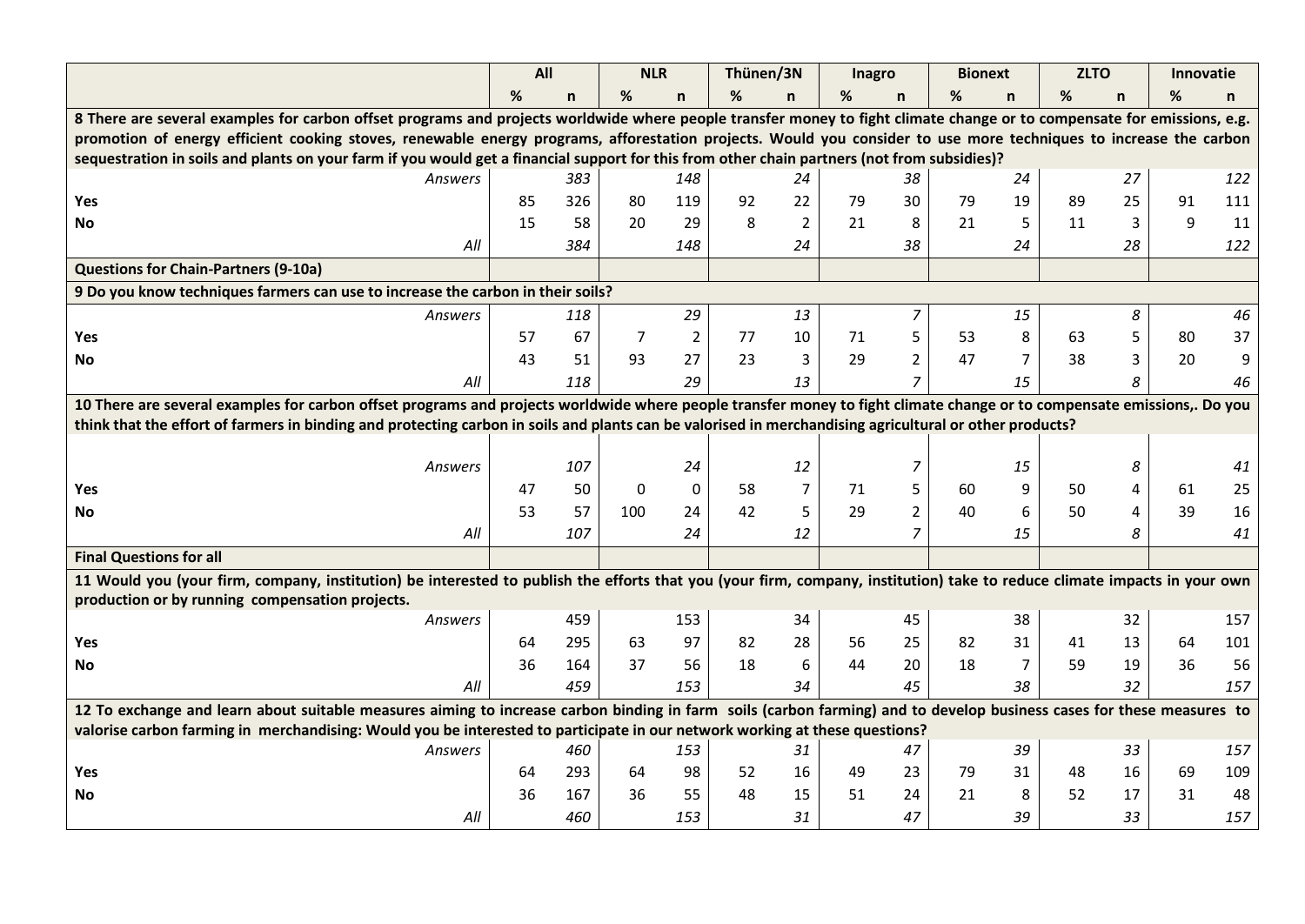**Supplement 3** - The awareness of carbon farming in the agricultural sector, possible and used techniques and business approaches in the North Sea region. Short report of two surveys (2019 and 2021): **Carbon Farming Survey 2019 – Results of open questions by institution**. NSR Interreg Project Carbon Farming.

*Entries were translated by the project partners of the regions, some original passages were tolerated, single entries of the respondents are semicolon separated. They appear in the order of entry in the database.* 

*Abbreviations for institutions: NLR – Norsk Landbruksrådgiving, Norway; Thuenen/3N – Thünen-Institute of Organic Farming and 3N Kompetenzzentrum, Germany; Inagro – Inagro, Belgium; Bionext – Stichting Bionext, The Netherlands; ZLTO – Southern Agriculture and Horticulture Organization, The Netherlands; Innov – Innovatiesteunpunt, Belgium*

**5 Have you considered to use techniques to increase or protect the carbon level in your soils; 5a If yes, please indicate the reason below (you can choose multiple options); Other comment:; NLR;** nutrient holding capacity, soil temperature; mulching; enhancement of the image of farmers; **Thuenen/3N;** mulching**;** enhancement of the image of farmers **Inagro;** bigger yield; soil life**;** cover crops**;** cover crops**; Bionext;** Because we treat the manure in the shed, the emission of NH3 is way lower, therefore also a better climate in the shed**;** To use less artificial fertilizer**;** Circulair farm important to me, creating less waste and reusing more**; ZLTO;** practical reasons no tillage is less work; increase organic matter**;** improved load capacity, reduced energy consumption, better harvest planning; increase yields, reduce drought and flooding risk**;** increase organic matter**; Innov;** second cultivation, more feed, less nitrate loss**;**cheaper**;** uses compost first in the stable to enrich**;**investment in the future for the people of tomorrow**;** stimulate good soil life**;** being a good leaser**;** increase humus **5b Please give a ranking of the importance of the reasons for you (e.g. C, D, F ):;**

**NLR;** A, D, F, G**;** D, G, F**;** D, F, G;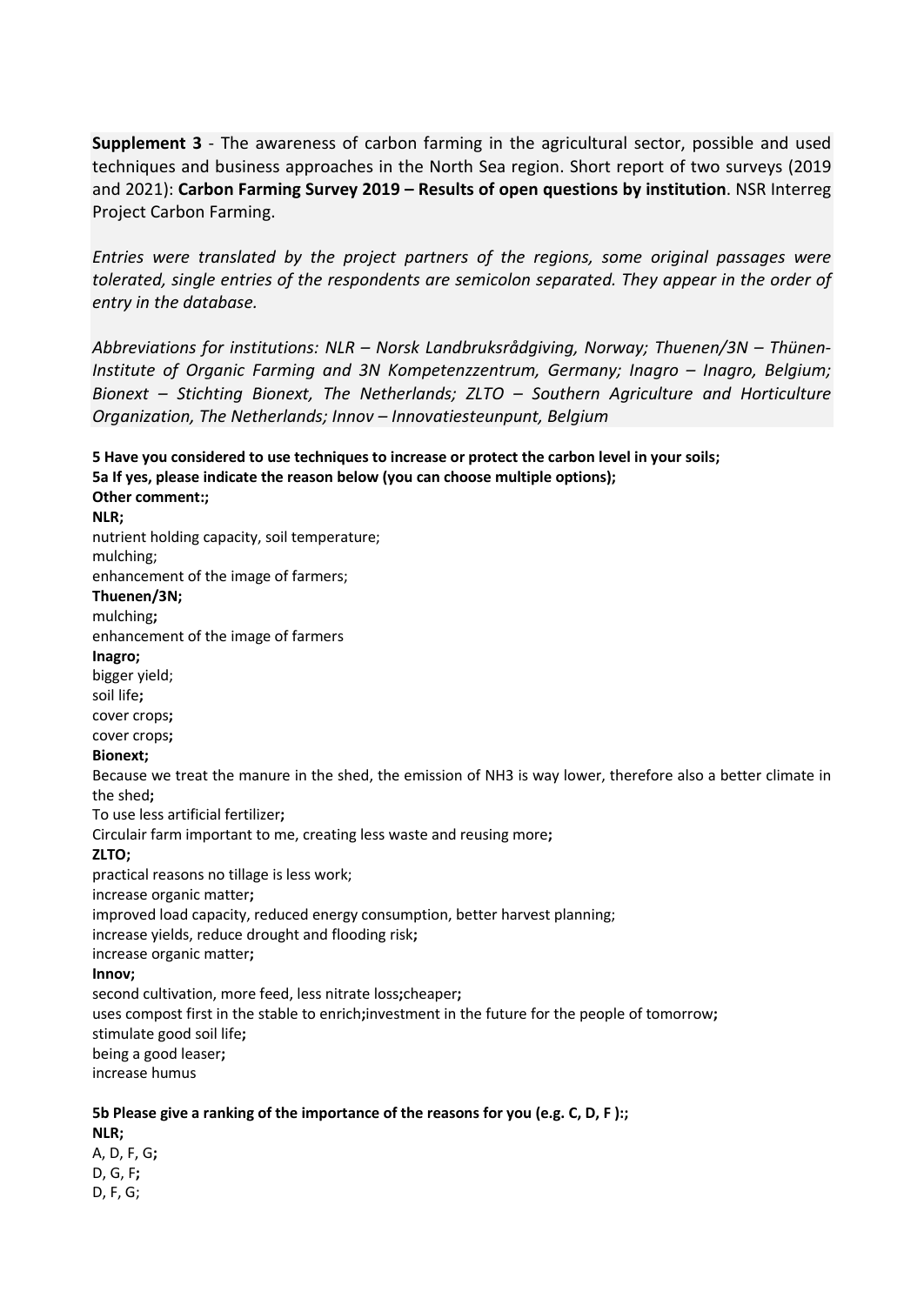A**;** F, D, A, B, C**;** A, F, G; DGAF; A, B, F, G, C, D; A, C, D, F, B, G, E.**;** A, F, D, G, C; D, G, F, B, A.; D; F, G, A, C, B, D, E**;** D, A, F; D, G, B; F, D, C, G; D, F, B; F, D, B, A, E, C**;** A, D, F, E, B, C, G**;** F, D, A, G, B; D, A, E, F; A, F, D, C, E, G; D, A, F; A**;** F, D, B, C**;** C, F, G; A, F, C; A, F, D; D, F, B; C, F, D, B, A, E, G; F, D, E**;** C, A, D, B, F, G**;** G, F, D; G, F, A; A, F, C, D**;** G, A, D, F**;** D, G, F, A, B, E**;** G, F, D, B**;** D, G; C, B, F**;** C, F, A**;** G, F, C, B; G, F; G; D, B, A; A, F, D, B, C, G**;** A, F; F, D, A**;** F, G, D, E, C**;** D, C, F, A, B, E, G**;** F, A, G**;** F, C, D; G, F, A, D, C, B**;** D, B, F, A, G; D, G, F, A**;** A, F; A, D, F, E, G, B, C**;**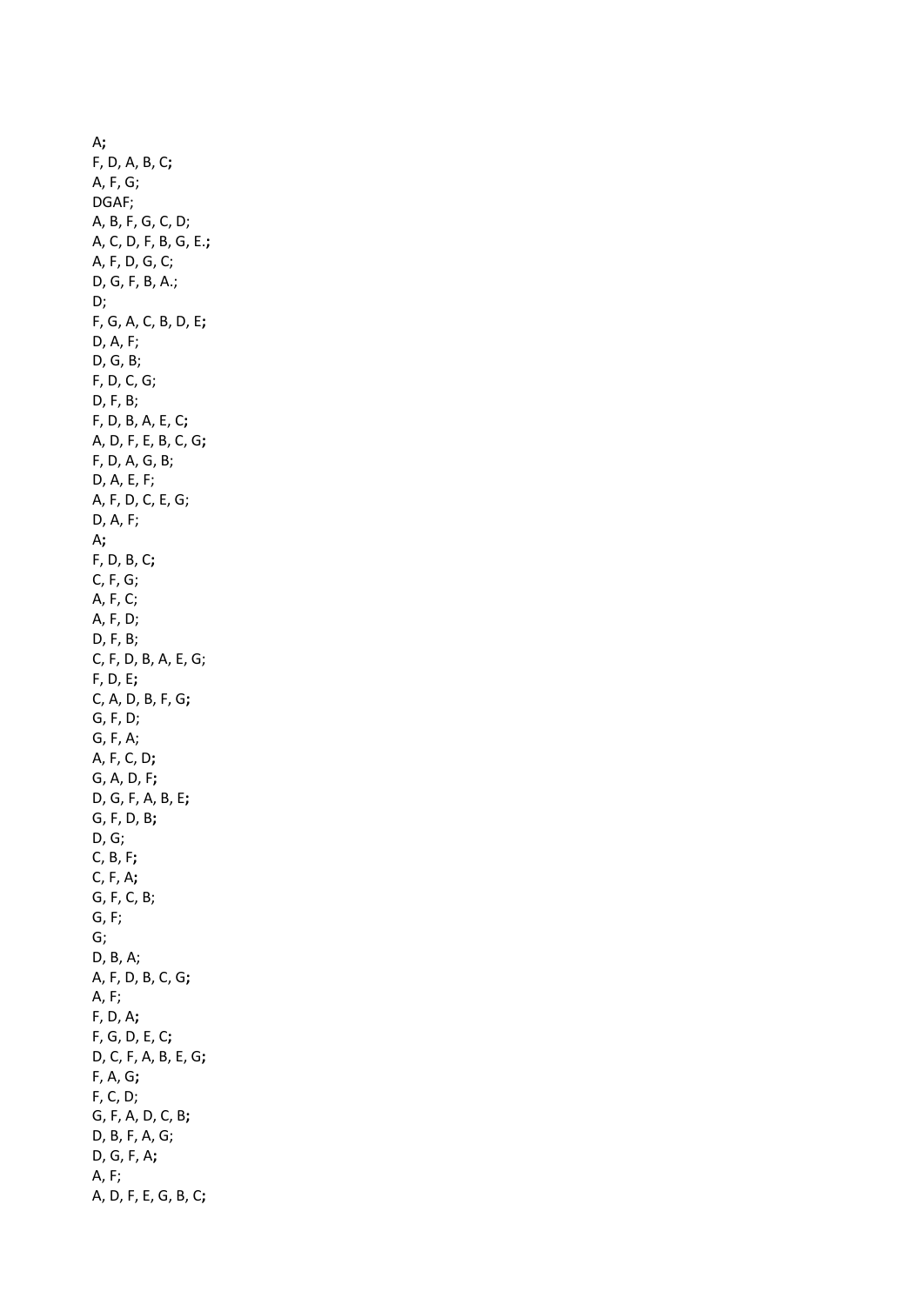D, F, A**;** C, A, F, B, D, E**;** A, C, F; B, D, F; G, F, A, B; G, F, B, A, C, D**;** A, C, D; B, D, G, F; G, C**;** F, G, D**;** F, D, A, B, C, G; D, G; F, G, E, B, A, C**;** D, F, A, B; C, F, G**;** D, F, C, G**;** G, A**;** F, B, A, C; F, B, C, A; D, C, F; D, F, G**;** D, A, C; **Thuenen/3N;** a,b,c,d,f,e,h; b,d,f,h**;** c,d,f**;** b,f,d; b,d,a,f; a,f,d,b,e; d,f,b,a; d,a,g; b,f,a; g; f,d,g**;** d,a,b,c,e,f; d,a,f,e; all is necessary; a,b,d,f**;** d,e,f; a includes many points "**;** d,b,a; d,f,a,b,c; a,f,c,d**;** d,f,a; d,a,c,f**;** d,f,g,c,a; g; c,f**; Inagro;** DFABCE; FADB; F**;** F; h**;**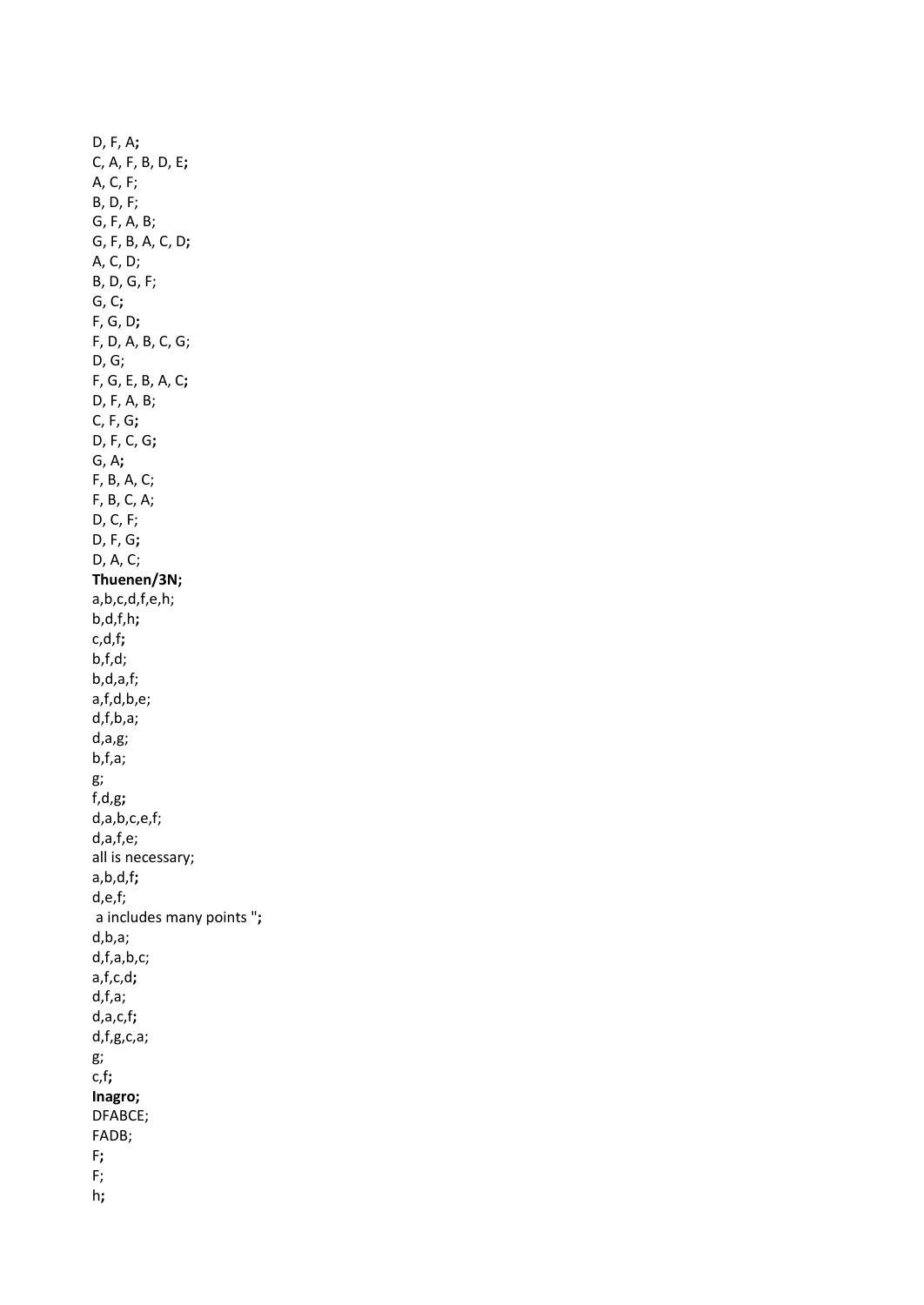D; B**;** F; D F B A E G C; FDB; BDEF; DABF**;** BDEFA; A B C D E F G; D A C F E G; D F C B A G; D F B C A; D F A E **;** B D; D; F; D**;** C D F; H F C; D C B F**;** D F B A C**;** F**;** D B A F; A C D B F; DFB; F D B A ; A D B F G; A D B E ; **Bionext;** F, B, G; A, C, D, F, E, B; D, F, B, A, E, G; G, A, B, D, F, C; F, A, B, G; D, B, A, F, G, E**;** D, F, A, G; B, G; D**;** D, B**;** D, F, B; E, D, F, A ,B, C, G; D, B, A, G; G, D, B, F**;** Is all connected, CO2 nice side effect**;** D, B, F; D, B, F; D, G, win/win; **ZLTO;** f, d; f, b; a,f; f, h, b; f; a,d,f,e,g;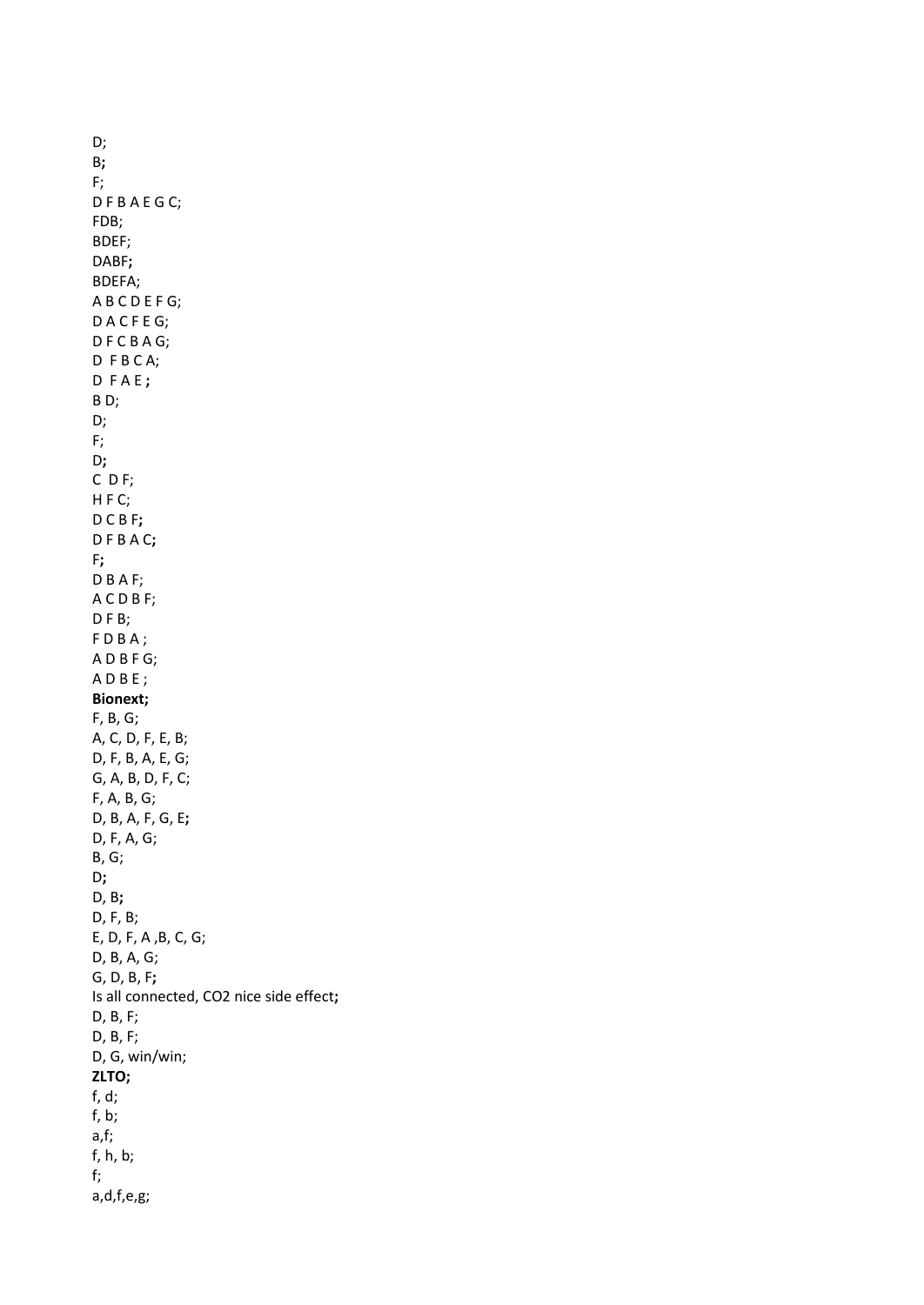d,a,e,g; b,d,f,a,e,g; f,b,a,d; f,a,d,b,e,g; a,d,b,e,f,g; a,d,f,e,b,c,g; f,e,a,d,b,g,c; d,a,f,e,b,c,g,h**;** d,f,b,a,e,g,h,c; f,b,d,a,eg,c,h; f,a,h,d,e,b,g,c; d,b,a,f,e,g,h,c; f,d,b,a,g,e,c,h**;** d,f,a,b,e,c,g,h**;** f,d,a,b,e,c,g,h; a,d,b,f,g,e,h**;** d,a,f,b,e,c,g,h; a,b,d,c,e,f,g,h; e,a,f,b,d,c,g,h; d,h,f,a,b,e,g**; Innov;** f,b,a,e,d,c,g,h**;** a,b,d,f,e,c,g,h; c,b,d,f,a,e,g,h**;** d,b,c,f,a,e,g,h; d,b,e,f,a,c,g,h; f,d,c,b,a,g,e,h**;** a,d,b,f,c,e,g,h; a,b,c,d,e,f,g,h; b,f,c,d,g,a,e,h; d,f,b,a,e,g,c,h; b,d,f,a,c,e,g,h; h,d,f,b,a,g,e,c; d,f,c,a,b,g,e,h; a,d,f,b,g,e,c,h**;** f,d,b,g,a,e,c,h**;** d,b,a,f,g,e,c,h**;** f,c,d,b,a,e,g,h; d,f,b,a,g,e,c,h; a,d,f,b,e,c,g,h; d,a,c,b,f,e,g,h**;** b,a,d,f,c,e,g,h; d,b,c,a,g,e,f,h**;** a,b,d,f,g,c,e,h; d,f,a,b,c,e,g,h; d,f,b,a,c,e,g,h; f,d,b,a,g,e,c,h; d,b,f,a,c,e,g,h; d,b,a,c,e,f,h,g; d,a,b,f,e,c,h,g**;** a,d,b,f,g,e,h,c**;** a,f,d,b,g,e,c,h; b,a,d,f,g,e,c,h; d,b,f,a,c,e,g,h;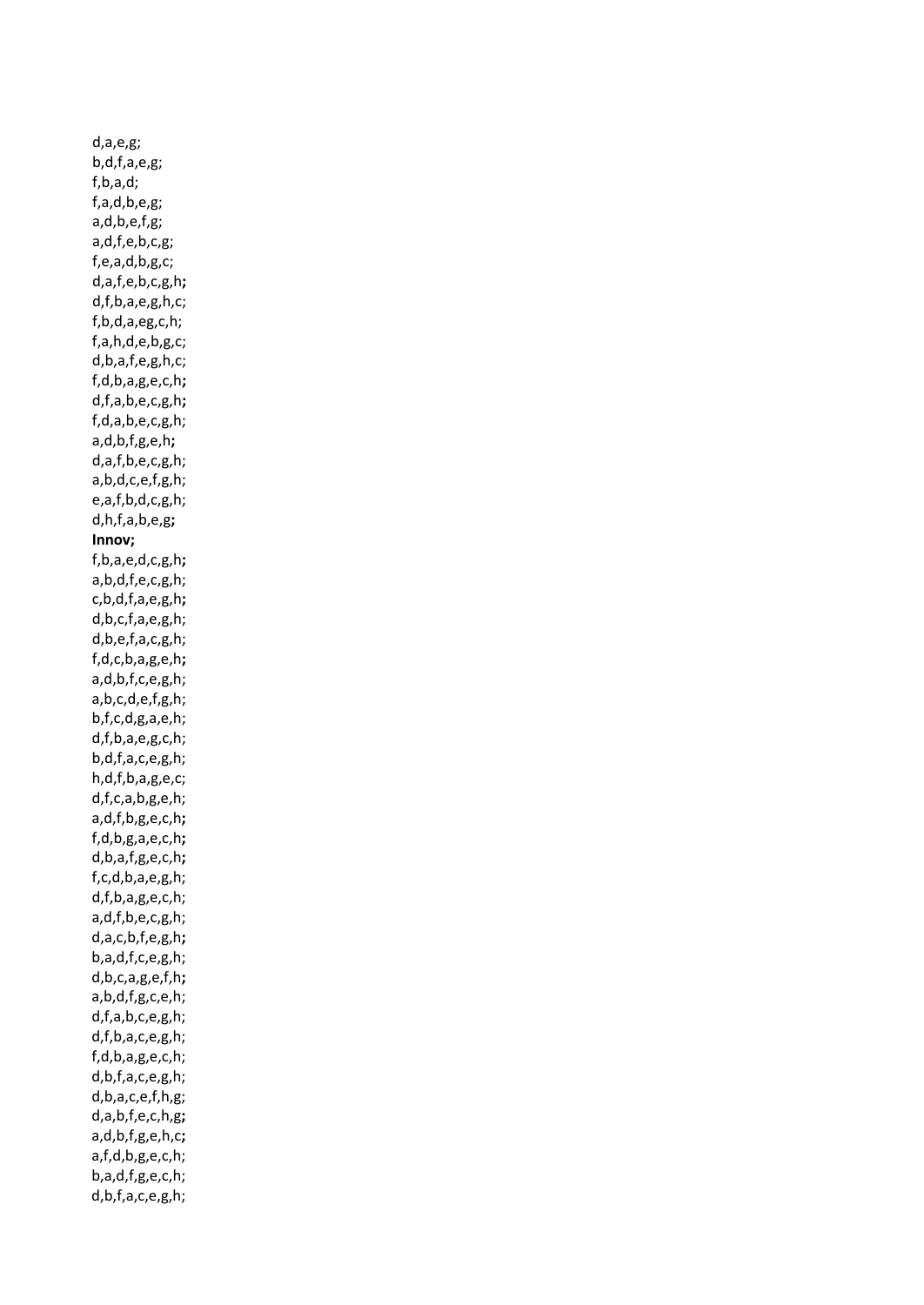c,a,g,b,e,f,d,h**;** a,b,f,g,e,d,c,h**;** a,b,d,e,f,g,c,h; d,f,a,b,g,c,e,h**;** a,b,d,f,e,h,g,c; d,a,f,g,b,e,c,h; d,b,a,f,e,h,g,c; f,d,a,b,e,c,g,h; b,d,a,f,e,c,g,h**;** a,c,b,d,f,g,e,h; a,d,f,e,b,g,c,h**;** d,f,b,a,e,c,g,h**;** d,e,b,a,f,c,g,h; b,c,a,g,e,f,d,h; d,f,b,a,e,g,c,h; d,a,f,g,b,c,e,h**;** d,a,f,b,g,c,e,h**;** f,d,b,c,a,e,g,h; b,c,g,a,e,h,d,f; f,g,a,d,c,e,b,h**;** b,a,d,e,f,g,c,h; c,b,e,f,g,h,a,d; b,a,c,d,e,f,g,h; h,c,g,f,a,b,e,d; f,d,b,a,g,e,c,h; d,a,b,f,g,e,c,h**;** d,b,h,a,e,f,g,c**;** d,a,e,f,b,g,c,h**;** d,f,b,a,e,c,g,h; f,a,b,d,e,g,c,h; a,b,f,e,d,c,g,h; f,d,b,c,a,e,g,h**;** a,b,d,e,c,f,g,h; b,c,g,e,a,d,f,h; d,a,b,e,f,g,c,h; d,b,f,g,a,e,c,h; f,d,b,a,e,c,g,h**;** d,f,c,b,a,e,g,h; d,b,f,a,c,e,g,h; a,g,b,c,d,e,f,h; f,d,b,c,a,e,g,h**;** f,d,b,a,e,g,c,h; d,b,f,a,e,g,c,h**;** d,b,c,f,a,h,e,g**;** f,d,b,a,c,e,g,h; f,d,b,a,c,g,e,h**;** f,a,e,d,c,b,g,h**;** d,f,g,a,c,b,e,h; d,f,b,g,a,c,e,h; f,d,b,c,a,e,g,h; f,d,a,b,c,e,g,h**;** d,f,a,b,g,c,e,h; d,a,b,f,e,g,c,h**;** a,d,f,b,e,g,c,h**;**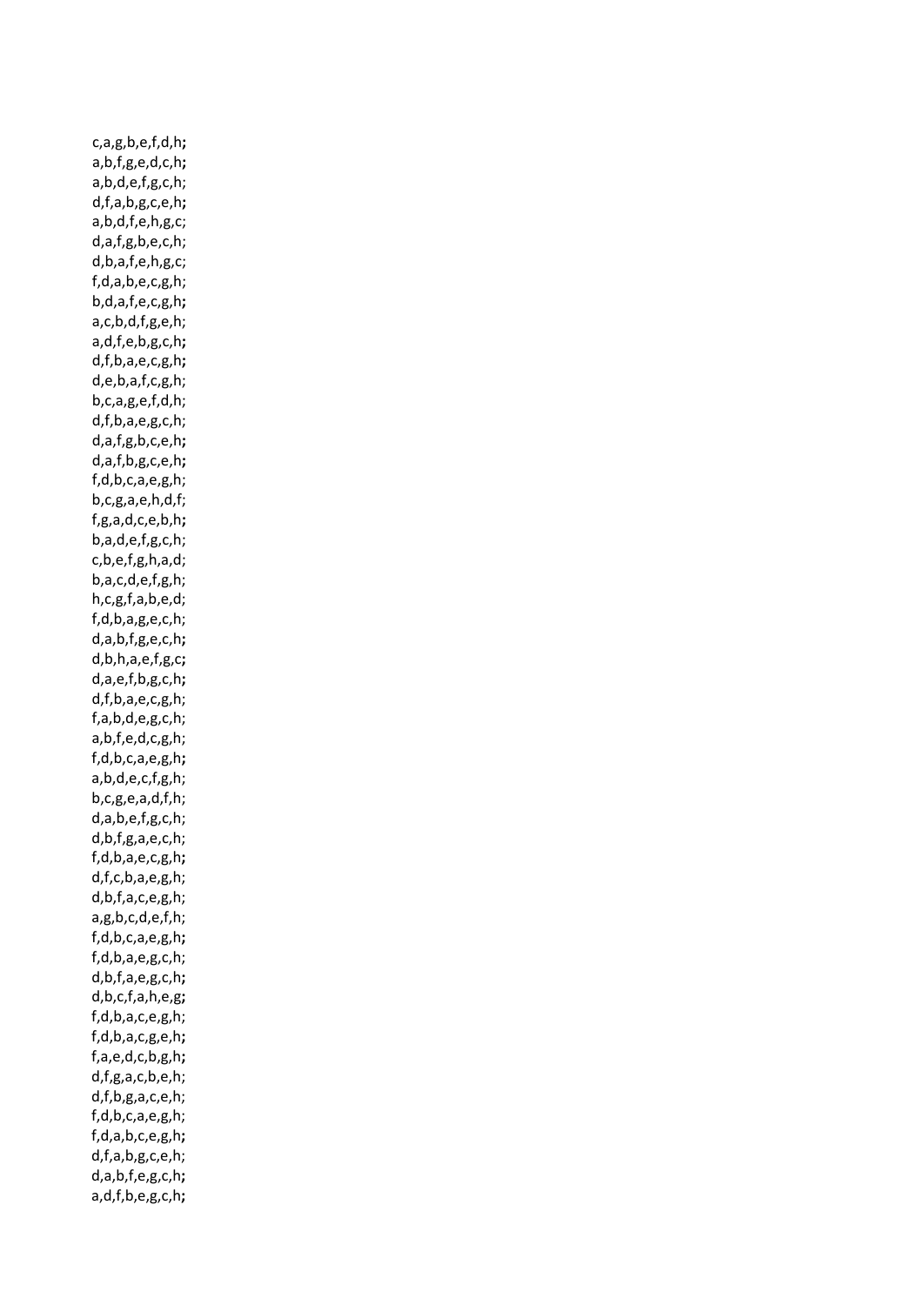f,b,d,a,e,g,c,h**;** b,d,a,f,e,c,g,h; f,a,d,b,e,g,c,h**;** a,f,b,d,c,e,g,h**;** f,d,b,e,g,a,c,h; h,a,g,b,c,f,e,d; a,b,d,f,h,e,c,g**;** f,b,a,d,c,e,g,h; e,d,f,b,a,c,g,h; d,f,b,e,a,h,c,g; d,f,b,a,c,e,g,h**;** d,a,b,c,e,f,g,h; d,f,h,a,b,e,c,g; d,b,a,f,e,c,g,h**;** b,c,d,a,f,e,g,h**;** a,d,f,e,b,c,g,h**;** b,d,a,g,f,e,c,h**;** a,b,c,d,e,f,g,h**;** d,f,b,e,a,c,g,h; d,a,b,f,e,g,c,h; h,g,e,c,b,f,a,d**;** a,b,c,d,e,f,g,h; d,f,b,a,c,g,e,h; f,b,d,a,c,e,g,h**;** b,d,a,e,c,f,g,h; h,e,g,b,a,f,d,c; h,g,e,d,b,c,a,f; d,f,a,b,e,c,g,h; f,b,d,e,c,g,a,h; c,h,g,e,a,b,d,f; h,d,a,f,e,b,c,g; a,d,f,g,b,c,e,h**;** d,f,b,e,a,c,g,h**;** b,a,c,d,e,f,g,h**;**

**6 If you use techniques to increase the carbon level in your soils, which techniques do you use? (you can choose multiple options); If yes, please specify how:; NLR;** cereals, peas; poatoes each third year and cereals.; cereals, grass-seeds, hay-meadow, oilcrops**;** if possible rotate with cereals**;** various cereals and grasses**;** change between cereals - rapeseed - beans; Vegetables, potatoes, cereals, strawberry, green manure, cover crops, new this year lupins to increase the top soil layer**;** cereals og green manure**;** Grain, grass, try legume and oil crop occasionally + cover crop also sown after harvesting grain**;** cereals and green manure**;** undersown in cereals, cover crops, grasses in cereal rotations; wheat, oats, potatoe, oil crops; Oil crop/beans - wheat - barley-oats-wheat.oats-wheat; 3xcereals - 3xgrasses;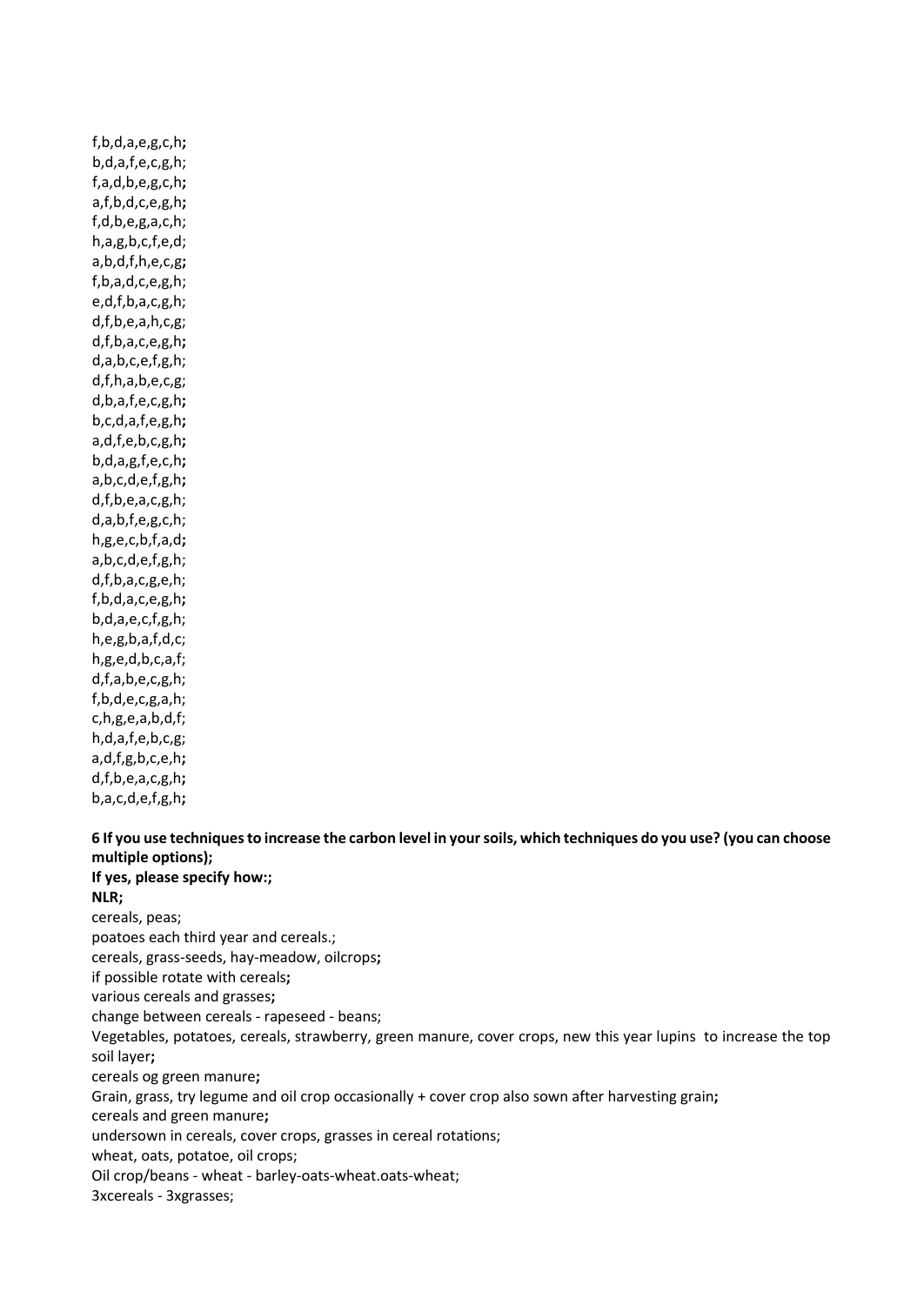Have 200 daa meadow and 600 grain. Move the meadow around + some covercrop in the grain veins**;** cereals - peas- faba beans - cover crops**;** wheat - rapeseed - beans - grasses -strawberry flower grasses; grasses - green manure; grasses, redclover**;** Rape/turnip rape every 7 year- Wheat and oats in the middle of the rotation; cereals, grasses, oilcrops**;** cereals, grasses, rapeseed**;** cereals, oilcrops, grasses; vegetables, cereals; cereals, grasses; 3 year crop rotation; "Keeps a grasscover as much as possible and have an open field only during ""underseed"" year"**;** potatoes, green forage, grasses; crop rotation with grasses; F,D**;** cereals/grasses; green-manure, peas, cereals**;** cereals og oilcrops**;** cereals-potatoe**;** if practically feasible **;** variation of different cereal crops; barley-oats-oilcrops-wheat**;** cereals-red clover-green manure- cereals ; oats-barley-wheat**;** 5 years grasses-crop rotation with cereals**;** different cereal varieties**;** I have tried forage-rape and barley as green manure and sowing grass for 3 years; grasses 3-4 years, green-forgae, cereals with undersown grasses, forage crops with undersown crops; 2 years cereals with cover crops - 1 year grass for grazing sows**;** area is used for grain - meadow 3-4 yeards - pasture **;** peas - cereals - green manure crops**;** Area previously with grain is now meadow (last 4 years) as a soil imporvement measure; cereals and faba-beans**;** grasses cereals **;** red clover, grasses; Adds compost and gradually biochar when re-organization of meadow. Use diffrent areas for vegetable and one area for berries**;** cereals, grasses**;** Pumpkin - garlic - seed mixture; green manure - seedmixture - grain**;** start with cover-crops this year**;** orchard fruits**;** Biodiversity as much as possible; Rotate between oats/barley/wheat - will try oil crop - faba bean; cereals, vegetables **;** green forage - grasses; crop rotation cereals, grasses; Grass seeds, grain, legume; change/rotate between grain - green fodder and meadow**;** cereals, peas,raps**;** 3 year meadow- 2 year grain**;** growing a little clover occasionally; cereals oilcrops rÇ÷dklverfrÇ÷grasses;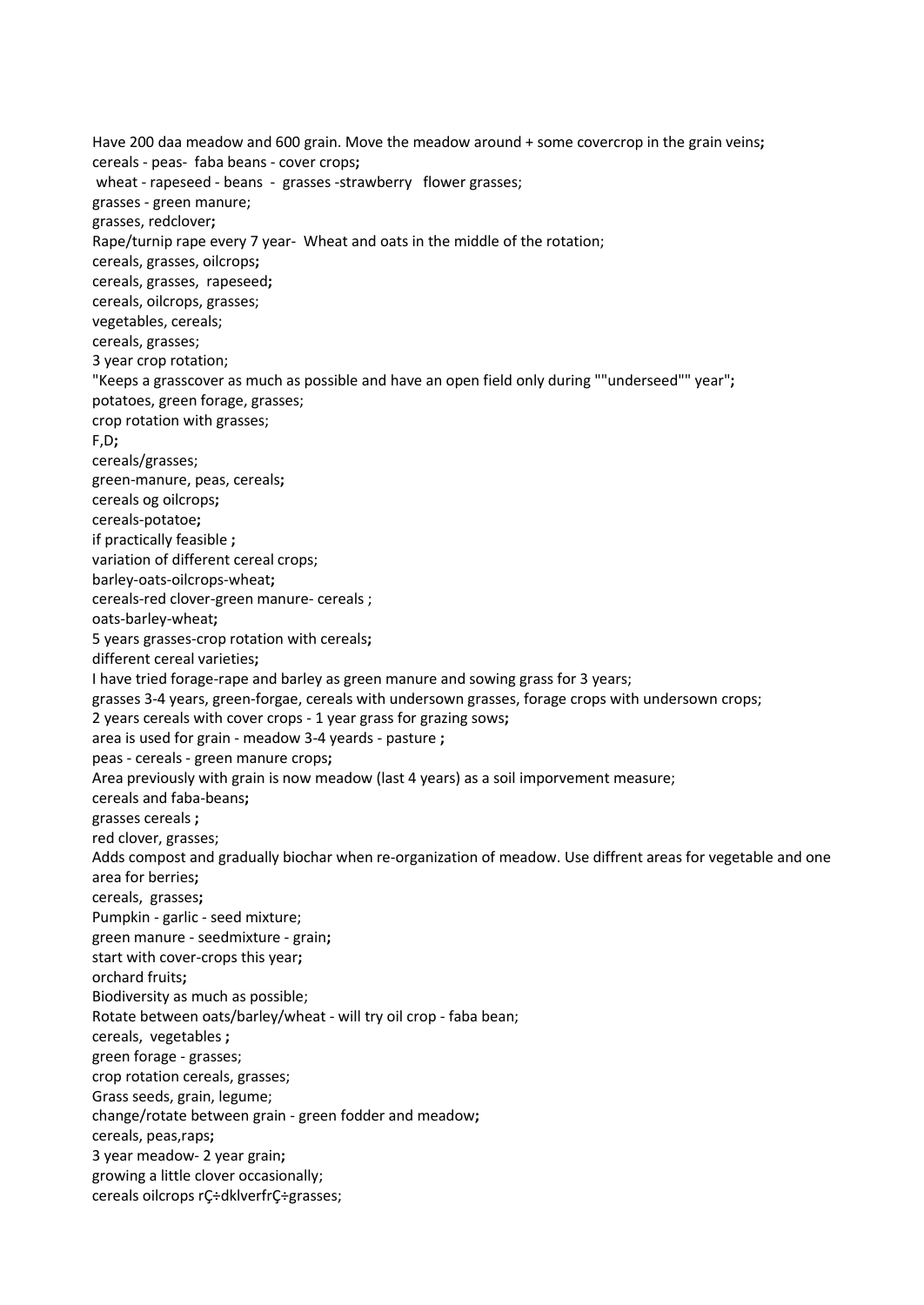grasses, green forage with underseed**;** grass, rape forage, barley**;** cereals, grasses**;** grasses, cereals; always something that growes in the field grass/rape forage/grain clover**;** cereals, legumes, grasses; **Thuenen/3N;** without plough, compost; faba bean with intercrop**;** cover crops,weide crop rotation, summer cereal**;** summer crop-winter crop alternation; barley, rape, maize, wheat (rye)**;** introduce summer crops; from maize monocrop to cereal, grass and cover crops; rape, winter wheat, winter barley, bean, corn maize; rape in another crop rotation; left the intensive arable farm for five years and produce landscape, enviroment and insect protection through large-scale bloom mixtures**;** clover grass cultivation; changes in main crop, summer crops; nurse crop; cover crop; 7 members-50% with summer crops**;** cultivation of cover crops**;** extension of crop rotation**;** less arable farming, more grassland**; Inagro;** gras+maize**;** rotation with cereals, cover crops and gras seed production**;** cover crops and cereals**;** every 4 year**;** crop rotation**;** selection of early cultivars of maize to have time to sow gras afterwards, early potatoes to have time to sow gras afterwards**;** 3j -4 j; 5 year; every 2-3 y manure and gras -maize-early potatoes**;** large crop rotation and use of manure**;** large crop rotation**;** maize-grass-wintercereals-luzerne**;** more use of grass**;** large crop rotation; use of grass**;** sowing grass+clover for 2 years and then 3 years vegetables; **Bionext**; Taking OM and soil fertility into account while making a cultivation plan; We're growing grassklower and winter rye; Growing grassclover; Grassclover**;** Logical order in rotation, 2 over 6 or 3 over 7**;** Grassclover 1 over 6 with sheep**; ZLTO**; 2 of the 5 years: keep it green**;** grass seed cultivation**;**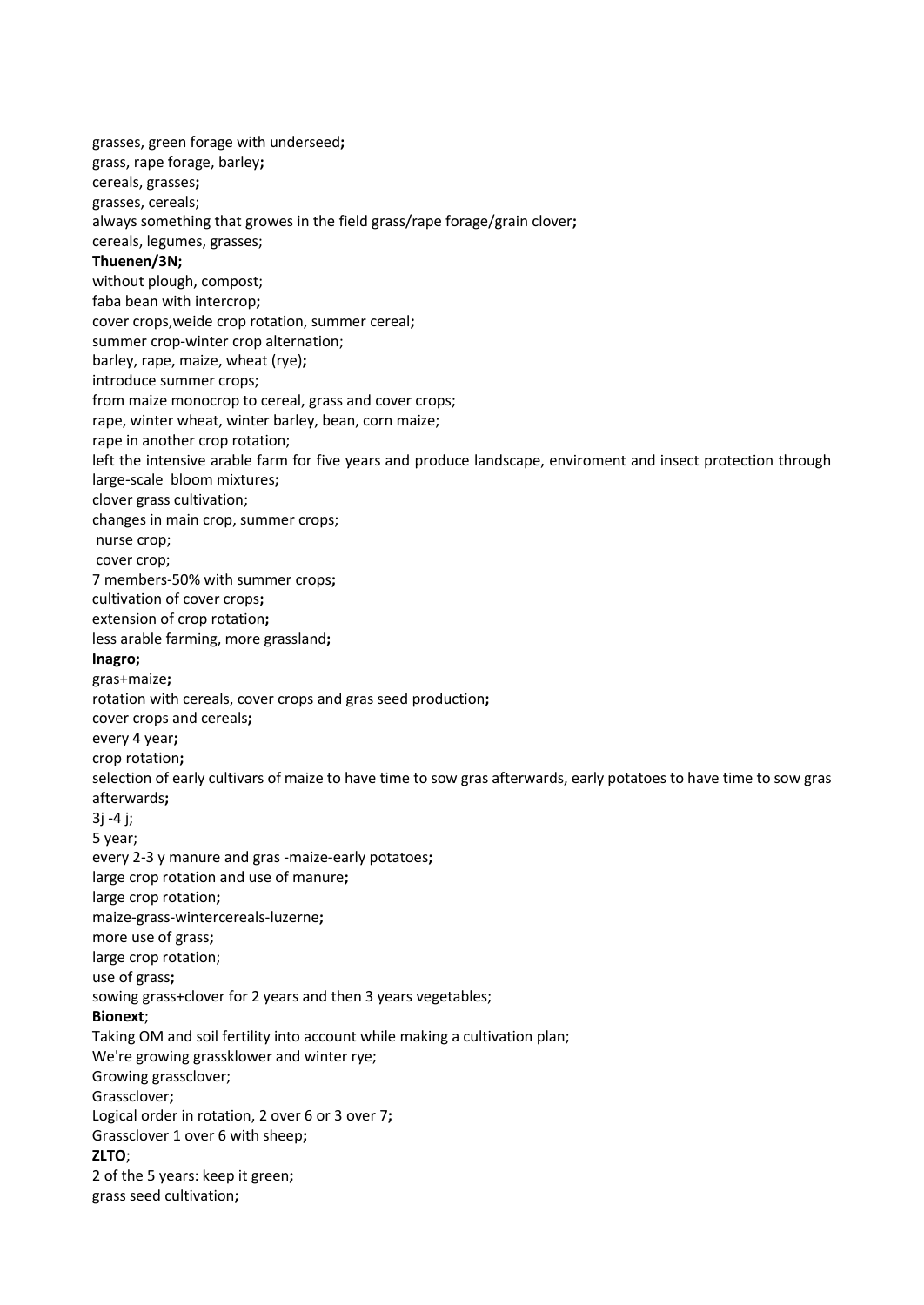more wheat and chopping straw; more grass seed**;** ample crop rotation and grass seed cultivation; limited because 50% corn**;** wider crop rotation and more mowing crops**; Innov;** Green manure**;** choosing for crops wich leave organic mater behind; sow green cover mixes in time with great diversity and root intrusion at all depths**;** optimalise crop rotation; grass in between and after crops**;** 6 crops, alternating winter crops with summer crops, all crops are harvested themselves with combine harvesters in summer**;** after a couple years of maize, a couple years of grass**;** keep the soil covered year round**;** crop rotation**;** Corn - Corn - Potatoes - Winter wheat - Green cover**;** no monoculture**;** rotate between corn and grass**;** corn - grass - beets**;** corncob meal instead of grain corn or silo corn**;** crop rotation**;** green cover; Corn - grass- beets**;** after-cultivation**;** ""modern "9 stroke system"" with preservation / impact crop residues and if possible on 1 / 9th of the surface the application of green fertilizer"; insert grass clover in the crop rotation, fewer plows**;** could be**;** stopped growing corn, now rotational cutting rye followed by clovers**;** aard. wt. groenbedekker. korrelmais wt groenbed. Aard; Green manure**;** crop rotation of 4 years**;** crop rotation 1 on 6; "rotation and crop rotation, leaving 1/4 of the fields ""at rest"" and sown with green covers / flowers. Every year we increase the humus content through compost and bokashi (which we produce ourselves from fermented green wastes**;** alternating mowing crops - grubbing crops**;** four crops with a system of three to three years; SEEDING STINKERS AS DISINFECTION + administering CARBON; cultivation plan with beets, corn, grass cutting rye, leguminous, deep-rooted grass; beet-grass-maize**;** crop rotation**;** Cultivation of grass seed, multi-annual cultivation**;** Breaking the monoculture of corn with 2 years of grass clover**;** main cultivation - green fertilizer cycle of 3 to 4 years**;** plenty of fruit and green manure**;** Corn straw underwork**;** avoid bare soils in the winter**;** after cereal grass to graze the cows in the fall then 1 spring cut immediately followed by corn and then for grain**;** corn grass corn corn corn grass corn ....**;** corn and potatoes**;** crop rotation and green manure; maize, grass**;**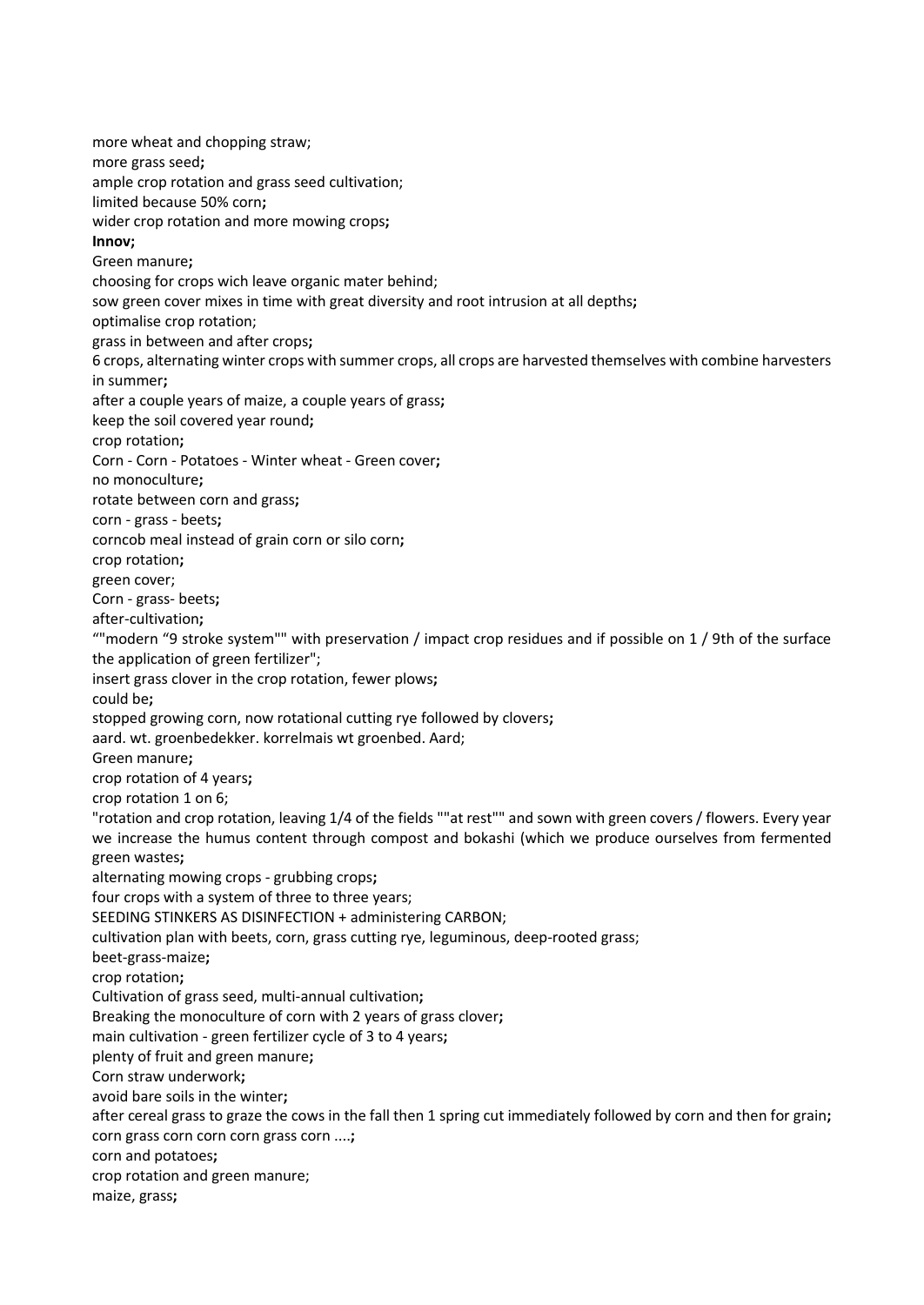Never try cutting corn two years apart; Fruit alternation, no monoculture if possible**;** many straw fields to put straw in the ground or to exchange manure for straw**;** cancel the cultivation of carrots and replace them with winter barley & industrial beans so that NKG becomes more applicable.; Sow green manure. Dorsmais. Growing a lot of grains and chopping straw; Grass corn potatoes fodder beet**;** Minsrens 4 different crops in 3 years**;** grass clover, cereals**;** Winter rapeseed, winter wheat, winter barley, maize or potatoes, harvested wheat and then restart**;** Try 1 in 5 with intensive crops, lots of cereals with green fertilizer; sowing green cover, seasonal lease to break through monoculture maize, several years of pasture on maize fields; wide rotation**;** Crops that apply a lot of OM**;** sufficient crop rotation**;** Rotate 3 fruits where possible**;** ample crop rotation and green covers**; 6 use of cover crops:; If yes: please give which cover crops are used and the preceding crop: ; NLR;** grasses**;** radish, vetch**;** white clover; clover, buckwheat, phacelia,...**;** grasses, clovers**;** Raygras, clover, chicorree, vetch, phacelia, readish and so on **;** Diversity, clover-rich meadow and under crop, Pioner mix sown after harvesting**;** Mix from Stand recommended by NLR; clover, grasses; grasses ; FK sourforage mix with 15% clover**;** Try to obtain diversity, the goal is 7 +**;** flowergrasses; first year last year - sown sour forage/pasture**;** grasses; grasses; cover crops**;** grasses, white clover**;** Not so relevant, but thinking of time for sowing and the danger of run-off.**;** green forage; grasses, rye, winter vetch; I am starting up, considering rye grass and white clover. Also other sorts with different properties; grasses og white clover**;** pionerblanding**;** white clover **;** grasses**;** grasses; white clover and grasses**;** clover and grasses**;** Under planning**;** grasses**;**

vetch, clover, phacelia, grasses, peas **;**

white clover**;**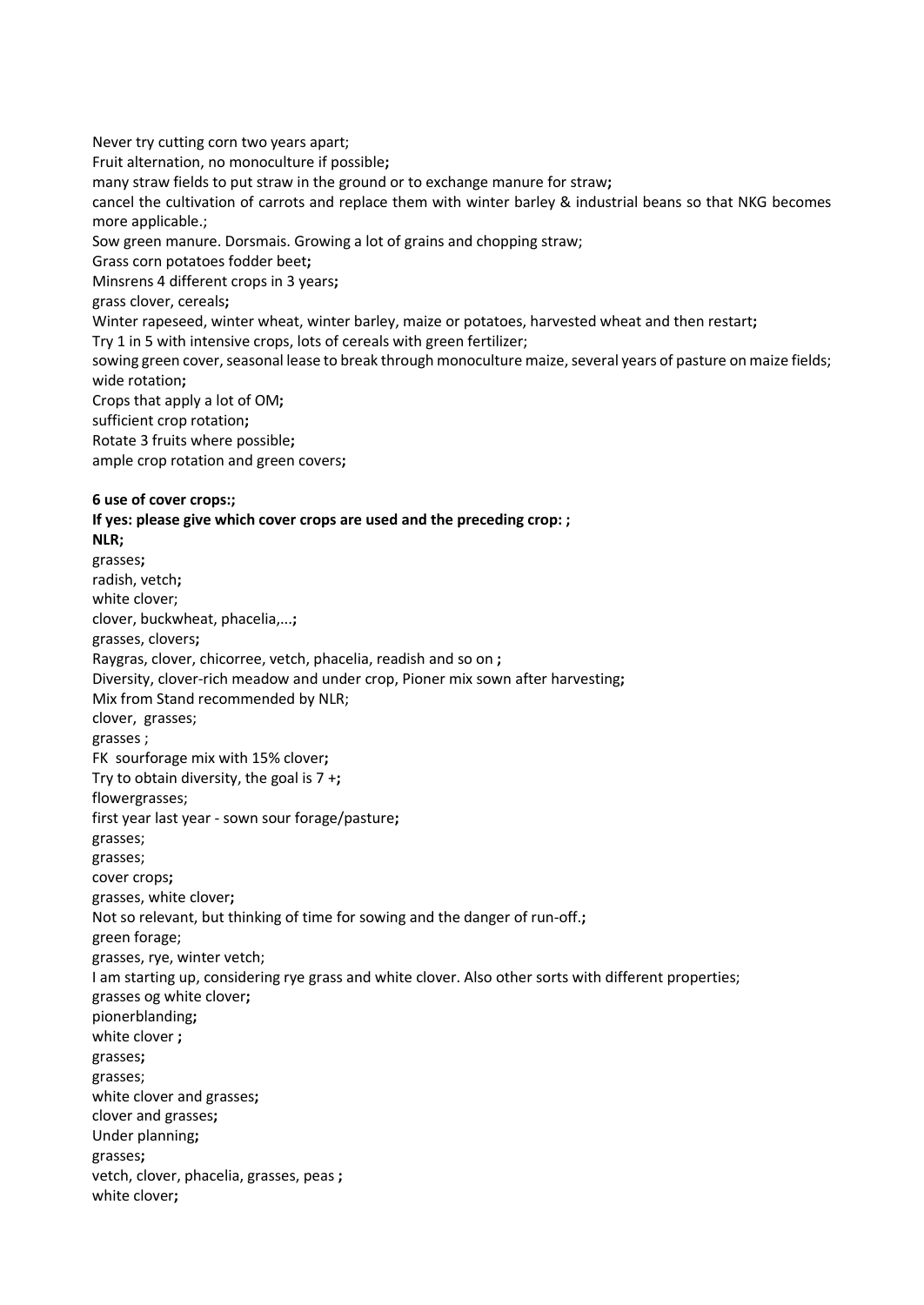orchard fruits**;** phacelia, grasses**;** grasses, clover**;** Timote grass, fescue grass, red clover**;** Have had a test with oil radish (raphanu sativus) + vetch, but will do rye grass in the spring "**;** vetch**;** grasses**;** clover, peas; grasses, white clover; **Thuenen/3N**; mixtures; available mixtures-winter wheat than maize/faba beans; "after winter wheat before maize; if possible always before maize"; phacelia, guizotia after winter barley; green rye-cereal, mixed cover crop-cereal,agricultural grass-cereal**;** Landsberger-maize; viterra universal-maize**;** before summer crops; non hardy cover crops-winter cereal (KWS Ackerfit); Guizotia, buckwheat; Mixture from land trade-winter barley**;** "Mixtures with and without Legumes-maize and bean; grass nurse crops"; cover crop mixtures - after maize and beet (no monocultures)**;** wheat, phacelia+clover, maize **;** green manure, mixture of cover crops; various winter greening**; Inagro;** cereals, peas + white mosterd and Japanese oat; white mosterd, gras; cutting rye; gras before maize**;** japanese oat and phacelie; gras**;** gras, white mosterd, japanese oat, phacelie; mosterd and japanese oat; mosterd afterd potatoes, oat after line, phacelie after cereals; cereals+phacelie+japanese oat, beans and mosterd+phacelie**;** gras; gras; italian gras, white mosterd, phacelia; potatoes and japanese oat, barly and white mosterd; gras, japanese oat, phacelie; japanese oat, white mosterd, radish, cutting rye**;** phacelie, gras; gras; winter barley-gras, other white mosterd; white mosterd**;** gras, cutting rye; gras-mosterd; phacelia; gras, mosterd, phacelie**;** gras before maize;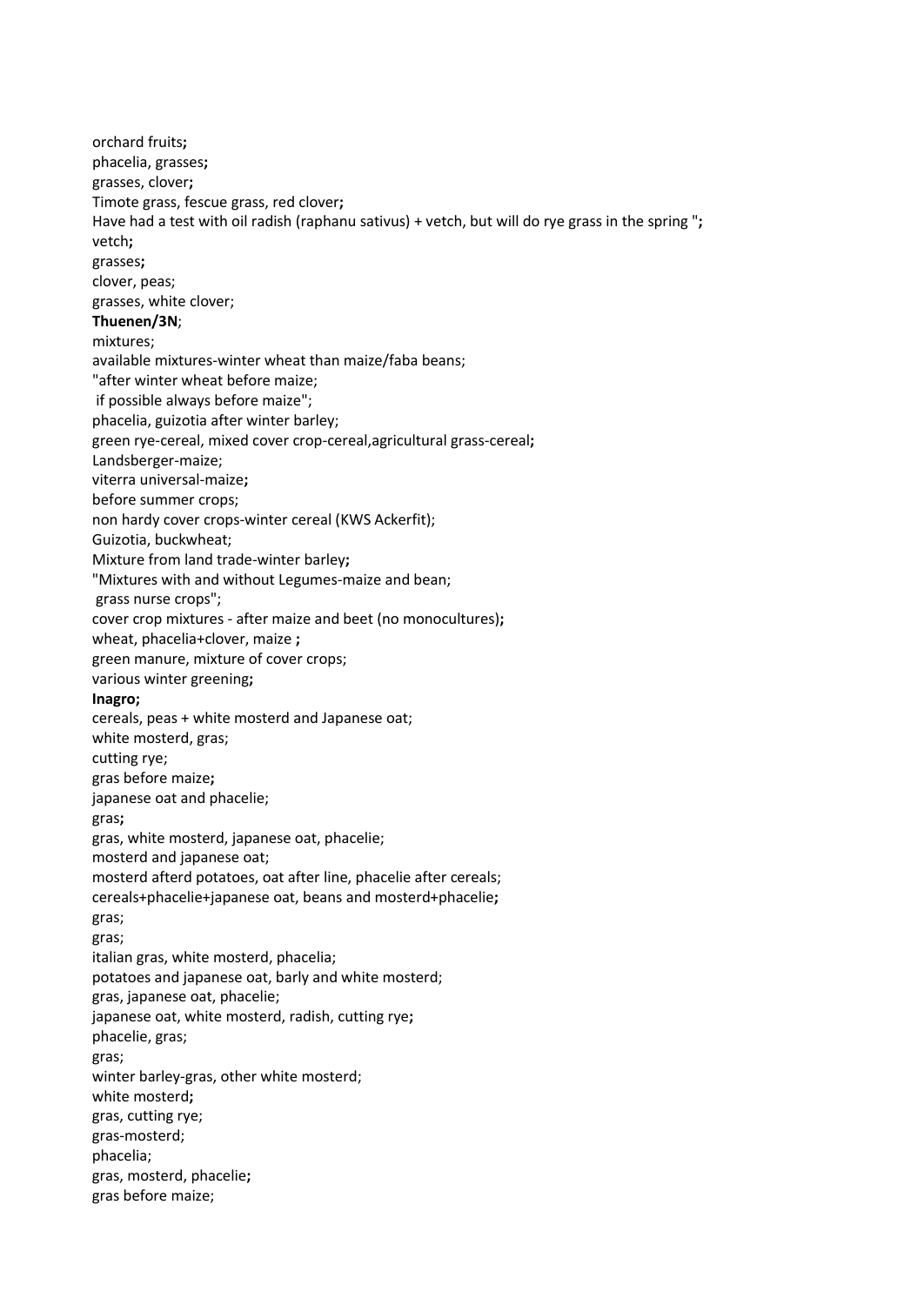rdish, white mosterd, gras**;** gras; gras; gras; gras; Gras; japanese oat, gras, cutting rye; Japanese oat; gras; japanese oat, phacelie, buckwheat; japanese oat+vegetables; **Bionext**; Mustard plant and fodder radish **;** Grasclover, barley after parsnip**;** Mixtures with 10 different species**;** Oats after onions, cover crop after sugar maize; Cover crop mixtures; **ZLTO**; mustard-grain; facelia-grain, vetch-grain; solarigol before potato, betamix before fine-seeding crops; Mixture of yellow mustard and leaf rams - summer barely and winter wheat ; mustard - grain or seed onion (depending on season); musterd and leaf radisch or a mixture; many of musterd low costs; more cover crops. Grass, musterd and leaf radish. **;** Musterd; mixtures ; Leaf radish; More mixtures; Yellow mustard**;** divers, potatos onions and red beets; mixture,grain; mixture. First leaf radish; Mixture, winter wheat or winter barley; grasses mixtures leaf radisch or japanese oats or yellow mustard**;** yellow mustard after wheat English turnip grass after seed potatoes; Corn potatoes roots green manure japanese oats and grass; can blade, leaf radisch, yellow mustard and vetch; potato, triticale other crops,grass**;** grain with straw plowed under, leaf radish**;** summerbarley and winter wheat, mixtures of yellow mustard**; Innov** grass or leaf radish after wheat**;** flower mix; Japanese oats after eg peas beans wheat lettuce brocoli even after maize maize**;** grass after patatoes and coliflower**;** grass maize**;** Yellow mustard, leaf ranas, facelia, grass mixture after every crop: wheat,aardappelen, mais, bieten en bonen; Japanse haver na bv erwten bonen tarwe sla brocoli zelfs na mais mais ; gele mosterd met bladrammenas, Japanse Haver na tarwe, erwten of ma‹s**;** black radish and yellow mustard after corn; grass after potatoes and after corn; cutting rye or this year ryegrass after corn;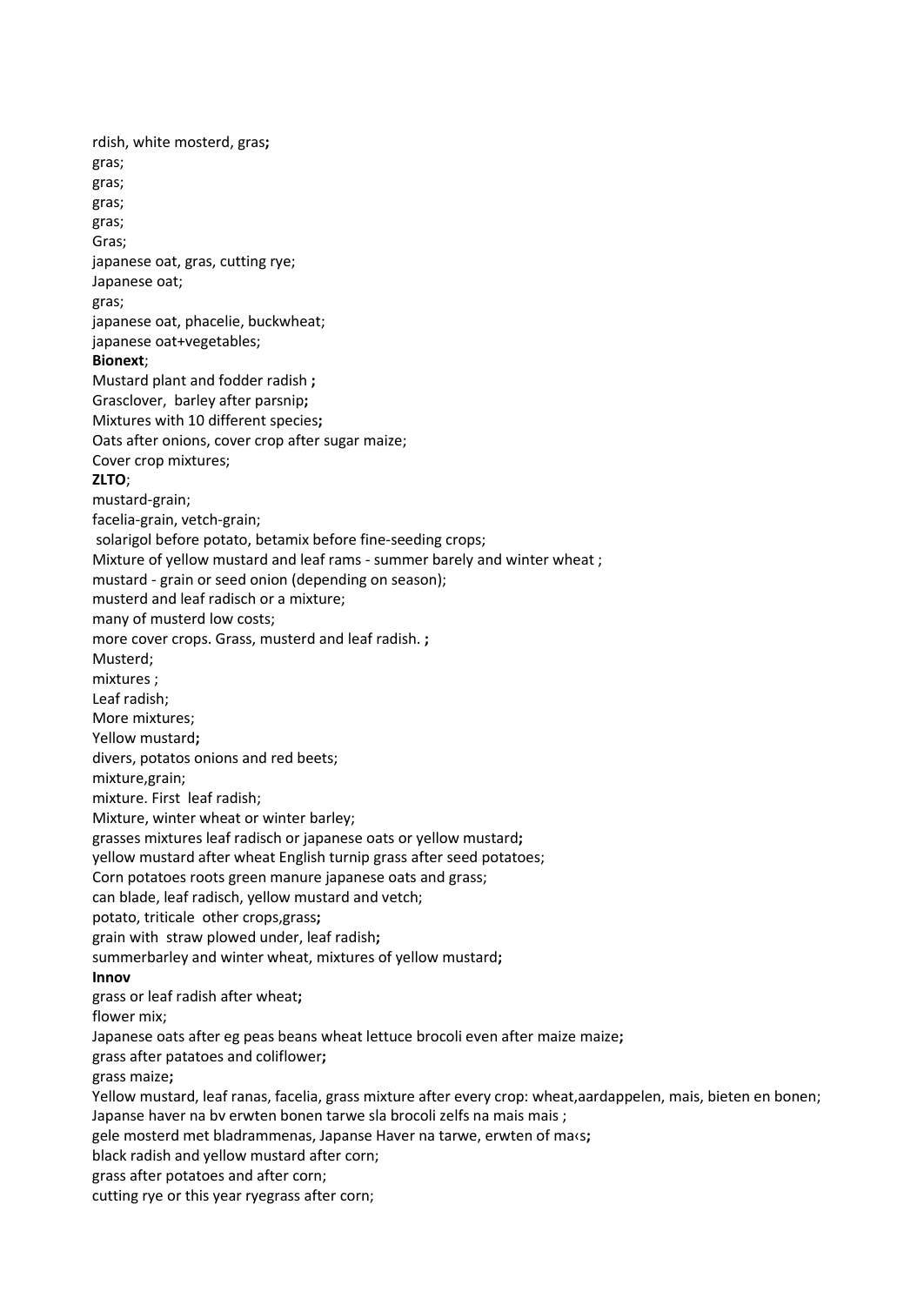mixture of green covers; grass after maize and grains**;** grass / yellow mustard after winter wheat"; always grass after maize; Grass after maize; Corn sliced ??rye or Japanese oats, wheat ryegrass"**;** Grass or cutting rye, pre-washed: grain or corn; Cut rye, Japanese oats, mustard, after corn, ryegrass after wheat"; grass after maize; Rapeseed and yellow mustard after winter wheat"; mustard, Japanese oats after winter wheat and winter barley"**;** Cereal **;** mix of grass + sliced ??rye + winter turnips after potatoes, wheat, corn; grass after maize, potatoes of cereal**;** cutting rye; Yellow mustard. Rye-grass; Italian; corn and then green manure**;** maize - cutting rye; grass potatoes**;** grass after cereal maize**;** sow grass after potatoes; after corn leaf rams and Japanese oats"**;** grass; Italian ryegrass / rye after beets and corn cultivation**;** Corn and then Italian ryegrass and last year with the drought mixture with yellow mustard; corn and ryegrass; recognized mixture after maize; rye after corn; After field beans and winter wheat sow mainly yellow mustard (exceptionally sometimes Italian ryegrass); Italian ryegrass after the corn**;** Grass after maize, and after fodder beetroot, and after tritecalle; cutting rye, grass, greencover**;** 1st year phacelia + ""insect buffet"", 2nd year due to lack of space / time planning none, 3rd year is now better planned and will become Egyptian clover"; yellow mustard and phacelia after winter barley and oats**;** phacelia after wheat, grass after grain maize, grass after potato; grass after corn, wheat after beet, grass mix after grain; phacelia; grass mix or mustard / phacelia after grains or early carrots**;** yellow mustard and grasses after wheat"**;** Japanse oat salad; rye and italian after corn; grasses and oat**;** Yellow mustard after wheat**;** corn, rye; mustard and phacelia after wheat stubble / beans; Japanese oats, lupins, winter wheat, ... after herb cultivation**;** green manure**;** mustard, Japanse oat**;** grass after maize, grass after grain, beets after meadow, etc.; STINKERS; cut rye after corn; grass**;**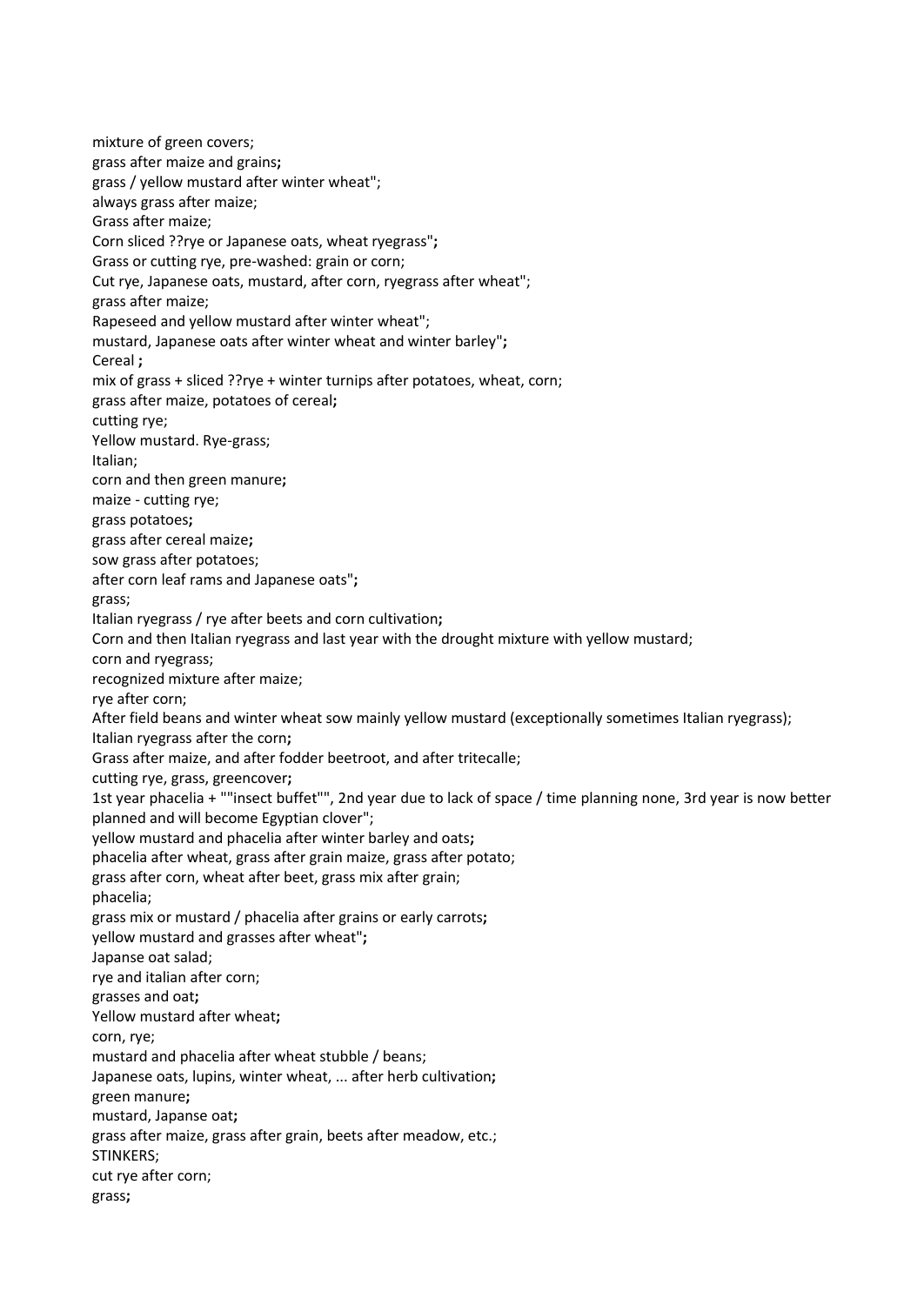Rye grass after barley **;** mustard after cereal**;** Cut rye after corn; Corn - cut rye - corn - 2x grass clover**;** mustard and varieties"**;** Yellow mustard. Facelia. After winter wheat and winter barley; yellow mustard and mixed crops after cereals**;** Yellow mustard cereal**;** mainly yellow mustard after cereals, applying mixtures in the future; Yellow mustard phacelia. After winter wheat and winter barley**;** after maize grass**;** grass yellow mustard; Mix**;** Yellow mustard after cereal**;** grass after maize; grass or rye / corn or potatoes**;** Grass**;** Wheat & ryegrass. Wheat & yellow mustard; grass, japanse oat**;** Grasses after cereals yellow mustard after early potatoes cut rye after corn; Growing corn / Italian ryegrass or rye**;** oats and beats after wheat or barley for potatoes or maize (1 year in 5) impossible for wheat barley or rapeseed!**;** Japanese oats / Facelia after early potatoes and industrial beans and Japanese oats and Tagetes on set-aside tree nursery plots.; Yellow mustard, after winter cereals. Now consider Japanese oats for more ox addition**;** As before and after-growing grass, corn or tritecalle or fodder beet grows**;** After barley comes a mixture of mustard with leafy radish**;** grass + grain after corn**;** oat; Grass; Grass; Japanese oats, facelia, tagetes; Italian ryegrass after corn; grass, yellow mustard after every crop that is harvested early**;** Facelia, grass clover**;** grass after cereal**;** Japanse oat cereal**;** yellow mustard leaf rammanas; grass or yellow mustard after cereals vl after barley**;** Mixes of Japanese oats and facelia after winter barley**;** buckwheat, vetch, Japanese oats, Sudangrass, facelia, mustard, ... after cereals**; 6 import other organic material (sewage sludge, industrial organic wastes);** if yes, which materials [Format: separate your entries by comma (text text, text, text, ..)]**; NLR;** sewage sludge**;** not material available**;** sewage sludge.; sewage sludge; We try grounded hardwood branches on green manure meadow - harvest straw for surface area composting.; sewage sludge; wood chips**;** Use deep litter on areas with bad soil structure; chicken manure pellets**;**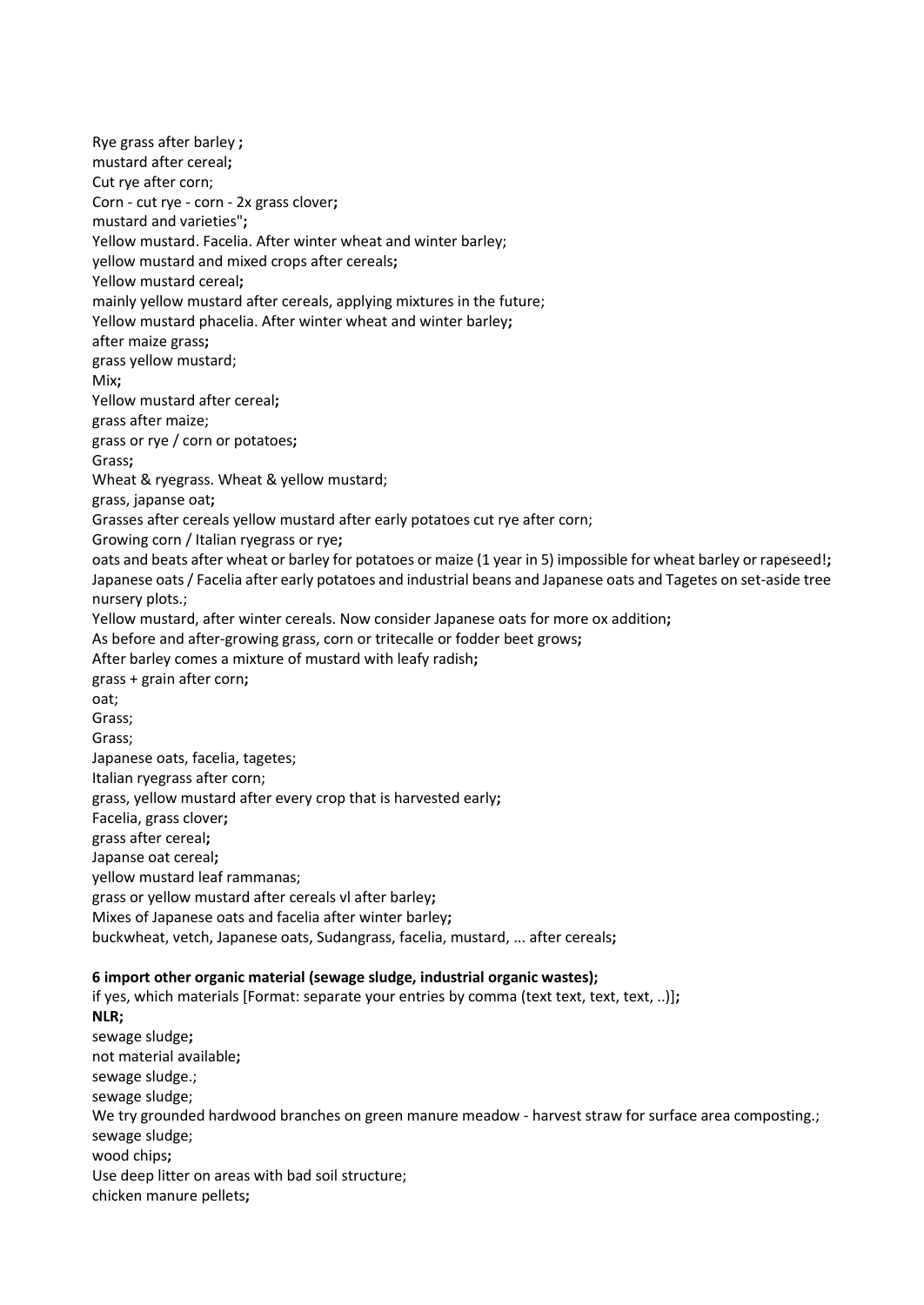Deep litter from cattle from another farm, bio char and some area composting; livestock manure**;** livestock manure; sewage sludge, biorest and chicken manure from another farm; sewage sludge; sewage sludge**;** organic wastes**;** sewage sludge; sewage sludge**;** sewage sludge**;** sewage sludge**;** chicken manure pellets**;** Did get sewage sludge once, but that also contained chicken millet. So that will not be done again**;** sewage sludge **;** manure from fur farms**;** sewage sludge**;** sewage sludge ; sewage sludge **;** wishes to import oragnic materails import of sewage sludge is not possible due to organic production guidelines **;** sludge over 10 years; sewage sludge; sewage sludge**;** chicken manure pellets**;** RYE sludge **;** Sludge on recent sown areas **;** Straw deep litter. Partly converted; sewage sludge**;** Not as of today, am planning to use compost and livestock manure; Have planned sewage sludge 2020**;** Have put out ash from pulp chips combustion plant on the garlic production to see the effect in 2019**;** sludge**;** sewage sludge**;** sewage sludge**;** On.. Vegetables - straw and plant remains; straw and Pioner seed mix**;** Hardwood chips**;** Organic residues from GREVE**;** manure**;** woodchips in kompost**;** sludge as much and as often as possible**;** sewage sludge**;** sewage sludge**; Thuenen/3N;** biogas residues**;** sewage sludge since 1989**;** "leaves; woodchips"; compost-fermentation substrate-sewage sludge**;** phytogran**; Inagro;** manure; manure**;** green compost;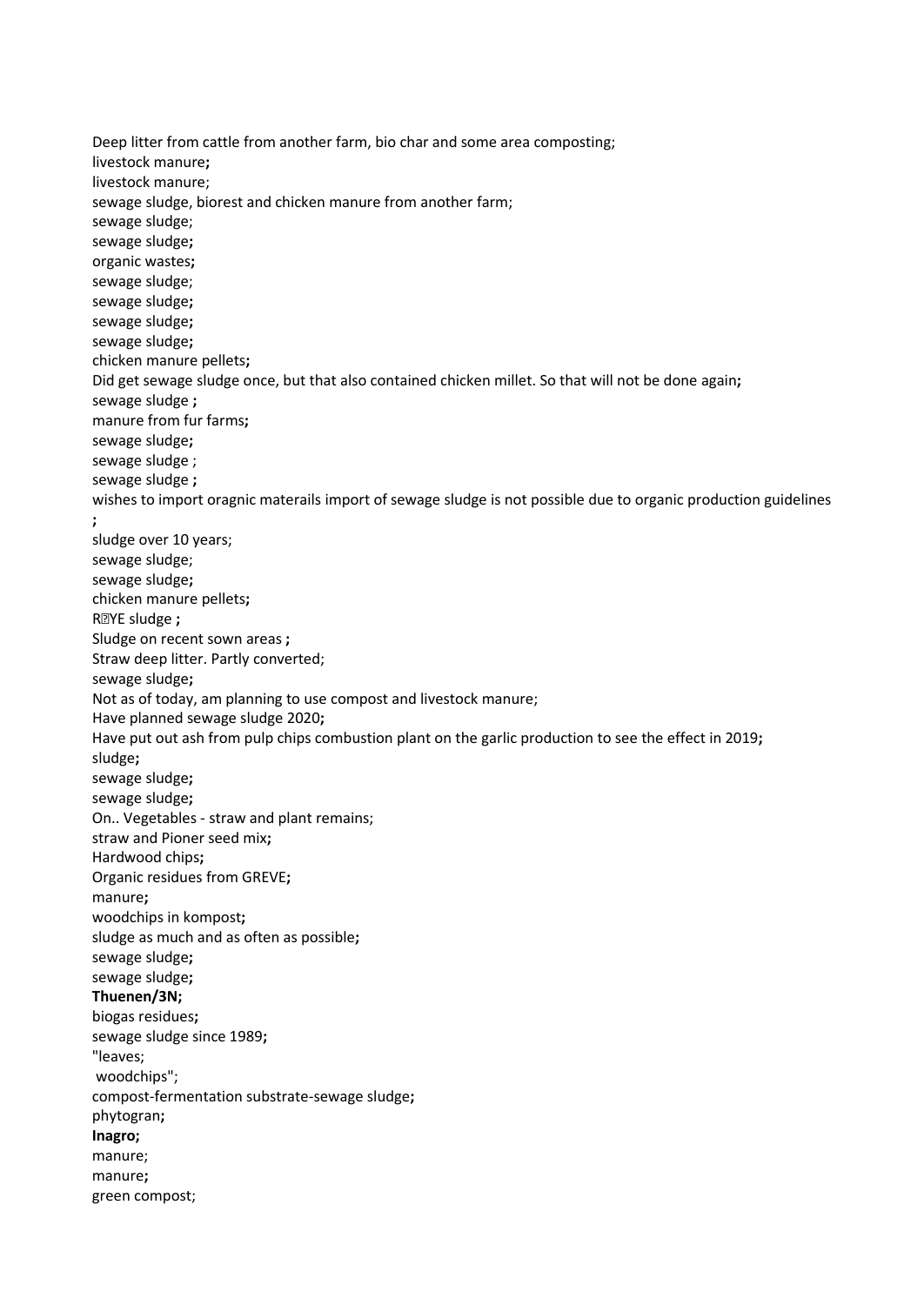leafs of chicorie, pot soil**;**

manure**;**

# **Bionext;**

solid manure (biodynamic and deep litter) and external green manure;

We use Bokashi, made from green waste from the municipality and our own solid manure**;**

Organic material nature areas;

Own compost and natural waste materials ditches and composting own shed manure, 20 tonnes composted shed manure and mowing material per ha;

Solid manure on pastures that were used by previous owner to grew a lot of maize to improve soil biology and structure, Try to inject manure as less as possible, better for soil biology **;**

Composting goat shed manure and bokashi from mowing material**;**

Own manure, cattle manure with straw and also some liquid manure;

Own manure from litter shed with reed from nature area we manage;

Solid manure from goat farmer, liquid manure from pig farmer**;**

We use chicken manure that we partly compost and partly use as manure;

Organic waste as compost, goat manure and manure from our own cows, also some liquid manure, using straw and wheat;

Own goat manure with straw;

Green manure;

Own straw manure, get everything from my own land and nature areas in the area, waste from ditches as fertilizer**;**

once every 6 years 30 ton compost, organic liquid cow manure, organic chicken and goat solid manure;

Own solid manure;

We're composting ditch material;

We use compost if there is room regarding P left, solid manure from organic goat farmer in exchange for grassclover, chopping under of straw;

Solid chicken manure, champost;

### **ZLTO;**

champost**;**

digestate from biogas plant**;**

champost and optimest**;**

# chalk**;**

**Innov;**

Blood meal**;**

digest of biogas**;**

Brewery sludge**;**

Wood chips from pruning pollard willows and shrubs;

Slib van inbefBrewery sludge**;**

chopped prunings**;**

soak in the straw of the cereals**;**

foam from the sugar factory**;**

limited but organic fertilizer from COMPO;

sludges from gelatin processing**;**

champost;

Brewery sludge**;**

vegetable waste from the cutting kitchen of a processing plant in the area, which we let ferment (currently still in the start-up phase);

compost**;**

Thick fraction of digestate. Foamy earth**;**

Thick fraction of digestate. Foamy earth**;**

Ever done in the past (lime sludge from water softening)**;**

gelatin lime**;**

### **6 reduction in tillage;**

**if yes, how:;**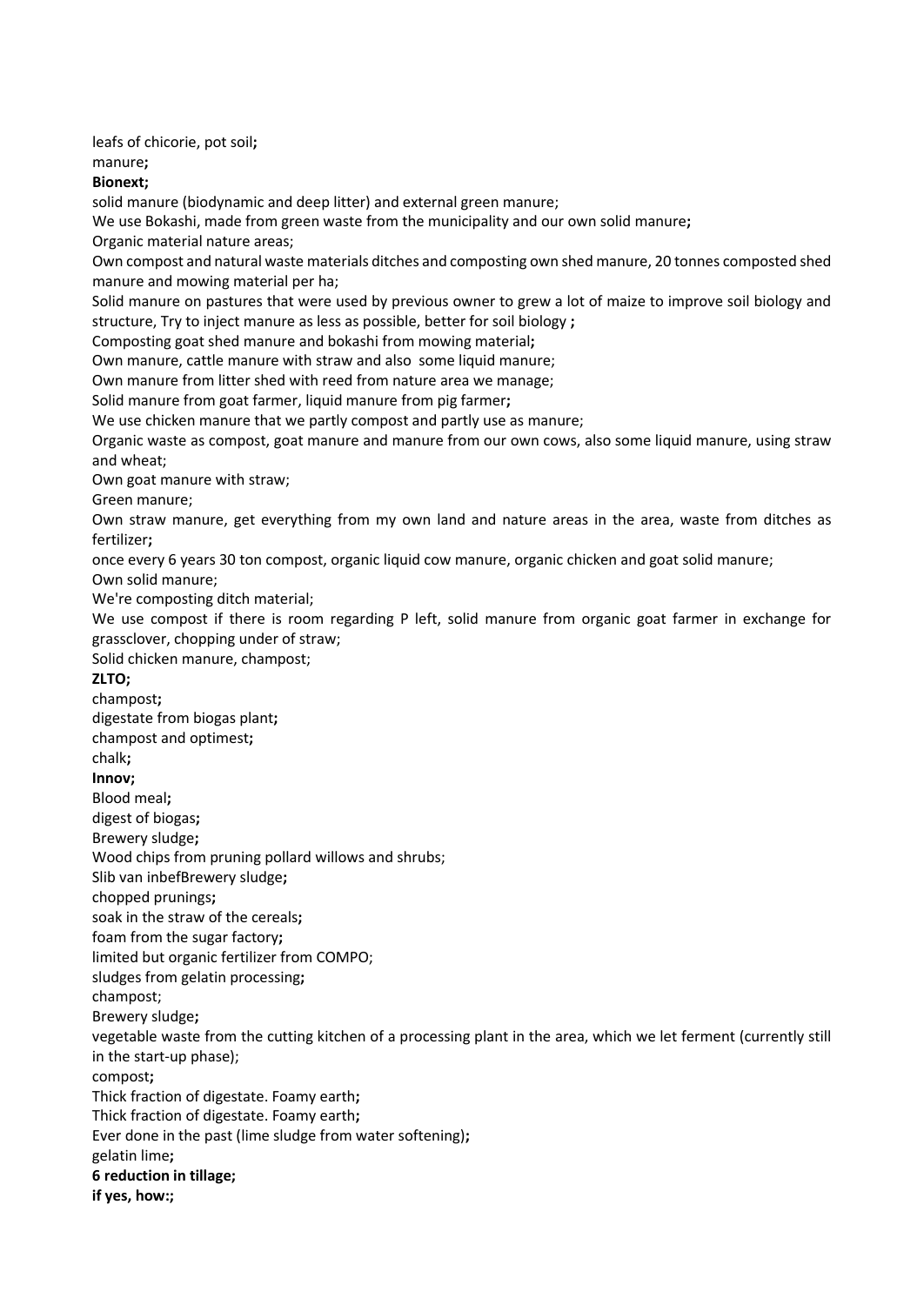#### **NLR;**

autumn and spring harrrwing**;** autumn harrowing when conditions allow.**;** direct seeding on some of the area**;** springtillage and direct seeding; spring tillage.; tillage 1-2 times then sowing; silofoil, wheel hoe +/- broadfork; no plouging or tillage in autumn; ploughing seldom; no ploughing; harrowing and sowing - shall start surface composting; only harrowing before sowing; direct seeding or only 1 tillage fopr seeding; Hibernating in stubble with harrowing before sowing in the spring; goose feet harrowing etc instead of plowing when possible; ploughing seldom; some direct seeding; harrowing some and plowing some; ploughing with ecomat, only tillage fÇ÷r havre**;** Stubble harrowing for autum grain and in the spring on the clay; Vaderstad sowing machine; no ploughing; with cover crops the goal is to not till in a few years; only harrowing on some areas**;** partly - depending from weather; "Establish solid bed - use handheld tool in line with ""market gardening"""; no ploughing av og til**;** disc harrowing after rape - other than that after evaluation**;** take good care of the meadow so it can last very long; reduced tillage after oilcrops; reduce ploughing; Flatekompostering**;** minimize use of rotational tillage and ploughing use harrow; direct seeding**;** no ploughing; spring ploughing**;** Spade machine**;** I produce seed grain and I am therefore depedant on plowing in the autumn**;** tillage and direct seeding; Have a lot of stones, so it is a bad alternative to plow**;** ploughing only before potatoes**;** no ploughing**;** long lasting cultivation of grasses**;** To the extent suitbale for that type of soil/is grain on the same area year after year. Easy autumn harrowing, livestock manure and harrowing in the spring.; Stubble harrowing or superficial harrowing in the spring**;** minimize ploughing; no ploughing ikke**;** direct seeding in stubbles; Established meadow, plan to sow directly alfalfa with among other things.; springtillage **;** Renew the meadow without plowing**;** Continous meadow due to difficult terrain;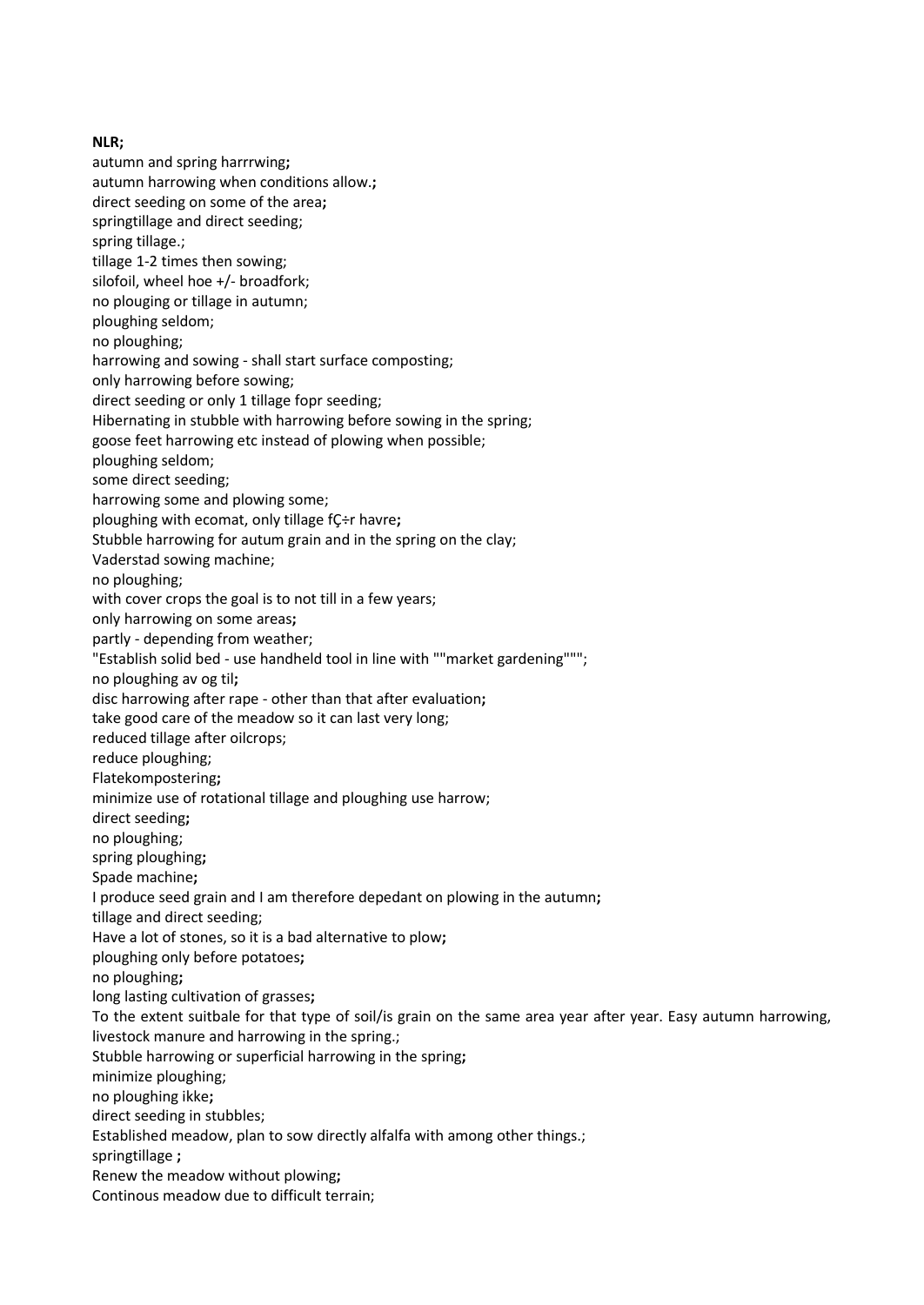Harrowing on one part; no ploughing**;** disk harrowing**;** no till; A lot of old meadow; orchard fruits; rototiller**;** no ploughing; depends on what I have time to do in the autumn**;** tillage**;** Parts of the area is harrowed and sown without plowing. No tillage during autumn**;** Never plough, but tillage varies with plants, the nature for the soil etc etc etc; No plow, harrow in the spring. Occasionally direct sowing**;** only tillage**;** if possible plant several plant at the same time ; no ploughing; tiller**; Thuenen/3N;** mulch up to 20 cm depth**;** reduced ploughing**;** more with cultivator, less with plough**;** Strip-Till; 50% mulch seed; carrycomb (striegeln) completely without glyphosate is difficult; after rape no plough with cover crops**;** only if it is possible; more grassland**; Inagro;** no plowing when sowing maize**;** less soil live; no plowing before sowing cereals**;** erosion plow**;** no plowing before sowing cover crop**;** no plowing before sowing cereals**;** erosion plow; reduced tillage and use of light machinery**;** no plowing**;** erosion plow**; Bionext;** No-tillage; No-tillage; Quit tillage**;** Reduced tillage, only with renewing grassland, not with maize or sunflower; Less ploughing of grassland; We don't plough grassland, are also not allowed**;** Reduced tillage; Only plow when there is not other option**;** Plough as little as possible and as shallow as possible; Don't plough grass; Reduced tillage**; ZLTO;** no tillage; no tillage**;** no tillage before wheat and after potato**;**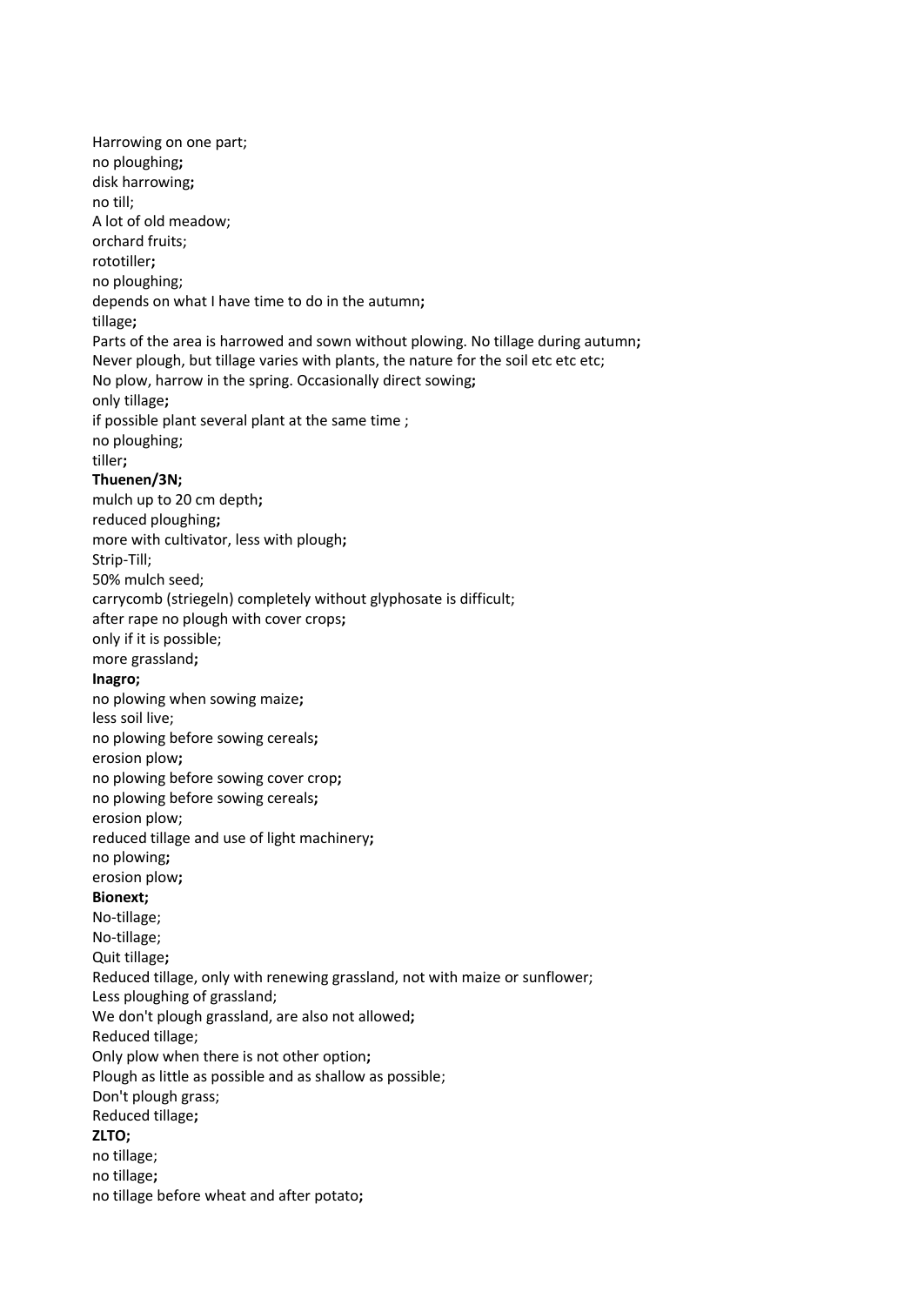tossing instead of plowing; because of better structure les intensive soil tillage; Not plowing before planting winter wheat**;** fewer stubble processing; no tillage; tossing and cultivating, grass seed under cover; sometimes no tillage**;** no tillage**; Innov;** No tillage if possible**;** non-reversing tillage**;** no reverse soil treatment and rather decompact soil with actisol**;** Never more than necessary, tarnishing of green cover without real tillage; sow wheat without plowing; plowless for growing corn.; direct sowing green fertilizer**;** not plowing in the fall, soon also try to plow less in the spring; little or no plowing"; semis immediately interspersed with tcs, no use of deep tillage (max 4 cm deep)**;** Subsoiler**;** Digging instead of plowing, minimal superficial processing for sowing green fertilizer**;** go deep vibroflex**;** as few possible tillage operations**;** tilling soil with deep ground: turbulence**;** do not weed everything for the winter, otherwise the plots are too wet in the spring since we have wet plots**;** deep subsoiler; do as few operations as possible**;** More grass**;** tossing; re-sow grass after milling (no plowing)**;** Less classic plowing. Use of erosion plow and combination sowing techniques**;** no plowing**;** as few serious soil disrupting operations as possible => maximize harrows, minimize freezing, use spindle cutter but do not plow (unless initially when the field was torn in year zero); less plowing**;** some plots are just deep digging**;** less plowing**;** use of erosion plow for certain crops**;** leave grassland for longer**;** plowless / max 3 operations for sowing / planting; weeding a lot**;** not plow every year**;** part tossing instead of plowing**;** not turning, witch smaragd or digging. no more plowing. looking for mulch sowing for corn**;** not plowing for some crops**;** no turning ground**;** Sow corn directly without post-processing after plowing**;** without plowing for beet cultivation**;** less plowing**;** do not plow or shallow plow if necessary**;** simply sow grass after grains**;** fewer plows, direct sowing without rotor harrow**;** Deep soils**;** digging or just rotary harrow**;**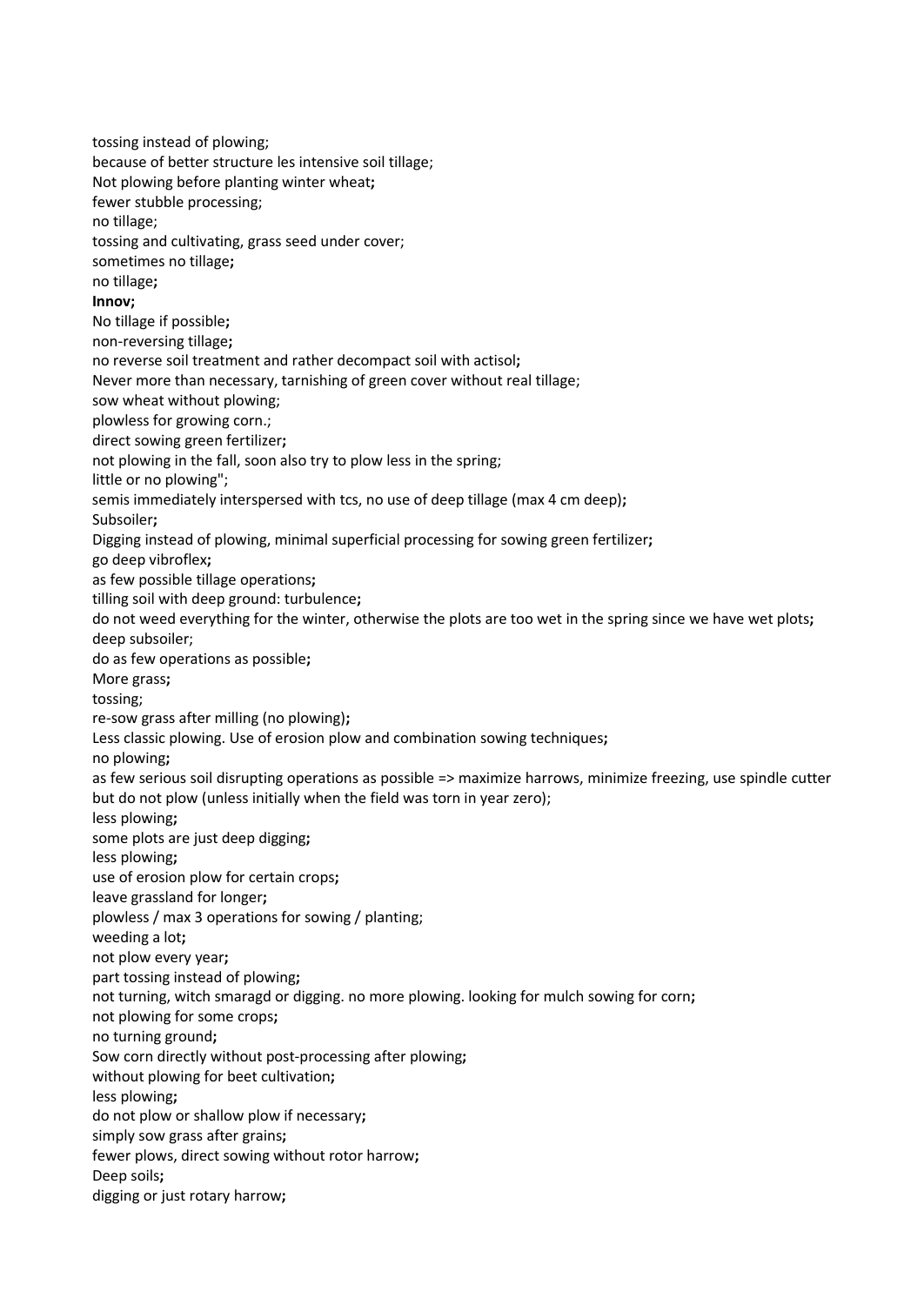less plowing**;** Deep soils**;** Sow grass and grain without plowing; Shallower plowing and where is possible without plowing**;** not plowing but not plowing has a negative effect on carbon in the long term (less carbon in 30 cm bottom and more in 10 cm top layer) therefore does not work on total carbon storage in the ground!**;** Plowing replaced by a spindle cutter at tree nursery and NKG by means of Actisol and rotor harrow in arable farming; no plowing. To keep organic matter in the top layer"**;** As much as possible to work shiftlessly, I usually edit the top 4 CM with disc harrow and then sow**;** Deep devouring not turning**;** no turning ground**;** no turning ground**;** erosion plowing; no turning ground before maize**;** no plowing before cereals and maize**;** No-Tillage and no turning ground**; 6 stimulation of soil biology; if yes, how:**; **NLR;** incorporation of straw**;** harvest straw seldom**;** compost, cover crops; recycling of bio-residues**;** reduced tillage, plant cover whole year**;** fallow one after the other field and sow pioneer mix**;** only reduced tillage; compost, stinging nettle manure, biocoal; Do not remove straw- spread livestock manure on as much area as possible - reduced tillage; organic farm with cover crops - green manure - deep litter from cattle - reduced tillage**;** By all the measure mentioned above the most important is biodiversity to increase soil life, and not plow to not destroy the organisms**;** crop rotation**;** See above, it is all connected; drainage, lime, chicken manure; autumnploughing only for winter wheat; livestock manure, cover crops; Try to avoid soil compaction**;** manure; Diversity - use the plants that grow; drive periodically with ground sole loosener**;** Organic residues**;** straw recycling**;** lactid acid ferment in the livestock manure**;** reduce soil tillage and give plant residues back to soil**;** Grazing or frequent mowing/mulching**;** Talle from own farm,mest mulig omdannet.**;** organic farming, crop rotation, livestock manure, compost.; cover crops, kompost, livestock manure; Drive as little as possibe, leave straw in the field. Try with cover crop and or crop rotation.**;** livestock manure**;** Hose spreading, little as possible compaction; green manure**;** input of organic matter**;**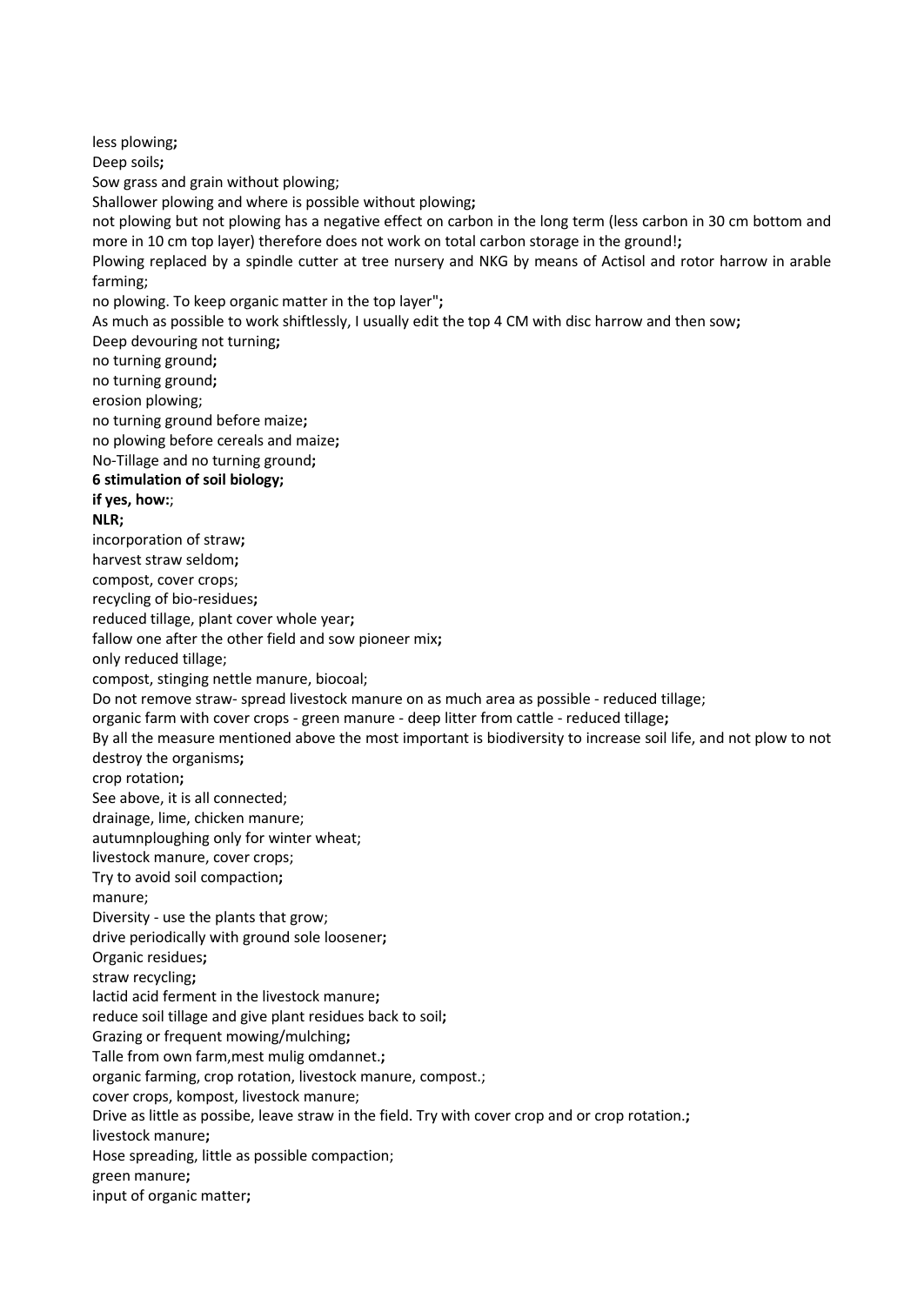crop rotation, clover, alltid grC÷nn C34ker autumn ; no ploughing**;** reduce tillage to a minimum **;** Tillage under best conditions, twin wheel**;** rye grasses, composted manure to prepare soils **;** organic materials **;** Drainage, try to avoid soil compaction, crop rotating with rape, cover crop and cover crop; cover crops, grÇ÷nngjÇ÷dsling**;** try targeted grazing**;** no tillage for sowing; Do not use pesticides. Established last year a small test area with vegetables/herbs where we use pelletized chicken manure. Will continure this year; chisel plough in 2018 ; reduce use of pesicides to a minimum; large crops, correct fertilization, livestock manure**;** livestock manure; crop rotation ; Add compost and use meadow on the areas with most sand**;** long lasting cultivation of grasses**;** measures mentioned above**;** light tractor and do not drive on damp soil.**;** light equipment, no pesticides; cover with grass; Minimize driving damage, pasture; livestock manure; no ploughing, compost, livestock manure**;** avoid soil compaction - soil tillage at appropriate time**;** livestock manure; avoid soil compaction**;** Biovin (biological soil improvement)**;** organic; each halm given back to the soil helps to increase biological activity**;** no use of fungicides and insecticides; minimal use of pesticides, ploughing minimal**; Thuenen/3N;** earthworms**;** work with horse manure**;** cover crops, liming**;** "without ploughing; Compost; nurse crop"; "winter greenings; mulch- work with disk harrow in spring for the first time"**;** cover crops**;** winter greening; solid manure instead of liquid manure**; Inagro;** good structure by soil decompaction, good cover crop**;** optimal pH and soil carbon content**;** loss plowing, less deep soil cultivation**;** cover crops**;** manure, ph optimal**;** manure**;** use of soil improving products (PRP)**;**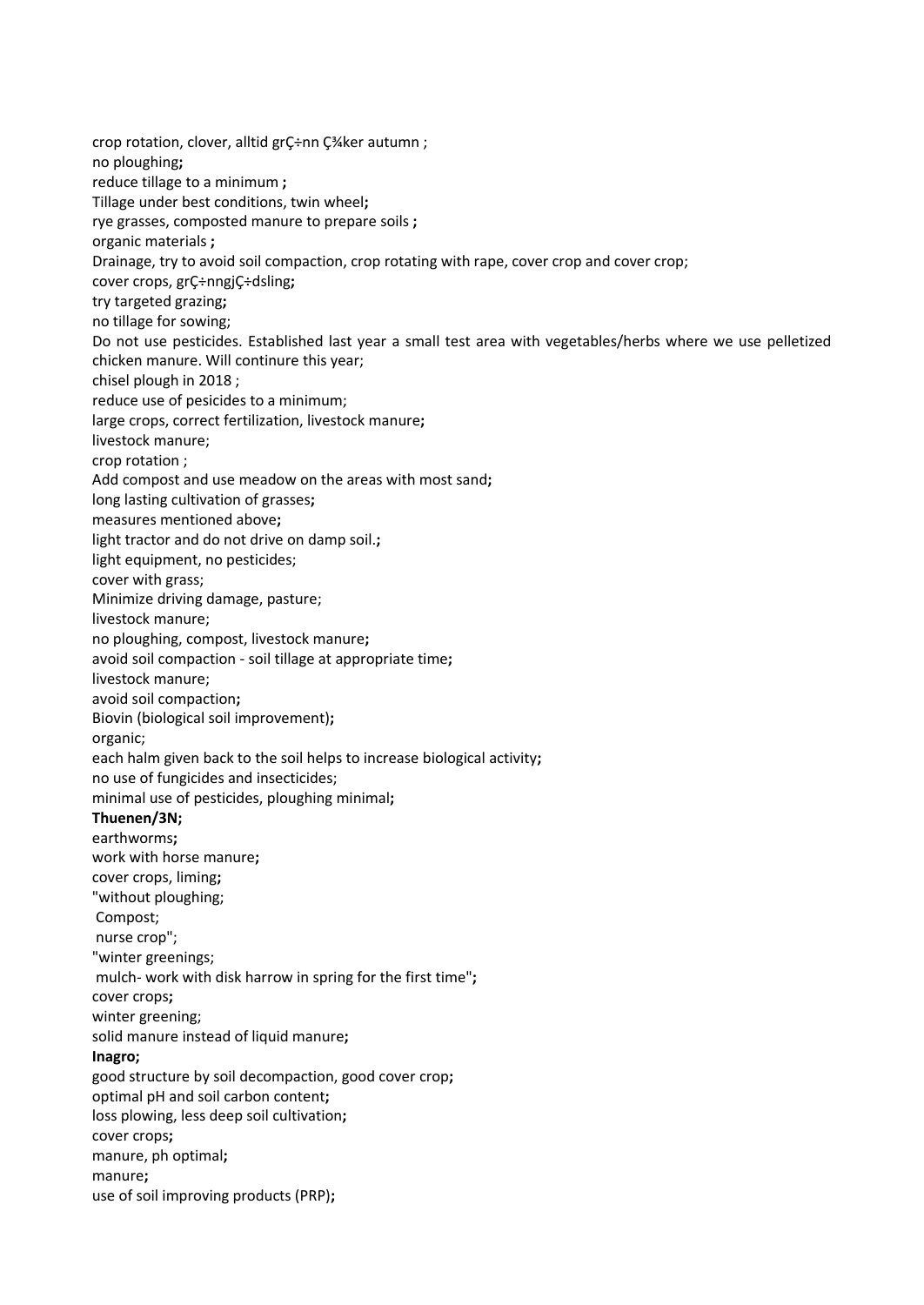organic manure**;** sowing without plowing**;** manure; manure; manure; less plowing**;** using soil improving products (PRP)**;** compost; **Bionext;** Adding bacteria; The bokashi and solid manure is feed for soil fauna**;** Liquid fertilizer to stimulate soil fauna and roots**; ZLTO;** Apply compost, organic manure and cover crops; Apply cover crop mixtures; no tillage**;** cover crop; cover cropss and grass seed**;** wide crop rotation; apply Biovin and Fulvine**;** compost, cover crops**; Innov;** organic**;** sow flower mixtures and plow in the spring"; compost, stal manure**;** PRP (Neosol) sprinkle in the fall; promote qualitative farm compost, compost tea and surface composting using green cover plants**;** Stal manure beef**;** stal manure**;** less tillage and sowing as much grass as possible**;** disturb the ground as little as possible**;** Apply organic fertilizer**;** Use manure, do not compact soil (low pressure tires)**;** prp - sol; straw is chopped**;** Special fertilizers that stimulate soil life**;** more soil life due to more humus"**;** crop rotation**;** work on solid ground, pull loose to breathe.**;** soak in straw of grain; by digging deep, you break the hardened soil layers and bring oxygen into the ground**;** use a lot of solid manure**;** optimum water balance, ph and cool dust**;** airy soil, manure**;** digging compost**;** Plot surface area or slightly sloping to canal + ensure good drainage**;** not yet, but the goal is to look into the possibilities with bokashi and / or EM (effective microorganisms) in the future; administering compost, working in straw, grass clover in cultivation plan, green manure**;** chop up straw and act to increase earthworms**;** break the monoculture**;** stal manure**;** Taking care of our soil by not working with heavy machinery in conditions that are too wet"**;** deep soils every three years**;**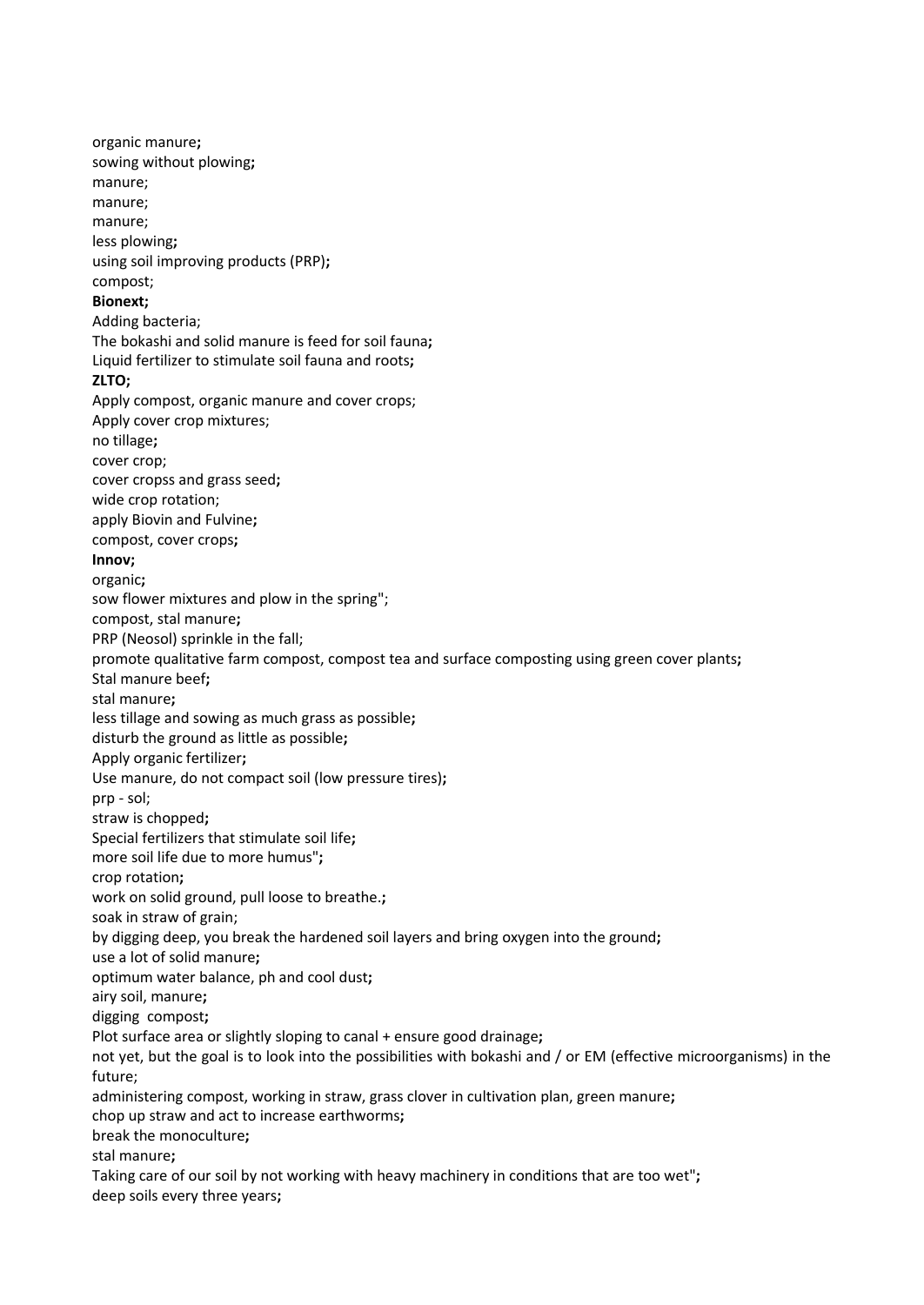I feed carbon (impact) to dairy cows**;** erosie tillage/no turning tilllage; by enclosures of bio compost and bokashi (with efficient micro-organisms as a starter)**;** apply organic matter**;** ventilate grounds; PT MIX, VIVISOL**;** prp**;** solid manure + green manure**;** good dewatering**;** Keep soil airy, do not compact. Wide tires at low pressure**;** green manure**;** stable manure and green manure; green manure and organic manure **;** Do not work too deeply**;** application of compost increases soil life; stall manure and green manure**;** feed soil life with certain fertilizers, so as to better soil and better plants; organic manure**;** effect crop residues**;** stable manure**;** compost**;** Use stable manure and limited tillage oh optimally keep good water management; Farm manure / slurry / no monoculture**;** to have as much humus as possible**;** Farm manure on meadows, but is almost impossible due to Flemish manure law that is the only one in Europe against farm manure use.; When fertilizing, opt for organic fertilizer as much as possible.; This year I thought to use a bascillus.**;** Leave the plots covered as far as possible with a crop**;** Soak up green fertilizer.**;** stable manure, grassland, little or no fertilizer**;** All the above, compost, solid manure, green fertilizer, no turning tillage; Ever sprinkled seaweed lime instead of. regular lime; deep soils**;** Ensure that the soil always stays green**;** stal manure**;** Application of OM with stable manure**;** prp sol**;** penac; dairy cattle is housed in a stable. So a lot of stable manure.**;** No-Till**; 6 other techniques to increase carbon in soil:; NLR;** straw**;** wood chips and biochar**;** self made biochar in small quantities - should be common merchandise**;** return straw to the soil**;** harvest residues oan dlivestock manure **;** green manure; organic cover of soil for some cultures/sorts of plants**;** Wood/pulp chip and remains form chopping wood**;** straw incorporation**;** incorporating straw**;** mix a lot of wood chip in the deep litter, grazing on larger areas**;**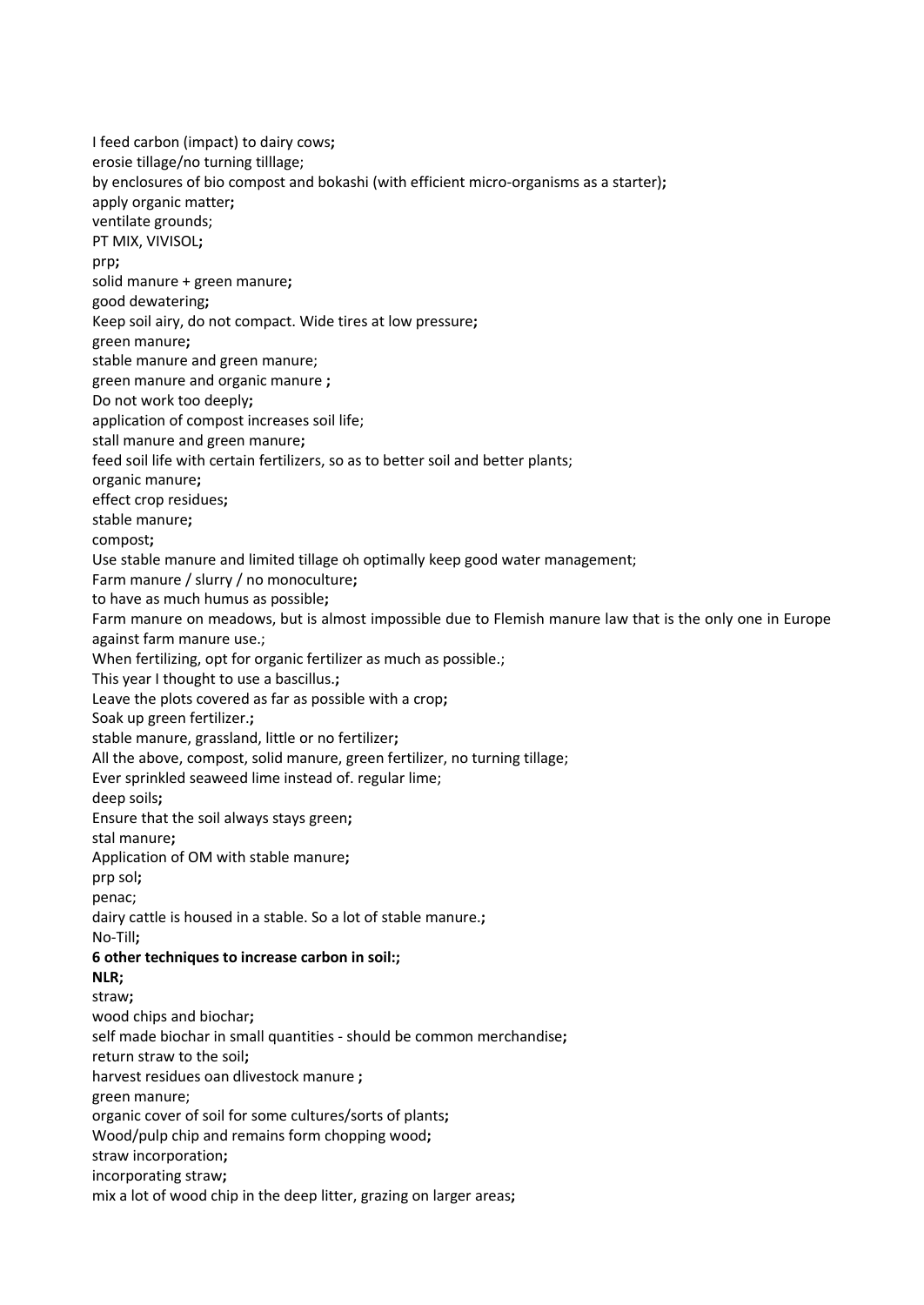try to have prolonged circulation with meadow- plow down a lot of livestock manure when underseed/seeding year and graze after-growth in the autumn**;** crop rotation;

biocoal and ashes from biowast burning **;**

compost with woodchips **;**

### **Thuenen/3N;**

nurse crop in rape and bean**;**

"soil tillage in march, april- august under the trees;

between them grazing seed, that will be mulched regulary"**;**

orchards in permanent grasslands**;**

### **Inagro;**

wood bark;

less deep plowing**;**

no tillage between two crops**;**

grain corn**;**

chicken manure, winter cereals**;**

wood chopping**;**

winter cereals**;**

winter wheat, chicken manure**;**

pruning waste of roses**;**

compost (wood snips);

### **Bionext;**

No ploughing of lasting grassland**;**

Using deep rooting crops like clover, lucern and sunflower and grass mixtures with clovers and herbs**;** Willows around pastures**;**

Chopping of straw**;**

Light weight machinery**;**

### **ZLTO;**

straw chopping; straw chopping; straw chopping**;**

# apply zeoliet**;**

**Innov;**

reduce compaction due to low tire pressure and own equipment that is less large than contractors, and only drive on well-bearing soils**;**

affect as little soil structure as possible, bare soil as little as possible.**;**

although I do keep my eyes / ears open and I am open to experiments**;**

non-reversible soil tillage, working shallower, limiting tillage intensity**;**

straw or ground wood chips**;**

kalk**;**

use straw bedding in the boxes**;**

residual crops such as straw etc. always remain on the plot;

fixed bed cultivation with fixed driving tracks**;**

dry cows / calves on chopping wood in freewheel stable**;**

Limping, manure**;**

use of farmyard manure from own cows**;**

ample crop rotation of vegetables and potatoes (not reserved for young farmers)**;**

Indirectly by maintaining the bottom pH**;**

shredding and composting your own industrial waste (tree nursery).**;**

Fertilization exclusively on farmland on all arable land (purchase for more than EUR 10 000 in straw per year)**;** Correct time of editing! Tire pressure, ?**;**

Controlled trafic farming**;**

**7 Which techniques would be of interest to you to increase the carbon level in your soils?;**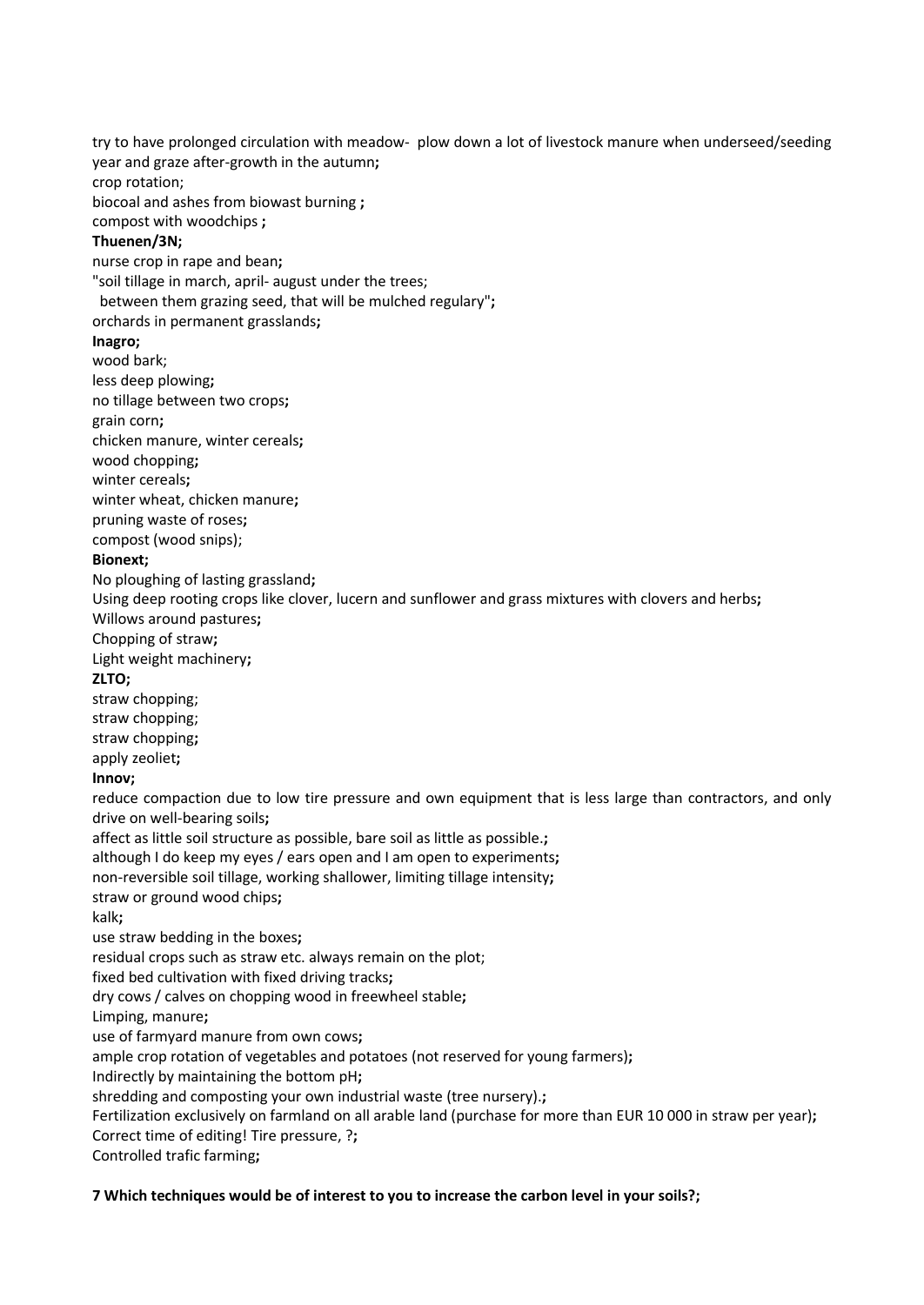**7 adapt crop rotation; if yes, how:; NLR;** crops-grasses**;** cover crops; undersown crops**;** depends on available area **;** cover crops og underseeds; not sure about; multiannual grasses, grasses**;** vegetables; cover crops; include a meadow in rotation; rapseed-beans**;** more oilcrops; Meadow, green manure and cover crop**;** More covercrop with several properties - for instance with the ability for losen soil compaction**;** grasses**;** not sure; undersown cultures are interesting - would also like to try other main cultures**;** cereals, grasses; grasses; I would need more information**;** no idea**;** more crops**;** cover crops; include grasses in crop rotation**;** winter hard green manure in vegetables; try as much as possible within what is practically possible. **;** grasses; grasses; of interest in cereal areas**;** We must accept that if we are to have agriculture in the whole of Norway - grass production must be reserved for the grass areas in the West and North of Norway**;** grasses, cover crops, undersown crops; not sure; grasses**;** vegetables in the rotation scheme; I would like to test other cover crops I can use **;** forage rape; no idea**;** beans - peas**;** cereals - radish/rapeseed, cover crops. **;** would need help**;** undersowner**;** grasses; include grasses, vegetables, potatoes**;** cover crops, undersowner; cover crops**;** cover crops**;** cover crops; in production of vegetables not in grass production; cover crops and undersown crops**;** cover crops**;**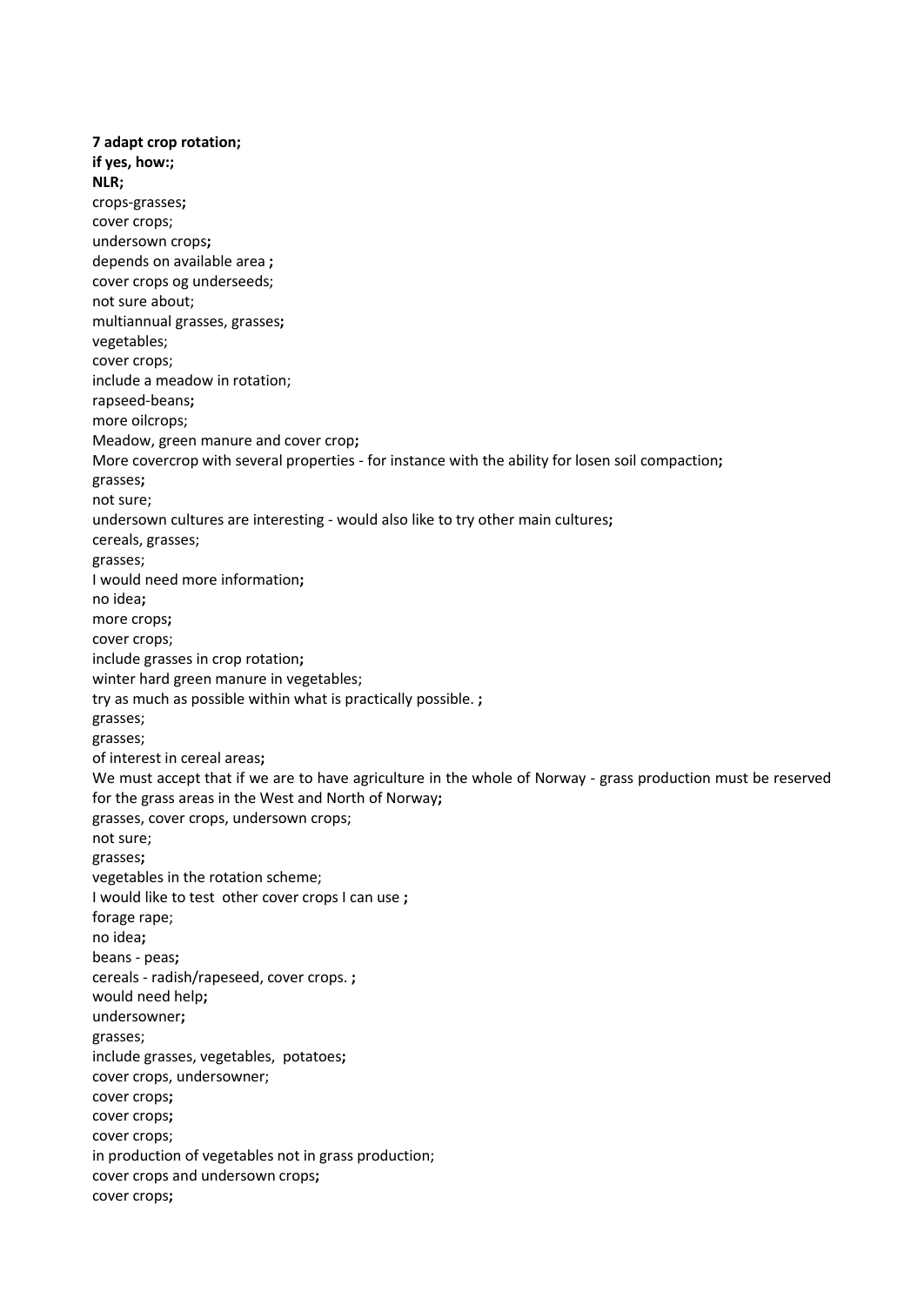I am looking for other methods of doing crop rotation**;** cereals med cover crops**;** grasses**;** cover cropset, undersowner**;** Ç?nsker Ǿ satse pǾ vǾrsǾdde cover crops framover. ; cover crops; saw cereals dircet in grasses; cover crops, grasses; I would like to start with direct seeding**;** cereals/grasses**;** I am just adapting the crop rotaton ; cereals/grasses/bÇ÷nner/peas**;** more frequent crop rotation between field/meadow**; Thuenen/3N**; cover crops, spring crops, leaving straw; cover crops, spring crops **;** wide crop rotation; summer cereal"; agrikutural grass, green rye**;** it would be nice to find out**;** summer crops to allow the cultivation of cover crops**;** change**;** permanent grasslands**; Inagro**; grain corn**;** maize/gras->crop rotation**;** I already do**;** see question before**;** more gras**;** winter wheats before potatoes**;** putting gras into arable land only for 8 years (in stead of 5 years)**;** gras under water**;** soy; Gras; keeping the erea of gras; cattle production**;** more cereals**; Bionext;** Growing more wheat and grain, now only for cows, would be nice also for human consumption, then we could plow the straw, but the benefits are too low now; I'm curious for the different effects of different feeding crops on soil OM**; ZLTO;** Keep the soil green throughout the year**;** if it fits and i f I am convinced that it works**;** grass seed because it stays green the entire year**;** plow under straw and grain corn**;** see earlier answer**; Innov**; switch with grass land**;** not possible for fruit**;** sow green covers and mixtures in time**;** less maize**;** if i can improve, i will; protein crop**;**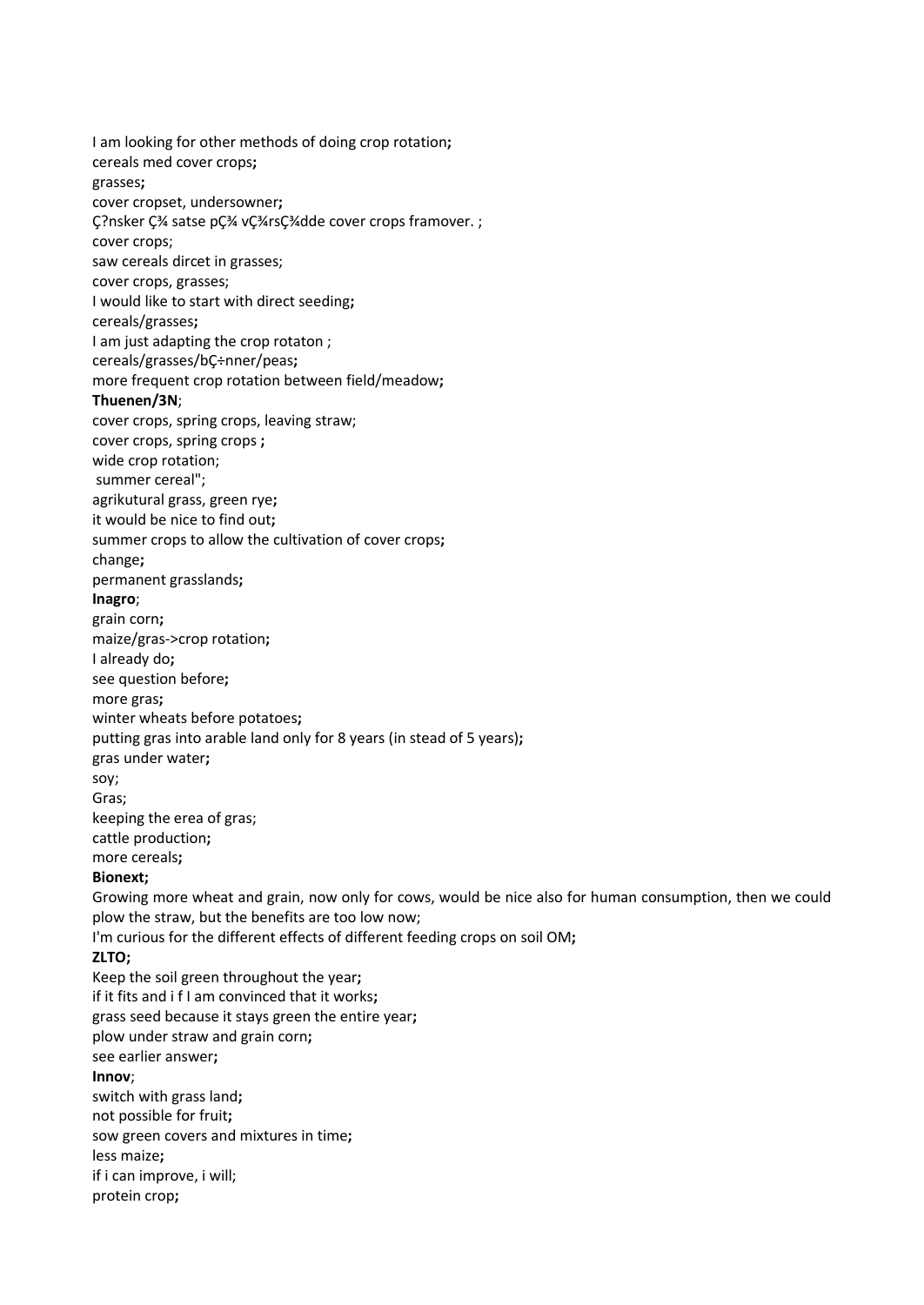with the best available resources; Corn fast spring rye**;** Still to be seen**;** more wheat and then shred straw**;** see previous**;** more grass**;** the one that is currently being used is sufficient to increase C storage; growing cereals every 2 years**;** as little bare soil as possible**;** Use a good crop rotation already, but might be even better; alternate with potatoes**;** optimizing what I am already doing, including finding the right green fertilizer in relation to the available surface area, cultivation time and purpose (CO2 storage, water storage, ...); more grass clover**;** grow crop in rotation that brings more humus into the soil**;** grow as many different crops as possible for my cows**;** no idea how; switch**;** see earlier**;** meer humus in de grond trachten te krijgen door groenbemester**;** met duidelijke begeleiding zoeken naar gewassen die de symbiose in de bodem pos beinvloeden **;** Graszaad telen**;** Grasland niet scheuren, extra teelt. **;** andere teelten / andere groenbemester mits verdere mechanisering**;** meer graan, gevolgd door aangepaste groenbemesters**;** meer gras klaver**;** Teelt vlinderbloemigen; Dorsen van mais**;** Zie vorige vragen.**;** Gras mais gras of Snijrogge mais**;** Misschien in de toekomst overwegen om voederbieten, sorghum, luzerne in het teeltplan te plaatsen**;** gras / granen als teelt**;** zoals eerder vermeld**; 7 use of cover crops; If yes, which:; NLR;** cover crops, catch crops around potato fields; cover crops in autumn; undersown**;** most after harvest- have tought to try to sow in standing grain; grasses**;** I am open for all**;** all types of cover crops**;** cover crops after harvest; have cover crop - can change seedmixtures; cover crops sǾdd fÇ÷r tresking**;** cover crops etter autumning.; white clover; no idea**;** clover vetch; no idea; undersown; undersown; open for more infomation;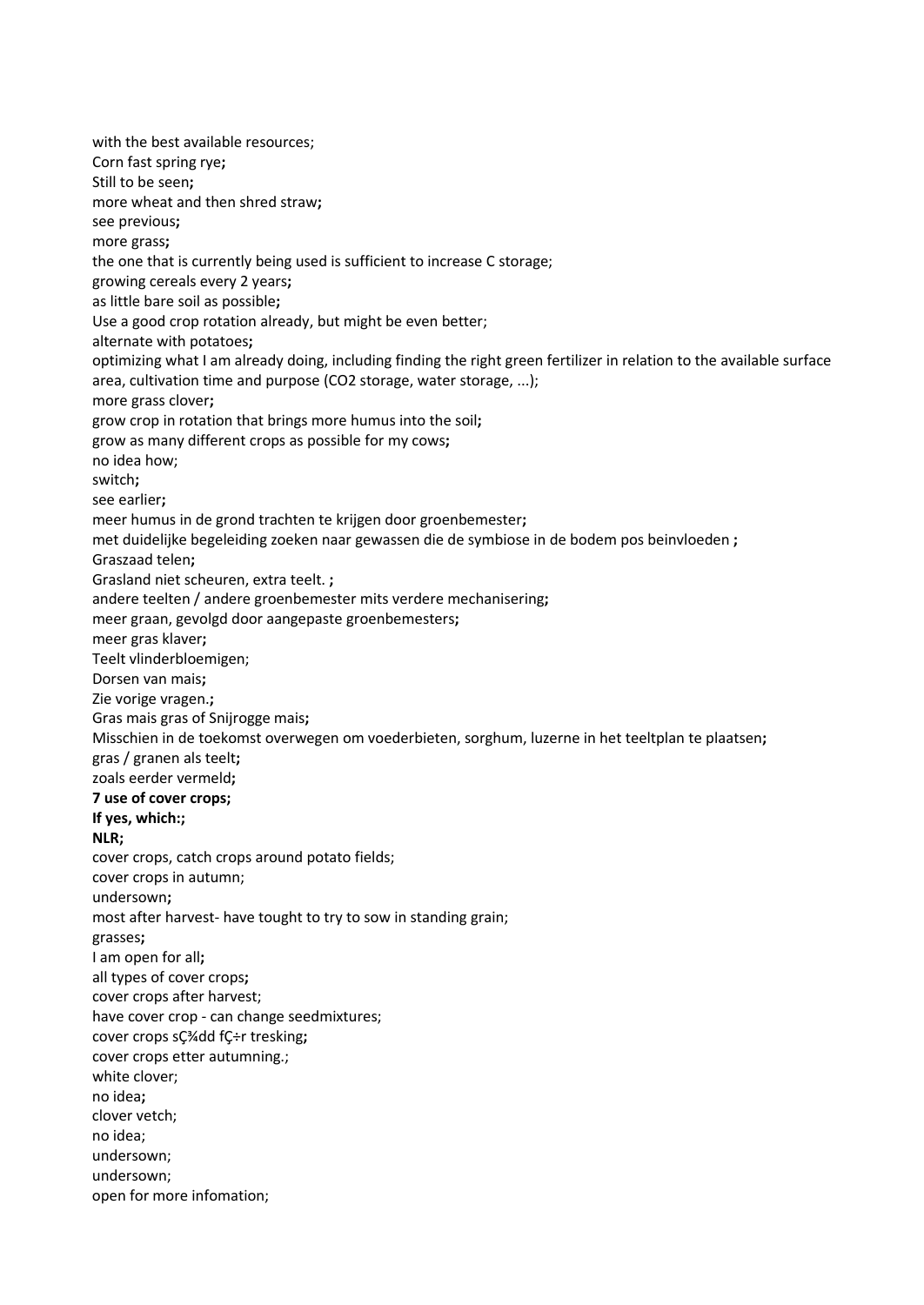not sure; undersown crops, cover crops; clover, grasses**;** grasses; I would need more information; undersown**;** no idea **;** underseeds**;** cover crops; Sow grass mix after vegetables and cereals; cover crops etter hovedkultur**;** grasses**;** forage radish; grasses, rye og vetchr sC34dd i eller etter vegetables ; underseeds, rye grass, whiteclover. But also other species. Good solutions and tests must be developed for plants that fits our climate and growth zone**;** intercropping; I have no knowledge**;** I need more knowledge on how cover crops can be combined with seed grain production; white clover /pionerblanding**;** rye grass, plants with deep root system that does not disturb seed production of clover**;** cover crops som vokser etter autumning; nor sure; cover crops**;** undersown; no idea; alltid undersown or underseeds with main culture; I want to try something to loosen the soil**;** grasses for grazing in autumn after cereals; fodder radish, vetch; clover grasses + ???**;** undersown, grow cultures in autumn**;** would need help**;** in the long run, but not with the lack of knowledge as of today; grasses**;** not sure; peas, clover, upin**;** as recommended for the area; cover crops som vokser etter autumning**;** K**;** no idea**;** cover crops etter autumning; cover crops som vokser etter autumning; establishing grasses in cereals or other main crops; undersown og cover crops.**;** nitrogen fixing crops**;** no idea**;** no idea; all types of cover crops that are possible in nordisc climate**;** oil radish; grasses**;** undersown, evt. etter autumning**;** grasses**;** grasses, clover etc. ;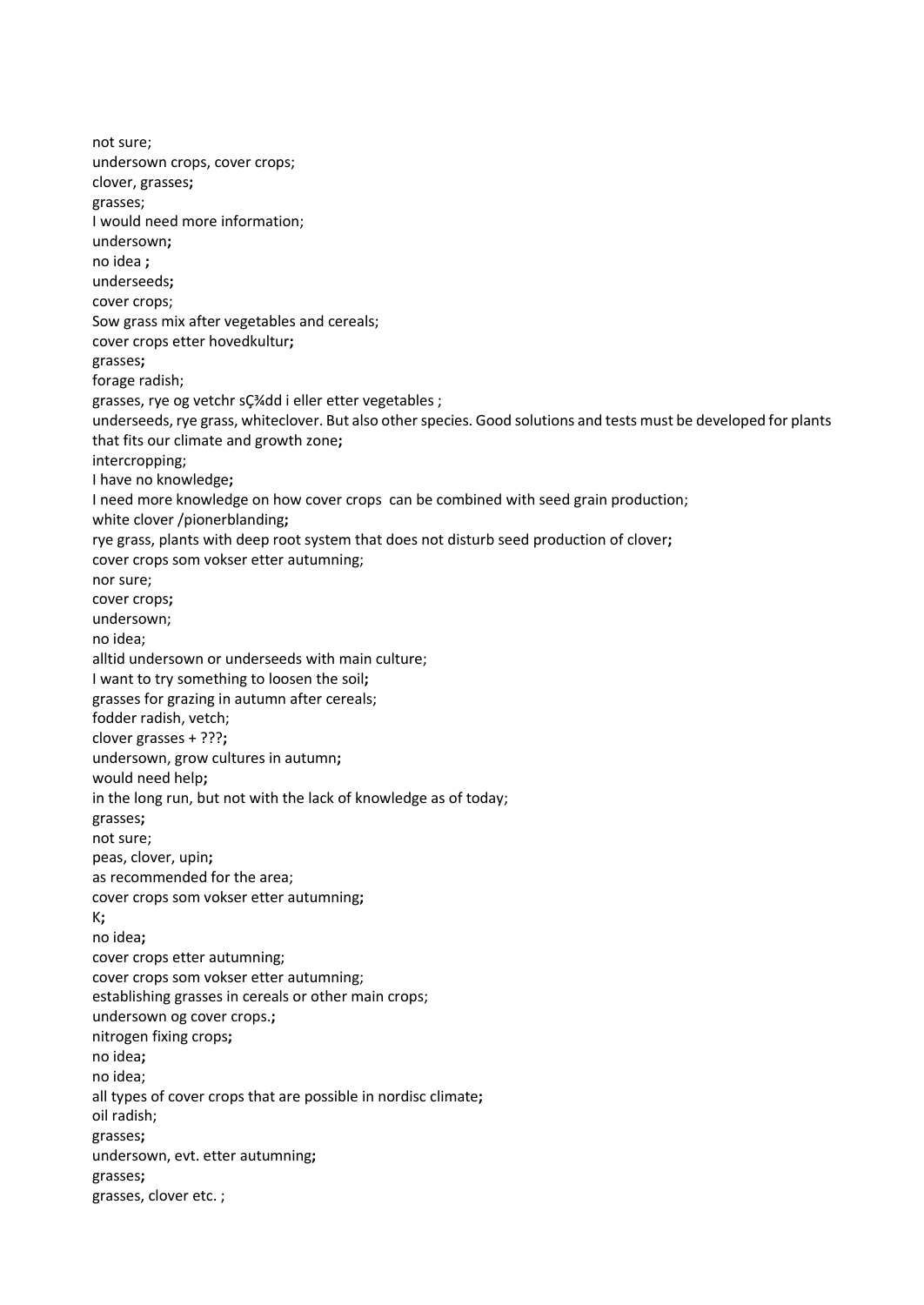undersown; grass undersown in barley; all suitable cover crops**;** N-fixation by legumes**;** Already **;** growing grasses in autumn; clover; diversity in crops, as much as possible; **Thuenen/3N;** diverse, e.g. green rye**;** Phacelia, guizotia**;** DSV products**;** no idea**;** without cruciferous; not yet decided; the mixtures; the mixtures - 40% with legumes**;** phacelia, clover**; Inagro**; white mosterd, japanese oat after cereals, peas; white mosterd, gras**;** phacelie; gras**;** gras; Japanese oat; see 5b; white mosterd, japanese oat**;** Gras; gras**;** after beets winter barley, scorzonera for wind erosion**;** gras instead of Mosterd; phacelie; see 6**;** gras; after winter cereals and aerly potatoes**;** cover crops in spring**; Bionext;** -; **ZLTO;** Use of more cover crops time is often limited; mixtures vetch phaccilia and clover **;** Use of more cover crops time is often limited; use of more mixtures**;** more mixtures; more mixtures**;** we need more knowledge**;** Mixtures after wheats**;** Mixtures after winter wheat or winter barley; often wheat, flower seed, grass seed, beans and then choice of cover crop depending on nematodes and weed control chemical**;** corn potatos, japanese oats**;** grain, leaf radish; permanent undergrowht, doesn't matter what**;** see earlier answer**;**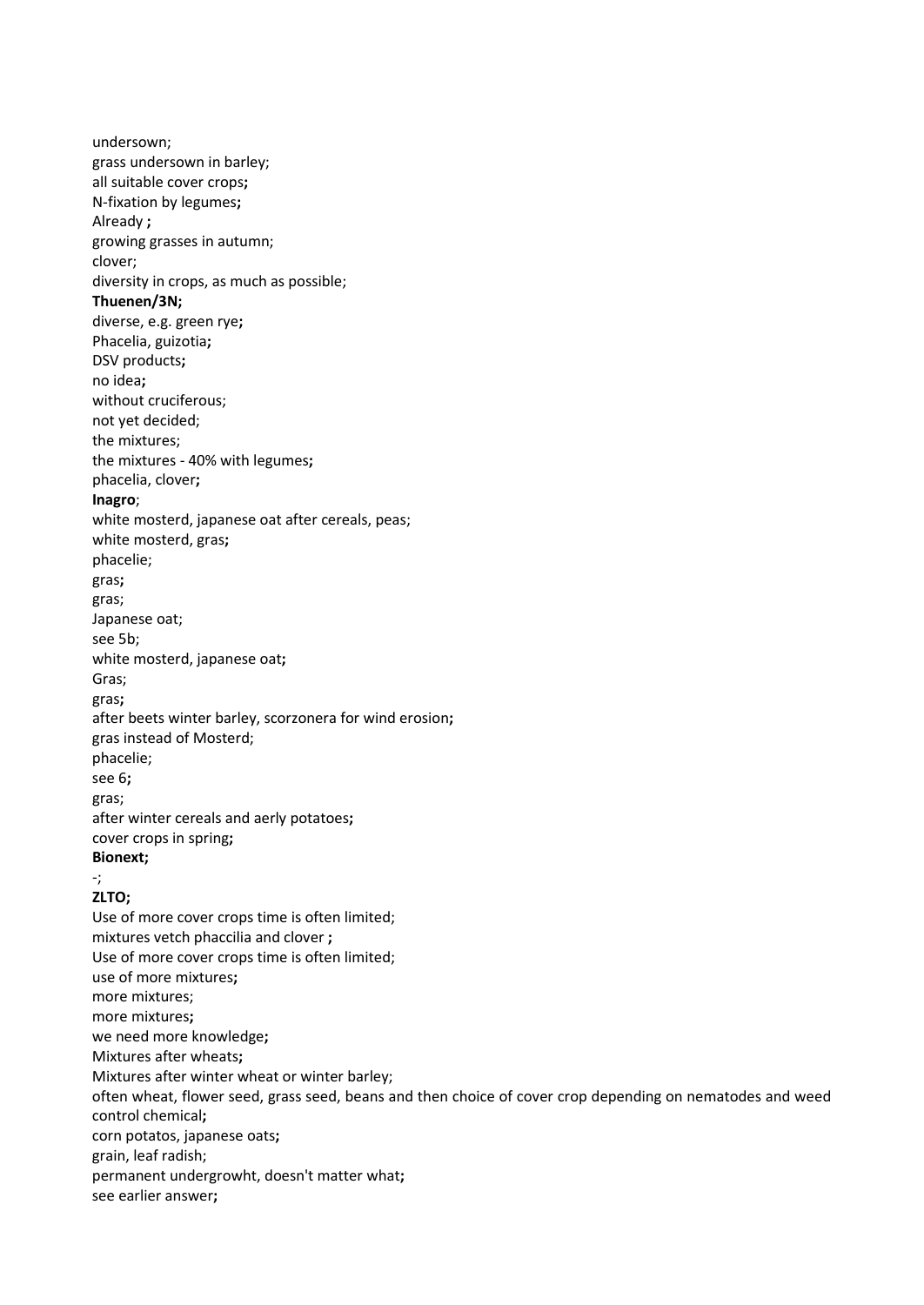**Innov**; yellow mustard after cereal**;** flower mix; Japanese oats with leaf radish after winter wheat**;** grass after potatoes and cauliflowers"**;** Yellow mustard, facelia, leaf ranas and grass mixture after every cultivation; japanese oats after peas beans wheat corn; Yellow mustard with leafy radish after wheat or peas, Japanese oats after corn; yellow mustard, even after corn; yellow mustard after corn**;** cut rye or ryegrass after corn; too big of a story**;** grass after maize**;** Grass or cutting rye, pre-crop grain or corn**;** grass after maize**;** see previous**;** Italian ryegrass after corn**;** cutting rye; cutting rye; grass**;** grass after grain**;** grass after anything**;** grass after maize**;** rye and ryegrass**;** grass and rye after corn; Yellow mustard after winter wheat, winter field beans and early silage maize; grass behind corn**;** so this year I will use egyptian clover for the first time on my mix / green manure trade because there is now (Feb-Mar) a growing mix of winter cabbages (sprouts, red cabbage, savoy, kale, ...) on which I keep harvesting until the end of March / beginning of April and where thereafter partly potatoes and partly fallow and partly late leaf crops must come. Because I couldn't feed compost on it this spring, I want to improve the organic matter of the soil by applying a fast-growing green fertilizer that is certainly not winter-proof and where possible interesting for insects / butterflies. I chose egyptian clover more by feeling than by knowledge, although of course I did read its characteristics in the catalog of one of my seed suppliers; yellow mustard and phacelia after winter barley and oats**;** grass mixtures or mustard / facelia after grains or early carrots**;** Japanese oats or grasses; Japanese oat lettuce**;** grasses enphacelia with oats**;** Yellow mustard after wheat**;** corn rye**;** see previous; japanse oat**;** corn than grass, fodder beet than rye,**;** cut rye after corn**;** Mustard after wheat. Rye grass after barley**;** Grass**;** Cut rye after corn**;** mustard and co na grain dorsmais straw on field beet leaves on field**;** Yellow mustard facelia. After winter wheat and winter barley**;** apply mixes**;** grass and yellow mustard after grain, pea, sugar beet .... crops harvested before 1 Nov**;** yellow mustard after cereal**;** grass;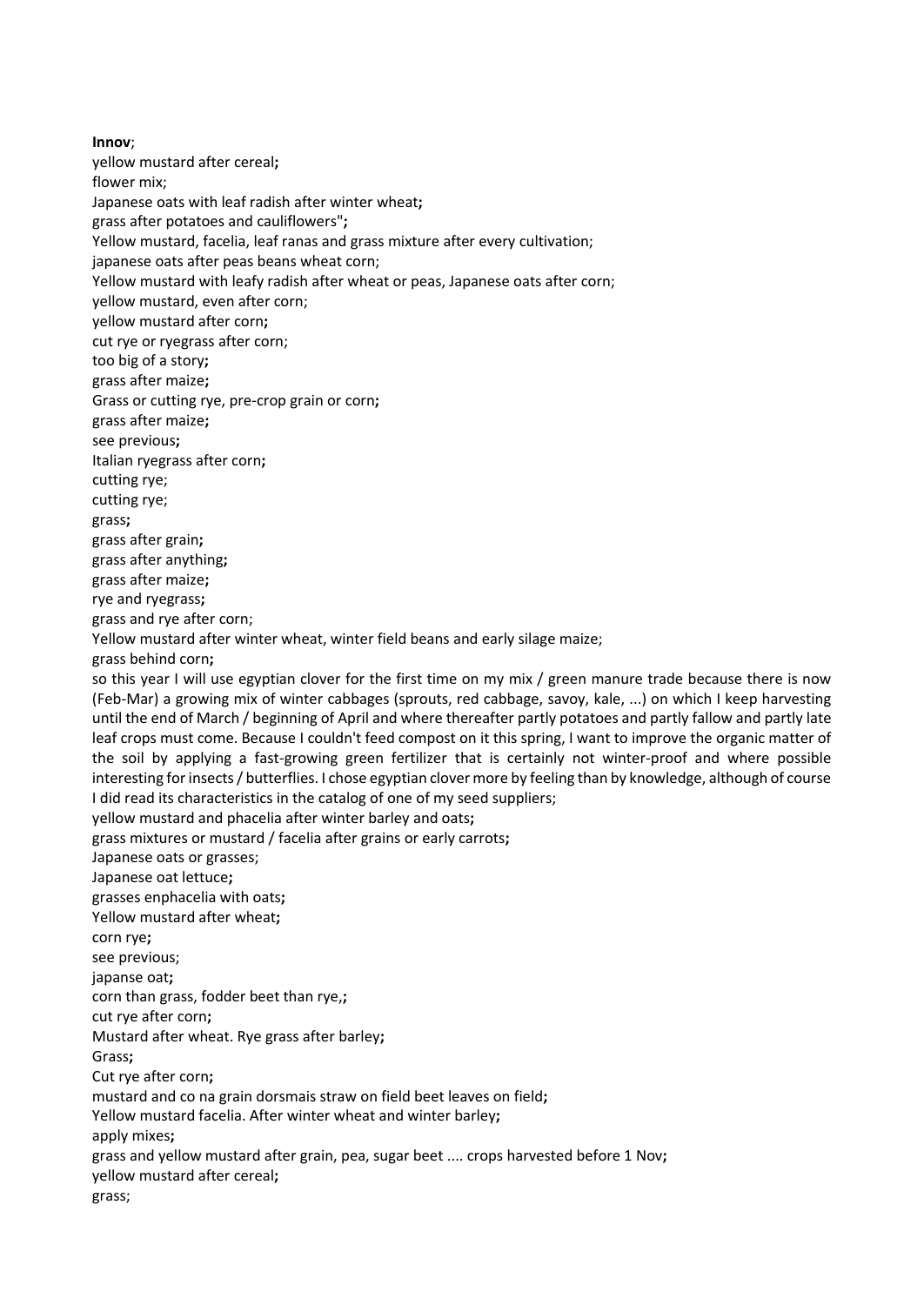grass and rye corn or potatoes**;** Wheat ryegrass. Wheat yellow mustard**;** Grasses yellow mosred; Corn yellow. Rye or Italian ryegrass**;** oat+wikken**;** There is grassland on all my soil, so that is a green fertilizer during the winter; Japanese oats, facelia, ... after early potatoes, or on fallow tree nursery plots.**;** Grass tritecalle, corn, fodder beetroot**;** After barley comes mustard with black radish**;** Oat + wikken**;** "Italian grass. In 2016 I sometimes sowed a number of hectares with ""Landsberger Gemenge"" (search on Google)"**;** grass**;** Japanse oat cereal**;** grass after barley**;** yellow mustard or ryegrass after cereal; grass after maize**;** as previously stated after grains and beans**; 7 import other organic material (sewage sludge, industrial organic wastes); If yes, which other organic materials; NLR;** sewage sludge**;** organic residues; both**;** generally I am open for import of organic materials; sewage sludge; everything that is possible; only from the resources at the farm - have forest; sewage sludge; biocoal**;** several types - but not sewage sludge**;** biowaste**;** livestock manure**;** sewage sludge**;** sewage sludge**;** sewage sludge**;** sewage sludge; sludge; Sewage sludge provided guaranteed free of heavy metals; livestock manure; sludge; sewage sludge**;** sludge**;** wood chip as soil cover for berries and other perennial cultures; they must do something about the millet problem**;** manure from fur farming**;** sewage sludge ; sewage sludge **;** Biochar would be optimal**;** sewage sludge; sewage sludge**;** "If sewage sludge is approved ""ecologically"" I would have used that"**;** no idea; sludge etc. if approved**;**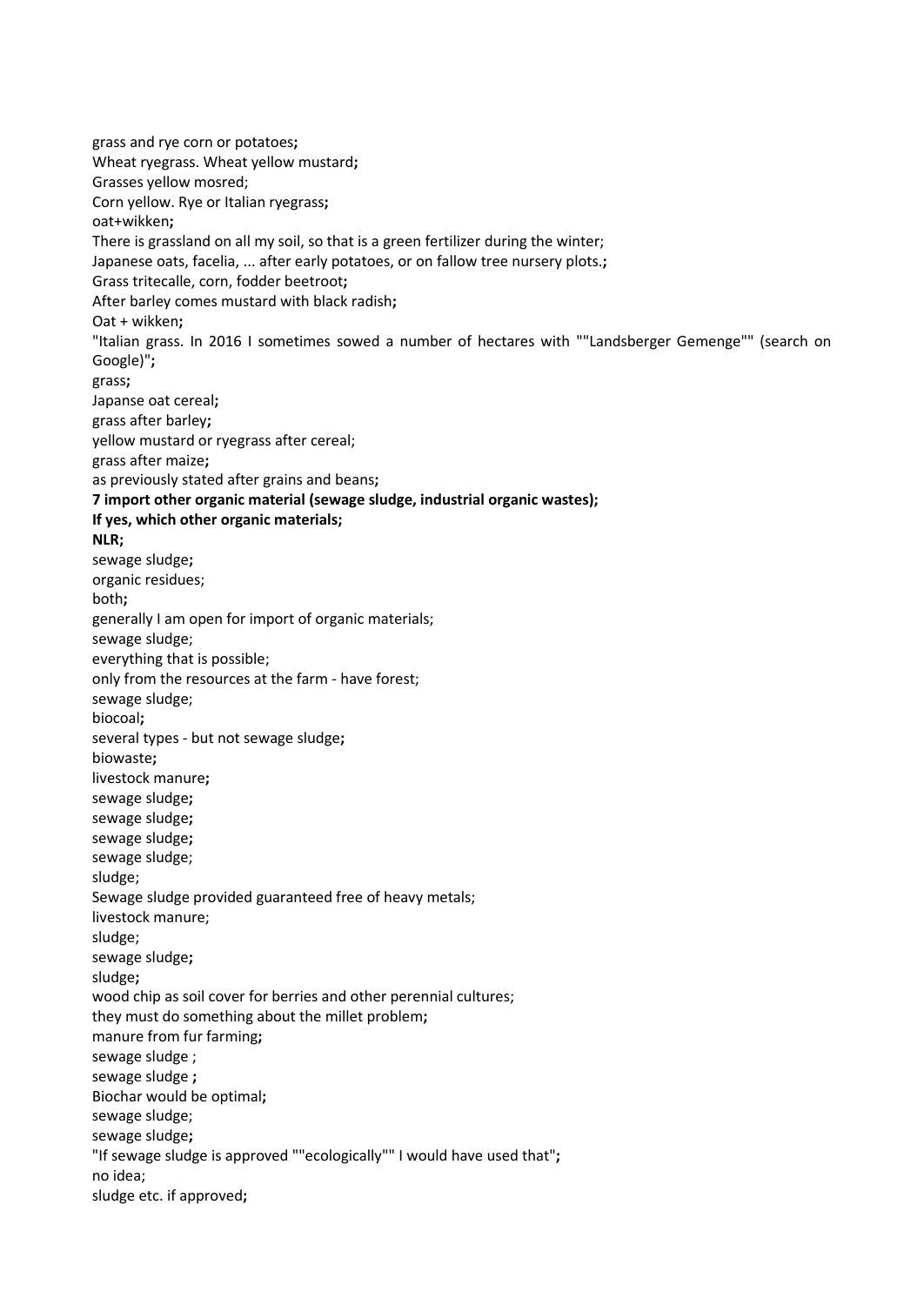sewage sludge**;** sewage sludge, rest fra biogassanlegg**;** sewage sludge med kalk**;** own production of biocoal and in search for material from external biowaste burning plants **;** sewage sludge; sludge**;** sewage sludge**;** sewage sludgem**;** sewage sludge; sewage sludge; sewage sludge, men mÇ<sup>3</sup>4 vÇÝre fri for tungmelivestock manure.; sludge**;** sewage sludge etc.**;** compost, manure**;** sewage sludge**;** sludge**;** sludges from energy production; sewage sludge; sewage sludge; more sewage sludge**; Thuenen/3N;** sewage sludge**; Inagro;** green compost**; Bionext;** Organic manure from own cows interesting to treat to increase carbon content, Groenco"peratie in the Gelderse Vallei interesting to use bermmaaisel to make bokashi**;** I would like to use grasclover as another input of organic material**; ZLTO;** Digestate from biogas plant**;** chalk**; Innov;** foamed earth, paper lime**;** digisgtaat van biogas**;** Slib van interbrew**;** Houtsnippers**;** ik sta open voor suggesties, maar het moet kunnen binnen m'n bio-lastenboek en gewasrotatiesysteem**;** champost**;** zie vorige**;** Dikke fractie van digestaat. Schuimaarde**;** organisch afval uit de voedingsindustrie**;** materiaal met vertrouwen**;** Organisch afval**;** gelatinekalk**; 7 reduction in till ; if yes how NLR;** tillage; spring plowing, direct sowing, but the grants are minimal now; possible - sowing technique; not sure; maybe; is open for the thought but see cultivation challenges in vegetables **;** direct seeding;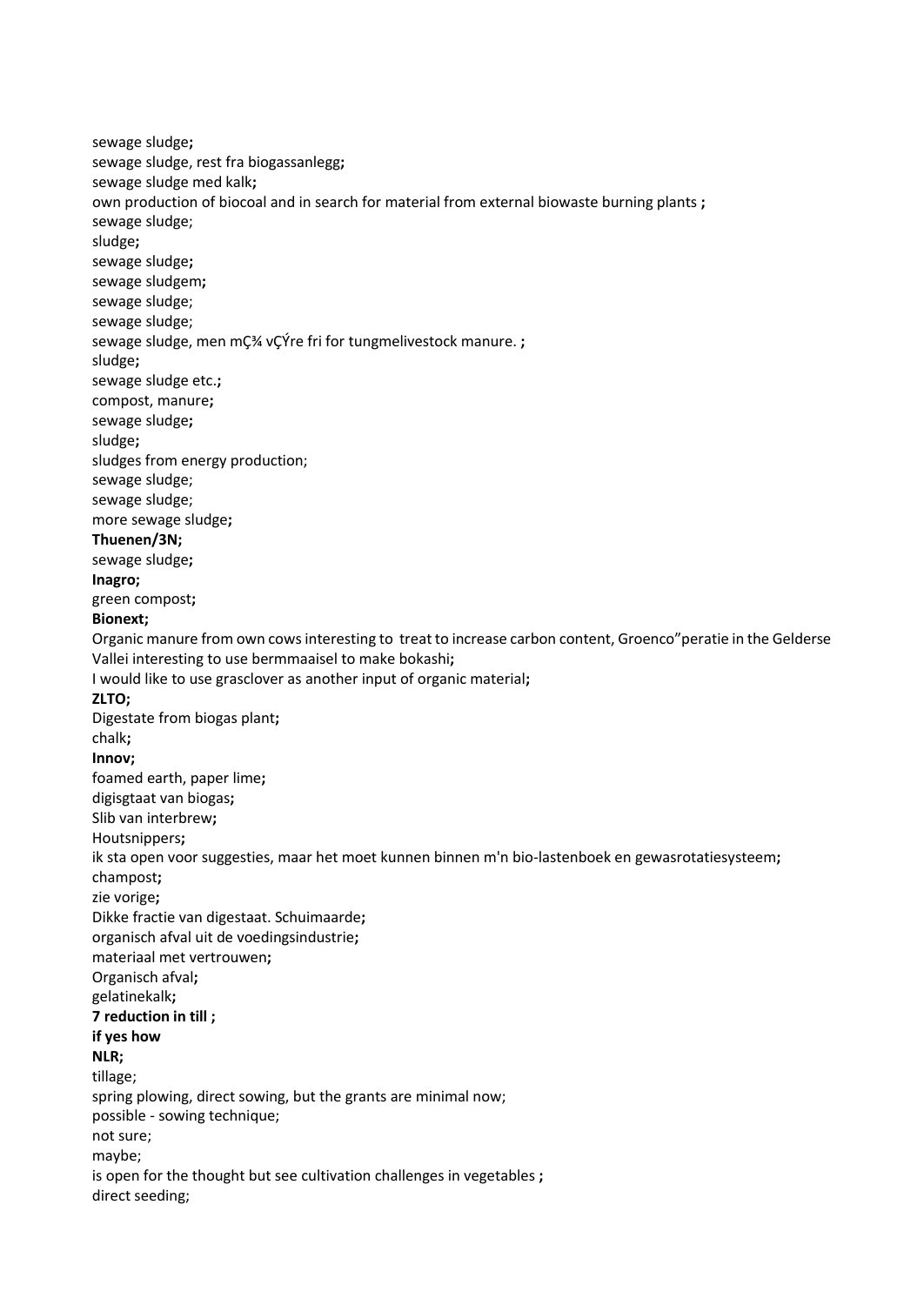not sure; more direct seeding**;** no ploughing; renew meadow without plowing; no ploughing - reduce tillage; surface composting and sowing**;** By working up better soil health and structure over time -, the hope is to be able to direct sow the whole area**;** when possible**;** reduce ploughing; reduce ploughing when weeds pressure allows; especially for winter cereals; practice simplified tillage**;** only cultivator or direct seeding**;** fast growing grasses, use hand held tools; direct seeding**;** no ploughing -targeted grazing; no ploughing; more disk harrowing - direct seeding**;** direct seeding; tillage; no ploughing; composting at the soil surface**;** direct seeding**;** no ploughing, direkte sǾ ol**;** soil cover - grasses and berrys**;** perannial wheat**;** spring-ploughing**;** direct seeding**;** I practice seed grain production and must therefore plow in the autumn to reduce sprouting of wrong species and variety**;** weed tillage; not sure; Direct seeding**;** no ploughing**;** direct seeding**;** I am open for reduced tillage that but see many challenges with regards to root weed**;** pesticides-direct seeding**;** increase meadow time, direct sowing**;** reduced tillage when applicable; no ploughing**;** direct seeding; do not plough; no ploughing; direct seeding; no ploughing, direct seeding**;** direct seeding; no ploughing**;** bare tillage; but we must first get the machinery we have into operation and then use it. We have a lot of weed that can be solved by pesticides or tillage, if possible choose tillage.**;** direct seeding; reduced tillage**;** reduce ploughing; when grassland is sown**;**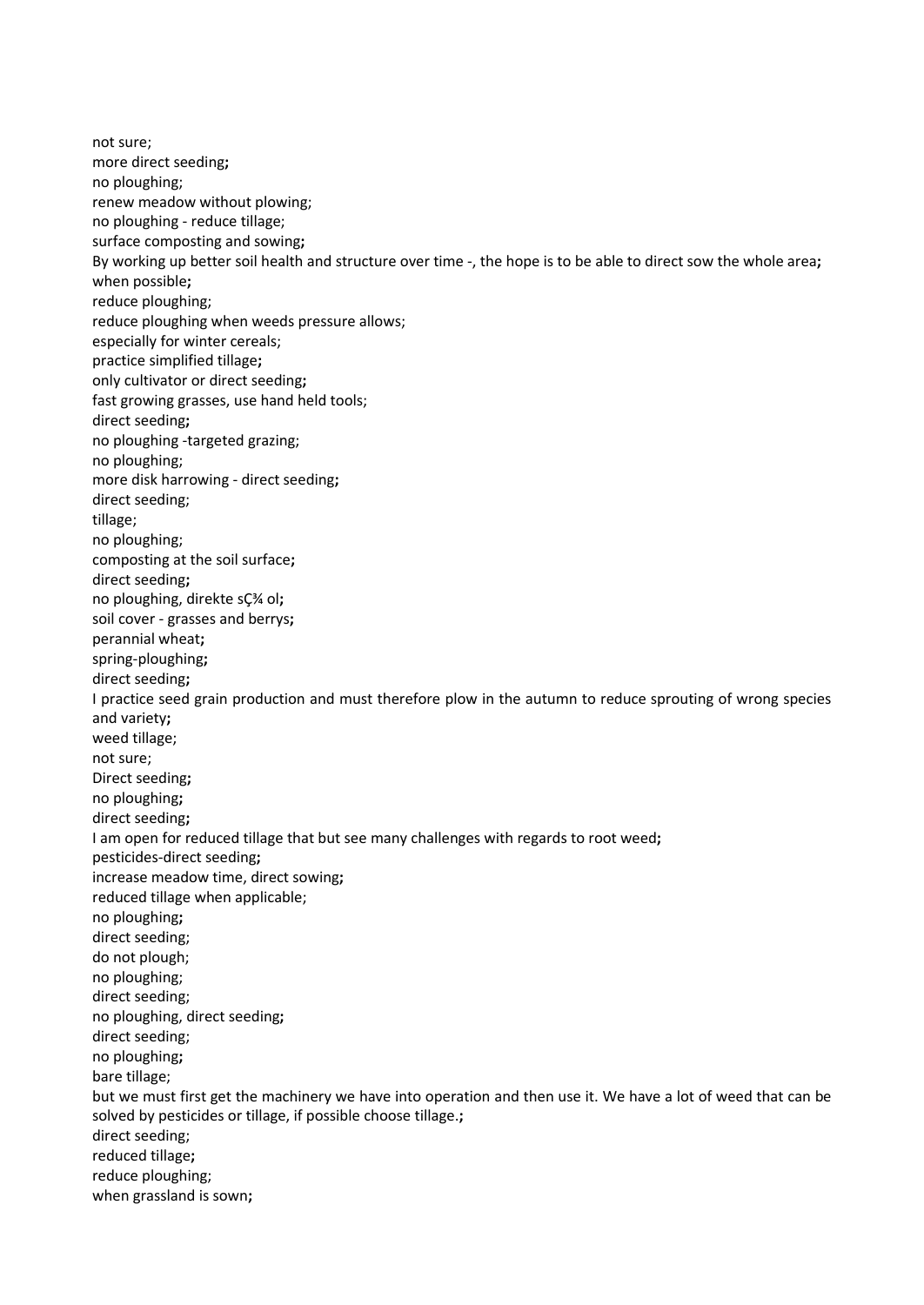increase in tillage; no ploughing**;** disktillage and direct seeding.**;** no till; focus on long lasting grass cultivation**;** Jordfres**;** no ploughing**;** direct seeding**;** reduce ploughing to a minimum or only non turning cultivation**;** no ploughing**;** unertain must learn more-but direct sowing for intance; Try to reduce as much as possible. If I get rich I will bye a new machine for direct seeding.**;** lots of possibilities; direct seeding; not with the equipment I have today**;** oossibly renew meadow without plowing; higher crop diversity and changed tillage techiques; no ploughing; direct seeding**;** direct seeding; **Thuenen/3N**; shallow cultivation**;** reduced ploughing**;** mulch seeding if there ist enough herbicide avaible**;** so far as possible in organic farming: forego the ploughing**;** mulch seed: cover crops-beet, partially wheat-maize-rye**;** enhance if possible; more permanent grasslands**; Inagro;** reduces tillage**;** mais without plowing**;** no plowing**;** yes**;** less plowing; less deep plowing**; Bionext;** We will plough less and less**;** We want to use an Ecoplow, moving toward reduced tillage**;** We would like to work no-till**;** No-till interesting**;** In the future maybe no-till or ecoplough**;** Ecoplough, putting cover crop into the soil; Ecoplough, but then I need a heavier tractor, also not great; Eco plough; **ZLTO**; tried before, went well becasue of the drought and, and if roundup is applied**;** no tillage**;** No tillage; tossing instead of plowing; because of better structure les intensive soil tillage0; Not plowing before planting winter wheat**;** Reduce plowing; tossing, cover fruit growing**;** depending on crop: less plowing**;**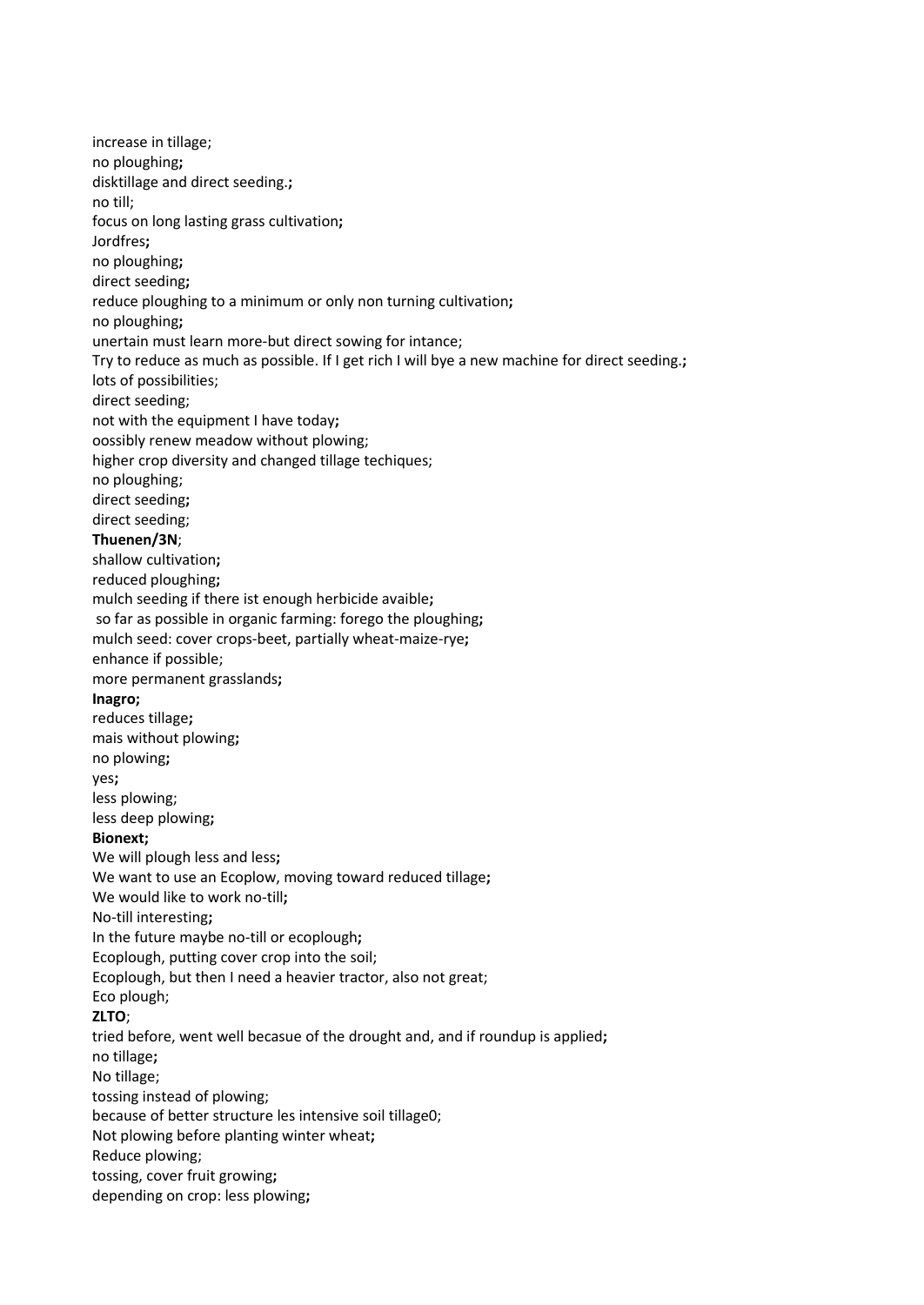**Innov**; no tillage if possible**;** non-reversing tillage**;** actisol decompaction**;** sow wheat without plowing: Plowless for growing corn.; less tillage**;** continue as we currently do: semis direct**;** Minimal plowing, shallow working, combining working hours**;** no till**;** edit as little as possible; no till**;** deep soils instead of plowing**;** deep wrench**;** more grassland**;** tossing**;** Less classic plowing. Use of erosion plow and combination sowing techniques; plow with front packer**;** looking into the use of an actisol in the long term; less plowing**;** some plots are just deep digging**;** less plowing**;** weeding**;** tossing instead of plowing**;** digging or limbs emerald, not plowing**;** no turning tillage; Multiannual cultivation, English grass seed**;** Only fertilize, plow and sow**;** no till**;** Deep soils**;** less plowing**;** Sow without plowing; less plowing if possible**;** no turning plowing instead of plowing**;** Plowless (only plowing when the corn land was driven too stiff during the harvest**;** see earlier**; 7 stimulation of soil biology; If yes, how;; NLR;** no idea**;** more and variable cover crops **;** direct seeding, cover crops**;** undersown av white clover**;** biocoal; green cover whole year; further develop the scheme I have**;** different use of area**;** more livestock manure; no idea; manure and underseeds**;** I hope for increased biological activity when I mold downcover crop"; does not work**;** compost, reduced tillage, holistic management/grazing**;** Maybe**;**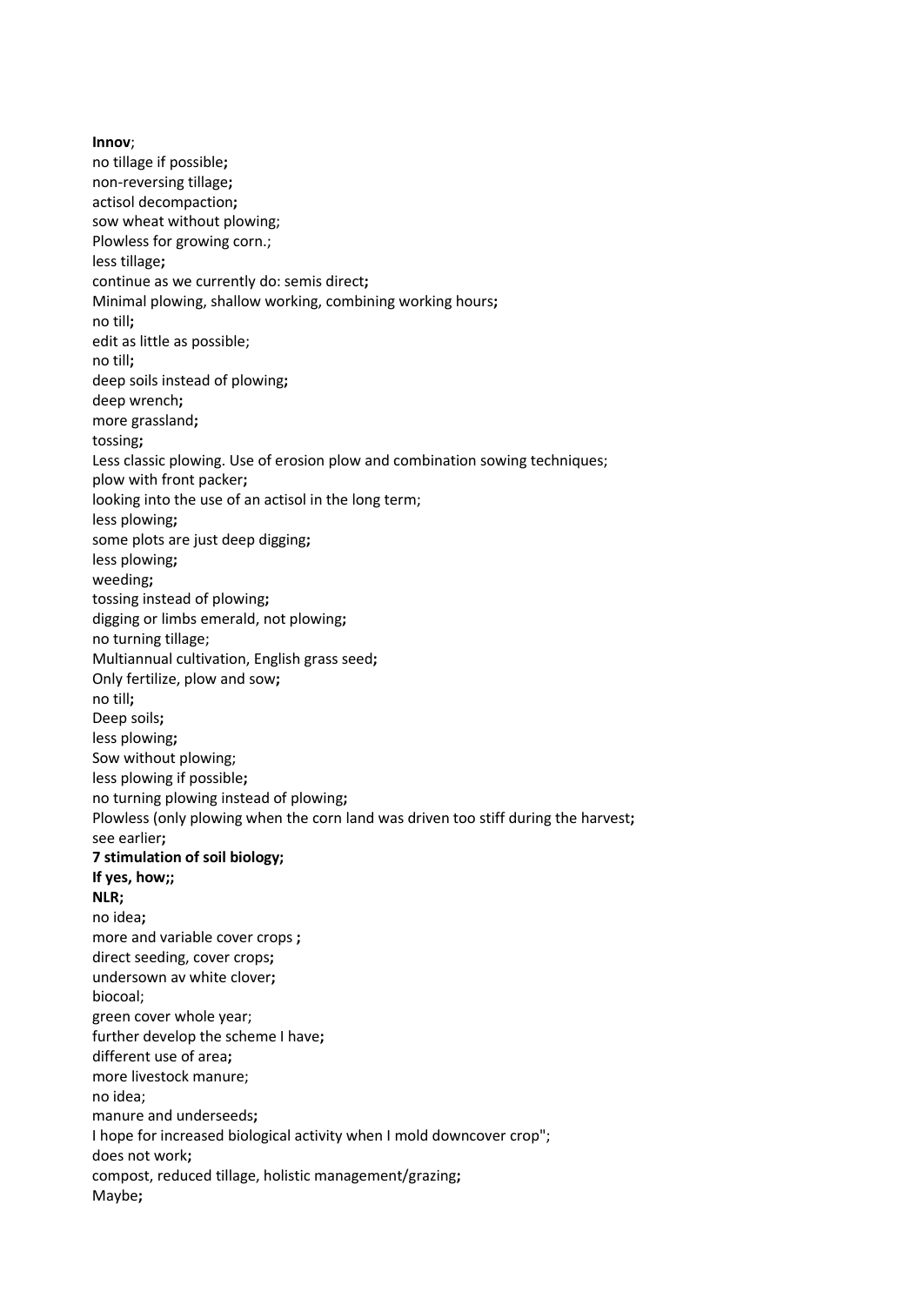grasses**;** liming**;** continue and get better at what we are already doing; reduce tillage, mulch, perennial cultures, compost, cover crop; minimal till, crop rotation and cover crop**;** manure**;** more lime in the apple orchard**;** try to optimize**;** need more knowledge; nor sure**;** crop rotation**;** targeted grazing; Improve hydrotechnical plant, large area as grazing area; biochar, pasture for the pig, improved deep litter use, playing with bokashi at a small scale; green manure**;** direct seeding**;** no idea; Sludge, livestock manure if I can get a hold of it, regrowth; no ploughing**;** targeted grazing following a good plan; add also biochar **;** no tillage; organic farm, minimum ploughing and tillage**;** liming to increase pH in an optimal range for biological activity use of more livestock manure ; increase plant growth, good agronomy, GPS liming, biochar; undersown**;** no idea; Biochar and meadow in higher amounts and adding of garden waste compost**;** undersown**;** no idea**;** cut straw, light harrowing**;** cover crops**;** compost; evaluate the possibilities**;** sequester carbon to increase the content of organic matter in the soil; avoid soil compaction**;** cover crops; cover crops i cereals**;** cover crops**;** undersown/ after crop. ; no idea; improve composting of manures; everything that can be done within the current production**;** change tillage regime**;** no pesticides; minimize ploughing**; Thuenen/3N**; shallow cultivation**;** with horse manure**;** not so early mulch**;** humus formation **;** problem: the right soil biology (nematodes, wireworm); solid instead of liquid manure**; Inagro**;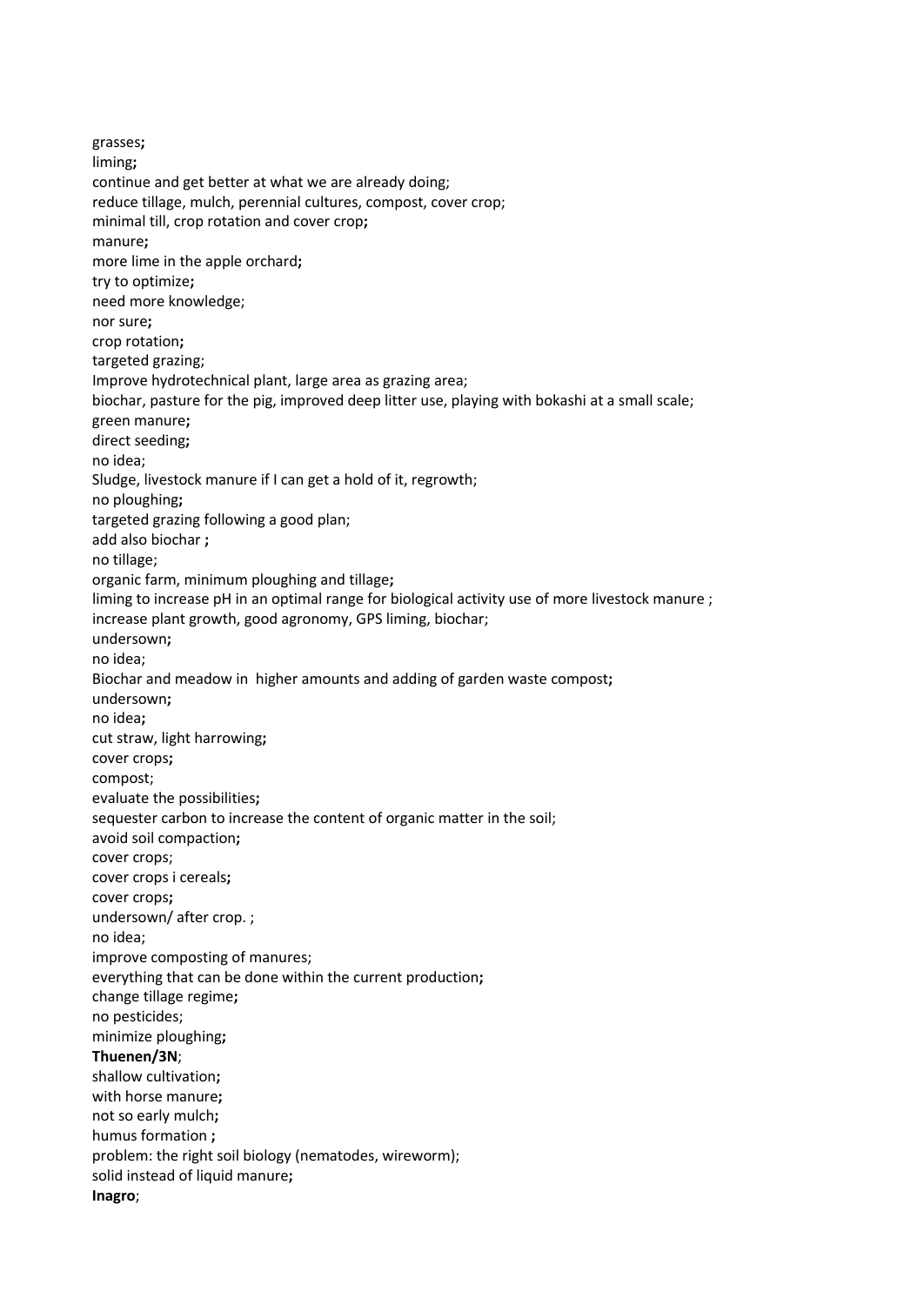deep tillage**;** see 5b**;** cover crops**;** compost; soil improving products (humifirst)**;** manure**; Bionext;** Using solid manure on pastures that are compacted by bad management**;** compost and bokashi stimulates soil fauna**;** Tried granulated chalk in the past, could try that again**; ZLTO;** Mentioned earlier; cover crop mixtures; No tillage**;** cover crops grass seed cultivation, champost or compost, betacal, in the past apply plaster**;** see earlier answer; cover crops**;** wide crop rotation; no tillage, apply Biovine and fulvine**;** see earlier answer**; Innov;** compost and stal manure**;** PRP (Neosol) sprinkle in the fall; compost,compost tea**;** go on**;** apply organic fertilizer**;** see earlier**;** see earlier**;** improve organic material and general soil condition; pull up; is made alive by not clogging up in the autumn, by making sure that no water or puddles remain on the land, so cultivate in the autumn so that soil life remains optimal; bring straw of cereals in the ground; ventilate the ground**;** limping**;** I am open to tests with bokashi and / or effective microorganisms or ... ??; compost, green manure, soak in straw, grass clover in cultivation plan**;** mixing crops**;** Leave the soil covered as much as possible during the winter; no heavy tillage under wet conditions**;** deep soils**;** feed carbon, straw manure**;** see earlier**;** aeration of soil**;** Less tillage, grass under plowing**;** Only edit field if not too wet**;** Green fertilizer and stable manure**;** deep-rooted plants, increase organic matter, minimal tillage, working in dry conditions**;** stal manure**;** drainage**;** very difficult to store with humus!**;** Use more farmyard manure as is currently allowed in the rest of Europe, but our manure law must be amended for this; make use of organic fertilizer, maintain pH level, ?**;**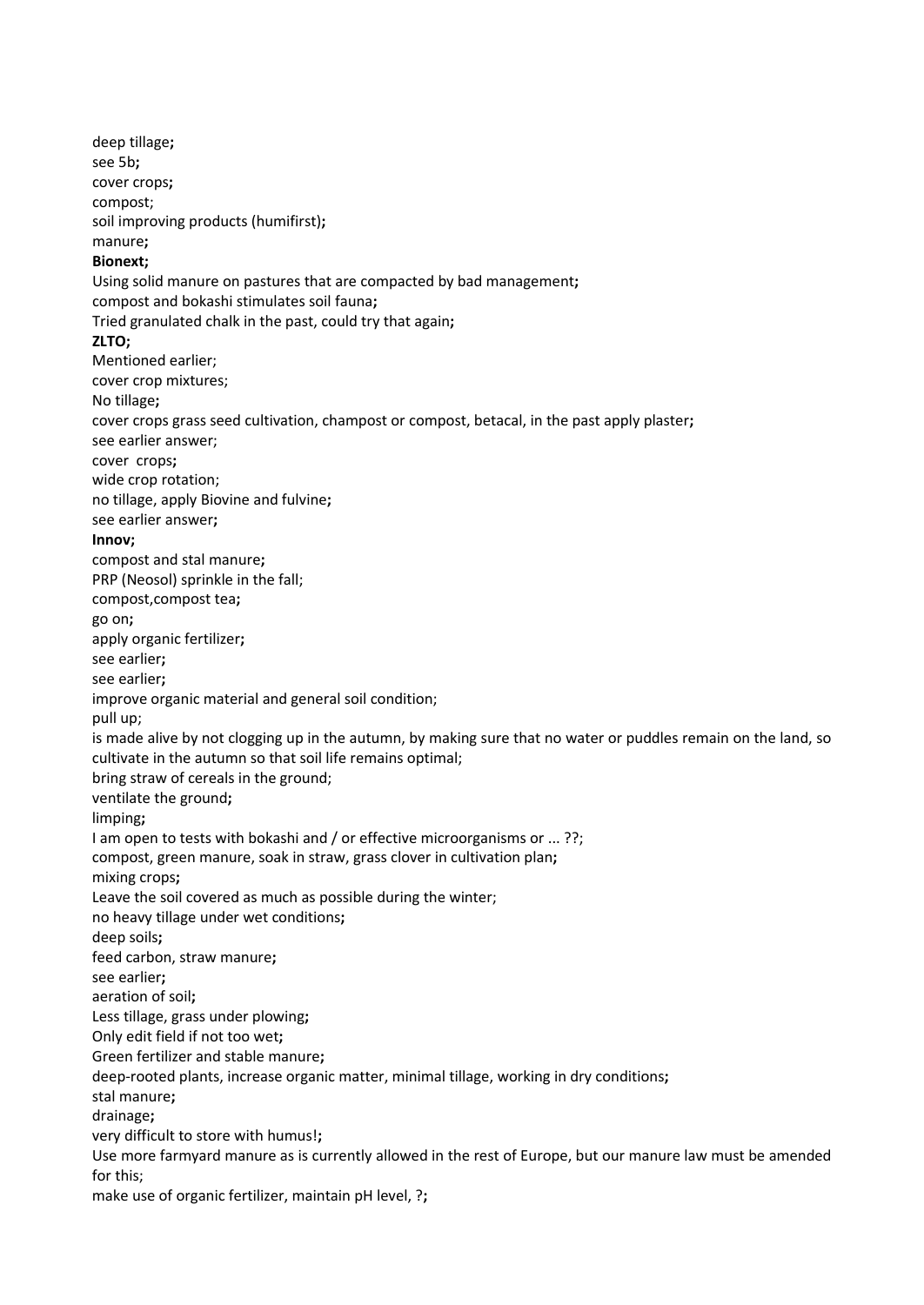Sometimes humic acids use**;** dragging the meadow through organic fertilization**;** stal manure**;** stal manure**;** prp sol**;** convert manure to compost**;** an open question**; 7 other techniques of interest to increase the organic carbon in soil; If other, which ones:; NLR;** -; **Thuenen/3N;** agroforestry**;** to plant orchards**; Inagro;** -; **Bionext;** Planting trees in outside chicken range**;** We're doing a lot already, small corrections can help, but the margins are small, optimizing reduced tillage**; ZLTO;** tramline system; harvesting tramlines**;** less deep plowing**;** apply zeoliet or other rock**; Innov;** Nog nader te bekijken**;** houtsnippers inwerken**;** aanleg grasland**;** zolang het maar past binnen m'n huidige teeltrotatiesysteem en bio-lastenboek, de reden dat ik bv houtige gewassen niet zie zitten (bv agroforestery) is dat ik vermoed dat ik hiervoor te weinig oppervlakte heb: ik moet vlot m'n akker kunnen blijven bewerken in een sterk roterend teeltsysteem (8-9 slag stelsel)**;** geen chemicali‰n en geen kunstmest**;** Begeleiding en informatievergaderingen; zie vorige**;** Bekalken, stalmest, brede banden op lage spanning, meer dierlijke mest ipv kunstmest**;** fermenteren in plaats van composteren**; 7a What is actually preventing you from taking measures to improve carbon levels in soil? (you can choose multiple options); Comment other reasons** ; **NLR; - Thuenen/3N;** lack of (chemical) substances**;** lack of experience; I learn continuously**;** the major part of the field of the farm ist leased**;** technical possibility**;** bureaucracy and documentation**; Inagro;** when you have to much carbon, a lot of mineralisation and this is not good for chicorie**;** O E**;** I have paid enough attention to this**;** climate (going no further than necessary) heavy soil texture**;** manure legislation does not alow this;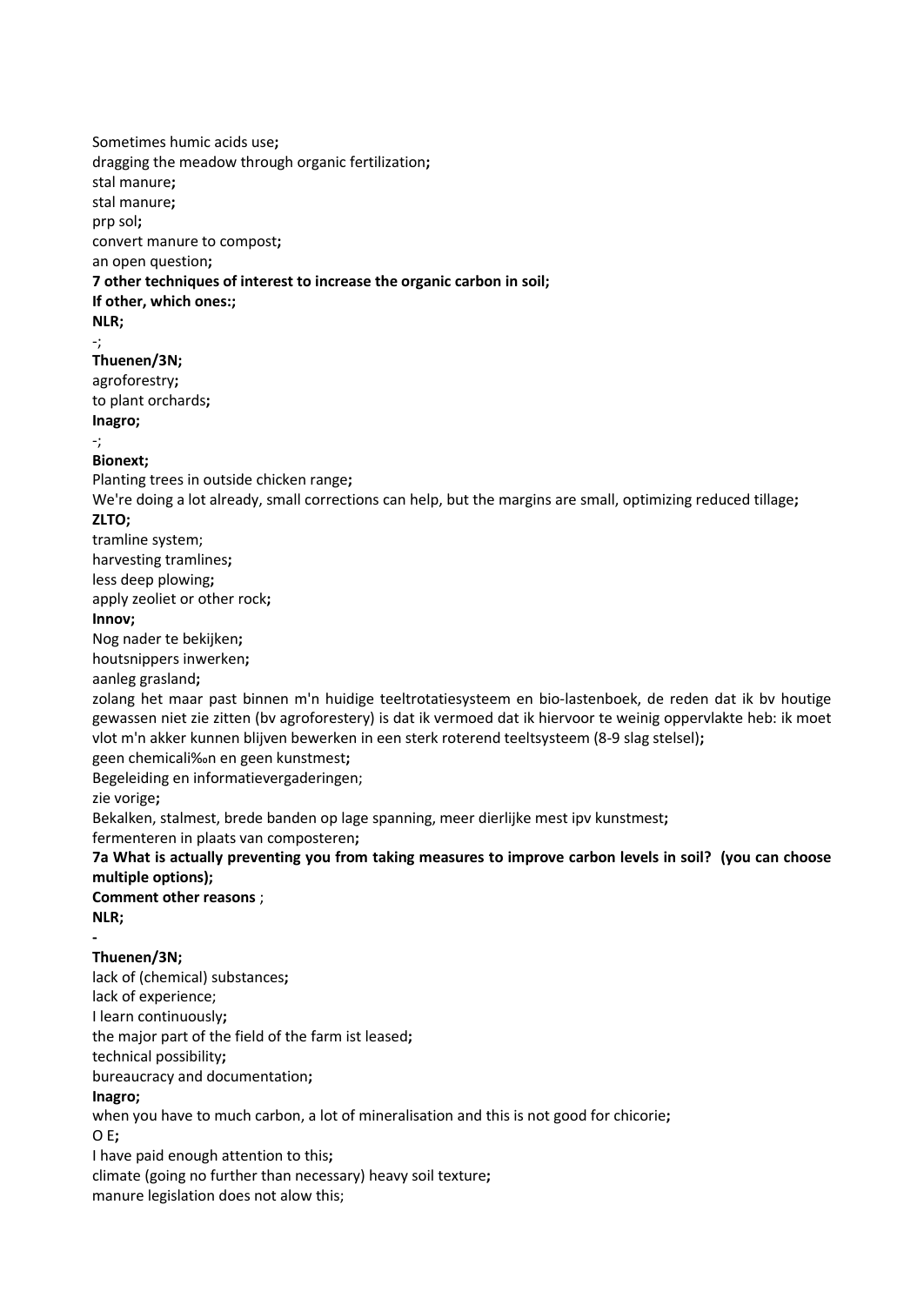manure legislation does not allow more manure**;**

manure legislation**;**

nothing until you don't have any result**;**

sometimes too late in het year**;**

### **Bionext;**

There doesn't exist a business model for planting trees yet, Sequestred carbon doesn't get compensated; Nothing**;**

I'm not such a frontrunner, like to see if it works for others first**;**

Too much plastic in the compost we used in the past**;**

With no-till weeds are a problem, more research needed, especially on heavy clay, we are doing research ourselves as well**;**

Sharing experiences, there is too much P in our soil, difficult to import organic material**;**

Not so important;

With no-till there is the risk that you need to weed a lot, this can cost a lot of extra fuel, also increasing your footprint**;**

### **ZLTO**;

Weed pressure;

Practical reasons, for tramline system exchange of machines is difficult**;**

Fertelizer application is more convenient, organic manure not always there**;**

Injecting manure is harmful to the soil, applying it on the soil is positive**;**

Possible disappearance of glyphosate makes no tillage impossible**;**

# **Innov;**

The phosphate fertilization standard is an important limiting factor in the supply of humus**;**

I already take measurements**;**

manure law policy is not ok**;**

Are the costs also cost-effective?;

none**;**

do not have the necessary machines**;**

Nothing prevents us, we are already fully engaged in it**;**

I ALREADY DO THIS**;**

If you do not tear a meadow for 5 years it will become permanent grassland and we want to avoid that**;**

water quality management**;**

limited mechanization**;**

as with climate, it does not immediately produce a result.**;**

knowledge is missing to compost manure**;**

# **8a Which measures to bind carbon in soil could be paid for in your opinion?;**

### **Comment which measures:;**

**NLR;**

no idea;

cover crops**;**

cover crops ;

cover crops;

All measure must be payed for to get the economy going, I am positive to ideas, but investments/economy stops this;

direct seeding, green plant cover in complete autumn;

I am unsure;

cover crops**;**

Forest waste to biochar**;**

have green plants together with other cultures;

biocoal;

All measures that sequester carbon should be payed for. If we can prove that we sequester carbon it is something the society should pay us for doing in addition to make the food;

biocoal, compost;

Increase green manure supplement and subsidy for cover crops;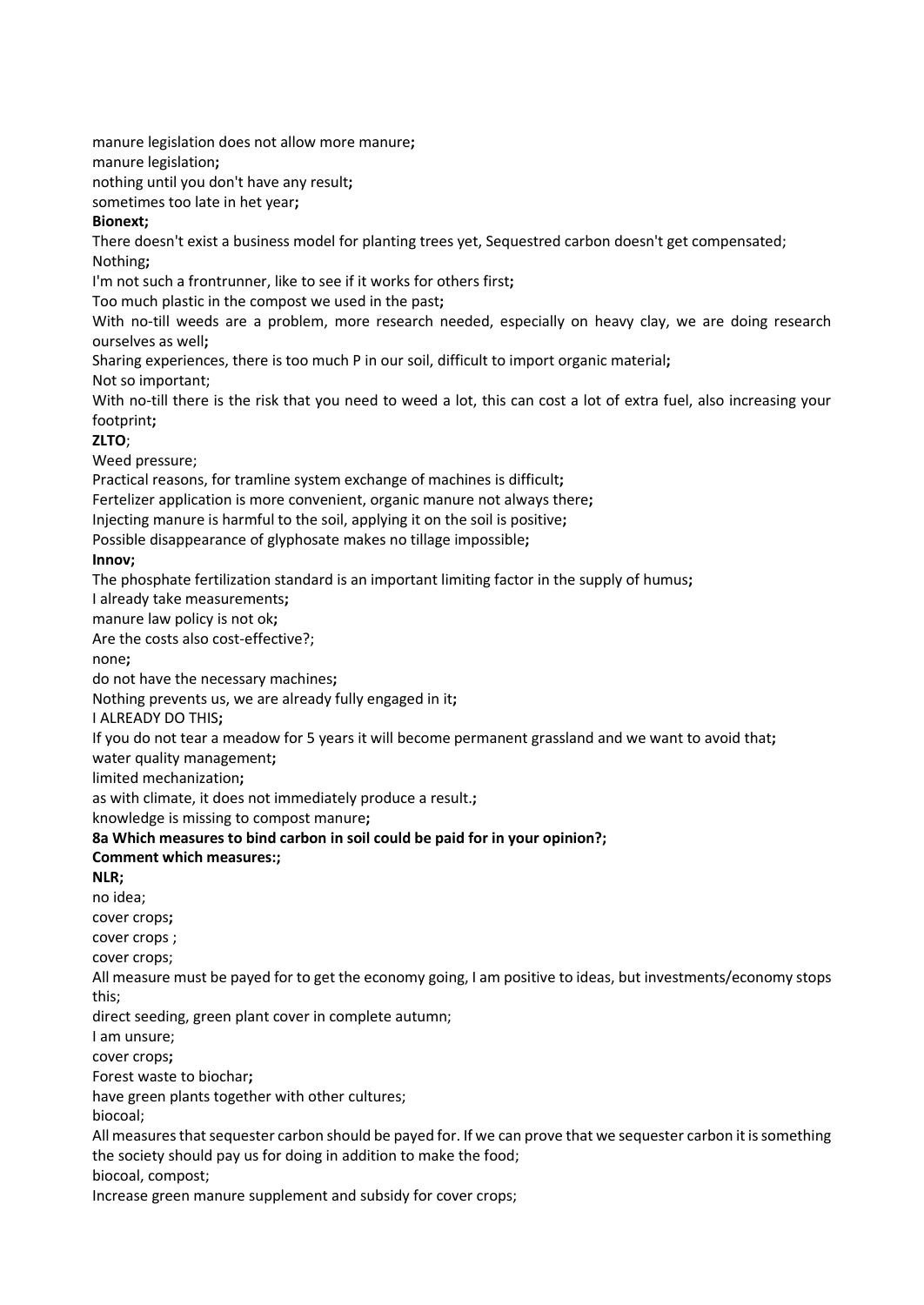cover crops, direct seeding; all**;** cover crop use of biochar, measures/grants against autumn plowing; biocoal; All. Especially those who have multiple effects on reduced runoff, insects etc.; green plant cover the whole year long, soil tillage maximal 6 cm deep; cover crops; Cultivation methods that increase the content of carbon in the soil, cover crop, no till. Payment requires documentation on increase in carbon via soil samples.**;** cover crops**;** I am tired of all the talk of climate crises and all the silly inventions by expensive consultants; no idea**;** Do not have enough knowledge to evaluate such measures.; Grants for new machineries; increased crops**;** ash from chip firing as a source of lime? cover crop?; grasses; humus enrichment**;** soil tillage; no idea**;** I have too little knowledge to think on something; organic farming; All measures that be documented and do contribute, can in principle be payed for. Undercrop/cover crop in grain and other annual cultures are effective and well documented. So this should be startet soon!; cover crops, measures to reduce soil tillage, multiannual grasses and grazing **;** biocoal**;** Burn carbon linked to energy outlet**;** no idea**;** biocoal; reduced tillage, redistibution of communal sewage sludges**;** biocoal, sewage sludge; reduced tillage; use of more livestock manure; measures approved by experts **;** Do not have sufficient knowledge to answer; field work documentation and culture plan, grazing; cultivating of grasses, grazing and wood processing in the forest; ploughing in biocoal**;** not sure**;** no idea; biocoal, recuced tillage**;** cover crops; The measures should in itself be profitable**;** I wish to return to this question.; Grant to sow cover crops; Sow cover crops after the main crop, use of safe compost in open fields/underseed, reduce tillage that does not lead to increased use of pesticides.; Measures that is prooved functioning and that does not increase the weed problem. We must get much more knowledge under Norwegian conditions before we conclude with what functions best.; use of cover crops, undersown crops; growing various grasses; input of organic material; Production and use of biochar. The farmer can sell the effect of the char that is put in the soil, and get the reward in increased amount of crop and without effect on the prices on the goods.**;**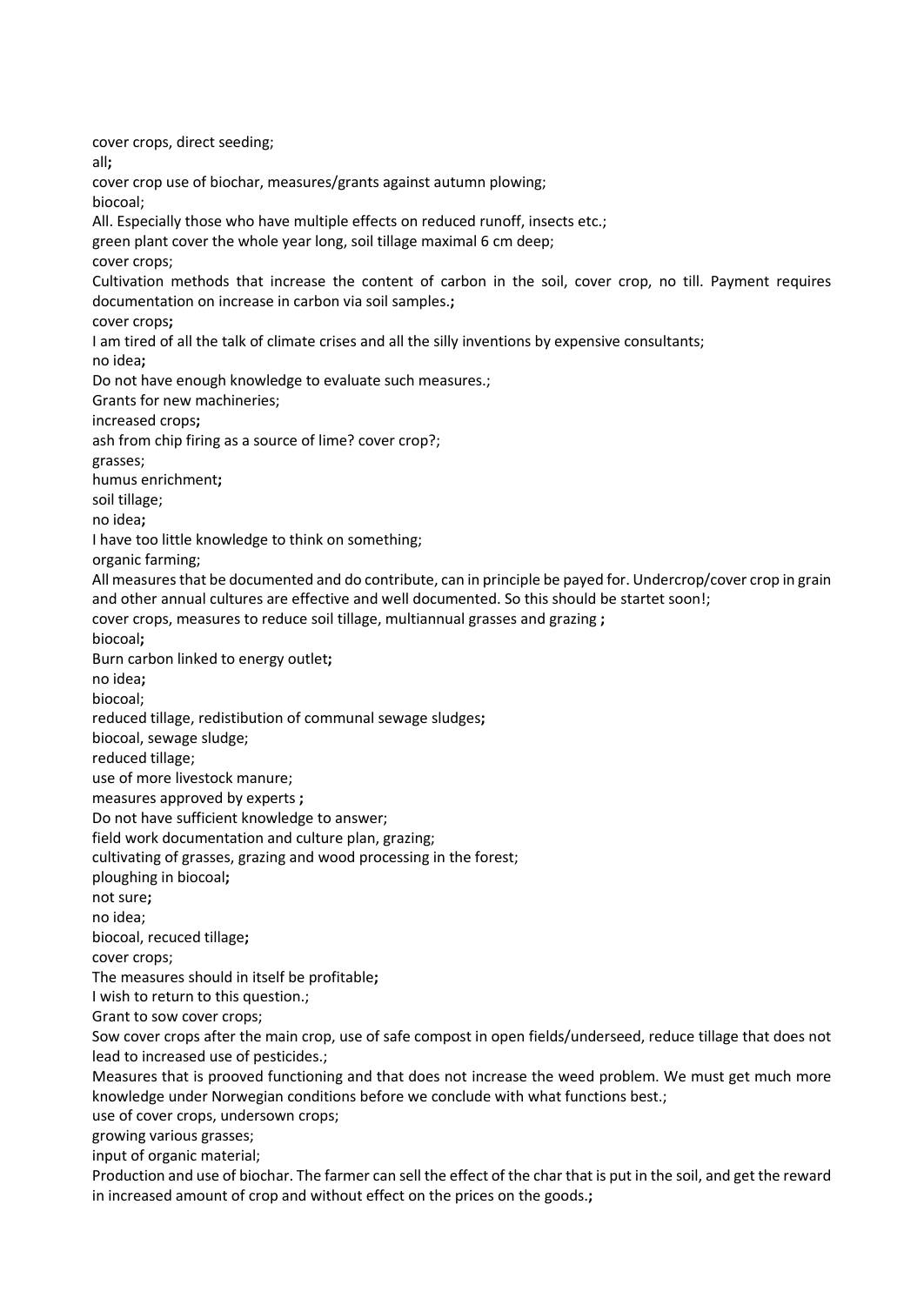Do not know, but it the measure entails that the crop does not generate income , the measure itself must give a payment.**;** no idea**;** sow catch crops; crop rotation and farming practice**;** compost; biocoal; not sure; all; Everything that involves extra cost**;** cover crops; biocoal**;** cover crops and ban of Glyphosat use**;** Introduce support for undercrop via the Regional Environmental Program**;** reduced tillage, targeted grazing; Know too little, but it is interesting. Must learn more about this before I can say something; More money(?)support for several measures; care of young forests and planting of trees; products produced according to effective criteria ; all; Field margin strips with nitrogen catching (fixing?) plants**;** no idea; What can be measured by carbon sequestration; **Thuenen/3N**; using of compost; using cover crops**;** CO2 sequestration; cultivation of cover crop, work with compost**;** afforestation, positive humus balance; it could be for me the result of your work with such a model. Necessary is: 1. viability 2. economic efficiency**;** cultivation of cover crops; forego ploughing"; it should be a political will. At the moment the humus enrichment will be considered as a detrimental process. So in my opinion it makes no sense.**;** afforestation**;** cultivation of cover crops**;** afforestation**;** transform arable land to grassland ; improvement of the grassland through seed mixtures which offer improved carbon binding; permanent carbon sequestration, ??; **Inagro**; soil improvers, seed cover crops; more use of compost but legislation does not alow. Economic not possible, winterwheat is very good, but no financial marge; Compost**;** use of compost; not recieve anything; by trying certain thing, the loss of yield on crop production**;** payment for hours of global subsidies; payment for hours**;** seeds of cover crops; standard fee for the costs euro/ton compost or cover crop**;** pay for extra work and loss of yield compensation**;** use of cover crop, reduced tillage;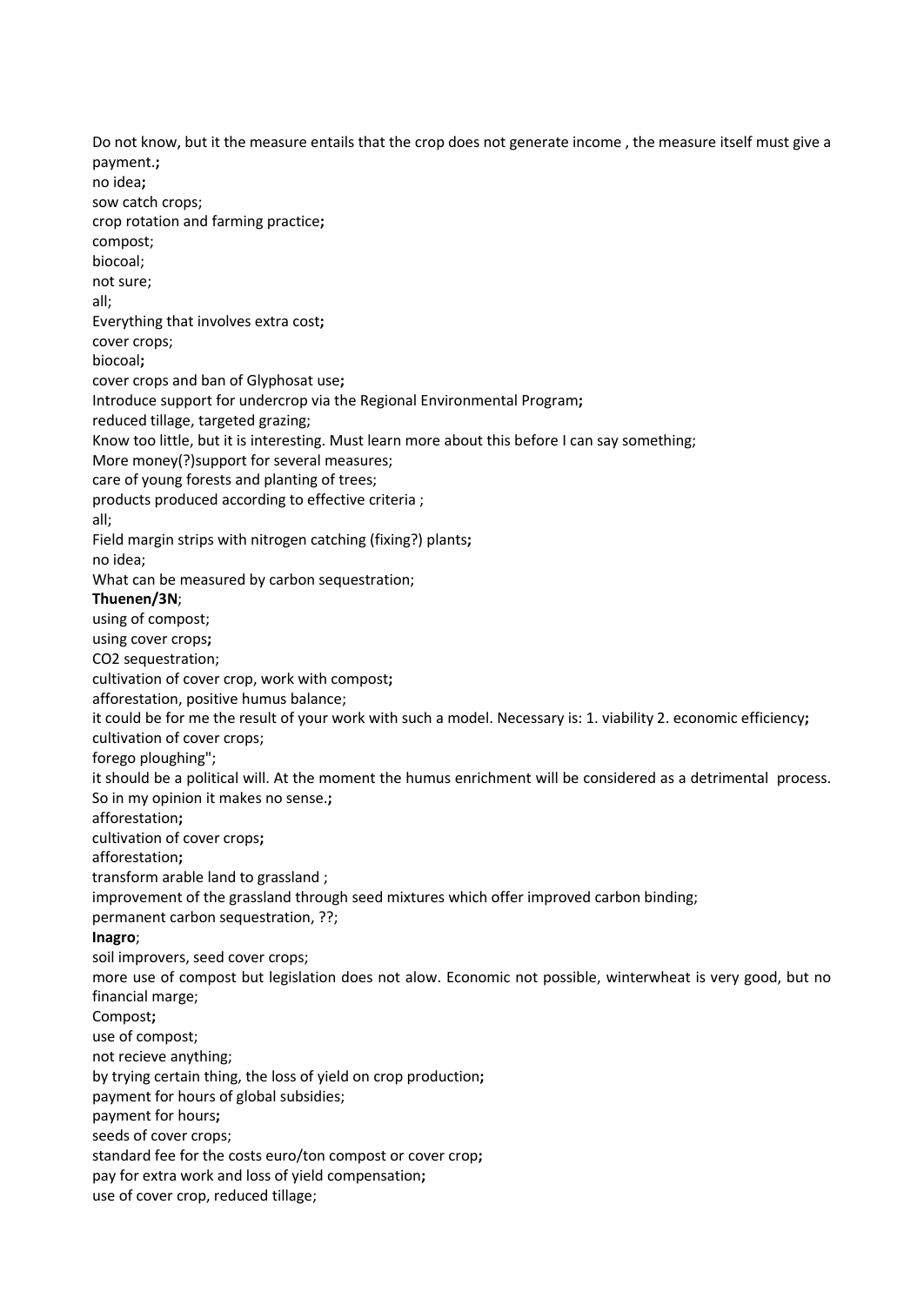cover crops and flower (visual attraction); Compost**;** subsidies; Compost**;** making compost; own earn model**;** machinery against erosion**;** loss of yield, higher cost of using techniques**;** cover crops; fitting for heavy soil textures and historical grassland; costs for weed control when no tillage, cover crops; erosion plow**;** permanent grassland, woodbarriers; grass-crop rotation, manure; permanent grsasland;

keeping permanent grassland;

all;

### **Bionext;**

Extra possibilities for landscape management, allow bigger surfaces;

Measuring how much CO2 is sequestred in the soil in a season, paying this amount to farmers based on the CO2 price;

Knowledge support, Innovation subsidy;

Match subsidies with with woody crops and increase in OM content;

Composting and usage of green material;

Increasing OM content in the soil;

To take care of this is part of organic farming, therefore we need to receive a good price for our products en we need to get out of the general regulation of conventional agriculture that restricts us unneccessary **;**

OM content in the soil, age of grassland, percentage grassland;

Depends on the farm**;**

Using solid manure, using reed, regional circular farming**;**

A lot of the measures are already used in organics, would be too little to pay extra for that**;**

Green energy, carbon in the soil is tricky, when I change my way of working, it will be gone**;**

We are still using too much fuels, first get that right;

Adding chalk for example;

Planting trees**;**

Difficult to proof improvement;

### **ZLTO;**

sustainable energry electrical tractor, no tillage**;**

cover crops and closing the business cycle;

cover crops they have a long showtime for other people;

cover crops visible less or no tillage;

more mixtures;

cover crops;

3 meters along the ditch oppertunitie for drift reduction;

more p room for the basic;

undeep plowing**;**

adjust mechanisation;

stimulate by a plus in the market;

swith to no tillage company-wide;

regulation by the Netherlands Enterprise Agency to pay for CO2 storage, revenu models, without the intervention of 'experts' who take too much of the margin. It should not be too complicated (it usally becomes) an involve too much paperwork. In addition, the money should not be in the hands of the few top farmers who are surrounded by entrants and experts who guide them through the subsidy forest of the Ministry of Agriculture. Combine with the combinded tasks and stimulate use of cover crops that bind CO2 and stimulate farmers who act a little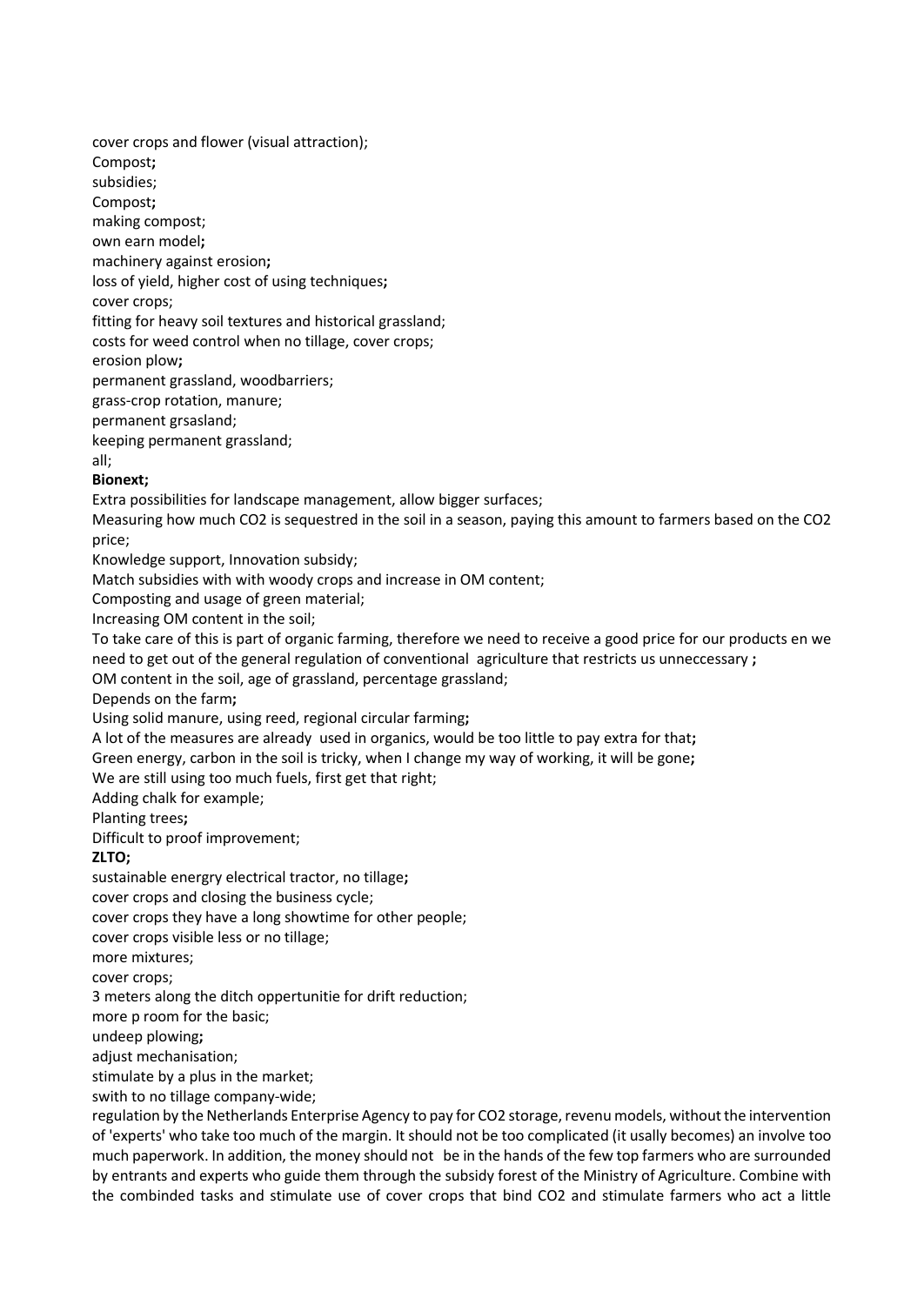different instead of directly excluding their vision. So also include farmers who plow and grow cover crops. Don't let just the no tillage growers benefit. It must be widely supported and be practicable.**;** extra compst;

pay for crops that stimulate this;

greenbreak' for which you receive a good compensation**;**

cover crops, broadening of placement room for organic manure;

hummus build up, capture CO2;

apply external fertilizer and compost;

Achieve positive organic matter balance every year**;**

**Innov**;

compost**;**

sowing the right crops;

grow crops normally, but no longer harvest them. Everything is therefore incorporated into the soil again. In this way the established CO2 is not released again.**;**

supply of organic waste from greenhouse companies, industry;

Sow green covers earlier and then mechanically destroy farm composting**;**

work machine;

pastures to use longer without tearing all crops that store carbon in the soil eg sugar beet, ...;

Moving temporary grassland.;

incorporating wood chips, rotation with a crop that is fully incorporated;

grassland, green manure**;**

no experience with that;

stop deep tillage, as a result, the organic matter in the soil will no longer burn out as quickly.**;**

compost**;**

compost**;**

Adjust additional costs / other machines, training and knowledge acquisition, possibly price support / guaranteed sales of biomass, financial compensation at lower yields than conventional production methods / crops**;** Wood shredding;

make compost more accessible. Pick up at 23 km is too far for me**;**

Help pay for soil analysis and not always pay**;**

agriculture in flanders is much too intensive, otherwise don't earn your living here;

permanent grassland (without cracks);

wood edges;

example miscanthus only grow to increase the om content**;**

with intensive agriculture, only compost with a low nutrient content is possible, as there is a limiting factor in terms of fertilization, adhering to rules or standards imposed by vlm;

measure for chopping straw from cereals;

clovers, alfalfa, or soya;

Keep the meadow longer**;**

versoepeling van de regels van de mestbank;

geen idee;

staalnames, grondbewerking, groenbemesters, gewasresten;

Compost aanvoer;

allen**;**

geen idee;

weet niet van nieuwe maatregels**;**

houtachtige gewassen compostering **;**

toepassing compost, soepelder mestwetgeving**;**

grasland behouden (nu economisch niet interessant om deze niet te scheuren na 3 jaar). Stro gratis naar landbouwers als organische stof ipv voor biogas**;**

deel van de kost van zaad groenbemesters en externe organische bronnen deels terugbetaalbaar maken;

gewasrotatiesystemen die hun effectiviteit bewezen hebben steunen (zoals in het bio-omschakelings premiessysteem);

kennisverdelingssystemen van proefcentra steunen staalnamekosten deels terugbetaalbaar";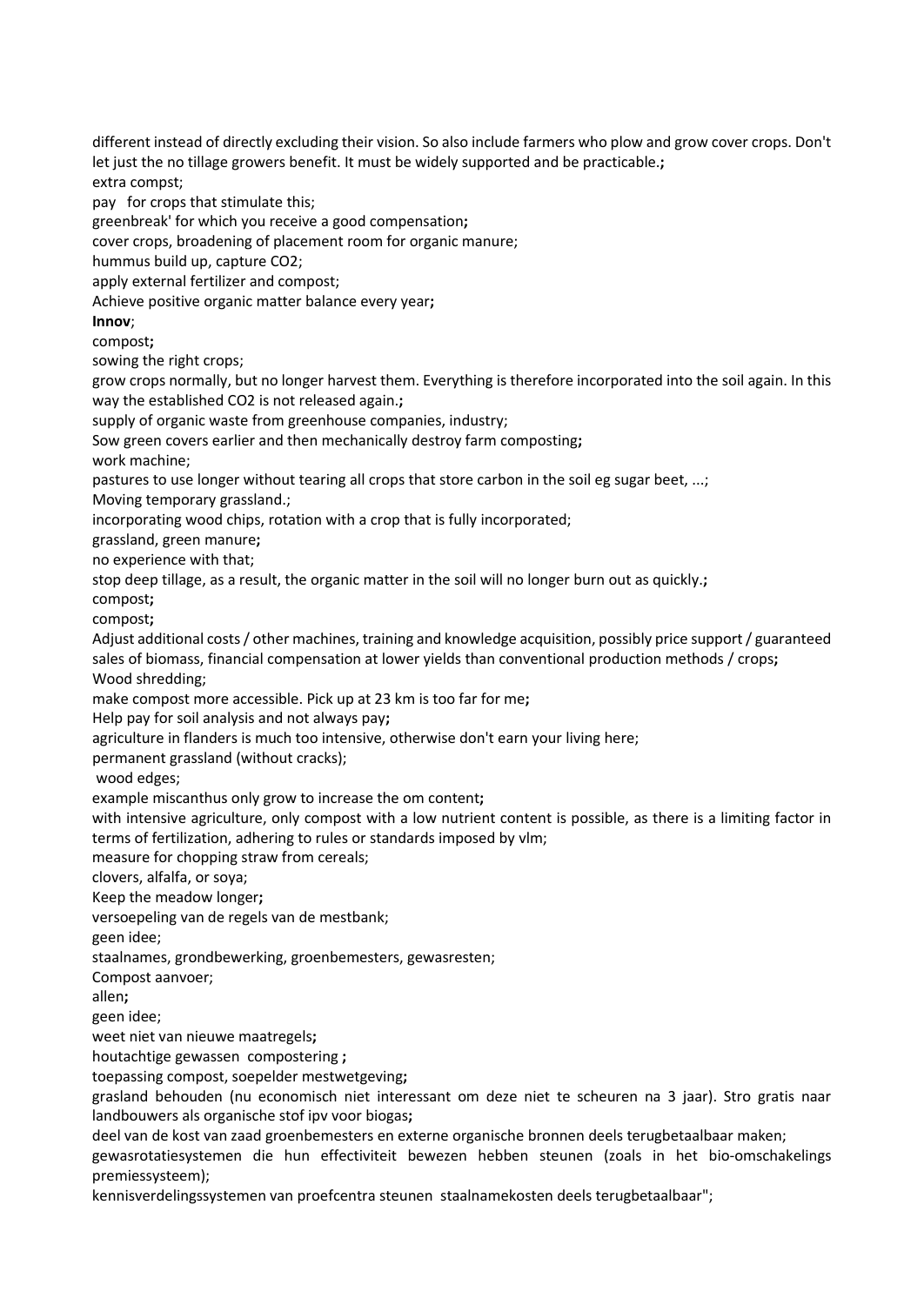inzaaien van blijvend grasland**;**

groenbedekkers, niet onnodig loswerken van de bodem in het najaar, promotie voor bewustmaking**;** toevoegen houtsnippers aan de bodem;

landbouwers betalen om houtkanten te onderhouden om dat te recupereren in de bodem om zo het C-gehalte te verhogen ;

groenmest;

alle**;**

Bodem vebeteraars;

weet er te weinig over**;**

aankoop zaaigranen voorphacelia en grassen terugbetalen**;**

Ploegloos werken**;**

nogmaals geen idee**;**

NERGENS VOOR BETALEN !! ALS BIOBOER IS HET ONZE VERDOMDE PLICHT OM VOOR HET MILEU/ KLIMAAT TE ZORGEN !!**;**

te weinig ervaring;

TELEN GRONBEMESTERS MET ECONOMISCHE WAARDE , RESTFRACTIE ALS GROENBEMESTER;

data is geld waard, enkel al het aantonen van koolstofopslag is van waarde,als hier uit geput kan worden kunnen minder economisch/teelttechnische technieken wel rendabel gemaakt worden door fondsen, niet veralgemenen , enkel voor de geengageerde mensen anders mist de inspanning het effect van opslag**;**

Geen. Ik hou niet van giften**;**

Geen idee**;**

Geen idee;

Groenbemesters, compost**;**

Compost en Spreiden ervan;

compensatie voor compostgebruik**;**

Groenbemesters**;**

toediening van organisch materiaal zoals compost, stalmest, houtsnippers. toepassen van (bepaalde) groenbemestingsmengsels, bepaalde methodes van niet kerende grondbewerking. **;**

uitzaaien van bovenwettelijke gepaste groenbemesters. Uitzaaien van graan met inwerking van stro.;

Actief houtkantenbeheer voor bedrijfseigen bruin composteringsmateriaal**;**

meer grasland**;**

compost toevoegen;

maaimestoffen toedienen"**;**

samenwerkingen tussen intensieve groentetelers en intensieve veehouders (landbouw wordt steeds specifieker en intensiever, gemengde bedrijven (wat goed is voor bodem) komt steeds minder en minder voor in vergelijking met vroeger (stalmest/compost etc. op je land voeren om de 3-4 jaar bvb?)**;**

Betaalbare compost / zelfcompostering**;**

agroforestry ;

gratis compost ;

map aanpassingen qua hoeveelheed mest te gebruiken"**;**

Blijvend grasland:nu brengt een weide met vleesvee niets op maar als ik ze omploeg en verhuur voor aardappelen krijg ik minstens 1500 euro en heb er dan ook nog weinig werk aan;

Teelten met een grote hoeveelheid gewasresten, korte teelten waar groenbemesters erna kunnen ingezaaid worden. Onderzoek naar betere groenbemestermengsels die nog meer biomassa aanmaken in een kortere teeltduur.**;**

Gras teelt**;**

Alles wat haalbaar is en rendeerd.**;**

gras en grasklaver in rotatie niet scheuren blijvend grasland gebruik stalmest**;**

Transport compost is duur**;**

Toedienen van bv. Vlaco compost schrappen uit mestwetgeving. Bodemonderzoek met CEC subsidi‰ren, beschikbaar stellen van houthakselaars om de perceelsranden te onderhouden en de snippers op het veld uit te spreiden.**;**

Aanvoer OS stimuleren;

alle maatregelen verdienen een steuntje in de rug.;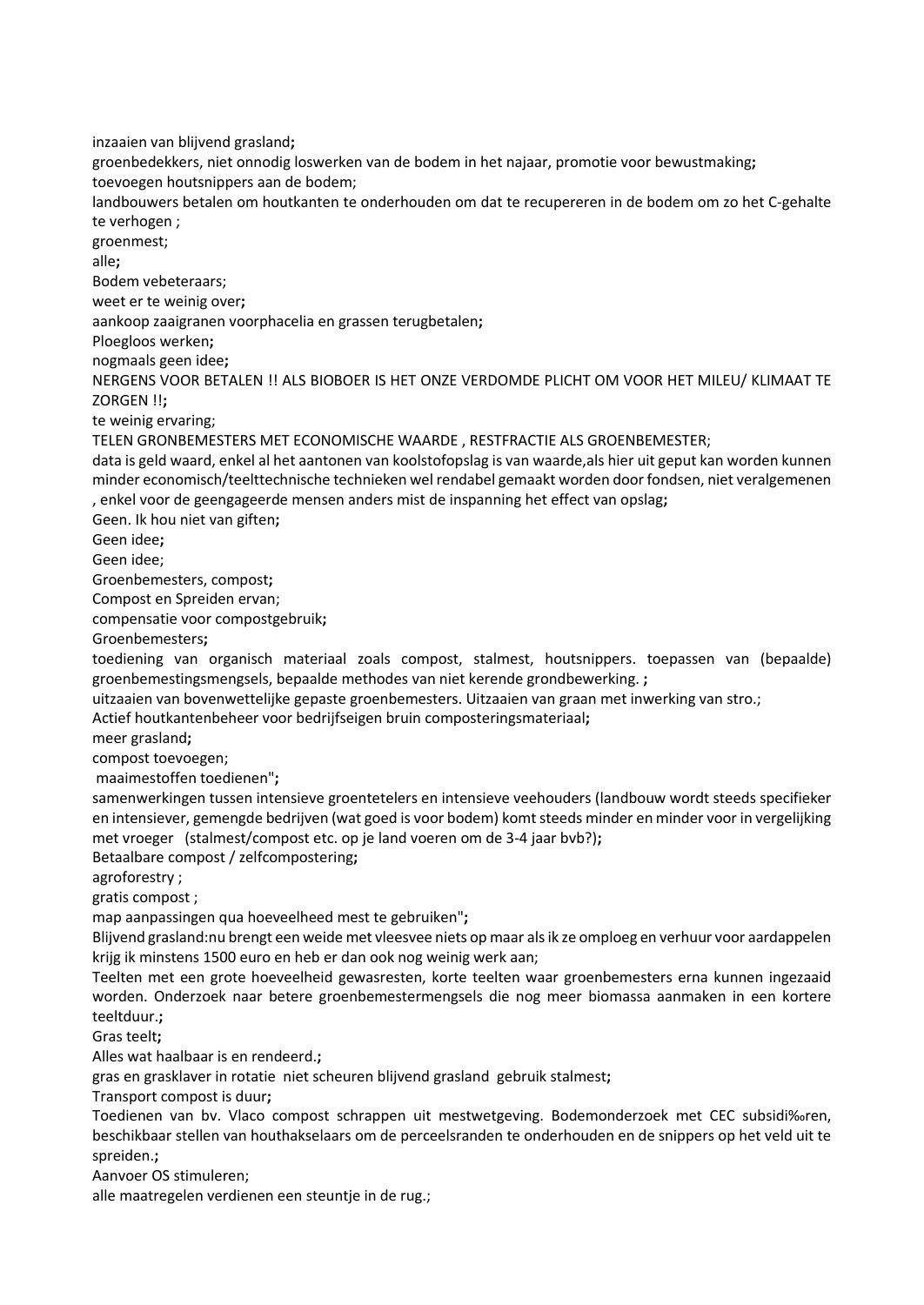vergoeding voor blijven grasland; inwerken compost en houthaksel**;**

compost;

Historische weiden opwaarderen door GLB. Omzetten van stalmest naar compost**;**

zaai van groenbedekkers toepassing van no-till gebruik van compost toepassing van niet kerende ONDIEPE grondbewerking**;**

**8b To get paid for, it is necessary that it can be verified what you have done to increase carbon binding in soils. Which measures to bind carbon in soil do you think are possible to verify? And how? Give examples; Comment on verification;**

**NLR;**

no idea;

cover crops**;**

Must be based on what one do and grows rather than the meaureable effect;

plant trees;

Take photos and archive in the quality system with dates;

Measure humus content in 10 years?;

no idea**;**

Aerial photo that shows the carbon level in the fields, higher grant class when higher levels of carbon. This will stimulate the farmer to increase soil carbon the most effective way.;

cover crops, input of carbon binding materials, reduced tillage;

In writing and photos with random controll form the body who pays the grant;

nothing, try to get knowledge;

By for instance weighing the biomass per m2 in the autumn. I know too little;

Incorporate in the fertilizer mangement plan. Random sample control, input factors from outside can be documented by load receipt.;

Area accounting;

Cover crop and direct sowing. Easy to document;

All, just have the measure the changes in amount of organic matter and pay for the change**;**

cover crops, autumn-ploughing, biocoal;

biocoal;

Document as other Regionl Environmental grant and production grant;

Green cover most of the year should be possible to document**;**

Would think that it is easiest to document the effect of continous plant cover and minimal tillage. Is the soil sample not good for this?;

Sludge, livestock manure, reduced tillage, cover crop**;**

soil samples**;**

undersown crops**;**

yes. Cannot get paid for nothing;

no idea**;**

Do not have enough knowledge to evaluate such measures.;

production, vegetation time**;**

meadow cut with pasture topper - reception of sewage sludge;

sow gras seed after culture crop;

external control**;**

Document in the same way as we do it with other types of tillage**;**

I have too little knowledge to think on something;

grazing, crop rotation, ;

"The ""most sure"" documentation is measuring of content of organic matter and aggregate stability";

Tillage is very easy to see in practice. Same with cover crop. But to measure the capture is maybe a bit more uncertain**;**

grasses, biocoal and humus contents**;**

no idea**;**

biocoal**;**

no ploughing;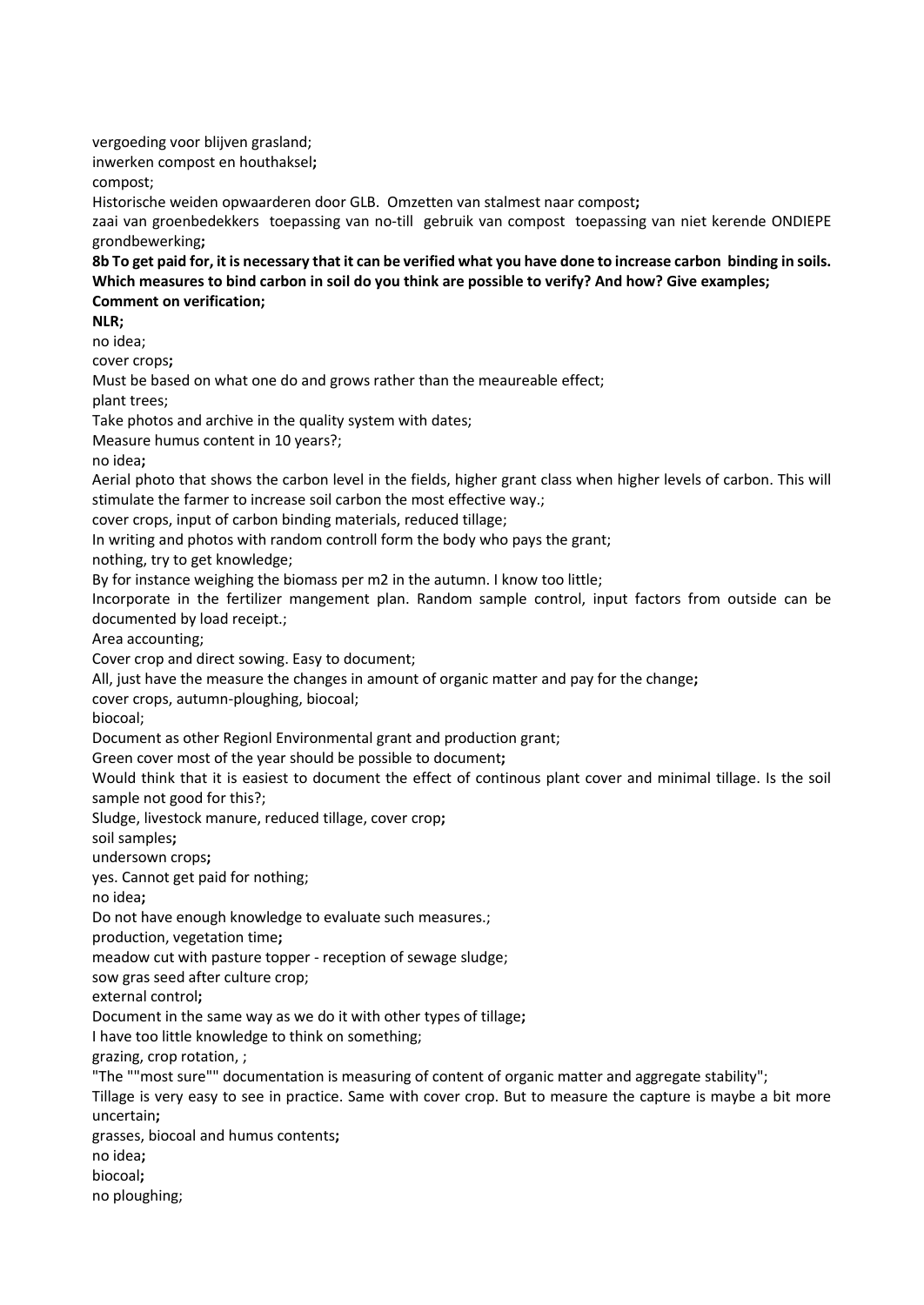manure application and cover crops **;** Do not have enough knowledge to answer**;** crop rotation, grazing, manuring, cultures, soil tillage: accounts; ploughing in biocoal can be documented by application plans and buying receipts**;** not sure**;** no idea; By the same accounts we use also in production**;** proof of soil cover, grazing plan; received biochar, received sewage sludge and other from approved supplier**;** I wish to return to this question.; cover crops; Sow cover crops after the main crop, use of safe compost in open fields/underseed, reduce tillage that does not lead to increased use of pesticides.; difficult to document this other than as a RMP measure; undersown crops**;** Production of biochar in barrels. Maintain log of production, and be open for control by random sampling. When furnace of biochar that produces continuously is developed, we can unscrew the charcoal from the boiler**;** Most of actions that has been taken of this should be possible to document.**;** reduced tillage, use of manures**;** sow catch crops; crop rotation and farming practice - documentation by pictures, documents of delivery of organic materials **;** compost**;** not sure; You should be able to see this; Photos, delivery notes/receipts possibly with estimated working hours**;** soil samples every 5th year**;** undersown crops in cereals and ban use of Glyphosat**;** Measure ignition loss, photo of undersown crop etc. Signature of application, with possible sanctions and return of payment when cheating.**;** Less tillage and target grazing should be possible to document.; document methodes, grasses and areas; Logging / making a log; reduced tillage; farm accounts; Organic levels in soil is an index but takes time to change; field journal accounts and digital pictures**;** no idea; **Thuenen/3N**; application of compost**;** measurement of humus**;** almost all the data that will measure on the farms are in my opinion not suitable for the CO2 - balance. For the first years of the work wit the pilot farms it should be used the approximate data. To verify the date at the very beginning and to hope, that it could be earned money with the CO2-pricing.**;** cultivation of cover crops could be visible; fertilising low with only +10 kg P2O5 per year stays against carbon enrichment**;** compost, crop rotation**;** legumes**;** land mangement records, invoices and receipts on seed-purchase, photographic evidence at day of seeding; difficult as estimation procedures for verification is necessary; **Inagro;** soil samples**;**

soil samples;

manure exchange between neighbours, paying bill;

very depending on the region (heavy rain fall is also local);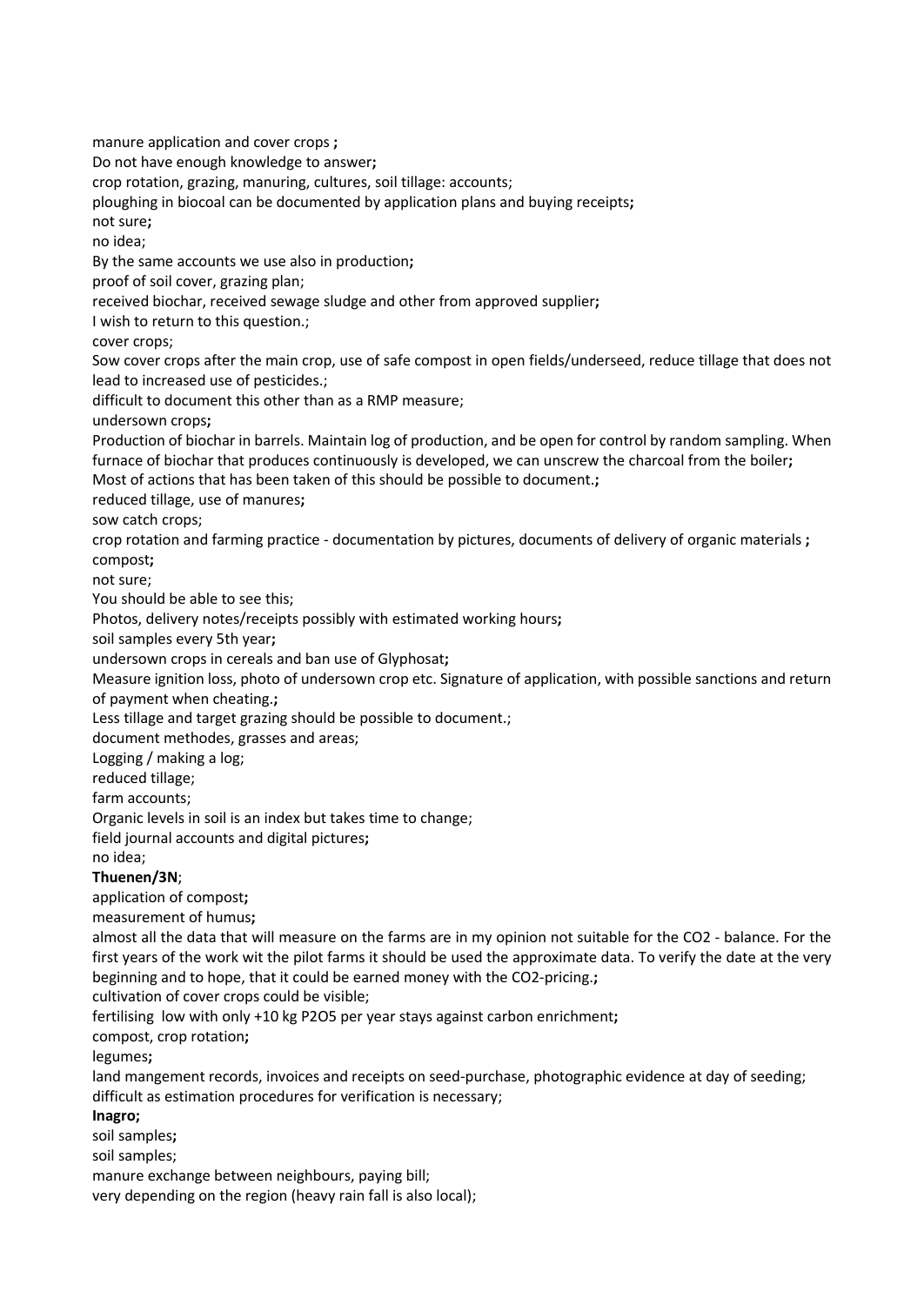looking at the fields; to rely on; to rely on and seeing the results**;** control on the field; compost by paying bill, sowing of cover crops**;** crop rotation**;** putting compost available**;** carbon content by soil analyse, other analyse (HWC)**;** sampling; compost**;** soil sampling on the field, fertilization plan; soil sampling**;** soil sampling of C**;** no idea**;** by collection of governmental data; no idea (keeping grassland area); collection by governmental data; field control**;** keeping total area grassland; crop rotation, manure, collection by governmental data; collection by governmental data**;** on short term: use of the product, on long term: soil sampling for C content; **Bionext;** Counting trees as crops for RVO; Cool Farm Tool input minus output (including transport, cooling etc) or measuring OM content on the same date, soil and temperature**;** Cultivation plan with trees and shrubs, measuring OM content; Measuring OM content soil; Measuring OM; Don't pay, don't control, it just belongs to farming to take care of this**;** Percentage grassland and age, OM of soil samples; Measuring more important than measurements, farmer has to decide what works himself**;** Measurements difficult, we are doing it like this for years, maybe we can use even more reed**;** Measuring OM, but it would be better if it was known what the effect is of the different measures you take, we would like to have a quantitative view of the circularity on our farm, then it's easier to tell a third party what he is paying for, but that would be a lot of work, to do for every individual farm, better to do it as a group of farmers**;** Soil samples, measuring OM; Measuring OM**;** I don't know; Measures instead of measurements; Via gecombineerde opgave, or control union, or skal, an organization that checks already, using this administration, no extra controlling, measuring carbon; First, calculate what the effect is of different measures; **ZLTO**; none**;** How do you reward someone who already does a lot and has a high percentage of organic matter in the soil? ; reward for extra work**;** bring manure with high organic matther into your business cycle **;** less tillage and more cover crops**;** grass organic manure**;** pay for things that we do now**;** very difficult to control, but after years of tossing instead of plowing should there not be a plow sole anymore?; check on behalf of the consumer whether you meet the requirements;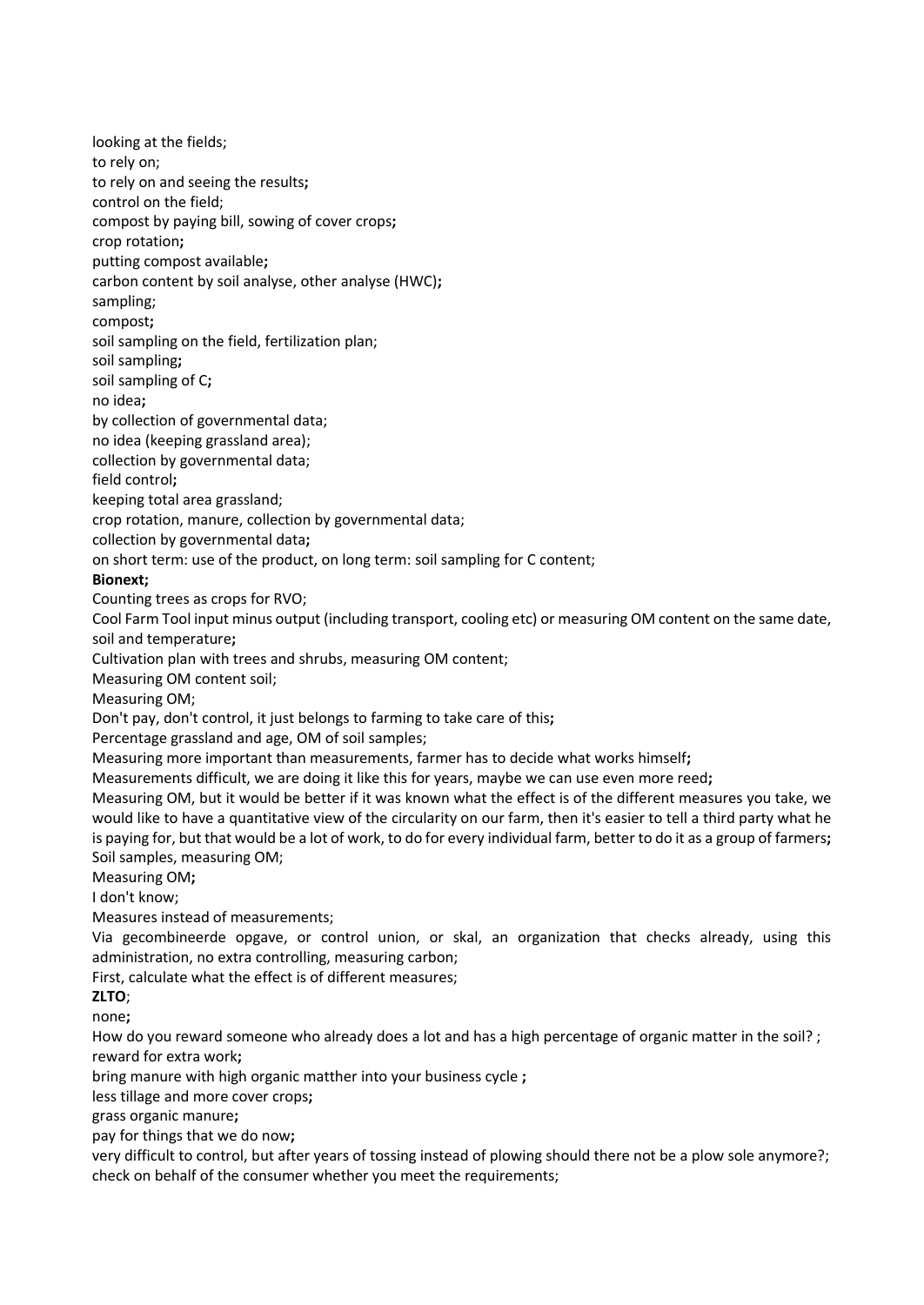I find this a difficult question. when it has to be done according to a protocol, then it often becomes less practically workable. (just look at our manure legislation);

see above and, for example, using satellite images to check cover crop destruction data**;**

pictures and invoices ;

via GLB;

satellite control, woody crops can be reimbursed per kg**;**

soil samples;

Chroma and respiration measurements soil;

make carbon balance;

Calculate organic matter balance**;**

**Innov**;

green manure compost delivery notes**;**

purchase invoices, keep track of sowing date, check on-site if the crop is there;

Every company uses an agreed portion of its area for CO2 capture. We grow normal crops and do so according to good agricultural practices and strive for normal yield. However, harvesting is not taking place, but everything is incorporated into the soil again. In this way all the CO2 captured is introduced into the soil. For example, one could use sugar beet for this. Regarding the inspection, it must be checked whether the cultivation occurs on the agreed plot and the harvest must remain on the field. The presence of the crop can be checked via satellite images. The yield per hectare can possibly also be determined via satellite images. The cultivation is not sold, but must be destroyed and processed. This can be checked by checking for destruction on an agreed date.**;** Measure C levels**;**

Analyses;

grassland maintained via soil samples and sowing of green cover;

Moving grassland. By growing grass for 4 to 5 years, the carbon content increases. Then one can tear that parcel again and temporarily grow grass on other parcels.;

A payment based on measures seems difficult to me. I see more in payment based on measured C content.; sowing catch crops and grassland**;**

no idea;

management contracts, take a soil sample every 2 ha**;**

transport documents at the compost**;**

The cultivation (e.g. short turn wood, miscanthus, ...) or green fertilizer is visible in the Soil analysis field gives measured results (longer term). Company scan or company check that demonstrates that techniques (can = present machines or equipment, ....) are used. for carbon bonding**;**

Delivery of freight compost is controllable.**;**

Give a bonus if you do it right, and not always punish as a disobedient child ...! ?**;**

apply green manure, compost or other organic material;

permanent grassland;

wood edges**;**

supply of organic matter with transport documents for certain crops, to be checked via declaration; measuring carbon.;

Please keep it simple, all the land in Belgium is cultivated as much as it can, if financial support is given, do it in such a way that no land remains bare in the winter. In this way you can achieve the maximum with little support, so everything must be overgrown with a green fertilizer, this should be mandatory, taking into account the condition of the soil, wet soils cannot be sown, and even after winter fruits it makes no sense, a green fertilizer is difficult to germinate in winter. There are huge areas in the world that can be used to store C, here the Belgium margin is too small and becomes too expensive, much more than what we are currently exporting is unfortunately not possible.;

they must come and see that straw is chopped**;**

Through analysis the more phosphorus in the soil is a counter to better absorption of CO2**;**

use more stable manure than permitted;

no idea;

crop residues, green manures, soil tillage material;

Compost via the manure legislation. Only this should not be regarded as Manure;

accepting wood chips and compost types. soil decomposition**;**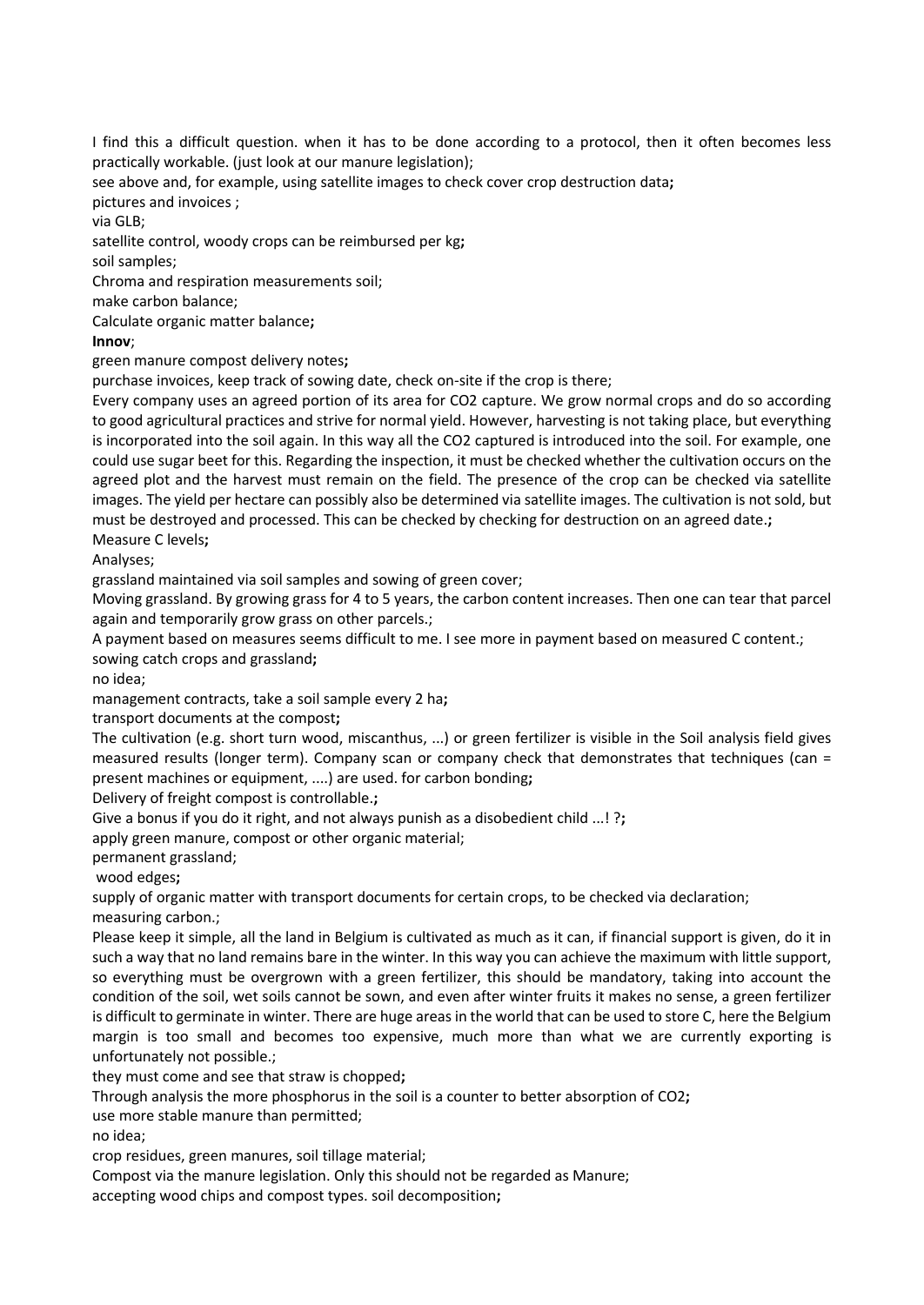don't know; no idea; compost but what about manure legislation**;** humus content in the soil**;** everything is controllable provided that proper registration and follow-up**;** no idea**;** a limited specification: seed purchased or not; applied whether or not (show by means of soil samples?) the current bio-inspection authorities can, according to me, perfectly admit that, also on non-organic farms"; the crops are known by the collective request invoices from seeds, compost and the like.**;** C content in the soil via a soil sample, compared to the average of the region, in such a way that someone who has already made a lot of effort in the past, is also rewarded for it., Sowing of green cover.**;** purchase invoices; all. simply measure the carbon content annually.**;** Follow up the rampant seasonal lease more; Soil decomposition**;** feeding manure to the stable increases soil life and that can be controlled**;** no idea, soil research??**;** Analysis taking into account climate; see earlier; soil decontamination and expert guidance; Ground ANALYSIS; recycle pointer, soil decomposition**;** I have insufficient knowledge for this.; No**;** no idea**;** no idea; Sowing soil-enhancing green cover plants (mixtures) and bringing compost (kilos)**;** Apply compost via manure bank; compost use + soil analysis**;** green manure**;** check all measures through soil analysis at a specific time of the year.**;** carbon content, soil scans, plant scans, surface declaration, crop updates via satellite; Carbon content of the soil. Composition of proprietary compost. Number of running meters of managed timber edge. Trust in the farmer is expertise rather than a control system based on distrust**;** compost**;** easily traceable via collective request (livestock farmer / vegetable grower), including crop (wheat, grass, for example) in rotation (also via collective request)**;** Apply green manure compost; Soil analyses / supply and removal per ha of organic material**;** with soil analysis but visible in the very long term ....**;** Pasture: is always controllable More farmyard manure: farmers would rather feed animal farmyard manure than expensive fertilizer, so there shouldn't be any control there; Opting for crops with many crop residues, short crops with options for sowing green fertilizers, using organic fertilizer, ?; Compost administration, shredding straw**;** Purchase invoice or by demonstrating that you generate humus on company**;** Perform analysis.**;** based on rotation - cultivation plan (e.g. demeter tool)**;** Measure carbon content and pH**;** Compost Solid manure Green manure; Keep soil analyses available, supply documents compost, ?**;** Maize high supply of OM. I; "green manure: control;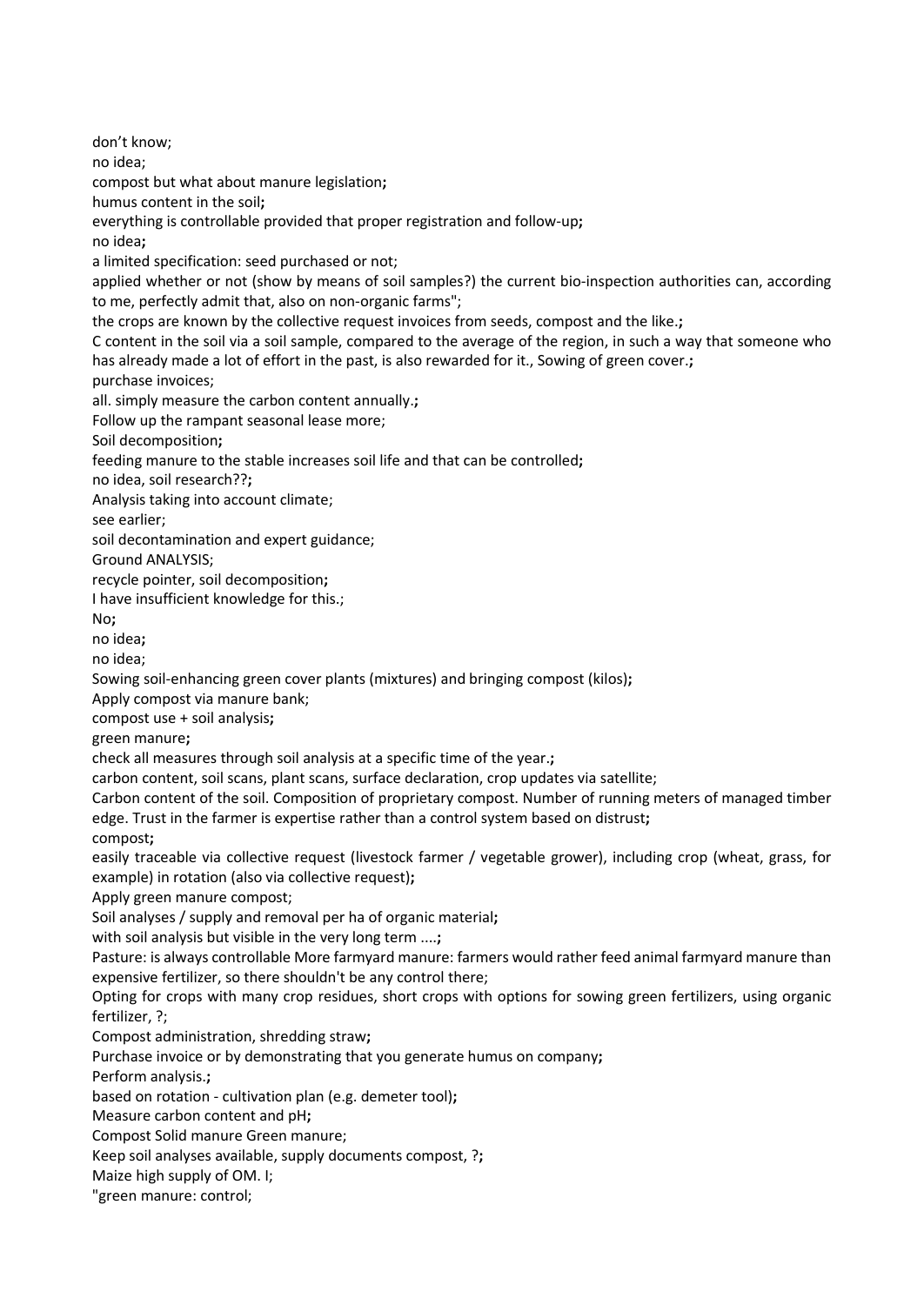fertilization: control manure bank over quantity and TYPE;

measurement: soil analyses, remote sensing methods";

control of cultivation;

purchase of compost and chopping from third parties**;**

compost, less tillage, more crop residues visible;

Preservation and construction of permanent grassland. Developing techniques or legislation to ensure that the arable land that is converted into 'permanent temporary' grassland. The conversion from stable manure to compost is also controllable.**;**

ground treatment and green cover can be easily checked**;**

#### **8c If you have an idea for a business model to get paid for measures to increase carbon storage in soils, please write here below:;**

## **Comment business model:;**

CO2 is put a price on today, can use this system;

We can easily calculate the emission on each farm. If the goal is to come to zero emission on your own farm, then we can for instance charge for the amount CO2 we are able to sequester on top of this.**;**

refer above, but that is not the definition of a business modell that is used here. Read Zott, C., Amit, R. & Massa, L. (2011). The business model: recent develpment and future research. Journal og management, 37(4), 1019- 1042. MǾ skjerpe begrepsbruken, Ç÷konomi er like seriÇ÷se fag som agronomi, jeg slgrasseser ikke rundt meg med agronomibegreper uten peiling.**;**

As far as I know there are examples of this from parts of Austria**;**

Communication / dissemination , and by taking a higher sales price.**;**

Do not have enough knowledge to evaluate such measures.**;**

I have too little knowledge to think on something**;**

no idea**;**

no idea**;**

Here the whole landscape should be seen as one, both forest and agriculture is important. The forest owner teams have the control and knowledge for environmental certification - this should be possible to expand to carbon ceritfication. Every user then gets his share av carbon credits that can be proved based on this.**;**

Sale of food grown by certified carbon sequester practice, a new labeling scheme.;

Approve suppliers**;**

I wish to return to this question.**;**

Environmental agreement that focuses on the practical methods for sequestering carbon in soil, the same way as environmental agreements focusing on methods to reduce run-off of nutrients in regional context Environmental Programmes.;

This will probably pay off in increase amount of crop and reduced need to fertilizers**;**

We participate and we are interested in production of biochar according to the modell above, however ew are familiar with that the system for the time being is not down scaled to our level 250-300 kwh. We have the fasilities and the infrastructure, but as of today we do not have the available funds to the take of facilities that does not work.**;**

Undersown crops in cereals**;**

For instance in Austria they have grant for sequestering carbon. To me that seems like a simple and good practice**;** "Production of biochar and ""feeding"" with crushed biochar";

document metodes, grasses and areas;

To loosen up the soil**;**

no;

Increased use of legumes and nitrogen fixating plants in meadow/fields to become meadow**;**

#### **Thuenen/3N;**

we should find it together. Otherwise I could be now world-famous and millionaire**;**

the additional expense should be compensated: seeds, work, machines.;

no, it was for me until now not so necessary;

"the fertilising law should be changed;

otherwise this project can not work;

carbon enrichment is always linked to the phosphorus enrichment;

first can not work withot the others"**;**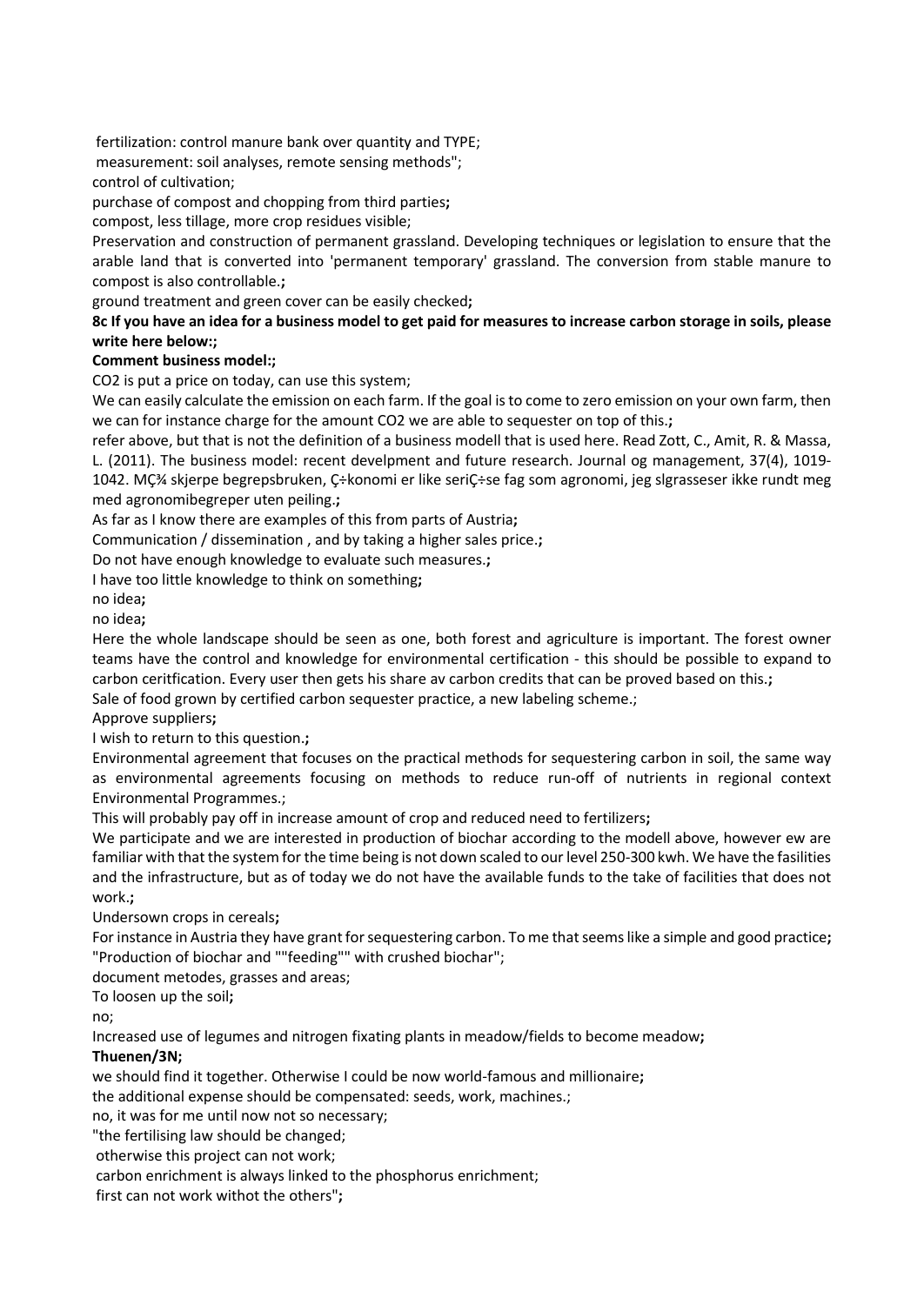bonus at about 500 ? /ha a for the transformation in to grassland;

investor pays for the seed and for the amount of work and can look at the documents of the farmers from these fields at any time;

"CO2 levy with real prices;

permanent penalty for the CO2 emissions by industry;

#### **Inagro;**

forfait compensation for certain measures, sampling of increase is difficult**;**

no obligation**;**

subsidies**;**

subsidies;

subsidies**;**

depending on the measure, not on the surface;

susidie;

subsidie;

subsidie by manure production;

subsidie, by GLB**;**

crouwdfunding;

## **Bionext;**

CO2 levy/bonus for all companies in the EU;

Measuring is knowing, via coolfarmtool it is possible to calculate CO2 footprint, every ton of CO2 that is sequestred annually can be payed by CO2 compensation programmes or the ministry;

Treating manure with carbon and micro-organisms, making Bokashi from organic waste, testing of no-tillage machinery and further development;

Reward measurable increase OM content, reward trees and shrubs in cultivation plan**;**

Sequestrating CO2 through increased OM in the soil;

Soil carbon, soil biology etc, it's part of normal organic farming practices, if you think you need to earn from this you show it's something special, what gives a wrong image of our sector**;**

Something like a crowdfunding with trees in the outside chicken range, something like that could work for the soil as well, get people involved, do business in a connecting way;

Subsidizing onderwaterdrainage in the peatlands in our area;

A biomassplant is a way to use regional organic waste material, could be financed externally;

I don't see why increasing carbon will cost money, the more people have something to say about your farm, the more difficult it gets, but more financial incentives are also always interesting **;**

Lower rent for cultivation plan with more crops that give the soil a rest, make buyers pay more for crops from sustainable soil management;

Count for it in the price of the cheese;

Not a big fan of compensation, means that other parties can still have their emissions, would participate if there was not too much administration;

Government should do it,charge for CO2 emmissions from the industry, give subsidies to farmers who sequester CO2, too much husstle to make individual agreements;

If you do well for the climate, it is good to reward, that can be through subsidies, for example the erfafspoeling project in Friesland, that worked**;**

It gets dangerous when money starts flowing, I would rather go for a fair price for the products, but if you want to develop a business model, I would go for a transparent system**;**

Mainly trees, in the outdoor chicken range or less fertile plots;

Via CAP, would be good if the government would support organic farming, measurements not on an individual level but for farmers as a group, like BDEKO or Biohuis;

Via gecombineerde opgave can you see what a farmer is doing, a model based on measures is too risky for fraud, it shouldn't be too easy;

## **ZLTO;**

pay for days that cover crop is on the land**;**

pay for days cover crops on the land. Freedom in tillage is a requirement**;**

ad least work and seeds. For example ?200 per 4 weeks/hectare**;**

at least ?2000 per ha ;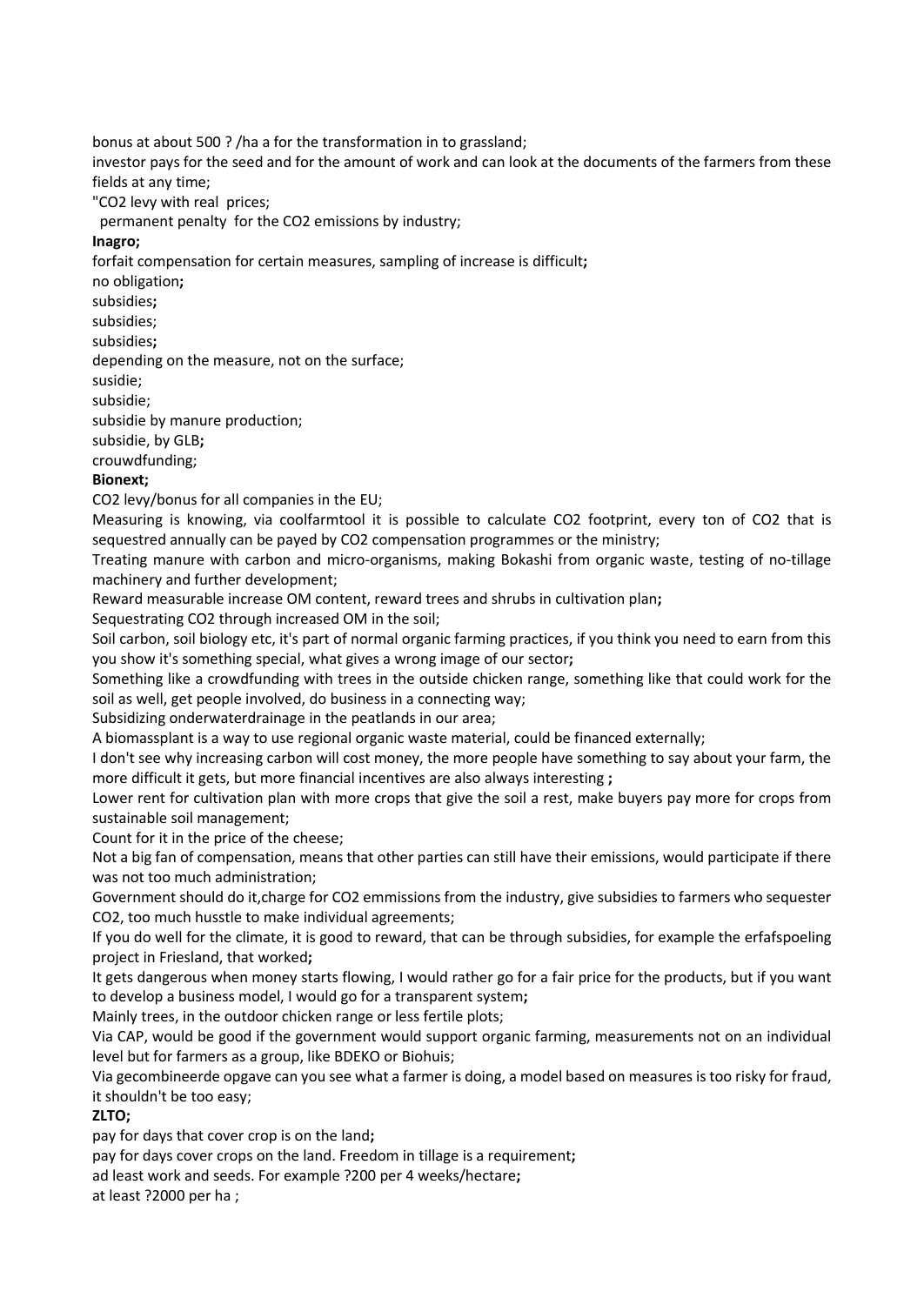pay for the cover crops**;**

I wish I knew;

profiling in the market with support from the government;

I think the degree of ground cover can easily be checked with satellite images and set a fee depending on this; see story above, I was already too far**;**

incorporate green into the soil;

Hectare compensation comparable with, for example, maize yield"**;**

Expansion of placement room for organic manure. Free cover crop seed;

use GLB money for CO2 capture and humus building. See Austrian system!;

By applying C it is possible to determine how much CO2 is captured. Don't farmers in Austria already receive CO2 compensation?**;**

**Innov;**

The farmer is paid for the CO2 capture and no longer for the product that he has harvested, because he will work the entire crop in the soil. Sugar beet can capture a small 40 tons of CO2. If we do not harvest, we can store this CO2 in the soil.**;**

Sensitively increase C content in the soil by stimulating soil life and organic matter in an aerobic environment**;** sowing green cover;

same as a discount on the purchase of compost.**;**

No;

management agreement**;**

Results soil analysis: premium for rising carbon content Extra premium for grassland Supporting biomass production ......**;**

Advertise in all newspapers that the farmer likes to see his land and does everything he can to get the best out of it and that you cannot cheat land, if you give nothing, you get nothing!**;**

very delicat**;**

Economically, sustainable and vice versa,**;**

measure and reimburse carbon according to the values ??determined.;

If land has to be included again in a cultivation plan every year, so I think intensive agriculture is only by sowing more green fertilizers or temporary grassland that can then be plowed in or harvested in the spring, mowing and storing in a feed silo is also a C storage, C that is not immediately released, so a delay and therefore removal from the air eventually.;

the price of the straw that you otherwise pay in trade**;**

Abolish premiums from the age of 70 because these people are already entitled to a pension and distribute over the co2 klasse**;**

seniority permanent grassland compensate ground cover plants less soil turning operations grass sowing**;**

if there is a percentage increase in C soil in your soil.;

Allow manure to separate thick fraction on grassland**;**

no idea;

short circulation grow wood composting manure with green waste (currently only possible with own manure, own green waste)**;**

management agreements (but more flexible than the current one, 5 years is too long, and too strict if there were one year that you could not meet)**;**

what I am thinking of is actually already mentioned above ... but if you could also calculate what you can effectively save CO2 in the soil using the applied methods, it would also be an extra incentive, even though I am there convinced that the main reasons must be soil fertility ... (as I indicated what I thought important), because the soil is ultimately (together with water and the sun) your most important and indispensable production element**;**

no**;**

no idea**;**

By taking the above-mentioned basic rules from organic farming, we see that we not only deliver a much higher quality, but that we can also compete with conventional agriculture.;

is already underway, the dairy industry already has data related to carbon**;**

no;

no**;**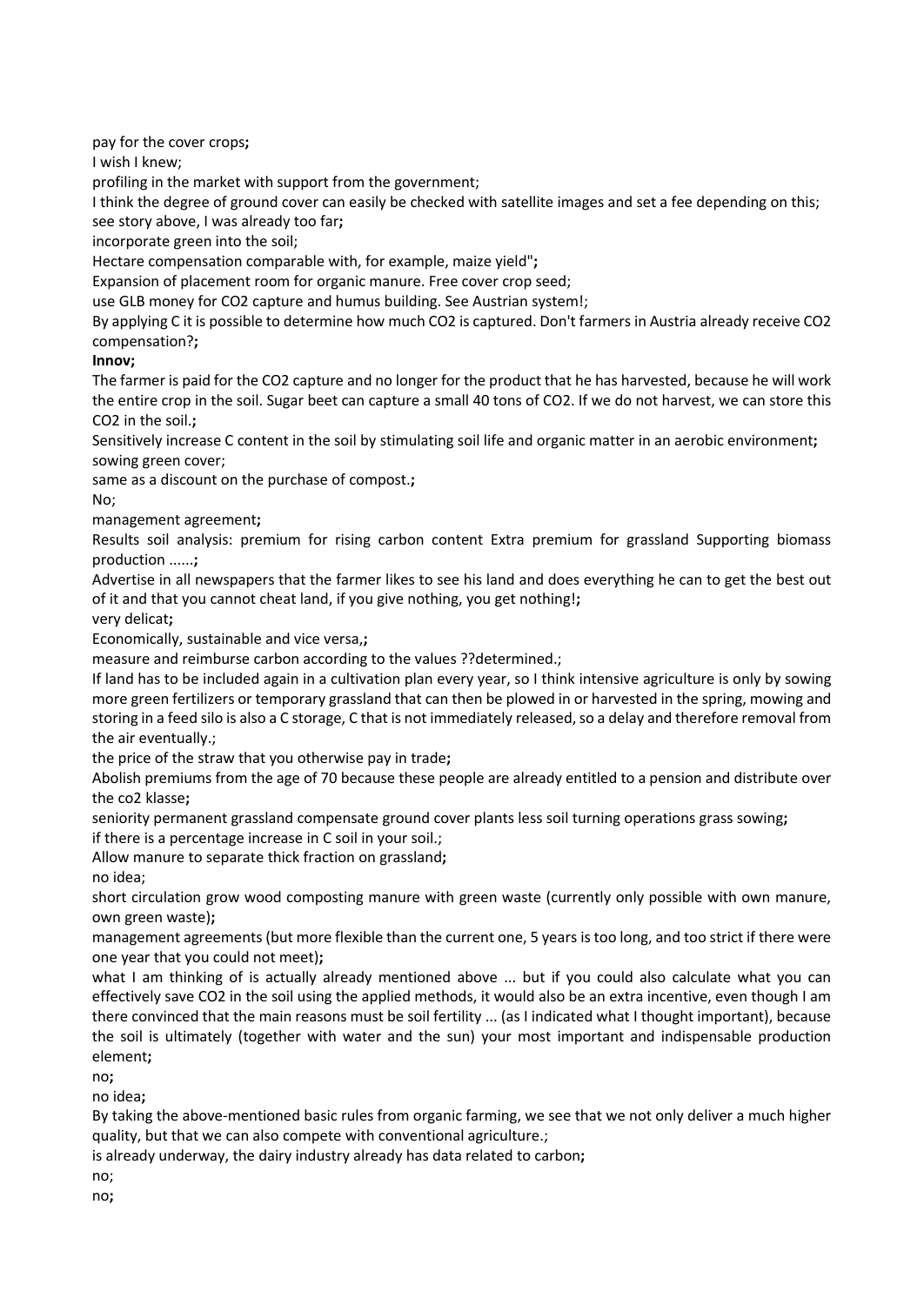No idea**;**

no idea;

not really have a clue**;**

fuel tax (aircraft tax) -compost use-reward farmer or free contribution from climate marchers (there will soon be fewer)**;**

First earnings model that reimburses directly processed amount of biomass and second earnings model, the effect or return of conversion to carbon.**;**

via management agreement**;**

exchange of land (farmer-vegetable grower) x ? / ha. include crop in rotation seasonal lease is a big threshold here (adjust lease law), if a farmer is allowed to use the same land continuously, he will take much more care of it ?**;**

Every two or three years analysis of soil take pet parcel or mixed samples from multiple parcels.**;**

maintenance of agroforestry with lower floor of which pruning goes into the ground after chopping. or serves to make compost with graze of erosion grass strips. Maintains and reimburses disposal.**;**

Preservation of pasture Encourage the use of farmyard manure;

Payment for rest crops, crop rotations, green manure fertilizers, ... See proposals for new CAP.**;**

#### Amount per quantity stored.**;**

belbeef: give audit firms (via proxy) access to data on collection request and rotational figures +% calculate 'roughage' meat (from own 'country', everything except purchased concentrates and by-products), work out points system based on this, link these points to 'sustainability score' meat**;**

Doing this pays for itself;

extra subsidy for farmers who do no till**;**

Encourage crop rotation and use of manure;

management agreements?**;**

Increased hectares of premium for historically permanent grassland. Because it is scientifically proven that such soils capture a lot of CO2 and contribute to biodiversity. Yet these lands are no longer profitable as they are used now. Anyone with such meadows wants to plow it as quickly as possible with all the carbon emissions consequences.**;**

## **9 Do you know techniques farmers can use to increase the carbon in their soils?;**

#### **9a If yes, please give some examples**

intercropping, holistic grazing (praktiserer selv)**;**

biocoal**;**

#### **Thuenen/3N;**

compost, cover crops, winter greening, afforestation**;**

corn maize??**;**

Building of humus-storage for CO2**;**

preservation of the permanent grassland**;**

grassland**;**

conservation tillage;

adapt crop rotation;

cultivation of cover crops, humus formation;

increase the humus content, root mass and groundwater level, conservation tillage ;

milling machine in conjunction with rotten promoter**;**

biomass, moor, humus, building-materials, CO2 balance Germany-wide;

#### **Inagro;**

turn to grasland, minimum tillage when applying organic fertilizer**;**

manure, applying CO3**;**

cover crops, compost, manure;

compost, manure**;**

cover crop, reduced tillage**;**

**Bionext**;

Applying compost;

Improving soils with composted manure**;**

Composting;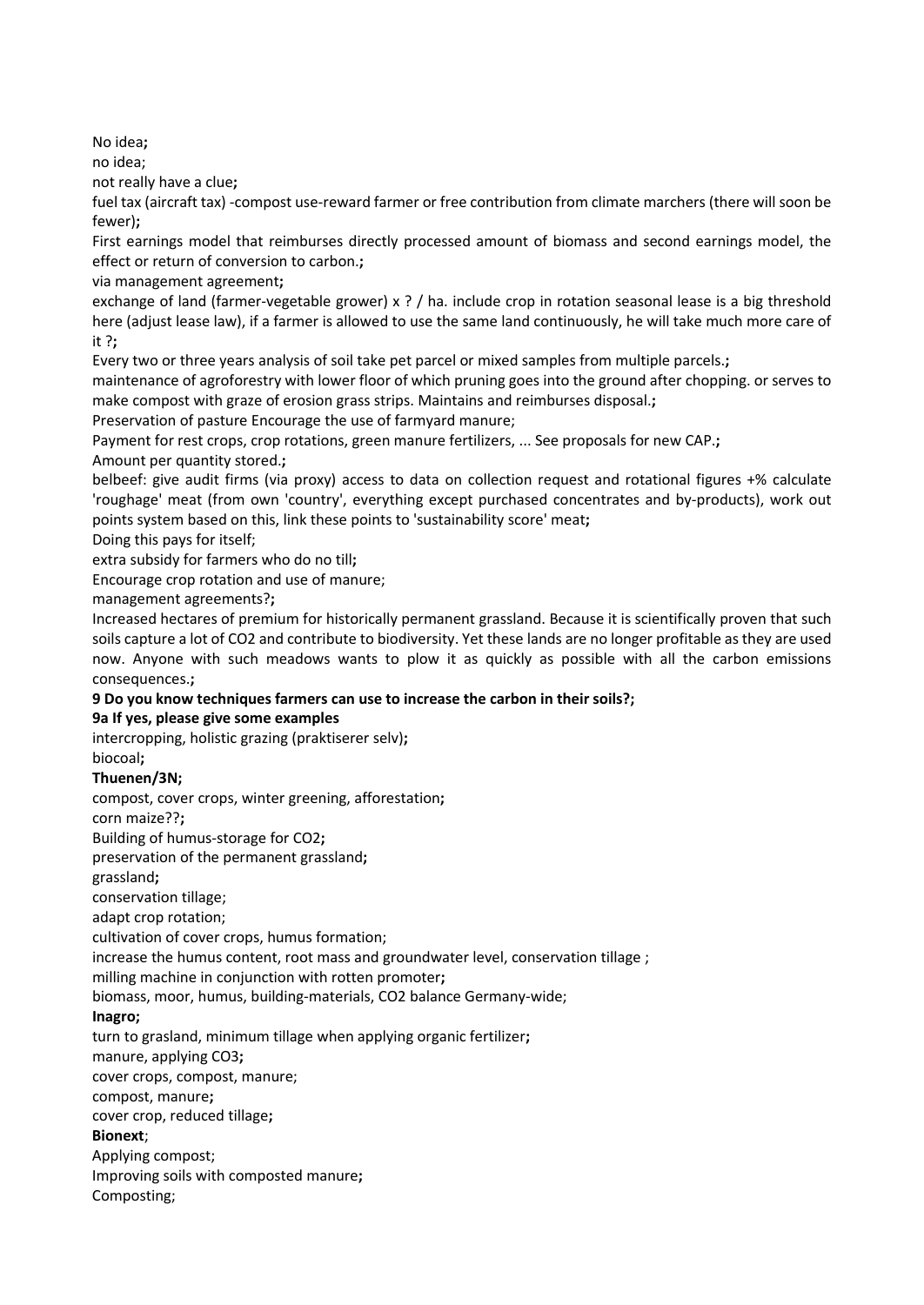No-plowing, better rotations, import extra carbon, water management;

Crop rotation, green manure, compost etc.;

Soil management;

Increasing OM content in soils by not ploughing grassland, measures in crop rotation en fertilizing with compost**;** Adding manure, compost, no or reduced- tillage, adding plant waste to the soil, crop rotation, cover crops**; ZLTO;**

Apply compost, apply solid manure., use the right cover crop ;

Cover crops**;**

compost/woodchips**;**

right application of cover crops and crops, farmer should get more knowledge about the soil, big step: more collaboration between arable farmer and cattle farmer;

usage of Biovin. See research Austria**;**

**Innov;**

no turning tillage and green manure**;**

the cultivation and plowing of green manure superficial tillage instead of plowing**;**

construction of grassland non-reversible soil treatment use of compost**;**

less tillage, cultivation of green fertilizers, gift of organic fertilizers, more extensive rotation / fewer potatoes and beets, less tearing of grassland**;**

Supply carbon-rich material (eg wood chips), sow green cover, leave harvest residue on the field ?**;**

use of farmyard manure, permanent pasture, farm compost**;**

Do not plow, protein washed, organic, agroforestry**;**

crop rotation, use of farmyard manure, catch crops, use of compost, ..;

permanent pasture, compost administration, non-turning soil treatment**;**

add your own compost**;**

Improve the conditions regarding biodiversity. Accept more herbs among the grass. Replanting wooded banks around the meadows. Spread less fresh manure use more compost. Apply Boekasi.**;**

compost - Bokashi**;**

leave straw from grain, rapeseed, corn in the field. use compost. Use BRF or wood.**;**

apply digestate and compost**;**

fewer shifts more use of compost**;**

compost**;**

non-reversed soil treatment, compost, green cover plants**;**

no turning till, DI, compost, green manure, harvest residues, farmyard manure but also slurry, maintaining pH,

...;

compost fertilization, green manure, more grass, non-reversible soil tillage**;**

planting green fertilizer instead of leaving fields fallow**;**

Planting trees and hedges. Compost.**;**

Traditional techniques such as green cover plants, use of compost or manure, etc. But new cultivation systems such as agroforestry also offer a lot of potential (and win-win).;

influence manure and / or crop residues in the soil**;**

administering compost, administering animal (solid) manure, non-reversing tillage, green cover plants; green manure;

longer use of grassland - alternating system with arable land and grassland - use of green cover**;**

catch crops animal (stable) manure compost grassland;

muck work shiftlessly;

catch crops, farmyard manure, harvesting crops, chopping wood, agro-forestry;

organic fertilizer No tillage Compost administer permanent pasture;

increase of organic matter (organic fertilizer, crop residues, green covers, compost, wood chips, ...)**;** compost**;**

Sowing wood edges Sowing green manure Do not plow**;**

**10 There are several examples for carbon offset programs and projects worldwide where people transfer money to fight climate change or to compensate emissions, e.g. promotion of energy efficient cooking stoves, renewable energy programs, afforestation projects;**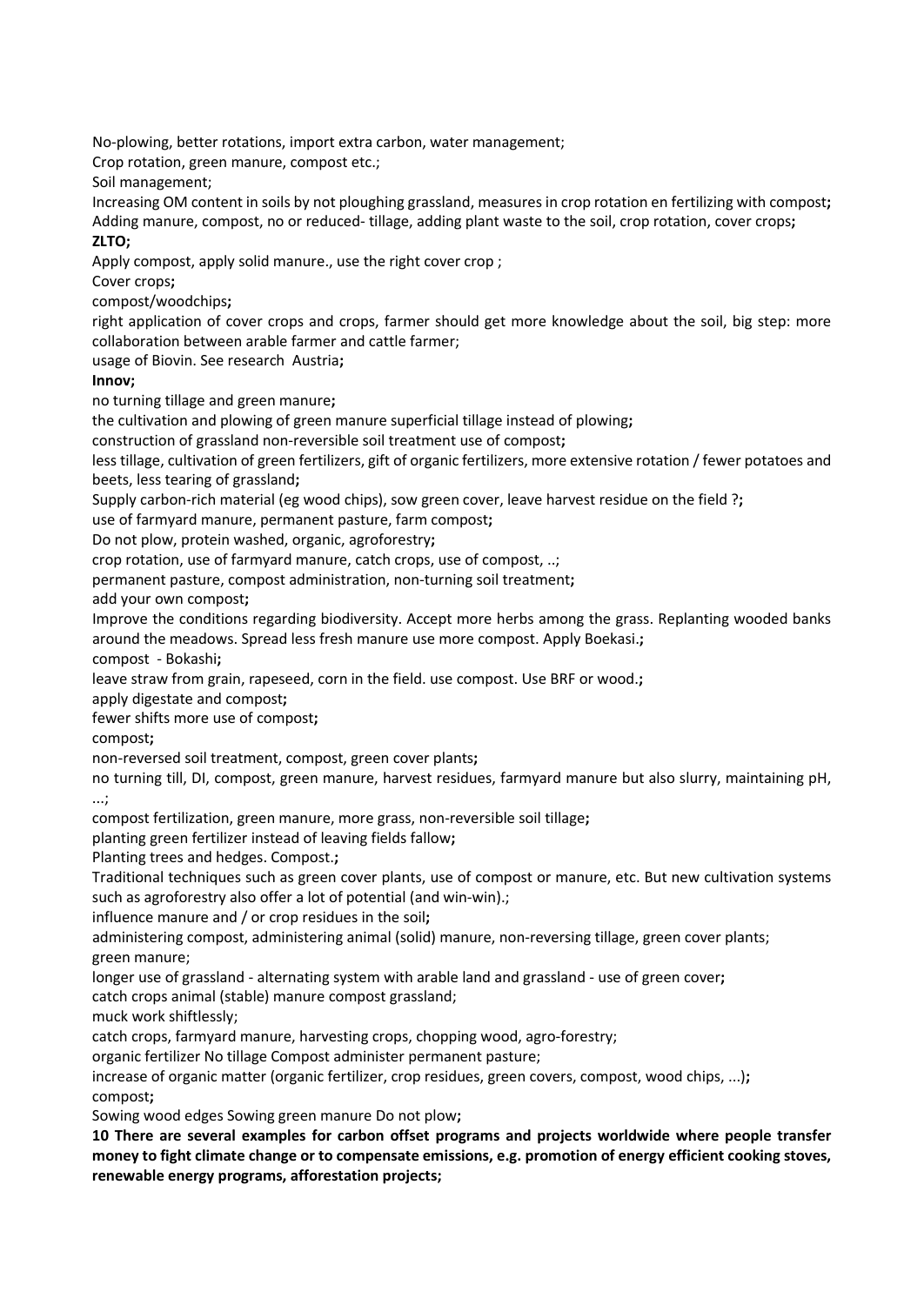**Do you think that the effort of farmers in binding and protecting carbon in soils and plants can be valorised in merchandising agricultural or other products?;**

**NLR;**

-; **Thuenen/3N;**

consumer awareness has yet a subordinated importance**;**

**10a If yes, how do you think the effort of farmers in sequestering carbon can be used in merchandising agricultural or other products?;**

**NLR;**

#### -; **Thuenen/3N;**

nurse crops in rape and bean;

humus balance and nutrient balance- leaching**;**

special logos and seals, etc.**;**

climate effect of the products as overview;

describe on the products to inform the consumers;

increase the sensitivity for the agricultural products**;**

improve CO2 balance of transportation (clima neutral transport) and use in marketing for empowering brands, sustainability in IT;

## **Inagro;**

a good evaluation system of the C analyse in het soil**;**

euros for added value**;**

obligation for applying the techniques of 9 for every one GLB**;**

## **Bionext**;

Educating consumers: Make your meal CO2 neutral!;

Via chain concept higher price for final product for consumer;

No idea yet, have to be developed;

Via certificates like Eko Keurmerk**;**

Premium per unit OM content improvement**;**

Explaining to buyers;

More vegetation in outdoor chicken range en around the farmyard and focusing on the design of the outdoor chicken range instead of the shed;

CO2 sequestration premium**;**

It already happens, Demeter and Bio farmers are doing it, look at the price of these products, although this higher price is probably mainly due to strict control and administration and the risks of the entrepreneurs**;**

## **ZLTO;**

Selling 1 or 2 CO2 star products in the column;

CO2 footprint, CO 2 sequestration rating and quality**;**

## **Innov;**

special label for climate-friendly products;

or even better integral sustainability**;**

Additional price for CO2 storage (just as an additional price is now being paid for organic).**;**

Label**;**

higher price for farmers who store more CO2**;**

You don't have to trade it, but hand it out to other fellow farmers.**;**

mandatory part of specifications**;**

organic farming (inherently more organic soil improvement and care for the soil) with translation into higher product prices - protocol (see UK - WRAP) for agricultural practices established together with buyers (wholesale / distribution sector)**;**

sdf**;**

carboncredits-story like the ALDI project in Austria**;**

by giving farmers a supplement per cultivated hectare of land**;**

Subsidy per hectare that has been sustainably adjusted against taxes on land where no efforts are made.**;**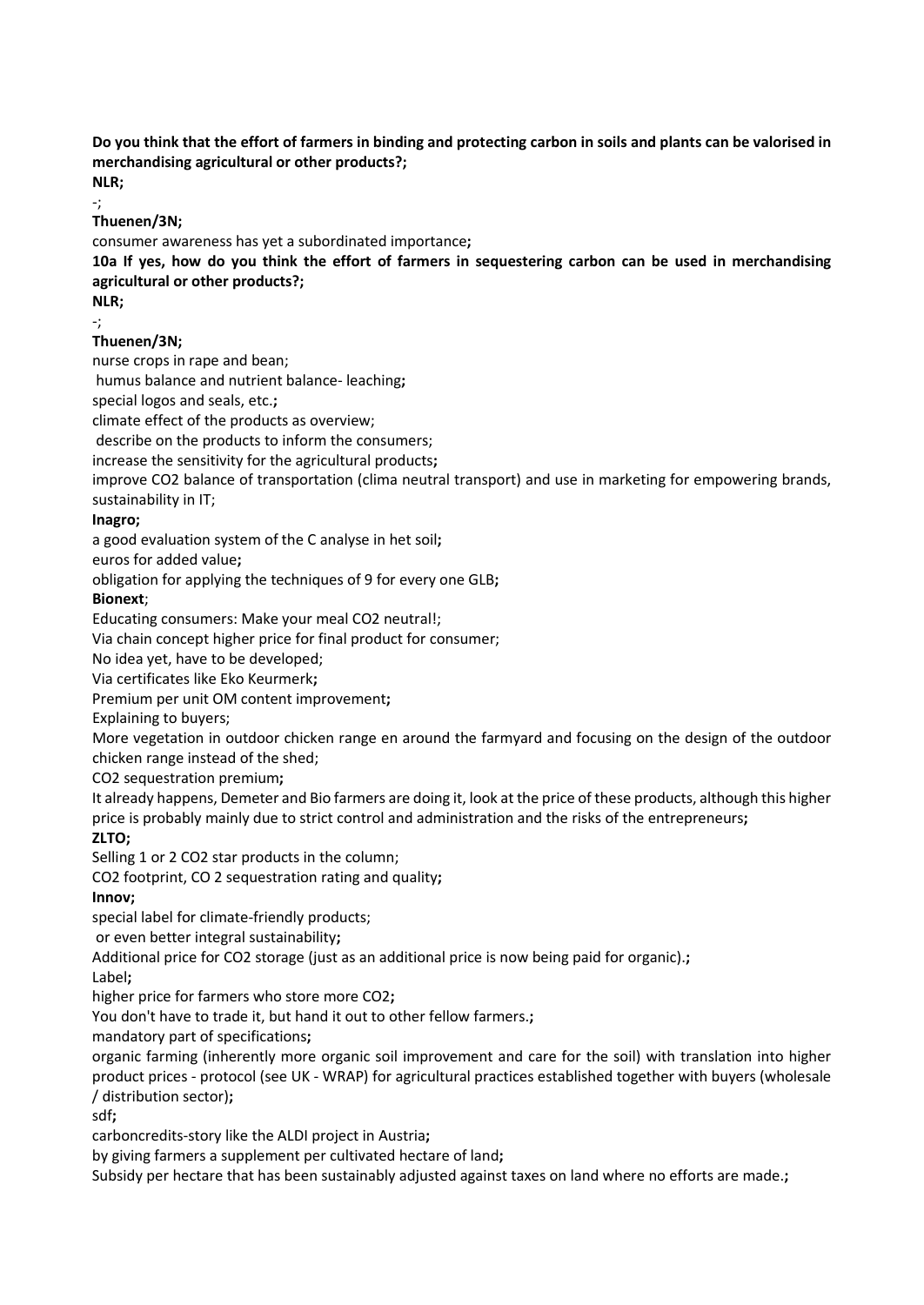Carbon credits (via CO2 compensation funds, for example, to which companies, governments, private individuals, etc.) can contribute - Additional price for product, provided that sufficient clarification is linked to this to make consumers aware of this.**;**

fair prices???**;**

in the promotion of, for example, dairy or meat products - in the sustainability story surrounding these products**;** label on packaging? (another one may not be right) put pasture / field sign in which you say that co2 is retained there (= not only forests retain CO2) (e.g. 1 ha of meadow = drive CO2 of x km);

better yield, linking the cap to the C content in the soil;

by including not only the economical cost but also the ecological cost in the price calculation**;** label**;**

Via carbon credits**;**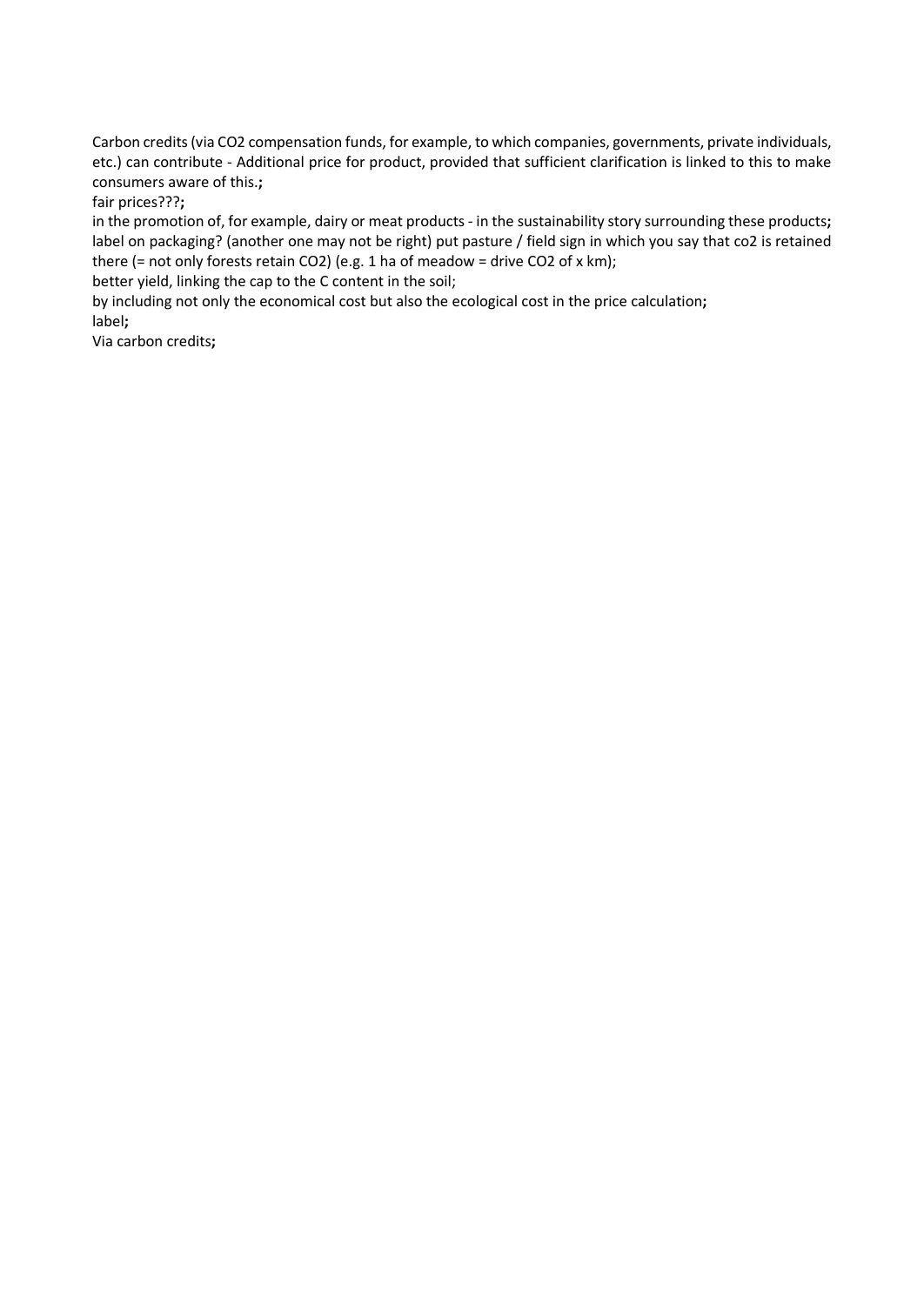**Supplement 5** - The awareness of carbon farming in the agricultural sector, possible and used techniques and business approaches in the North Sea region. Short report of two surveys (2019 and 2021): **Carbon Farming Survey 2021 – Questionnaire from 19.11.2021.** NSR Interreg Project Carbon Farming.

# **Will you engage in Carbon Farming? Please answer our short survey!**

Soil organic matter is an important carbon pool. Its protection and enrichment will guard and enhance soil fertility under climate change and helps to reach climate goals. Sequestering carbon in soils by suitable agricultural management gives time for the development of climate-smart technologies in other sectors. In the INTERREG – North Sea Region project "Carbon Farming" we studied and supported emerging new business models for carbon removal from the atmosphere and the storage in organic matter of agricultural soils. With this short survey at the end of our project we would like to know your thoughts and activities concerning Carbon Farming in the last three years.

Thank you for your time!

## **1. What is your area of activity?**

- *a. Agricultural sector: primary production*
- *b. Agricultural sector: as expert in advisory, politics, research, associations*
- *c. Trade, distribution or processing of food or feed*
- *d. Production and trade of agricultural equipment*
- *e. Job not related to agriculture*
- **2. Do you personally think more about carbon enrichment in soils as option for climate change mitigation today than three years back?**

*Answers:Yes/No*

**3. Have you changed your management to enrich and protect soil organic carbon on your farm in the last years?**

*Yes/No*

3.1 If yes, which measures have you introduced and 3.1.1 on how many hectares in total*?*

*Text answer*

3.2 If no, what is limiting you to change management and begin with carbon farming?

*Text answer*

**4. There are already initiatives for more organic matter formation in soils and CO2 certification.**

4.1 Do you know some of such initiatives? *Answers: Yes/No* 4.2 Do you participate in such initiative? *Answers: Yes/No* 4.3 If yes, in which one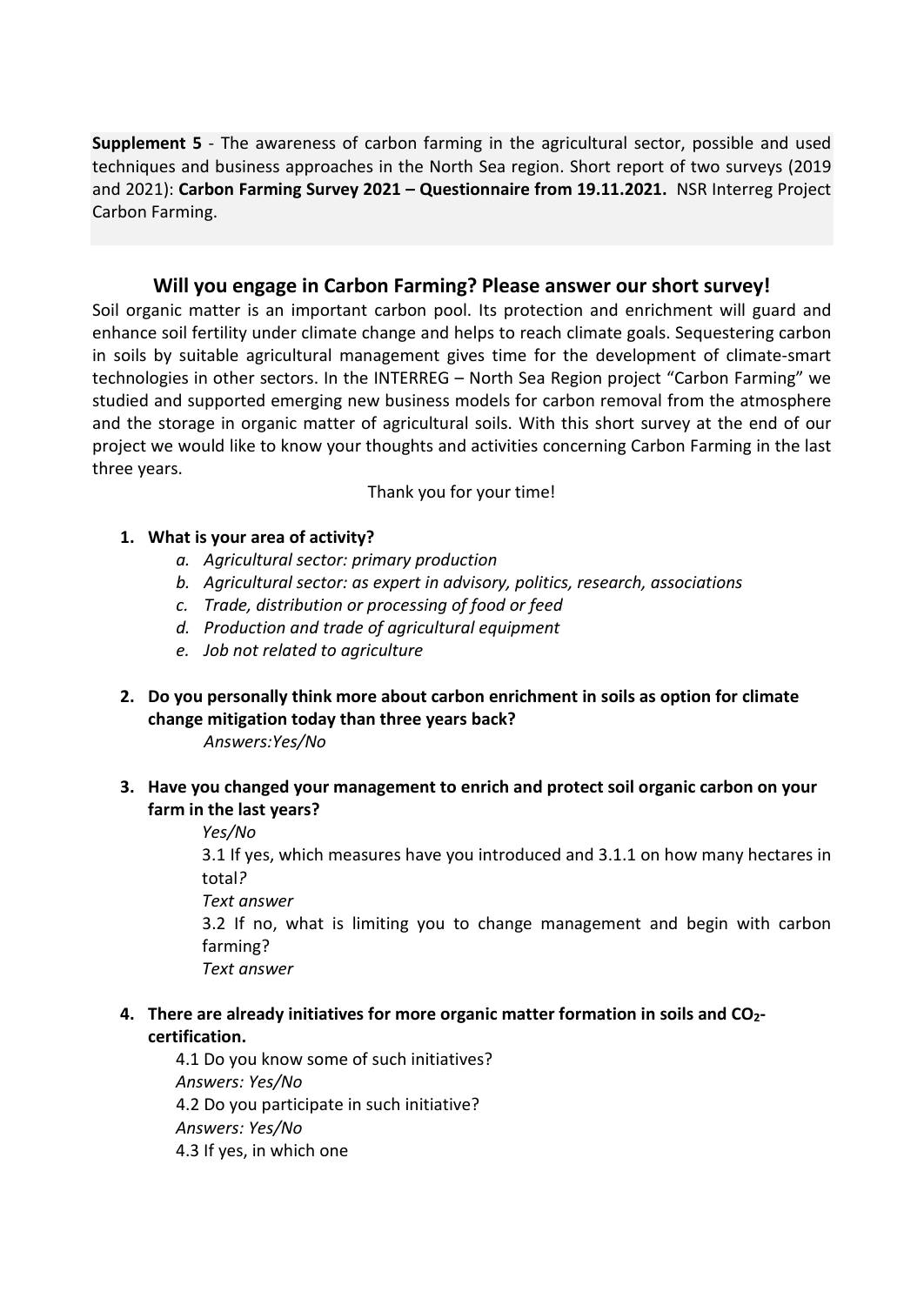**Supplement 6** - The awareness of carbon farming in the agricultural sector, possible and used techniques and business approaches in the North Sea region. Short report of two surveys (2019 and 2021): **Carbon Farming Survey 2021 - All answers to closed questions by regions.** NSR Interreg Project Carbon Farming.

*Institutions providing the questionnaires the regions: Norsk Landbruksrådgiving, Norway; Thünen-Institute of Organic Farming, Germany; 3N Kompetenzzentrum, Germany; Inagro, Belgium; Stichting Bionext, The Netherlands; ZLTO – Southern Agriculture and Horticulture Organization, The Netherlands; Innovatiesteunpunt, Belgium*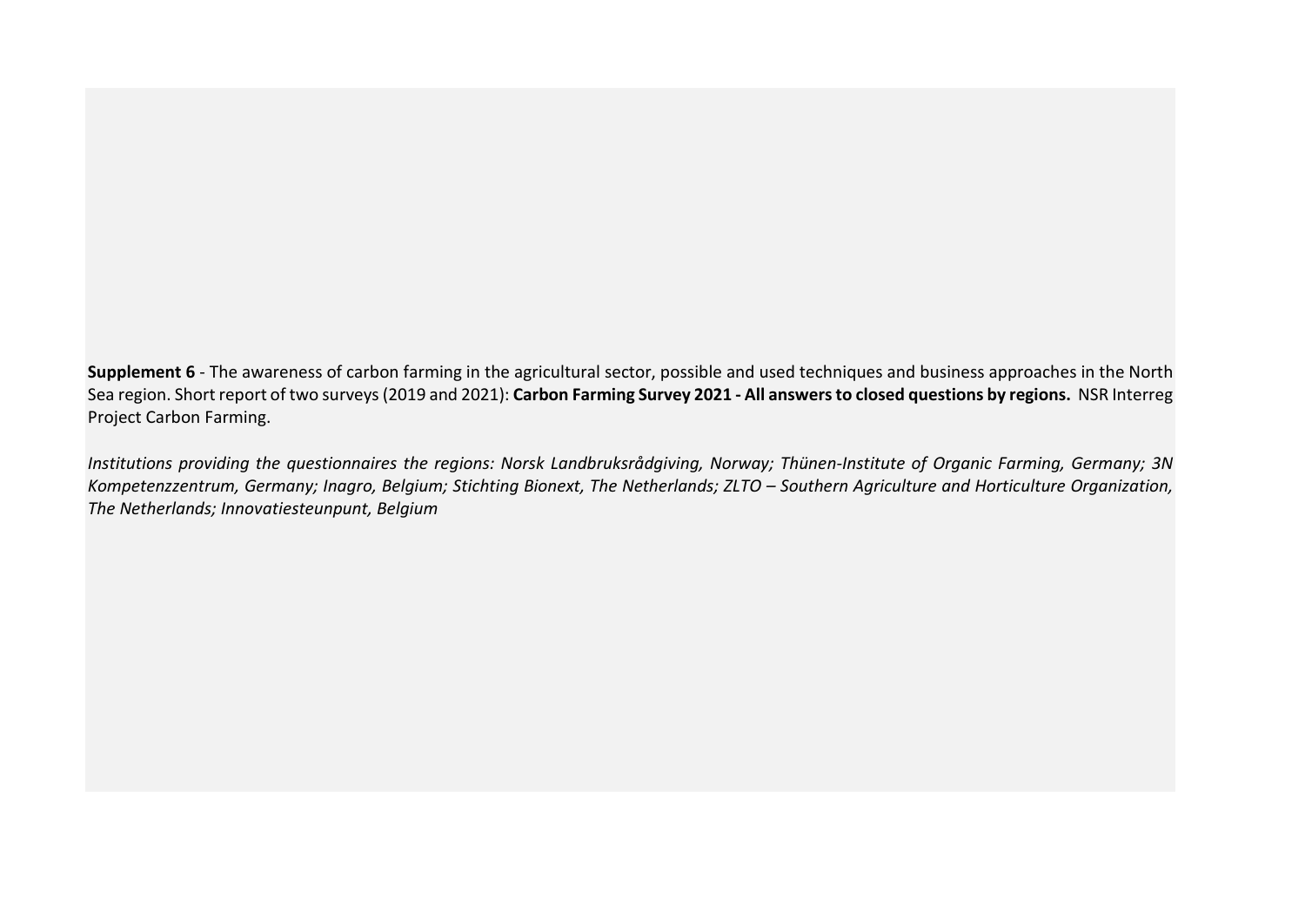| <b>Survey Carbon Farming, winter 2021</b>                                                                                                   |                | All                                                                |              | <b>Norway</b>  |              | Germany        |                | <b>Belgium</b> |                | <b>The Netherlands</b> |                | <b>BE+NL</b> |                |
|---------------------------------------------------------------------------------------------------------------------------------------------|----------------|--------------------------------------------------------------------|--------------|----------------|--------------|----------------|----------------|----------------|----------------|------------------------|----------------|--------------|----------------|
|                                                                                                                                             |                | %                                                                  | n            | %              | n            | %              | n              | %              | n              | %                      | n              | %            | n.             |
| 1 In which of the following sectors do you work?                                                                                            | Answers        |                                                                    | 159          |                | 55           |                | 47             |                | 41             |                        | 16             |              | 57             |
| Agricultural sector: primary production                                                                                                     |                | 75                                                                 | 120          | 82             | 45           | 38             | 18             | 100            | 41             | 100                    | 16             | 100          | 57             |
| Agricultural sector: as expert                                                                                                              |                | 20                                                                 | 32           | 13             | 7            | 53             | 25             | $\Omega$       | 0              | $\Omega$               | 0              | 0            | 0              |
| Trade, distribution or processing of food or feed                                                                                           |                | 1                                                                  | $\mathbf{1}$ | $\overline{2}$ | $\mathbf{1}$ | $\mathbf{0}$   | 0              | $\Omega$       | $\mathbf{0}$   | $\Omega$               | 0              | $\Omega$     | 0              |
| Production and trade of agricultural equipment                                                                                              |                | 2                                                                  | 3            | 0              | $\Omega$     | 6              | 3              | $\Omega$       | $\mathbf{0}$   | 0                      | 0              | $\Omega$     | 0              |
| Job not related to agriculture                                                                                                              |                | $\mathcal{P}$                                                      | 3            | 4              | 2            | $\mathcal{P}$  | $\mathbf{1}$   | $\Omega$       | $\Omega$       | $\Omega$               | $\Omega$       | 0            | 0              |
| 2 Do you personally think more about carbon enrichment in soils as option for climate change mitigation today than three years back?        |                |                                                                    |              |                |              |                |                |                |                |                        |                |              |                |
|                                                                                                                                             | Answers        |                                                                    | 158          |                | 54           |                | 47             |                | 41             |                        | 16             |              | 57             |
| Yes                                                                                                                                         |                | 80                                                                 | 127          | 80             | 43           | 100            | 39             | 80             | 33             | 75                     | 12             | 79           | 45             |
| <b>No</b>                                                                                                                                   |                | 20                                                                 | 31           | 20             | 11           | 21             | 8              | 20             | 8              | 25                     | 4              | 21           | 12             |
| 3 Have you changed your management to enrich and protect soil organic carbon on your farm in the last years?                                |                |                                                                    |              |                |              |                |                |                |                |                        |                |              |                |
|                                                                                                                                             | Answers        |                                                                    | 140          |                | 55           |                | 28             |                | 41             |                        | 16             |              | 57             |
| Yes                                                                                                                                         |                | 74                                                                 | 103          | 78             | 43           | 93             | 26             | 59             | 24             | 63                     | 10             | 60           | 34             |
| No                                                                                                                                          |                | 26                                                                 | 37           | 22             | 12           | $\overline{7}$ | $\overline{2}$ | 41             | 17             | 38                     | 6              | 40           | 23             |
| 3.1 If yes, which measures have you introduced?                                                                                             | Answers        |                                                                    | 85           |                | 26           |                | 23             |                | 24             |                        | 12             |              | 36             |
|                                                                                                                                             |                | The full text answers are given in a separate list (Supplement 7). |              |                |              |                |                |                |                |                        |                |              |                |
| 3.1.1 If yes, on how many hectares in total?                                                                                                | Answers        |                                                                    | 82           |                | 26           |                | 16             |                | 28             |                        | 12             |              | 40             |
| <b>Hectares</b>                                                                                                                             |                |                                                                    | 7173         |                | 1009         |                | 4798           |                | 787            |                        | 579            |              | 1366           |
| 3.2 If no, what is limiting you to change management and begin with carbon farming?                                                         |                |                                                                    |              |                |              |                |                |                |                |                        |                |              |                |
|                                                                                                                                             | Answers        |                                                                    | 59           |                | 25           |                | 17             |                | 13             |                        | $\overline{4}$ |              | 17             |
|                                                                                                                                             |                | The full text answers are given in a separate list (Supplement 7). |              |                |              |                |                |                |                |                        |                |              |                |
| 4 There are already initiatives for more organic matter formation in soils and CO2-certification. 4.1 Do you know some of such initiatives? |                |                                                                    |              |                |              |                |                |                |                |                        |                |              |                |
|                                                                                                                                             | Answers        |                                                                    | 158          |                | 54           |                | 47             |                | 41             |                        | 16             |              | 57             |
| <b>Yes</b>                                                                                                                                  |                | 66                                                                 | 105          | 50             | 27           | 77             | 36             | 78             | 32             | 36                     | 10             | 61           | 42             |
| No                                                                                                                                          |                | 34                                                                 | 53           | 50             | 27           | 23             | 11             | 22             | 9              | 21                     | 6              | 22           | 15             |
| 4.2 Do you participate in such initiative?                                                                                                  | Answers        |                                                                    | 153          |                | 54           |                | 44             |                | 40             |                        | 15             |              | 55             |
| Yes                                                                                                                                         |                | 18                                                                 | 28           | 26             | 14           | 26             | 12             | 5              | $\overline{2}$ | 0                      | 0              | 4            | $\overline{2}$ |
| No                                                                                                                                          |                | 82                                                                 | 125          | 74             | 40           | 68             | 32             | 93             | 38             | 94                     | 15             | 93           | 53             |
| 4.2 If yes, in which one?                                                                                                                   | <b>Answers</b> |                                                                    | 31           |                | 13           |                | 14             |                | $\overline{3}$ |                        | $\mathbf{1}$   |              | $\overline{4}$ |
|                                                                                                                                             |                | The full text answers are given in a separate list (Supplement 7)  |              |                |              |                |                |                |                |                        |                |              |                |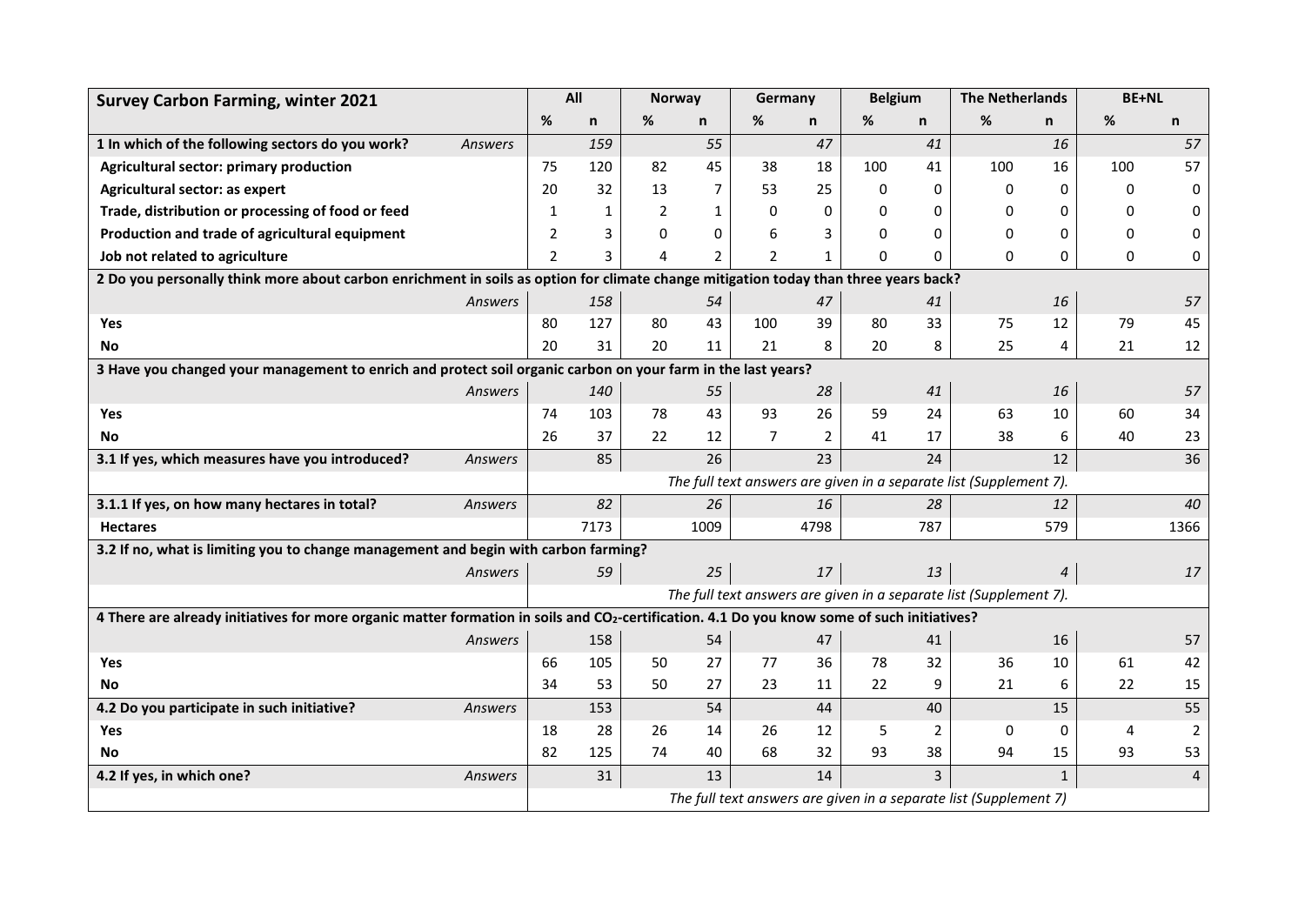**Supplement 7** - The awareness of carbon farming in the agricultural sector, possible and used techniques and business approaches in the North Sea region. Short report of two surveys (2019 and 2021): **Carbon Farming Survey 2021 – Results of open questions by regions**. NSR Interreg Project Carbon Farming.

*Entries were translated by the project partners of the regions, some original passages were tolerated, single entries of the respondents are semicolon separated. They appear in the order of entry in the database.* 

*Institutions providing the questionnaires the regions: Norsk Landbruksrådgiving, Norway; Thünen-Institute of Organic Farming, Germany; 3N Kompetenzzentrum, Germany; Inagro, Belgium; Stichting Bionext, The Netherlands; ZLTO – Southern Agriculture and Horticulture Organization, The Netherlands; Innovatiesteunpunt, Belgium*

**3. Have you changed your management to enrich and protect soil organic carbon on your farm in the last years?; 3.1 If yes, which measures have you introduced and on how many hectares in total?; Norway;** Converted to organic meadow – 30;  $? - 50;$ Composting of green and food waste  $-0.1$ ; Direct sowing and cover crops – about 20; Direct sowing + catch crops – 45 direct and about 10 catches per year; Cover crops - 14,3; Cover crops – 20; Reduced tillage – 20; Direct sowing and cover crops – 150; Horticulture: little discussion about carbon sequestration. What about horticulture and "carbon farming"? – 5; Grass cover all year round. Grazing animals (Highland cattle and hens) in small areas that are moved often – 3 with grazing animals per day. Grass cover of 9.; Direct sowing and cover crops – On everything 13; Produces biochar with kontiki stoves. Mixes biochar in the soil where apple trees are planted. Makes compost mixed with biochar. Planning experiments with biochar filter to catch nutrient runoff  $-1$ ; Longer rest time on pasture  $\text{crop} - 4$ ; Direct sowing and compost – 40; Compost, clover, stopped with pesticide and fertilizer, renewal of meadow by direct sowing. – all ca. 10; Direct sowing and cover crops – 110; Targeted grazing, reduced tillage – 100; Reduced amount of tillage / none. Use of catch crops. Active crop rotation – 17; Regenerative grazing  $-7$ ; undersown crop – 8; Has spread sludge of 22 ha and has spread a lot of wood chips from horses 3 ha – 25; Crop rotation, direct sowing, cover crops – 250; Changed grazing practices, greater awareness about tillage, surface composting, increasing the diversity of seed mixtures, stimulating increased fungal biology in soil and compost – total area, ca. 10 forestland; Cover crops – 25; Trying surface composting – currently about 13; **Germany;** SOC enrichment since 20 years (intercrops, leaving straw on field, conservation tillage etc.) – 75; conservation tillage with minimal soil disturbance since 30 years - 200; direct seeding – 2000;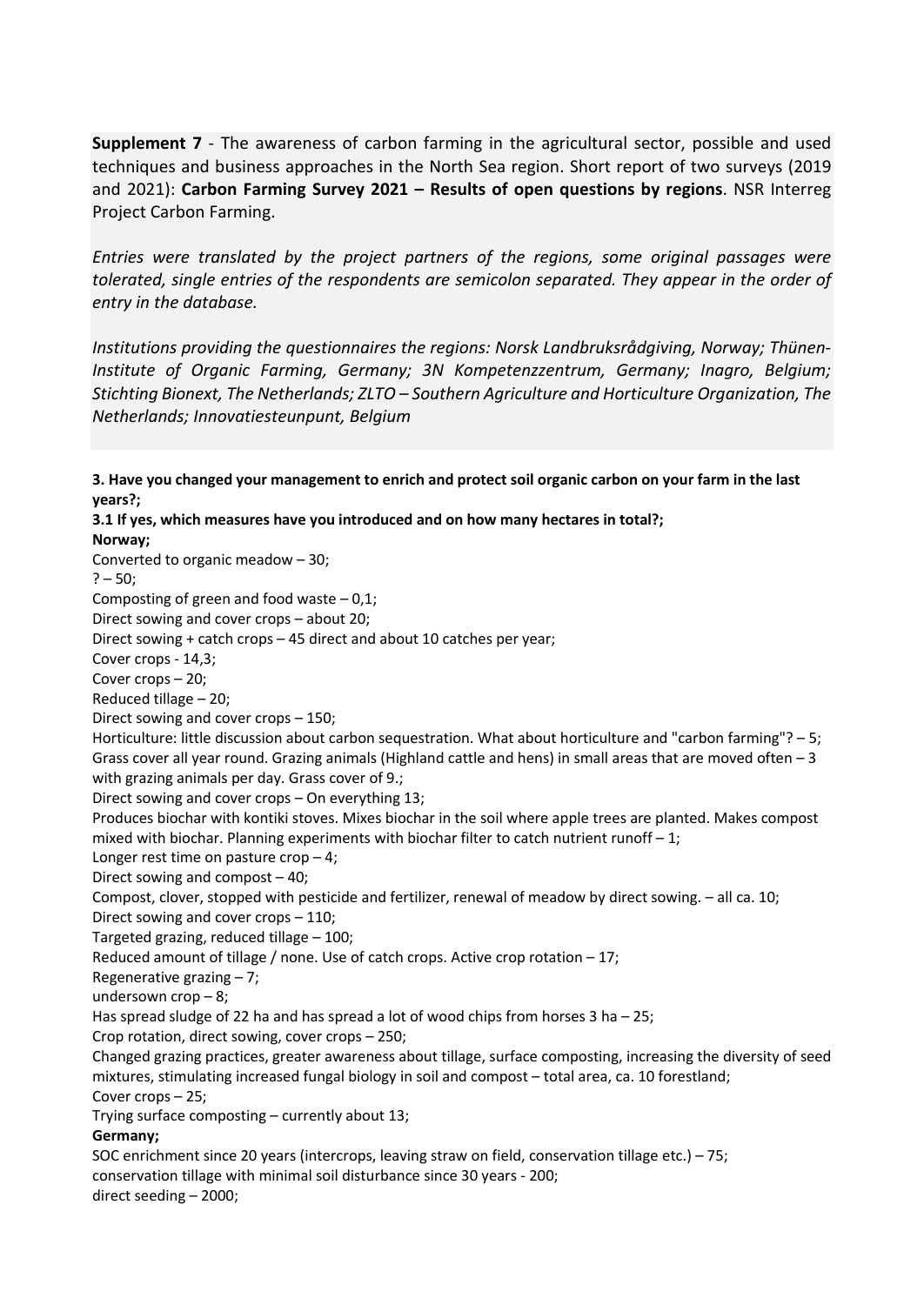expanded crop rotations with legumes – 1000; use of farmyard manure, reduced tillage – 600; undersown crops, mulching - some variable sized fields; use of wood chips, bio-coal, rock flour and effective microorganisams in the bedding of livestock, manure, composting - 20 (with manure compost); keep the soil green, use of microorganisms, biodiversity, mob-grazing, shallow tillage – 110; intercrops, mulch-seeding, compost, farmyard-manure, digestates, crop rotation, leaving harvest residues in the field  $-40$ : compost application, intercrops – 400; compost, intercrops, farmyard manure – 1200; intercrops, no ploughing - 110+250; no ploughing, undersown crops, grass, intercrops – 170; intercrops, reduced soil tillage – 35; establishment of a Sphagnum farm (paludiculture)  $-1$ ; intercrops, leaving straw on the field - 33+30; 1. intercrops for humus formation (12 ha), 2. silvoarable System (2 ha) – 14; use of bio-char and digestates  $-2$ ; intercrops, personal training and information, reading books – 5; green manuring, intercrops, straw and maize straw incorporation – 50; some arable fields are used as permanent grassland – 6; mulch-seeding, use of bacteria to activate the soil/root/plant systems, reduce soil cultivation in total, use of site-specific fertilisation – 440; conservation tillage – 340; **Belgium;** Non-inversion tillage and green manure - 15 eagmengses (?) – 15; as much farmyard manure and cover crops as possible and minimal tillage (non-turning if possible) - on all hectares where possible; green cover crops and manure – 12; sowing grass after main crop - 12; sowing green cover crops - 25; Use compost – 20; more green manufacturer – 20; no more deep tillage, chopping straw, sowing green manures,... – 116; Compost - 1,5; straw is chopped by pick thresher and remains on the field  $-10$ ;  $? - 4:$  $? - 25;$ more farm manure/ different green fertilization – 14;  $? - 23$ : Use of compost, no more straw but chopped – 15; as much ground cover as possible – 22; less processing - 16; manure – 5; more green cover crops – 3;  $? - 100$ Using more manure and compost - As much as possible, within fertilization standard more offspring – 20; sow more green cover crops than before and sow grains without plough – 15; ploughless farming, undersown crops in maize – 150; only farmyard manure, permanent grasslands – 16; More green cover – 20; We stopped ploughing 10 years ago - 130; **The Netherlands;**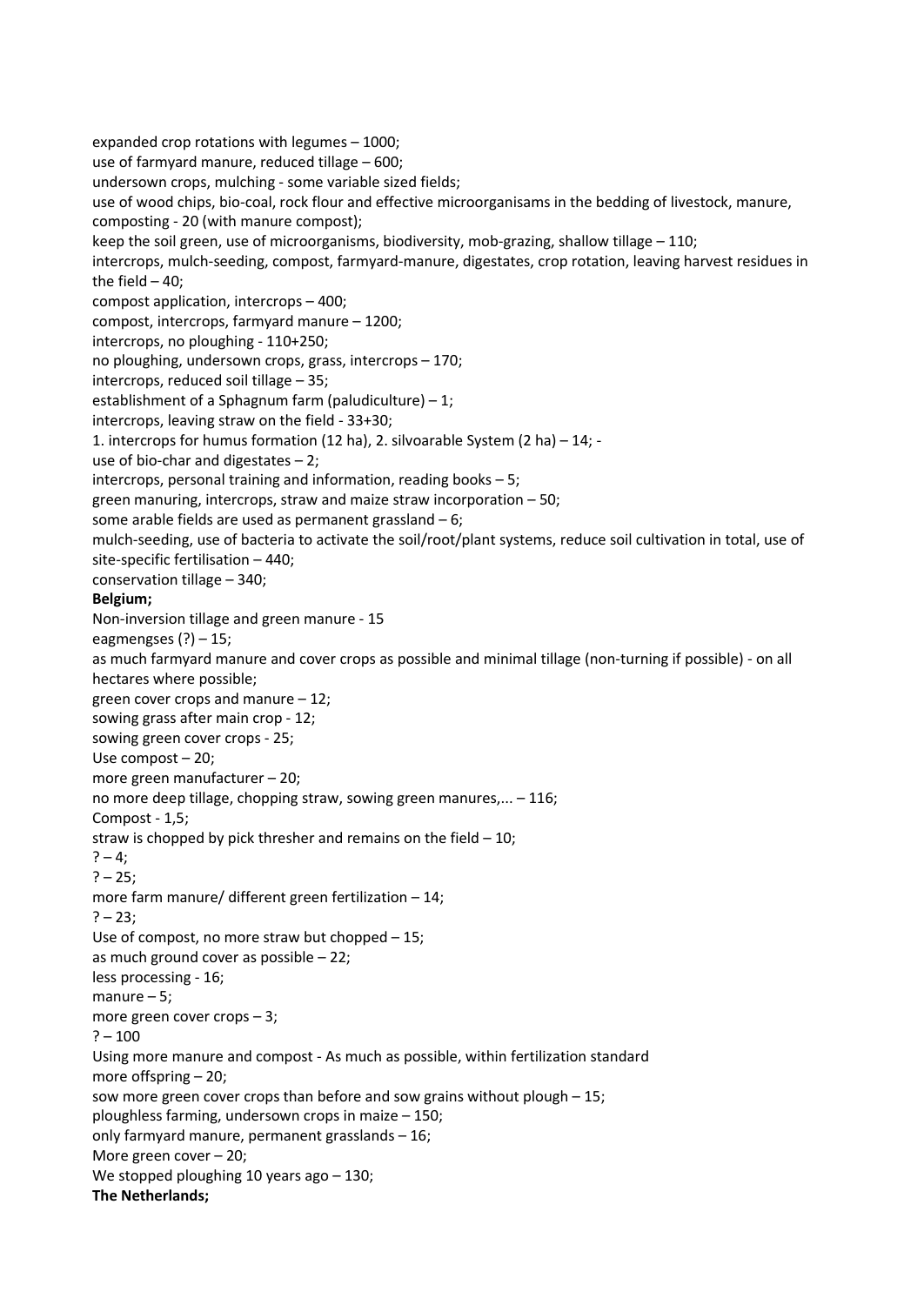I've been doing this for 12 years – 2; Supply of forest land for non-inversion tillage – 20; compost, superficial tillage – 25; Herb-rich grassland and no fertilizer – 30; NKG and more green manures – 280; solid straw-rich farmyard manure, green compost, NKG, green manures over the winter. – 80; compost and green manures – 100; the use of green manures and the use of compost  $-11$ ; started with herb-rich grassland on a few plots  $-6$ ; more green manure and compost – 15; Leave more and more diverse greenery. Let the soil itself break down all plant remains in the natural way - 1,5; Good barn manure enriched with EM bacteria – 9;

## **3.2 If no, what is limiting you to change management and begin with carbon farming?; Norway;**

that's nonsense;

Took over farm with lands in very poor condition. Have had to change all fields to increase the quality of the meadow, but hope in the long run to be able to operate without ploughing.;

Rents out the land, not ready to start farming yet.;

ignorance and extra work;

already have parlyt (?) such practice;

Has long-term meadow (very long repeat breeding) with small areas with underseed and innland grassland; knowledge;

need to learn more about it;

There is talk in "large airy views" about how great it is with carbon farming, but I lack very specific advice on how to achieve this in practice with the equipment that I have available. Advice at farm level is necessary to be able to implement this.;

Knowledge of methods in grassland farming;

Concrete knowledge / cultivation strategies;

no belief in this;

Have no knowledge of this.;

know too little about it;

With pure/only feed production, I do not think there is so much more to do than to have the best possible plant culture.;

Take on the big challenges first;

Competence;

More knowledge;

no farm;

Have had cover crops and meadows in circulation for 15 years;

Knowledge;

Extra work. The soil already has a high content of carbon.;

Started three years ago.;

do not know not enough;

Has done carbon farming for many years, it is only the word that is new.;

**Germany;**

conservation tillage with minimal soil disturbance since 30 years ;

I only have low-input grassland;

I already reached a personal goal three years ago, changing arable land to flowering areas;

C sequestration to meet climate protection targets on mineral arable soils in Germany is not promising and, depending on the soil management, is also highly and quickly reversible. Humus build-up in the sense of increasing soil fertility through undersowing, catch crops, adapted crop rotations, etc. makes a lot of sense, but that is really nothing new. Therefore, in my opinion, the term "carbon farming" should not be used to raise false expectations in civil society about the potential of such measures in terms of climate protection.; no farm;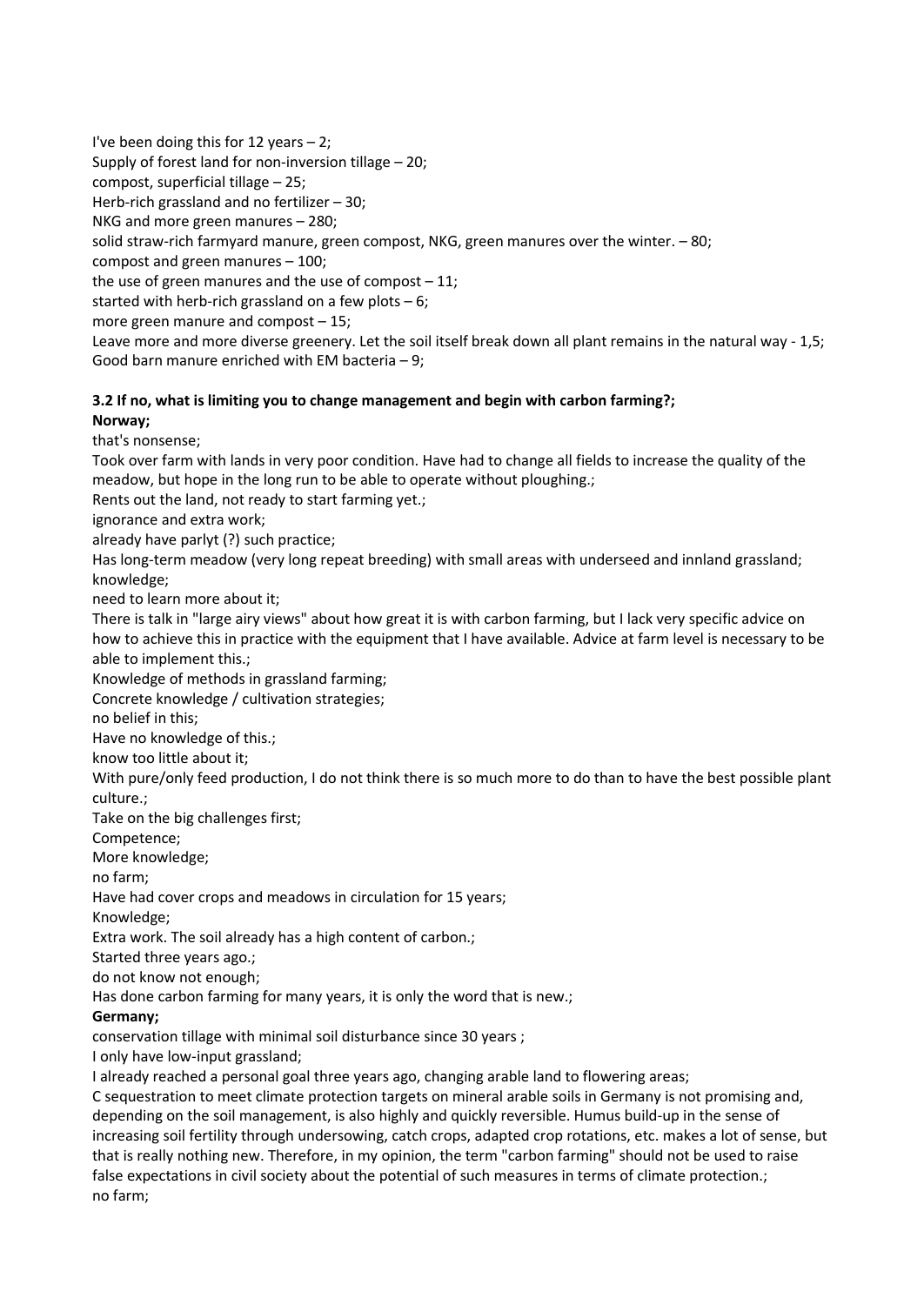no farm;

no farm;

no farm;

costs;

no farm;

"What do you mean by carbon farming"? 2. This question means that I have only been working with carbon for the last 3 years! I have been doing it for more than 20 years. 3) I am annoyed that we are offered absolutely too little money, which eats up the costs of this management. The EU agricultural policy with its insane regulations and penalties and the price dumping policy with the unequal distortions of competition hardly allows us a proper management in the sense of humus preservation.;

I am convinced that those who talk the most and point the finger at agriculture have little idea of the needs of the soil cultures, or act in the interests of capital or other sectors. The definition of humus should be clarified in general, what is meant by it.;

The other possible causes of so-called global warming should also be discussed publicly. It looks like those who do not have a proper niche or sufficient resources will soon have to give up their business!"; no farm;

Not sufficiently engaged with it. Solution approaches not sufficiently known.;

I don't know what that is. I take care of building up humus.;

# no farm;

**Belgium;**

ignorance;

Too much work;

Too little info/knowledge;

clearer information about this and possibly guidance;

I haven't read enough info about it yet;

cost price;

Efficiency;

because the parties involved will calculate correctly how to achieve maximum returns with minimal input (money) at the expense of farmers;

N/A;

Good question why?? Don't know yourself;

flexibility;

The cost;

Knowledge;

## **The Netherlands;**

Don't know the possibilities and opportunities; I haven't really looked into it yet; nothing I've been doing this for a long time; financially too little against;

## **4.2 Do you participate in such initiative? 4.2.1. If yes, in which one?;**

#### **Norway;**

Carbon farming etc.; knows no one; Has been on a course / info evening in NLR; Conservation Agriculture; Is probably involved in something directed by NLRØ. Not quite remember $\mathbb{C}^3$ ; Cultivation network for Conservation Agriculture; Own project; Carbon capture in Vossa agriculture; COURSE arranged by NLR; Carbon agro, mentoring scheme, group council; Carbon sequestration in mountain agriculture; Carbon farming via NLRØ;